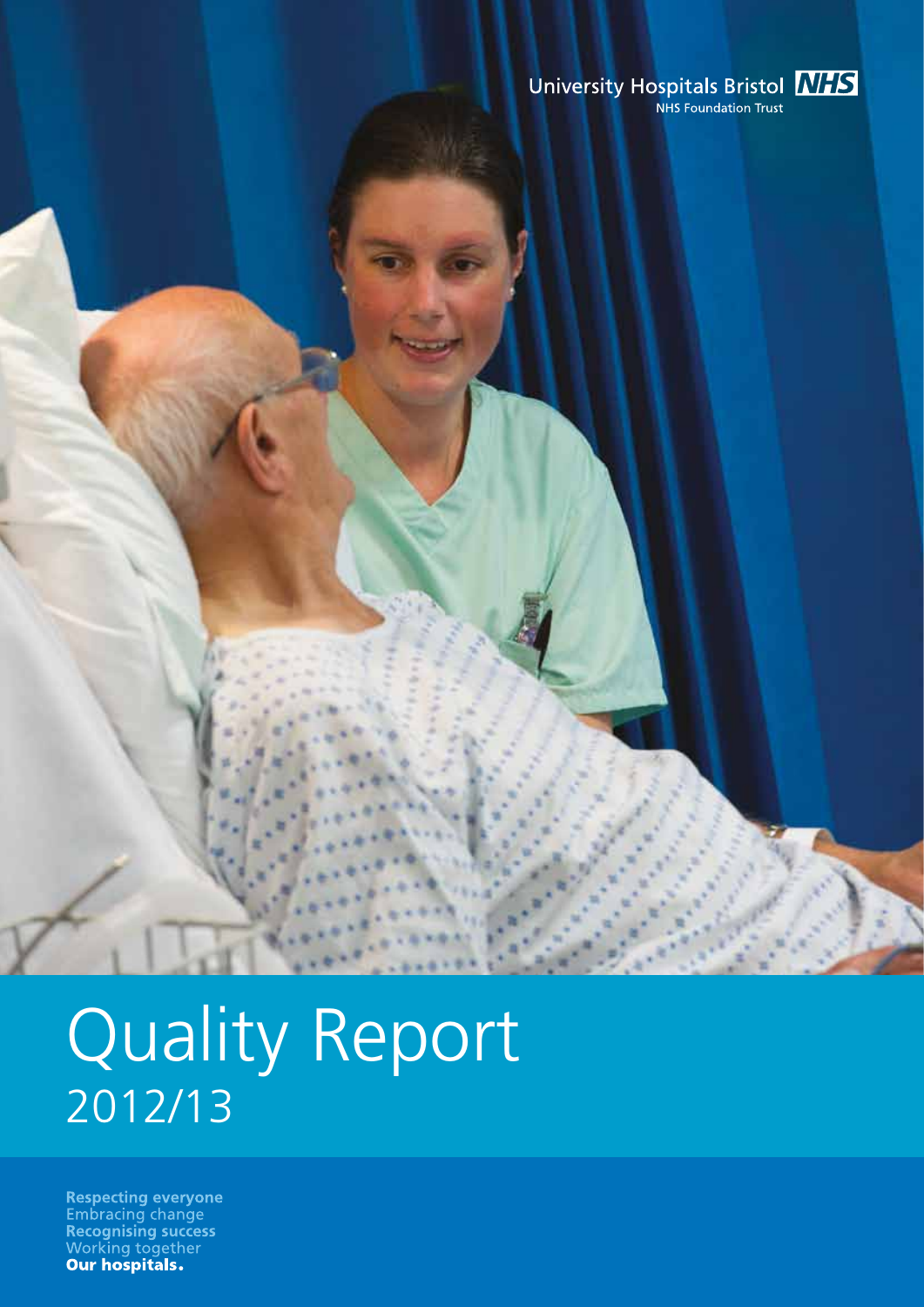## **Contents**

| Statement on quality from the Chief Executive | $\mathcal{L}$ |
|-----------------------------------------------|---------------|
| Overview of 2012/13                           | 4             |
| <b>Patient Safety</b>                         | 8             |
| <b>Patient Experience</b>                     | 21            |
| <b>Clinical Effectiveness</b>                 | 35            |
| Performance against key national priorities   | 45            |

## Appendices

| A: Statements of assurance from the Board             |    |
|-------------------------------------------------------|----|
| B: Extract from UH Bristol Quality Strategy 2011-2014 | 59 |
| C: Feedback about our Quality Report                  | 60 |
| D: Statement of Directors' Responsibilities           | 66 |
| E: External Audit opinion                             |    |

#### **Note:**

The requirements to report in line with the 2012/13 Detailed Guidance for External Assurance on Quality Reports published by Monitor have been satisfied as follows:

| Part 1 - Statement on quality from the Chief Executive                                                                                              |  | page 2                                                                                                                                                                                              |
|-----------------------------------------------------------------------------------------------------------------------------------------------------|--|-----------------------------------------------------------------------------------------------------------------------------------------------------------------------------------------------------|
| Part 2 – Priorities for improvement and statements of assurance from the Board                                                                      |  |                                                                                                                                                                                                     |
| Priorities for improvement – plans for 2013/14                                                                                                      |  | This information can be<br>found at the end of the<br>reports for the three<br>domains of quality (patient<br>safety, patient experience<br>and clinical effectiveness).<br>See pages 20, 34 and 44 |
| Statements of assurance from the Board                                                                                                              |  | Page 50                                                                                                                                                                                             |
| Part 3 – Other information                                                                                                                          |  |                                                                                                                                                                                                     |
| Review of quality performance                                                                                                                       |  | This information can be<br>found in the reports for<br>the three domains of<br>quality. See pages 8 - 44                                                                                            |
| Overview of the quality of care based on performance<br>in 2012/13 against indicators mandated for inclusion in<br><b>Quality Accounts/ Reports</b> |  | Page 4                                                                                                                                                                                              |
| Performance against key national priorities                                                                                                         |  | Page 45                                                                                                                                                                                             |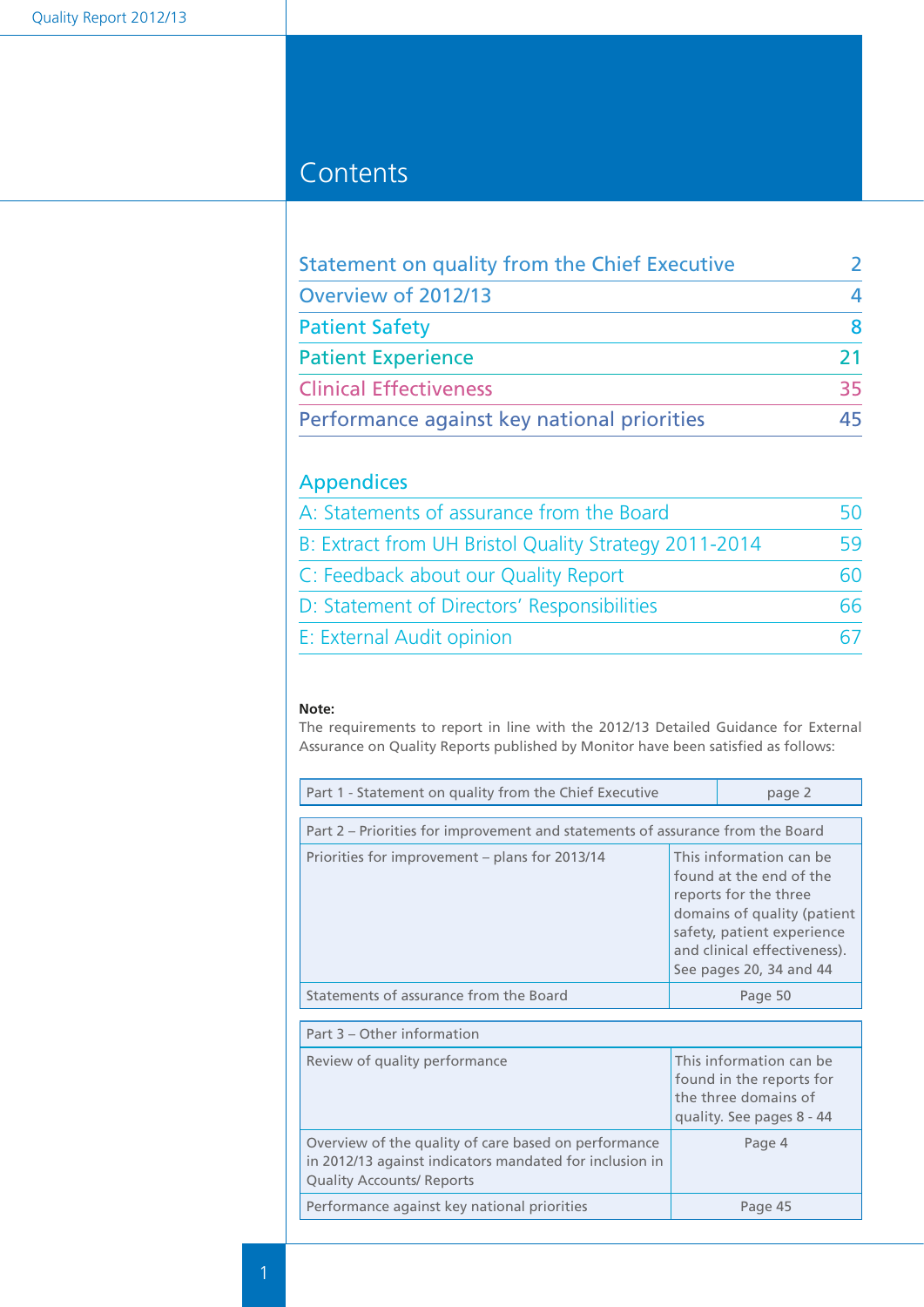

## Statement on quality from the Chief Executive

Welcome to this, our fifth annual report describing our quality achievements. The Quality Report provides an open and honest assessment of the quality of services for which the Trust Board is accountable.

Each year, our quality objectives reflect a mixture of national and local priorities – many of which reflect priorities expressed in the NHS Outcomes Framework. In the pages of this Quality Report, you will read about some notable success stories and also some of the challenges we have faced. I am proud of the fact that the University Hospitals Bristol NHS Foundation Trust (UH Bristol) continues to have a consistently low overall mortality rate: this means that more patients survive in our care than would normally be expected for the severity of their condition. I am also delighted that 96% of inpatients say that they would recommend our services to their friends and family. Despite many successes during the year, we have also faced considerable challenges. We are disappointed that in 2012/13 we exceeded the targets we had been set for MRSA infections: we have implemented a comprehensive plan to improve our performance. We also continue to work closely with our partner organisations to understand and respond to patterns of increasing demand on emergency department services, both in Bristol and beyond.

At the request of our governors, we have made this year's Quality Report a little shorter than last year's in order to make it more accessible. This means that a small number of the quality themes we reported last year have not been repeated for 2012/13 (for example, safeguarding and single sex accommodation). However each of the 17 corporate quality objectives we set ourselves has been reported comprehensively, along with a wider assessment of our progress in the areas of patient safety, patient experience and clinical effectiveness. We have also returned to a key theme that we last reported in 2009/2010 – mortality following paediatric cardiac surgery.

During the past year, we have continued to work closely with the Care Quality Commission (CQC), the official body that monitors whether the Trust meets essential quality and safety standards. In 2012/13 we received a total of six visits from the CQC, including a scheduled inspection of our main site in June 2012 and the opening of the new South Bristol Community Hospital. The CQC expressed concerns about our staffing levels in maternity services and on Ward 32 in the Bristol Royal Hospital for Children. We took prompt and appropriate action. The CQC has re-inspected both areas: a warning notice relating to Ward 32 has been lifted and we are also now compliant for maternity services. We continue to be vigilant with local monitoring of compliance with all of the CQC's standards.

Looking ahead to 2013/14, we recognise that there is still much work to do. These remain challenging times for the NHS: at UH Bristol, we will continue to transform care by maintaining a relentless focus on the quality of our services, whilst making necessary efficiency and productivity savings. Robert Francis QC's final report into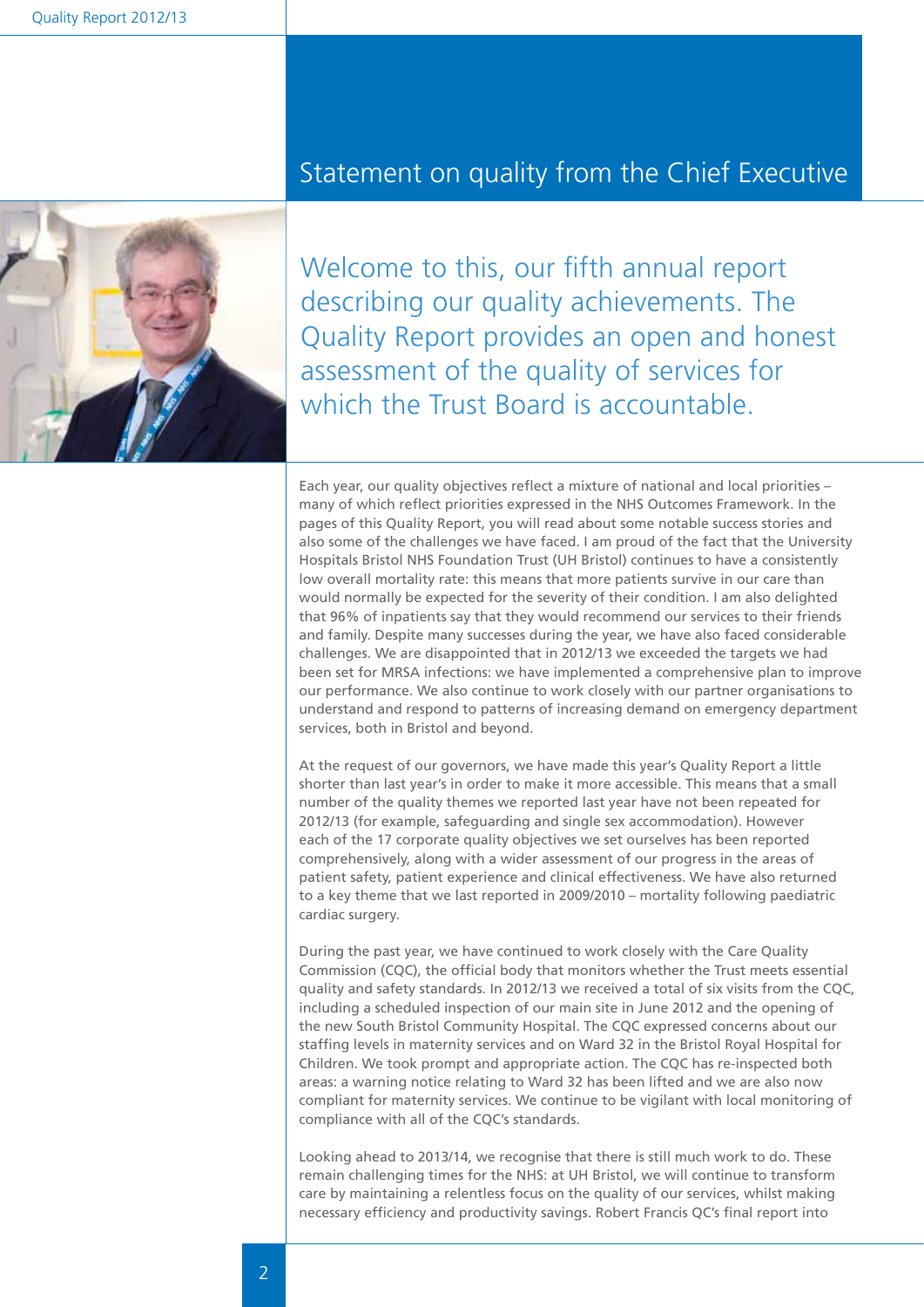#### Quality Report 2012/13 Statement on quality from the Chief Executive

failings at Mid Staffordshire NHS Foundation Trust is a painful reminder of the consequences of putting financial efficiencies before care and compassion. Dr Sean O'Kelly, our Medical Director, is currently developing our Board's response to the detailed recommendations of the inquiry. In the context of the Francis Report, the importance we place on our core values of respecting everyone, embracing change, recognising success and working together, becomes ever more apparent.

I would like to thank everyone who has contributed to this year's report, including our governors, commissioners, local councils, and the outgoing Local Involvement Networks. To the best of my knowledge the information contained in this Quality Report is accurate. If you have any comments about how we might further improve the presentation of this report in future years, I would be pleased to hear from you.

**Robert Woolley** Chief Executive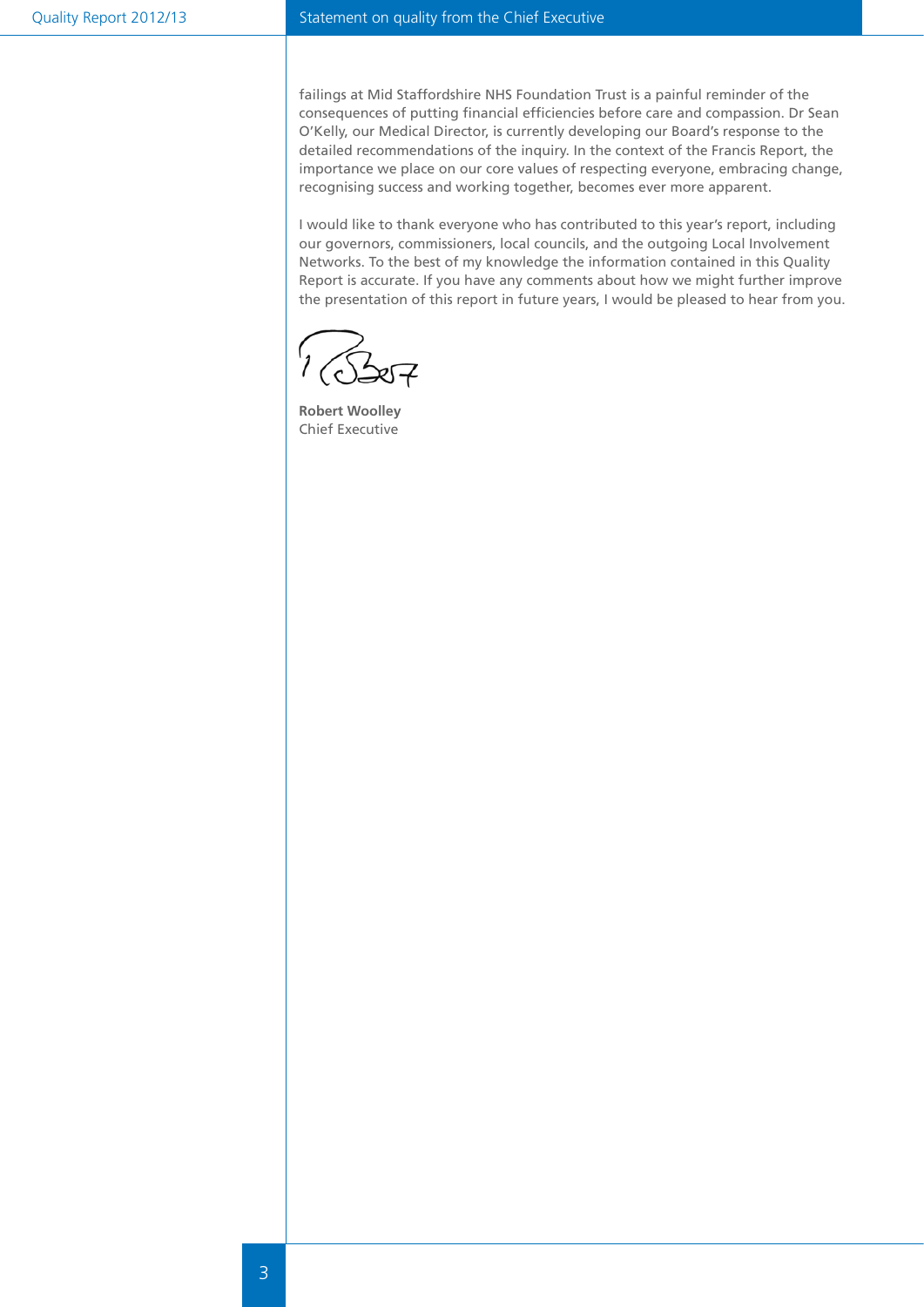## Overview of 2012/13



The University Hospitals Bristol NHS Foundation Trust is a dynamic and thriving group of general and specialist hospitals, employing around 7,000 staff and with a turnover of approximately £500m. We are also the major medical research centre in the South West of England. During 2012/13, the Trust provided treatment and care to around 68,000 inpatients, 57,500 day cases and 113,300 attenders at our emergency departments. We also provided half a million outpatient appointments. Our goal has been that each and every one of these patients should be safe in our care, have an excellent experience of being in our care, and the right clinical outcome. Ensuring that the Trust delivers high quality services is at the heart of the business of our Board, which every month receives a comprehensive report describing the quality of patient services. This report begins with a patient's story and the focus is always on organisational learning. The monthly Board quality report includes a detailed 'dashboard' of indicators, many of which are described in this Quality Report. If performance fails to meet agreed targets, the Board expects to receive exception reports describing the issues and the steps being taken to recover performance. The Board's responsibilities for monitoring quality continue to be supported by its Quality and Outcomes sub-committee. Appendix B of this report, taken from the Trust's Quality Strategy for 2011-2014, explains how the Trust assesses the quality of its services, seeks to make improvements where required, and provides assurance to the Board and its regulators.

Last year, we set ourselves 17 quality objectives: we fully achieved eight of these and partially achieved eight more. In the pages which follow, you will be able to read a detailed account of how we got on. Each objective has been assigned a 'traffic light' or 'RAG' rating:



Table 1 on the next page provides an overview. Table 3 on page 6 – Quality objectives at a glance – summarises the quality improvement themes we have been focussing on in recent years, and introduces the ones we will be prioritising in 2013/14.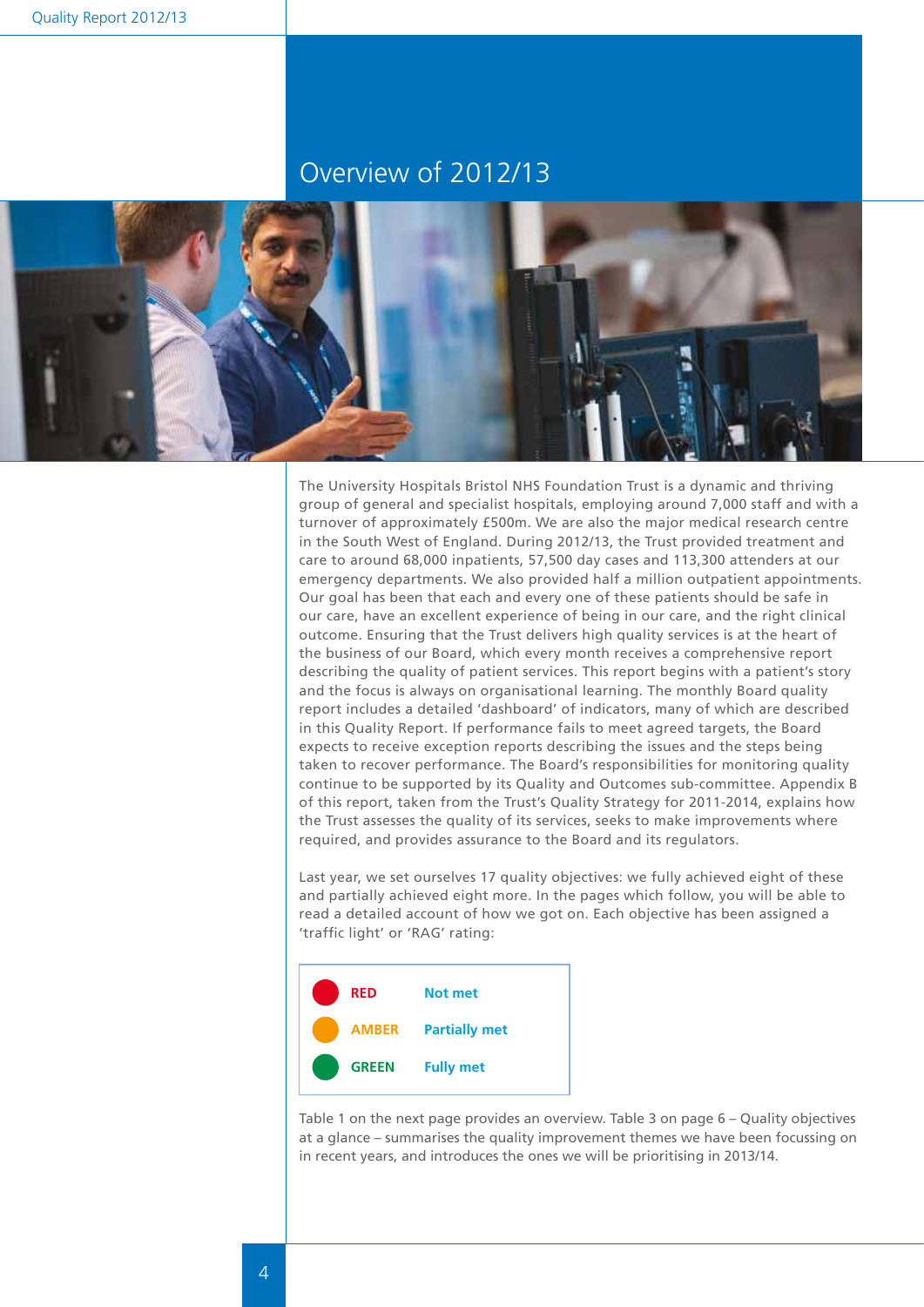|                | We wanted to                                                                                                                                                       | How did we get on? |
|----------------|--------------------------------------------------------------------------------------------------------------------------------------------------------------------|--------------------|
| $\mathbf{1}$   | Meet our targets for participation in the NHS South West Quality and Safety<br>Improvement Programme                                                               | <b>AMBER</b>       |
| $\overline{2}$ | Implement and develop use of NHS Patient Safety Thermometer                                                                                                        | <b>GREEN</b>       |
| 3              | Embed high quality nutritional care                                                                                                                                | <b>GREEN</b>       |
| $\overline{4}$ | Implement a proactive clinical audit programme in Histopathology                                                                                                   | <b>GREEN</b>       |
| 5              | Reduce recorded complication, misadventure and re-admission rates in<br>gynaecological surgery                                                                     | <b>AMBER</b>       |
| 6              | Implement our Patient Experience and Involvement Strategy                                                                                                          | <b>GREEN</b>       |
| 7              | Reduce patient-reported noise at night                                                                                                                             | <b>AMBER</b>       |
| 8              | Ensure patients are treated with kindness and understanding                                                                                                        | <b>GREEN</b>       |
| 9              | Improve communication with patients: in particular about waiting times in clinic and<br>making sure patients know who to speak to if they have worries or concerns | <b>AMBER</b>       |
| 10             | Reduce numbers of complaints and respond to complaints as quickly as possible                                                                                      | <b>AMBER</b>       |
| 11             | Reduce incidence of discrimination at work                                                                                                                         | <b>GREEN</b>       |
| 12             | Ensure that at least 90% of patients who suffer a stroke spend at least 90% of their time<br>on a dedicated stroke unit                                            | <b>RED</b>         |
| 13             | Develop the use of service-specific standardised mortality ratios                                                                                                  | <b>AMBER</b>       |
| 14             | Implement our dementia action plan                                                                                                                                 | <b>GREEN</b>       |
| 15             | Ensure patients with an identified need, including those with a learning disability, have a<br>risk assessment and patient-centred care plan in place              | <b>AMBER</b>       |
| 16             | Develop the use of enhanced recovery for all surgical areas                                                                                                        | <b>GREEN</b>       |
| 17             | Re-focus on ensuring compliance with published NICE guidance including the targeted<br>use of clinical audit                                                       | <b>AMBER</b>       |

In February 2012, the Department of Health and Monitor announced a new set of mandatory quality indicators for all Quality Accounts and Quality Reports. The Trust's performance in 2012/13 is summarised in the table below. Where relevant, reference is also made to pages of our Quality Report where related information can be found. The Trust is confident that this data is accurately described in the Quality Report. A Data Quality Framework has been developed by the Trust which encompasses the data sets which underpin each of these indicators and addresses the following dimension of data quality: accuracy, validity, reliability, timeliness, relevance and completeness. The framework describes the process by which the data is gathered, reported and scrutinised by the Trust. Further details are available upon request.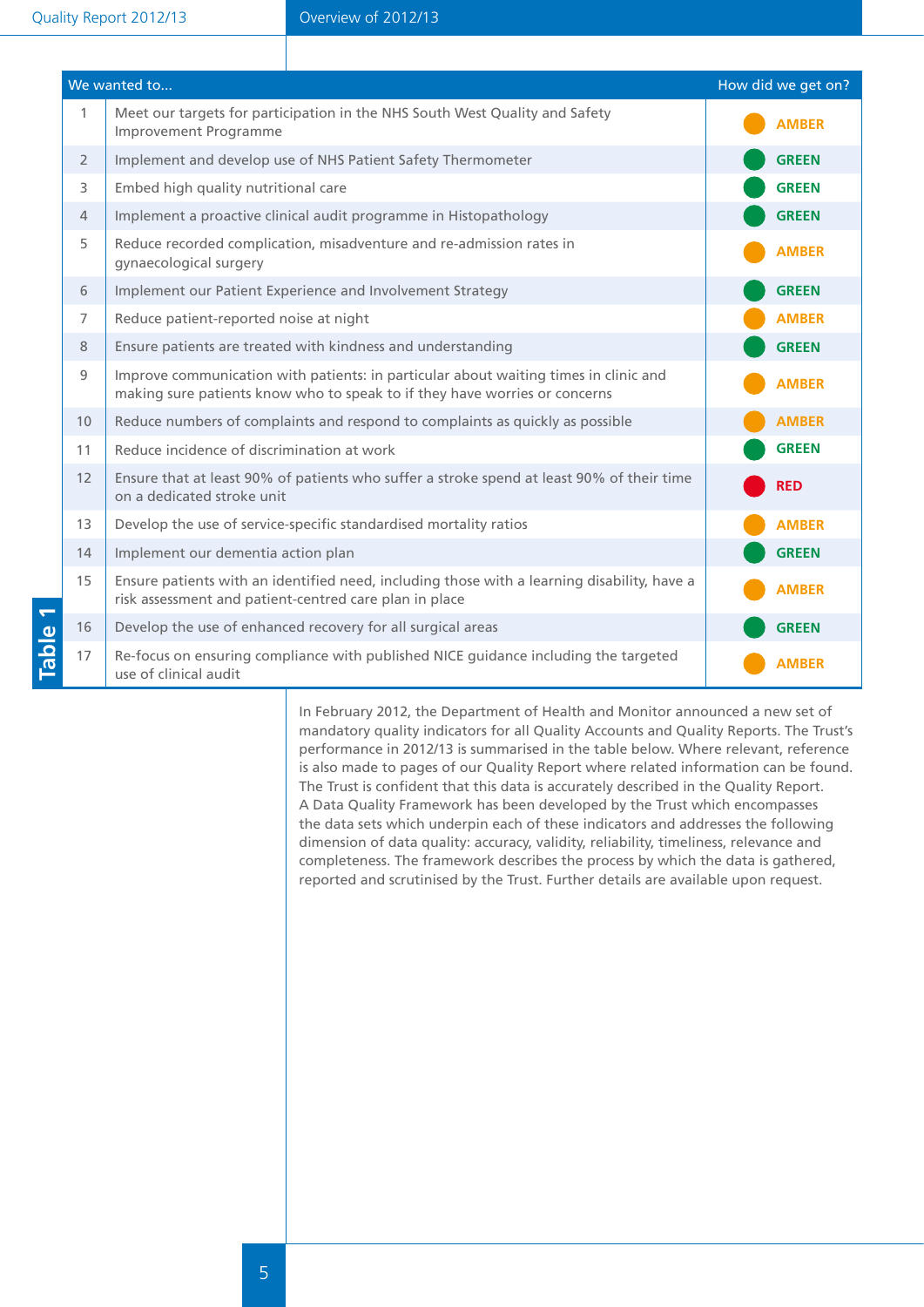Quality Report 2012/13

#### Overview of 2012/13

| <b>Mandatory indicator</b>                                                                                                             | <b>UH Bristol</b><br>2012/13                                                                                                                                                                                                                                                                                                                                    | <b>National</b><br>average<br>2012/13                                | <b>National</b><br>best<br>2012/13                                                               | <b>National</b><br>worst<br>2012/13                                                                                                                                                                                                 | <b>UHB 2011/12</b> | Page ref. |
|----------------------------------------------------------------------------------------------------------------------------------------|-----------------------------------------------------------------------------------------------------------------------------------------------------------------------------------------------------------------------------------------------------------------------------------------------------------------------------------------------------------------|----------------------------------------------------------------------|--------------------------------------------------------------------------------------------------|-------------------------------------------------------------------------------------------------------------------------------------------------------------------------------------------------------------------------------------|--------------------|-----------|
| Venous thromboembolism risk<br>assessment <sup>1</sup>                                                                                 | 96.7%                                                                                                                                                                                                                                                                                                                                                           | 93.8%                                                                | 100%                                                                                             | 85.5%                                                                                                                                                                                                                               | 93.2%              | 11        |
| Clostridium difficile rate per<br>100,000 bed days (patients aged<br>2 or over)                                                        |                                                                                                                                                                                                                                                                                                                                                                 |                                                                      | numbers of C Diff cases, can be found on page 15.                                                | Comparative data for 2011/12: UH Bristol rate 19.6; England average 21.8;<br>low zero; high 51.6. Comparative data is not currently available for 2012/13<br>from the Health & Social Care Information Centre. Our report, based on |                    |           |
| Rate of patient safety incidents<br>per 100 admissions <sup>2</sup>                                                                    | 8.28                                                                                                                                                                                                                                                                                                                                                            | 6.44                                                                 | 1.37<br>(lowest) <sup>3</sup>                                                                    | 24.88<br>(highest)                                                                                                                                                                                                                  | 6.66               | 17        |
| Percentage of patient safety<br>incidents resulting in severe<br>harm or death (see footnote 2)                                        | 0.8%                                                                                                                                                                                                                                                                                                                                                            | 0.5%                                                                 | $0\%$                                                                                            | 2.5%                                                                                                                                                                                                                                | 1.2%               | 17        |
| Responsiveness to inpatients'<br>personal needs <sup>4</sup>                                                                           | Comparative data for 2011/12: UH Bristol score 69.9; England median 66.9;<br>low 56.5; high 85.0. Comparative data is not currently available for 2012/13<br>from the Health & Social Care Information Centre; UH Bristol's score for<br>2012/13 was 72.4                                                                                                       |                                                                      |                                                                                                  |                                                                                                                                                                                                                                     |                    |           |
| Percentage of staff who would<br>recommend the provider                                                                                | 71%                                                                                                                                                                                                                                                                                                                                                             | 62%                                                                  | 86%                                                                                              | 35%                                                                                                                                                                                                                                 | 75%                | 32        |
| <b>Summary Hospital-level</b><br>Mortality Indicator (SHMI)<br>value <sup>5</sup> and banding                                          | 91.1<br>Band 2                                                                                                                                                                                                                                                                                                                                                  | 100                                                                  | 68.5                                                                                             | 121.1                                                                                                                                                                                                                               | 96.4<br>Band 2     | 38        |
| Percentage of patient deaths<br>with specialty code of 'Palliative<br>medicine' or diagnosis code of<br>'Palliative care' <sup>6</sup> | 19.4%                                                                                                                                                                                                                                                                                                                                                           | 18.9%                                                                | Min 0.2%                                                                                         | Max 43.3%                                                                                                                                                                                                                           | 17.5%              | N/A       |
| <b>Patient Reported Outcome</b><br><b>Measures</b>                                                                                     | Comparative groin hernia data for 2011/12: 55.8% of UH Bristol patients<br>reported an improved EQ-5D score (national average 51.0%); 39.0% of<br>UH Bristol patients reported an improved EQ-VAS score (national average<br>38.3%). Comparative data is not currently available for the full year 2012/13<br>from the Health & Social Care Information Centre. |                                                                      |                                                                                                  | 42                                                                                                                                                                                                                                  |                    |           |
| Emergency readmissions within<br>28 days of discharge:<br>• age 0-15<br>• aged 16 or over                                              |                                                                                                                                                                                                                                                                                                                                                                 | UH Bristol 0-15 rate = $8.26\%$<br>UH Bristol $16+$ rate = $11.90\%$ | (England average 10.15%; low 0%; high 25.8%).<br>(England average 11.42%; low zero; high 53.3%). | Comparative data is not available for 2012/13. Latest comparative data<br>available from the Health & Social Care Information Centre is for 2010/11:                                                                                |                    | 43        |

**Table 2**

<sup>1</sup> Latest nationally published data covers April-December 2012 only; UH Bristol score for full financial year is 94.6%.

 $^{\text{2}}\,$  Published (validated) data is for the first six months of the financial year only.

<sup>3</sup> National data, i.e. not UH Bristol peer group; low reporting rate is not necessarily positive (i.e. not "best").

<sup>4</sup> This is the national patient experience CQUIN.

5 In-hospital deaths plus deaths within 30 days of discharge: October 2011 – September 2012 (latest 12 month data available); data quoted for '2011/12' covers the period October 2010 – September 2011.

<sup>6</sup> Specialty 315, diagnosis Z515: October 2011 – September 2012 (latest 12 month data available).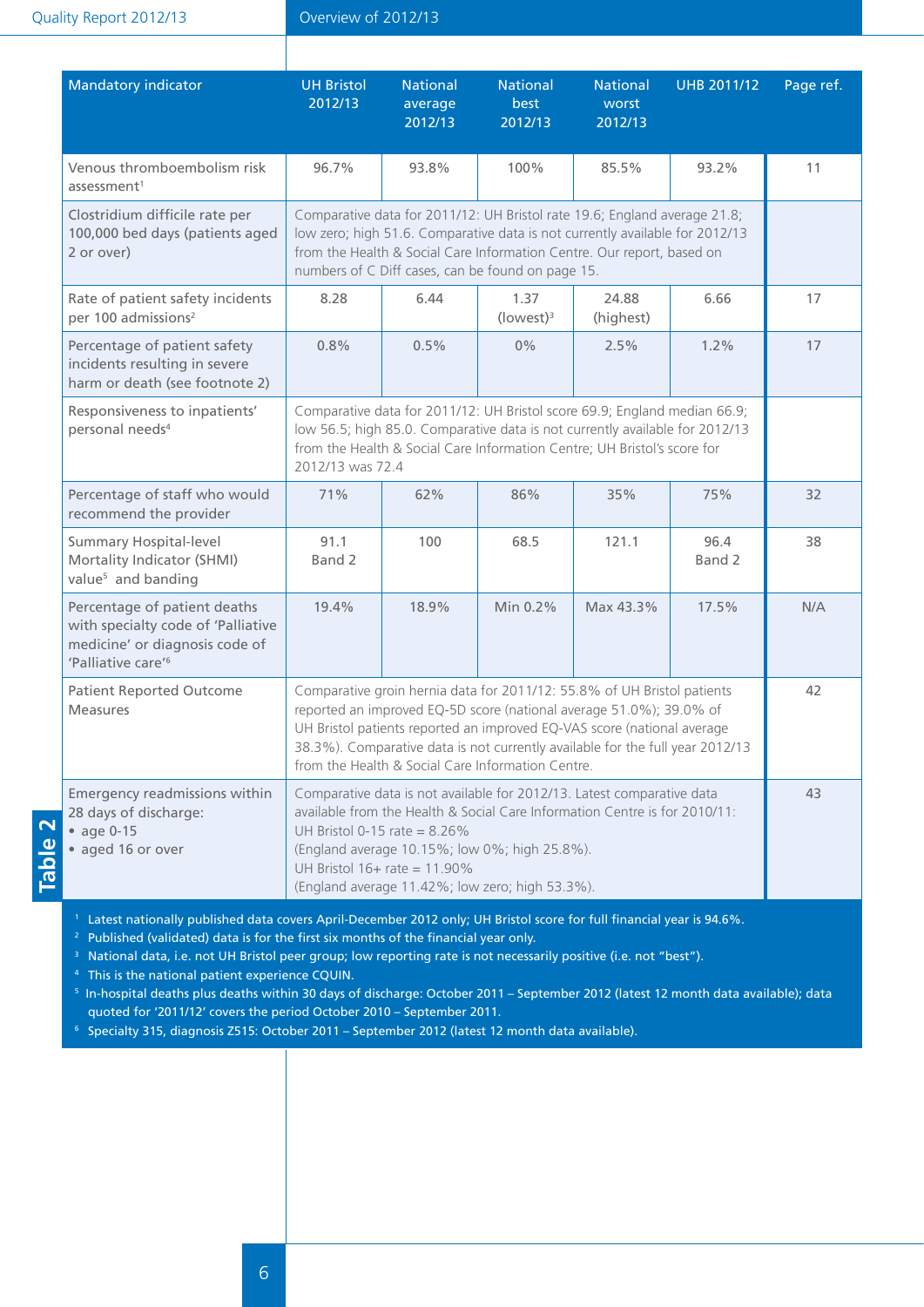## Quality objectives at a glance

|              | <b>Quality domain</b>         | 2009/10                                              | 2010/11                                                | 2011/12                                            | 2012/13                                                                                                                                                  | 2013/14                                                                          |
|--------------|-------------------------------|------------------------------------------------------|--------------------------------------------------------|----------------------------------------------------|----------------------------------------------------------------------------------------------------------------------------------------------------------|----------------------------------------------------------------------------------|
|              |                               |                                                      |                                                        |                                                    |                                                                                                                                                          |                                                                                  |
|              | <b>Patient Safety</b>         | Patient Safety First campaign                        | Antibiotic prescribing compliance                      | South West Quality and Patient Safety<br>Programme | South West Quality and Patient Safety<br>Programme, including inpatient falls,<br>pressure ulcers, medication errors and<br>hospital acquired thrombosis | Harm-free care (NHS Safety<br>Thermometer - includes falls, ulcers,<br>VTE, UTI) |
|              |                               | Healthcare acquired infections                       | Healthcare acquired infections                         | <b>Inpatient falls</b>                             | <b>NHS Safety Thermometer</b>                                                                                                                            | Healthcare acquired infections                                                   |
|              |                               | Human factors training in high risk<br>procedures    | High risk medication errors which<br>cause actual harm | <b>Medication errors</b>                           | <b>Nutritional care</b>                                                                                                                                  | <b>Medication errors</b>                                                         |
|              |                               |                                                      | Hospital acquired thrombosis                           | Hospital acquired thrombosis                       | <b>Gynaecological surgery</b>                                                                                                                            | Medicines reconciliation                                                         |
|              |                               |                                                      |                                                        | Histopathology                                     | Histopathology audit                                                                                                                                     | <b>Escalation of deteriorating patients</b>                                      |
|              |                               |                                                      |                                                        | Pressure ulcers                                    |                                                                                                                                                          | 72 hour nutritional review                                                       |
|              |                               |                                                      |                                                        |                                                    |                                                                                                                                                          |                                                                                  |
|              | <b>Patient Experience</b>     | Learning from McKinsey patient<br>experience project | Patient feedback systems                               | Patient feedback systems                           | <b>Patient Experience Strategy</b>                                                                                                                       | <b>Patient Experience Strategy</b><br>(focus on maternity)                       |
|              |                               |                                                      |                                                        | <b>Carer feedback</b>                              | Kindness and understanding                                                                                                                               | Kindness and understanding                                                       |
|              |                               |                                                      |                                                        | Patient-reported noise at night                    | Patient-reported noise at night                                                                                                                          | Friends and Family Test                                                          |
|              |                               |                                                      |                                                        | Help at mealtimes                                  | <b>Communication with patients</b>                                                                                                                       | <b>Explaining medication side effects</b>                                        |
|              |                               |                                                      |                                                        | Ward-based information                             | <b>Complaints</b>                                                                                                                                        |                                                                                  |
|              |                               |                                                      |                                                        | Customer care training                             | Discrimination against staff at work                                                                                                                     |                                                                                  |
|              |                               |                                                      |                                                        |                                                    |                                                                                                                                                          |                                                                                  |
|              | <b>Clinical Effectiveness</b> |                                                      | <b>NICE Quality Standard for dementia</b>              | Cancer survival rates                              | Service-specific mortality data                                                                                                                          | Clinical outcomes baseline                                                       |
|              |                               |                                                      |                                                        | <b>Stroke</b>                                      | <b>Stroke</b>                                                                                                                                            | <b>Stroke</b>                                                                    |
|              |                               |                                                      |                                                        | <b>Dementia</b>                                    | Dementia                                                                                                                                                 | Dementia                                                                         |
| $\mathsf{w}$ |                               |                                                      |                                                        | Spontaneous vaginal births                         | <b>Risk assessment for learning</b><br>disabilities                                                                                                      | Risk assessment for learning<br>disabilities                                     |
| <b>Table</b> |                               |                                                      |                                                        |                                                    | <b>Enhanced recovery</b>                                                                                                                                 | <b>Diabetes</b>                                                                  |
|              |                               |                                                      |                                                        |                                                    | NICE implementation and audit                                                                                                                            | <b>Hip fractures</b>                                                             |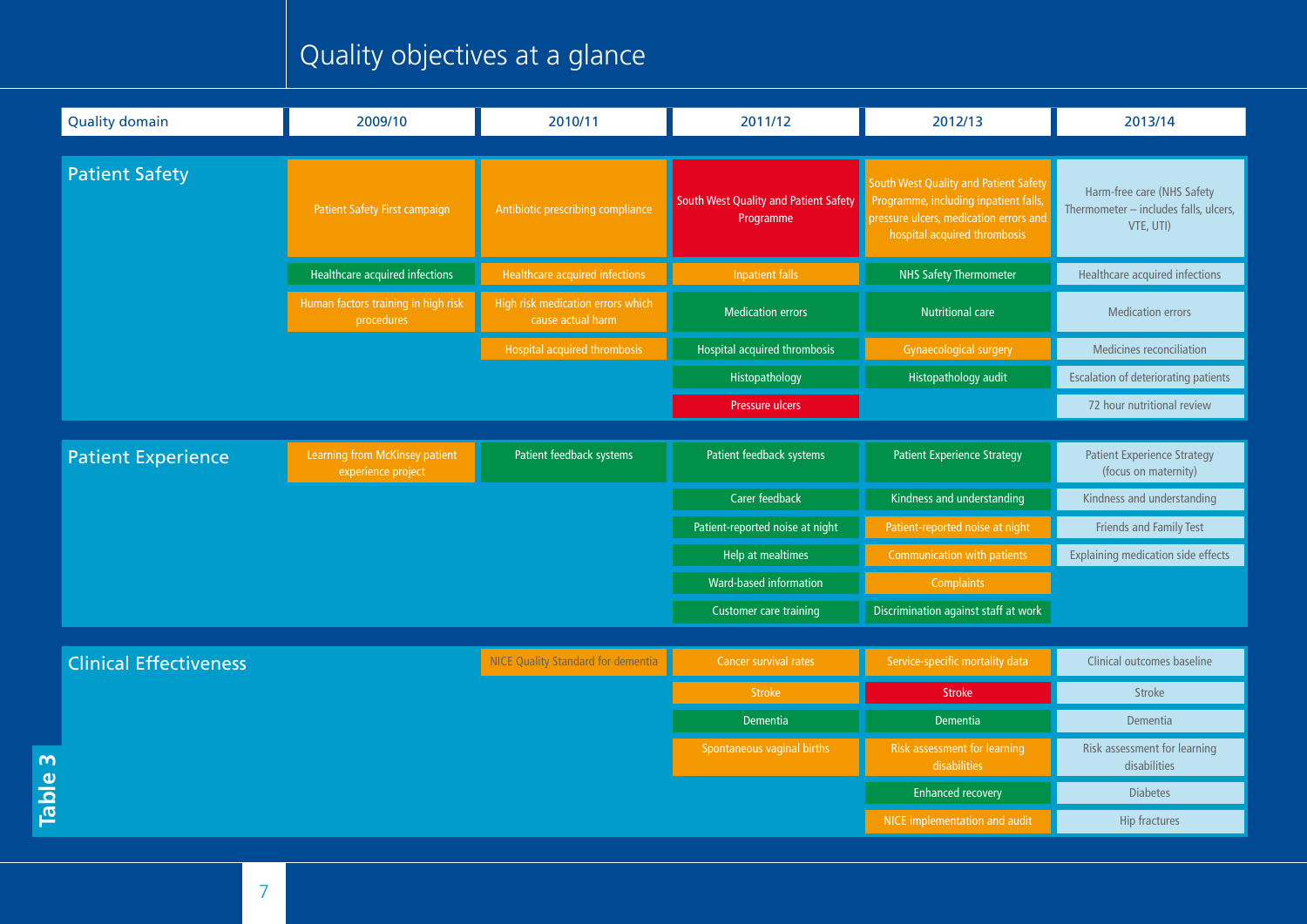## Patient Safety



#### **Our Commitments**

The safety of our patients is central to everything we want to achieve as a provider of healthcare. We are committed to continuously improve the safety of our services and will focus on avoiding and preventing harm to patients from the care, treatment and support that is intended to help them. We will do this by conducting thorough investigation and analysis when things go wrong, identifying and sharing learning and making improvements to prevent or reduce the risk of a recurrence. We will be open and honest with patients and their families when they have been subject to a patient safety incident and will strive to eliminate avoidable deaths as a consequence of care we have provided. We will also work to better understand and improve our safety culture and to successfully implement proactive patient safety improvement programmes.

Report on our patient safety objectives for 2012/13

#### OBJECTIVE 1

**We wanted to meet our targets for participation in the NHS South West Quality and Patient Safety Improvement Programme.**

The Trust has been participating in this regional patient safety programme for adult services since 2009. The programme, supported by the Institute for Healthcare Improvement (Boston, USA), aims to deliver sustainable improvement over a five year period which is due to end in October 2014. The overall objective is a 15% reduction in patient mortality (as measured using the Hospital Standardised Mortality Ratio) and a 30% reduction in adverse events compared with the start of the programme in 2009. A 15% reduction in mortality rate (from a baseline HSMR of 86.83 to 73.81) means that approximately one further death will be avoided out of every ten expected. There are five distinct work streams within the programme: leadership, perioperative care (care given before during and after surgery), the general ward, medicines and critical care.

At the end of 2012/13, the Trust had achieved an overall score of 3.0 points out of a possible five on the programme's assessment scale, against a target of 4.0. This is because we only succeeded in making the planned level of improvements in three out of our five work streams (leadership, perioperative care and critical care). Recovery plans are in place for the remaining two workstreams. The Trust's headline mortality rates, HSMR and SHMI (see pages 39-40), continue to be better than the NHS average, and we are already achieving the overall programme objective of a 15% reduction in patient mortality.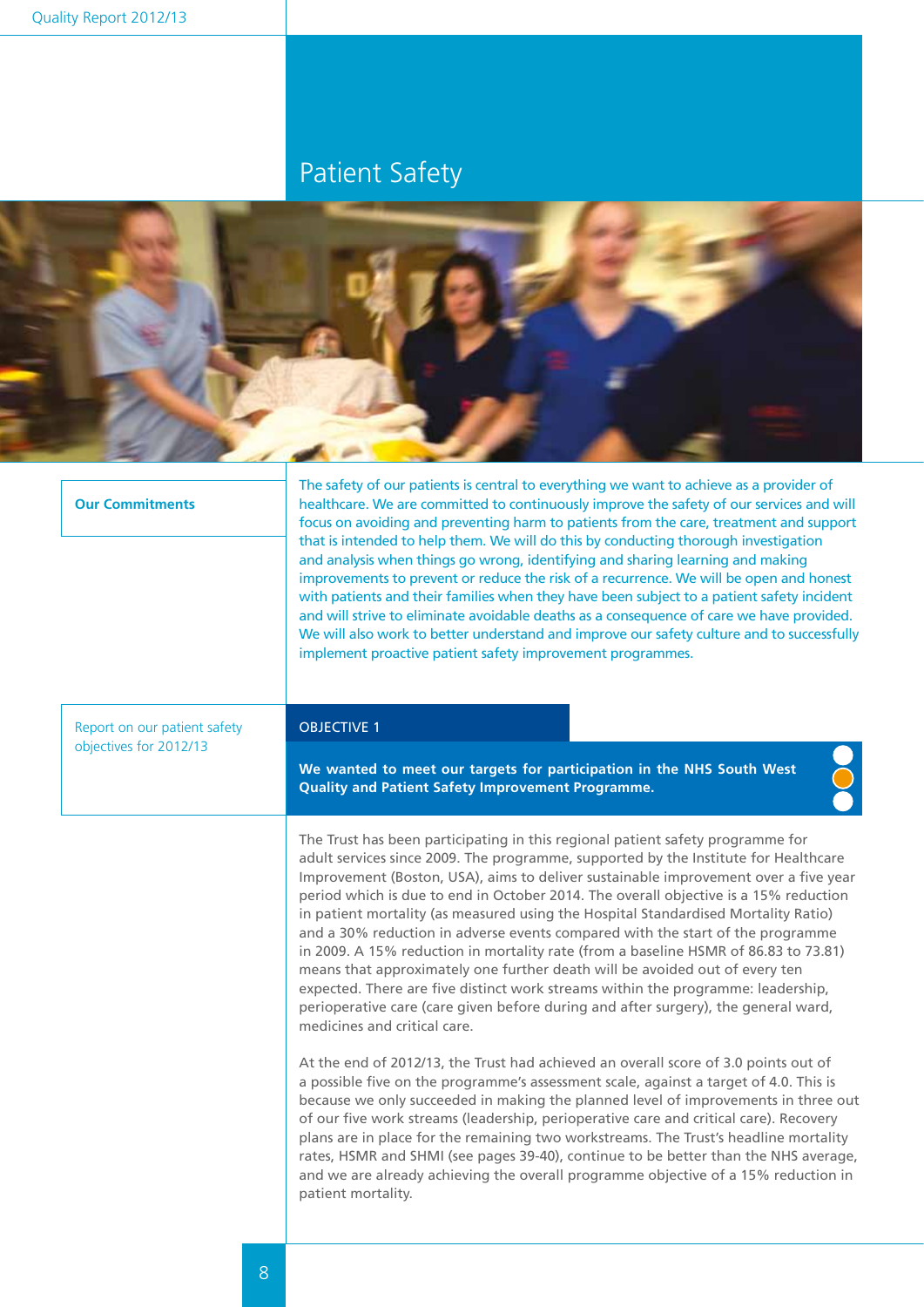#### Patient safety

Key achievements in the work streams have included:

- Patient safety walk-rounds led by executive directors becoming embedded practice.
- Perioperative measures being sustained at 95% compliance, including new theatres opened at South Bristol Community Hospital. These measures include: keeping a patient's temperature at 36 degrees or higher, ensuring diabetic patients have their blood glucose kept within the range of 5 and 11 millimols and carrying out a safety briefing at the start and finish of every theatre list. In 2013/14, we will be monitoring whether these changes lead to an overall reduction in the number of adverse events, infections and cardiovascular events that can happen following an operation.
- Significant progress in the critical care workstream (moving from a score of 1.5 to 3.5 during 2012/13). 100% of patients have received a multi-disciplinary ward round and had daily goals set for them during their time on the adult intensive care unit.
- In the general ward work stream we have improved recognition of the deteriorating patient for five out of the last six months of 2012/13. 100% of patients in our case note review audit sample had complete observations (target 95%). There is further work to do to ensure that all patients receive an appropriate response when their observations indicate this is required and we will be focussing on this in 2013/14.

As part of our participation in the programme, we are also targeting improvements in reported patient falls, pressure ulcers, medication errors and hospital acquired thrombosis. We have seen a reduction in medication errors and good performance in venous thromboembolism risk assessment, however falls and pressure ulcers have been significant challenges for the Trust throughout the year. We have provided a short commentary below on our performance in each of these areas in 2012/13.

**Patient falls Patient falls** are the most commonly reported safety incident in the NHS inpatient **setting and occur in all adult clinical areas. Falls in hospital lead to injury in about 30% of cases, with 1-5% leading to serious injury. Up to half of all falls involve a degree of cognitive impairment, with 75%7 of falls occurring in patients aged 65 or over. The number of elderly patients admitted by the Trust is rising steeply: we are currently developing an approach to estimating the impact the age of our patients has on the incidence of inpatient falls. The majority of falls are not witnessed and a significant number occur in the early hours of the morning; not all falls can be prevented.** 



Our target for 2012/13 was to achieve a total number of reported patient falls of less than the national average of 5.6 per 1,000 bed days (National Patient Safety Agency data): disappointingly, our rate of reported patient falls was 6.04 per 1,000 bed days. This represents 1,905 falls, including 158 incidents where the patient was assisted to the floor. This compares with a total of 1,429 falls in 2011/12 (5.01 falls per 1,000 bed days). In 2012/13, 22 falls were recorded as serious incidents involving fractures.

<sup>7</sup> National Patient Safety Agency, 2007 data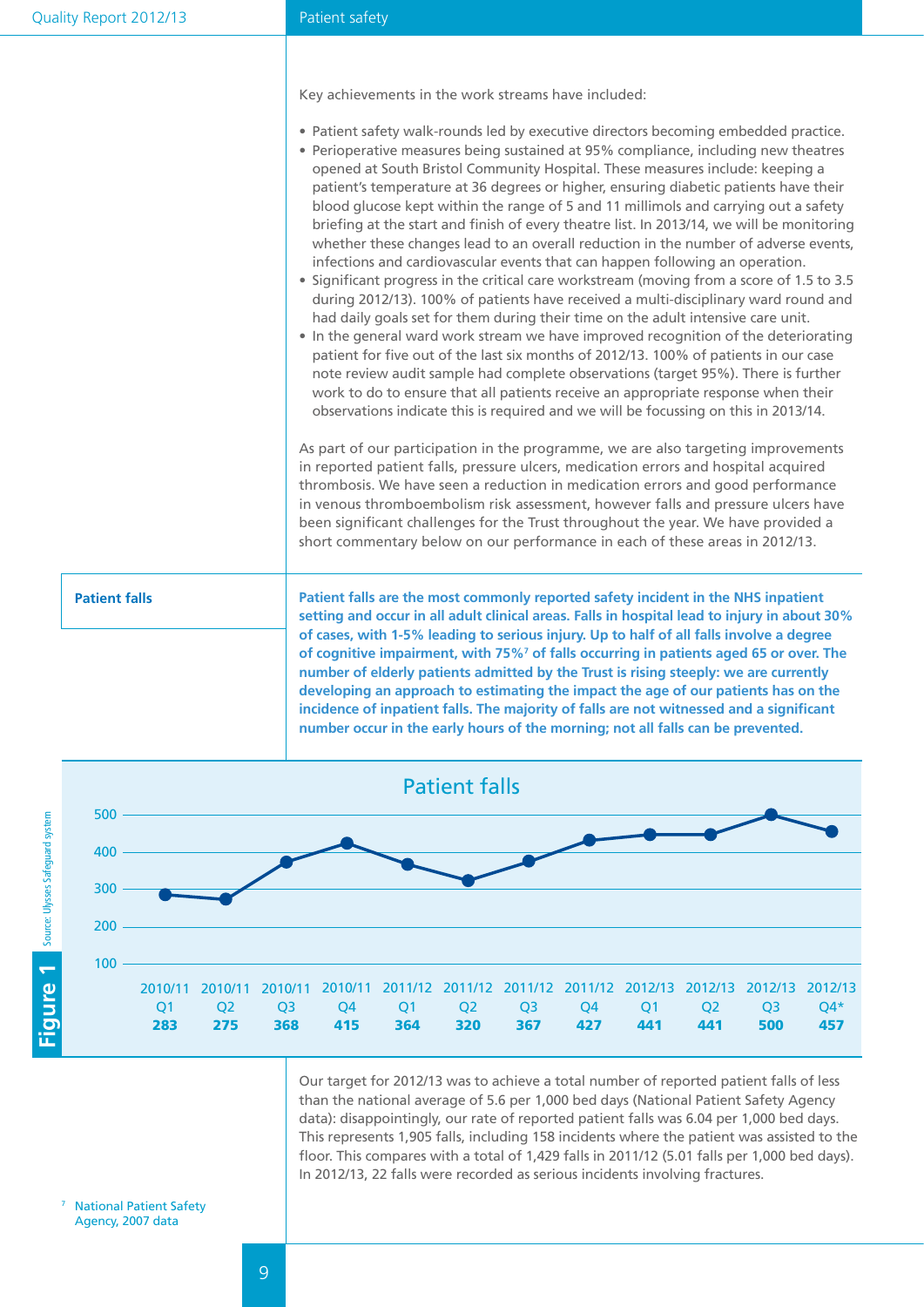#### Patient safety

In August 2012, clinical leads for falls were identified within the Trust to co-ordinate and support the work of the Falls Steering Group to reduce the incidence of falls and subsequent harm to patients in our care. In November, the Trust implemented the Royal College of Physicians (RCP) fallsafe care bundle package across three pilot wards led by the clinical leads. Fallsafe was developed from a quality improvement project which sought to prevent inpatient falls in hospital by 'closing the gap' between the evidence base for effective care and the care that patients actually receive. Our pilot ended in February 2013, demonstrating a sustained reduction in falls where the care bundles were fully implemented. Following evaluation of this project, a phased implementation will take place across the Trust between May and September 2013. Other work has included a revised patient information leaflet which encourages a partnership approach to the prevention of falls in hospital: it explains to patients, carers and relatives what they can do to help us and what we can and cannot do to prevent falls in hospital. 'Falling Star' magnets have also been introduced as a way of identifying patients who have been assessed as being at risk of falls to prompt multi-professional management.

**Pressure ulcers Pressure ulcers range from being small areas of sore or broken skin to the more serious type of skin damage that can lead to life-threatening complications. Our focus on pressure sore prevention and management reflects the priorities of our staff, carers, governors and commissioners. The reduction of newly acquired grade 3 and 4 pressure ulcers is a national quality priority within the NHS Outcomes Framework.** 



Our target for 2012/13 was to achieve a total incidence of pressure sores (grades 2-4) of less than 0.651 per 1,000 bed days (based on a percentage reduction of a previous NPSA benchmark). We achieved a rate of 1.28 per 1000 bed days.

Data for the period January - June 2012 showed that despite positive actions taken up to that point, the overall incidence of hospital acquired pressure ulcers had not changed significantly. An external review was commissioned by the Chief Nurse. The review took place in August 2012: the reviewing team produced ten key recommendations which have formed the basis of a recovery plan.

Actions taken in 2012/13 included:

• Repair and replacement of foam mattresses following an annual Trust-wide audit: a system is now in place to ensure that all foam mattresses are checked in between

10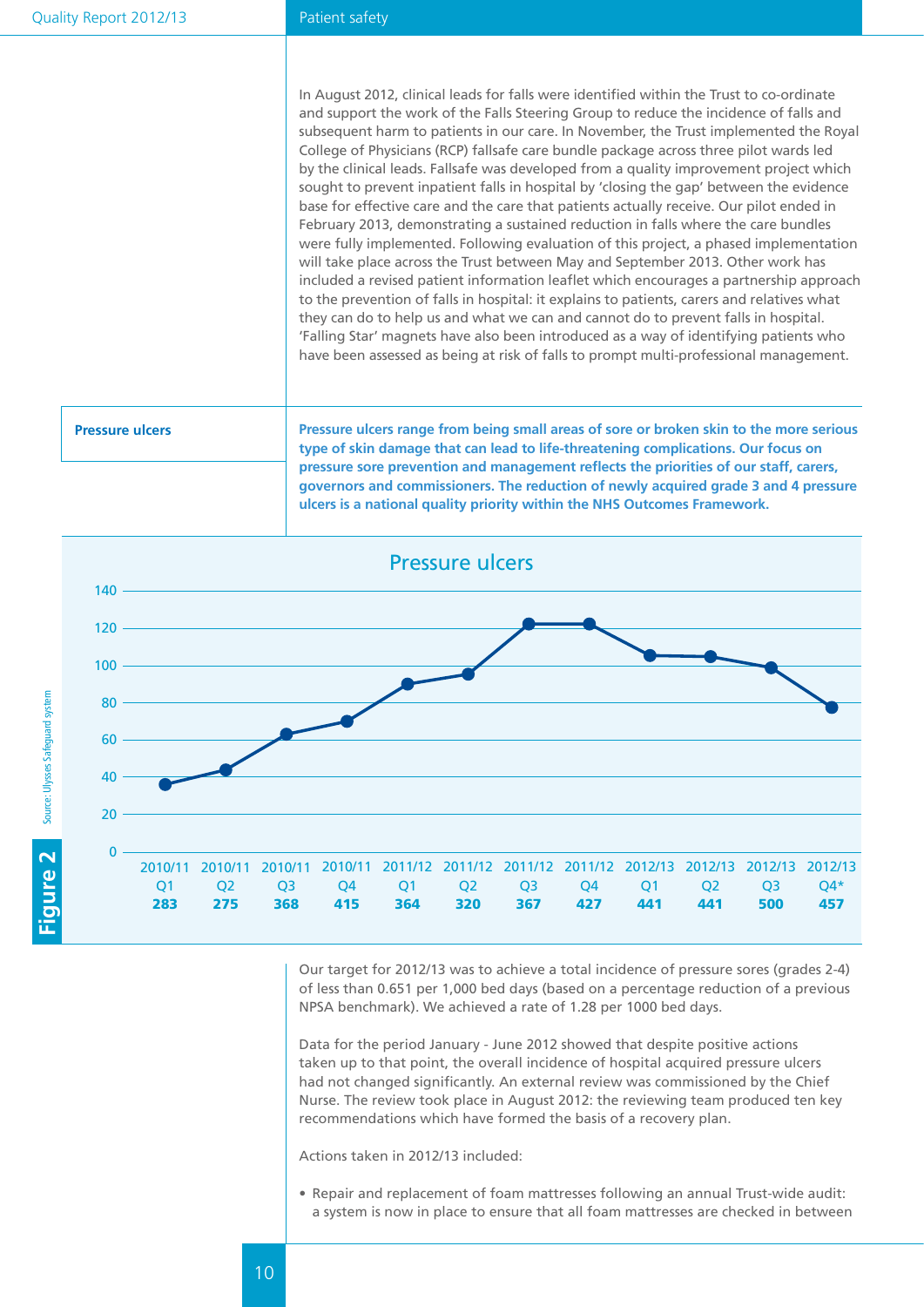|                          | patients and repaired or replaced immediately if necessary.<br>• Completion of work to upgrade the existing bed store: a robust system for<br>managing mattresses across the Trust has been agreed.<br>• Development with the University of the West of England of a package for trained<br>nurses to educate them and increase their skills in pressure ulcer prevention and<br>management.<br>• The division of Medicine is trialling new masks for non-invasive ventilation <sup>8</sup> patients<br>- the masks have a gel seal instead of silicone. Learning from this will be shared<br>across all Divisions.<br>• All divisions continue to be required to complete and submit detailed recovery plans<br>to our Executive Director-led quarterly reviews. These plans are monitored at a<br>monthly performance meeting attended by the Chief Nurse or Deputy Chief Nurse.<br>We are encouraged that our score in March 2013 (0.85 pressure ulcers per 1,000 bed<br>days) was the best we have achieved for two years <sup>9</sup> . |
|--------------------------|----------------------------------------------------------------------------------------------------------------------------------------------------------------------------------------------------------------------------------------------------------------------------------------------------------------------------------------------------------------------------------------------------------------------------------------------------------------------------------------------------------------------------------------------------------------------------------------------------------------------------------------------------------------------------------------------------------------------------------------------------------------------------------------------------------------------------------------------------------------------------------------------------------------------------------------------------------------------------------------------------------------------------------------------|
| <b>Medication errors</b> | In 2012/13, we continued to monitor an objective we set ourselves in both 2010/11<br>and 2011/12 to reduce the proportion of medication incidents classified as causing<br>'moderate', 'major' or 'catastrophic' harm. The reduction of medication errors causing<br>serious harm is a national quality priority within the NHS Outcomes Framework.                                                                                                                                                                                                                                                                                                                                                                                                                                                                                                                                                                                                                                                                                          |





99% of reported medication incidents at our Trust in 2012/13 did not result in major harm to patients (22% of incidents were low harm, 58% negligible harm (defined as no obvious harm or damage to the patient) and 19% were identified as a 'near miss'). Our target was to improve on our 2011/12 performance when 1.61%10 (21/1,301) of reported medication incidents involved moderate, major or catastrophic harm to patients. In 2012/13, 0.88% (14/1,594)<sup>11</sup> of medication related incidents resulted in moderate (13/14), major (0/14) or catastrophic (1/14) harm, representing a year-on-year improvement which we continuously strive for.

Our Medicines Safety Group continues to meet on a monthly basis to review reported medication incidents and ensure lessons are learned to achieve a sustainable reduction in the proportion of medication incidents resulting in moderate, major or catastrophic harm.

We also set ourselves two new goals. Firstly, we wanted to reduce omitted doses of critical medicines. It is important to patient safety and quality of care to ensure that the patient receives the maximum benefit from their medicines. From a baseline of 4.3% of patients having a non-purposeful omitted dose (measured by sampling methodology in over 500 patients each month, monitoring the previous three days of treatment), our target was to achieve less than 3.75%. Performance was assessed in the period October 2012 to March 2013. We were successful in reducing the percentage of omitted doses of critical medicines to 2.59%. In 2013/14 we plan to further reduce the proportion of omitted doses of medicines.

- 8 i.e. the delivery of ventilation to a patient that does not involve a tube into the wind pipe, e.g. different types of oxygen masks 9 April 2011 (0.721%)
- <sup>10</sup> This figure differs marginally from the one indicated in the 2011/12 Quality Report (1.54%) – this follows the validation of 2011/12 incident data which had not taken place at the time of the publication of the 2011/12 Quality Report)
- 11 Incident data validated 5/7/13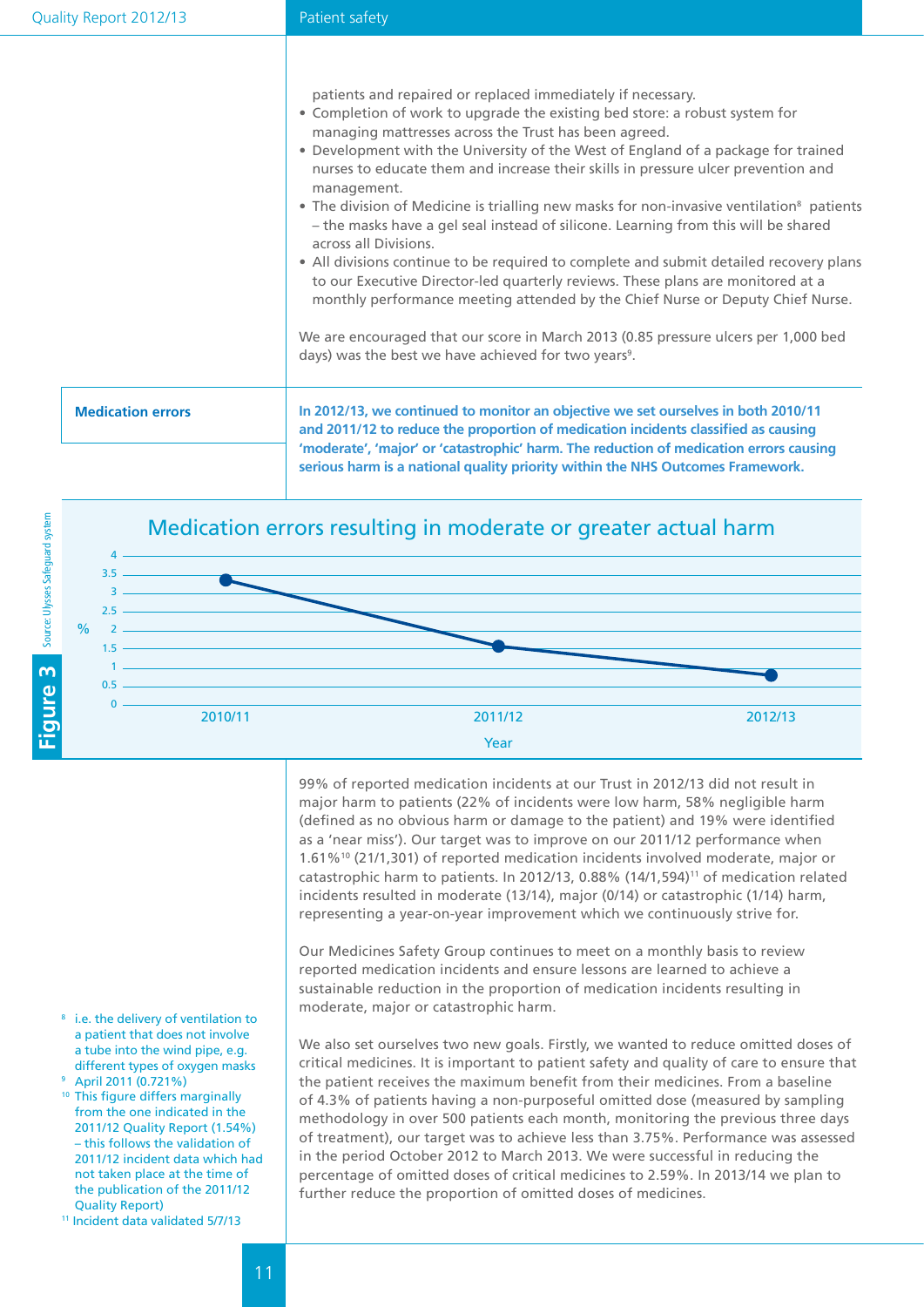Secondly, we wanted to improve medicines reconciliation (getting the medicines right). We set a target to carry out complete medicines reconciliation within one working day for more than 95% of patients admitted to our hospitals via our three main admission wards and for more than 90% of patients admitted to three of our cardiac wards (from baseline data of 77% in the second quarter of 2012). We met both of these targets, achieving 97% on our admission wards and 91% on our cardiac wards. In 2013/14, we plan to extend the monitoring of medicines reconciliation to cover other wards that may receive direct patient admissions.

**Venous thromboembolism** (Mandatory indicator)

**Venous thromboembolism (VTE) is a significant cause of mortality, long term disability and chronic ill health. It is estimated that there are 25,000 deaths from VTE each year in hospitals in England: reducing incidence of VTE is a national quality priority within the NHS Outcomes Framework. We wanted to sustain improvements in venous thromboembolism (VTE) prevention by continuing to screen patients for risk of VTE and ensuring patients at risk receive appropriate thromboprophylaxis. The Trust achieved a 90%+ target for VTE risk assessment in every month during 2012/13. For the year as a whole, 96.4% of inpatients received a risk assessment. This compares with 97.4% in 2011/12.** 



We also achieved a 90%+ target for appropriate thromboprophylaxis for seven of the 12 months during 2012/13: in Quarter 4 we did not achieve our target, and data was unavailable for two other months<sup>12</sup>. For the year as a whole,  $94.6\%$  of inpatients identified at risk received appropriate thromboprophylaxis. This compares with 93.2% in 2011/12.

The Trust considers its VTE risk assessment data is as described because of the data quality checks that are undertaken, as detailed in the Trust's data quality framework. Although the Trust does not currently collect VTE risk assessment data for all patients, we use a robust weekly audit methodology, the results of which are submitted by our information team to the Department of Health via the Unify system. Full details of our data quality framework for this indicator are available upon request.

The Trust has taken the following actions in 2012/13 to sustain 90%+ compliance with VTE risk assessments, and so the quality of its services:

• Revising the prescription chart containing an integrated VTE risk assessment to make it easier for staff to risk assess and prescribe appropriate thromboprophylaxis for VTE prevention.

<sup>12</sup> This was because of vacancies in the post of VTE nurse.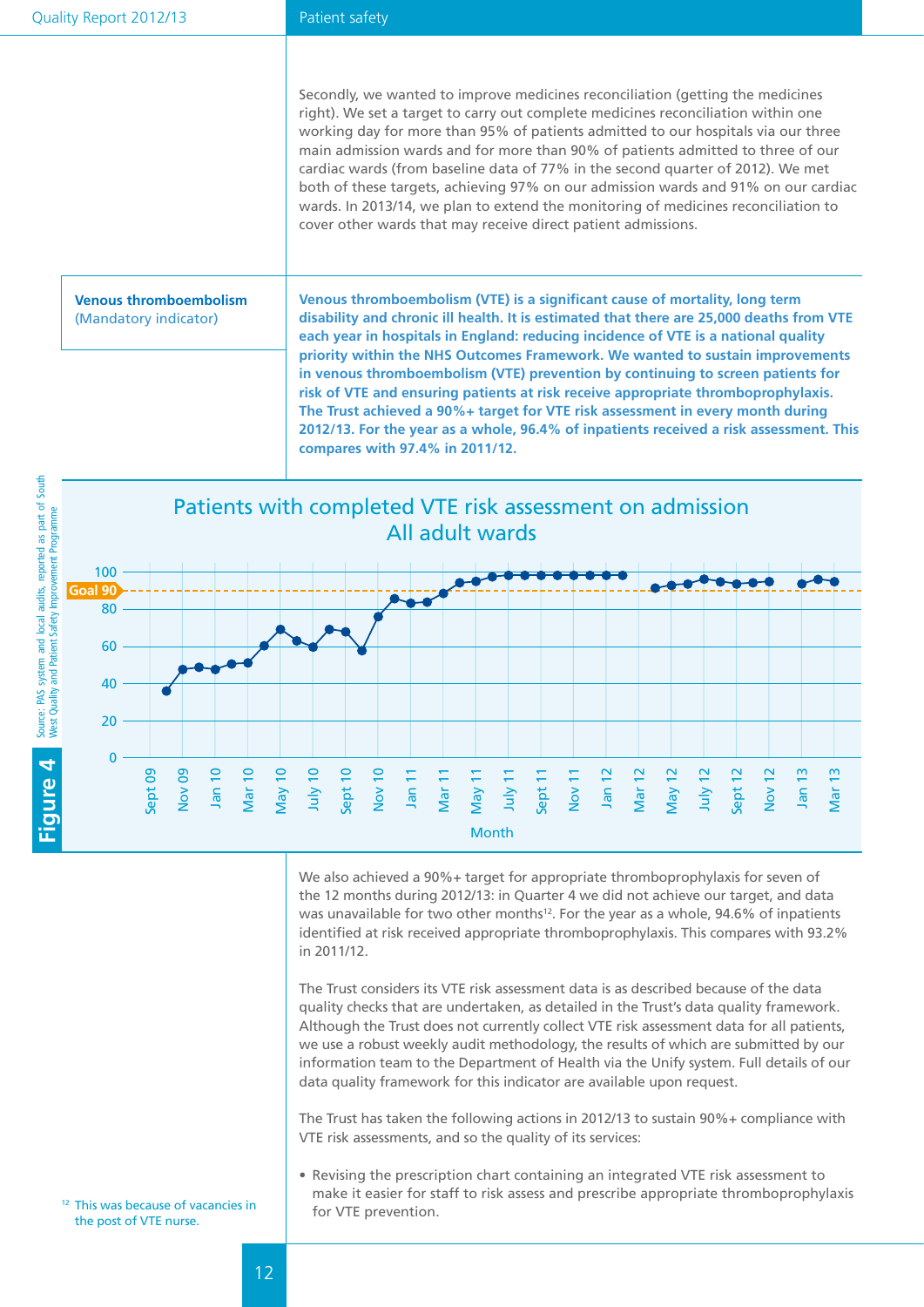#### Patient safety

- Extending the provision of a VTE project nurse to sustain and embed focus on VTE prevention and provide supplementary training by targeting teams and staff groups with reduced levels of compliance or where, through reported patient safety incidents, patients have been identified as having acquired a VTE in hospital.
- • Continuing to focus on VTE prevention training, including induction, update sessions and e-learning.

#### OBJECTIVE 2

**We said we would implement and develop the use of the NHS Safety Thermometer**



The goal of the NHS Safety Thermometer is to increase the number of patients who are free from harm. The safety thermometer measures four types of harm: pressure ulcers, falls, urinary tract infection and venous thromboembolism. The Trust is already collecting detailed information about the four types of harm, and many others, as part of the South West Quality and Patient Safety Improvement Programme, however the NHS Safety Thermometer provides an additional opportunity for national benchmarking and cross provider working to reduce the levels of harm to patients. In 2012/13, as part of the CQUIN framework, our target was to implement the safety thermometer, achieving at least 25% coverage in Quarter 2, at least 75% in Quarter 3 and 100% in Quarter 4. Since June 2012, we have audited 100% of eligible patients each month, significantly exceeding the requirements of the national CQUIN. 91.3% of patients audited were receiving harm free care; that is, they did not have any of the four harms measured by the safety thermometer, either existing or upon admission (old harm) or since (new harm). 95.7% of patients had no new harms; that is, none of the four types of harm had been acquired since admission. For 2013/14, we will be agreeing a CQUIN<sup>13</sup> with commissioners to reduce one of the four types of harm as measured by the NHS Safety Thermometer.

#### OBJECTIVE 3

**We wanted to continue to embed high quality nutritional care across the Trust**



In last year's Quality Report, we described actions that we had taken to improve nutritional care following an inspection by the Care Quality Commission (CQC). We are delighted to report that when the CQC carried out an unannounced inspection of our main site (the Bristol Royal Infirmary and other hospitals in the city centre precinct), they found that the Trust was compliant with Outcome 5 (Meeting nutritional needs). Similar positive feedback was received from the CQC when they visited South Bristol Community Hospital in August 2012.

Over the course of the last year, 90.9% of adult inpatients received a fully completed nutritional assessment within 24 hours of admission, against a target of 90%. However in the second half of the year, we achieved in excess of 93% compliance; performance in children's services was 84%. Protected mealtimes were observed in audits of adult wards on 93.8% of occasions, against a target of 95%; performance in children's services was 100%. If a patient is assessed as being at risk of malnutrition, this risk is highlighted to members of the ward team by ticking a cutlery sign behind their bed to ensure they receive the right level of care. Throughout the year we have monitored whether this has been completed in nutrition audits: the cutlery sign was ticked for 85% of patients who needed it. Audits have also demonstrated that we are consistently ensuring patients are given the opportunity to wash their hands before meals (94% of adult patients during 2012/13) and recording patients' likes and dislikes of food (91.5%).

<sup>13</sup> The Commissioning for Quality and Innovation (CQUIN) payment framework is a developmental process which enables commissioners to reward excellence by linking a proportion of English healthcare providers' income to the achievement of local quality improvement goals. See page 58.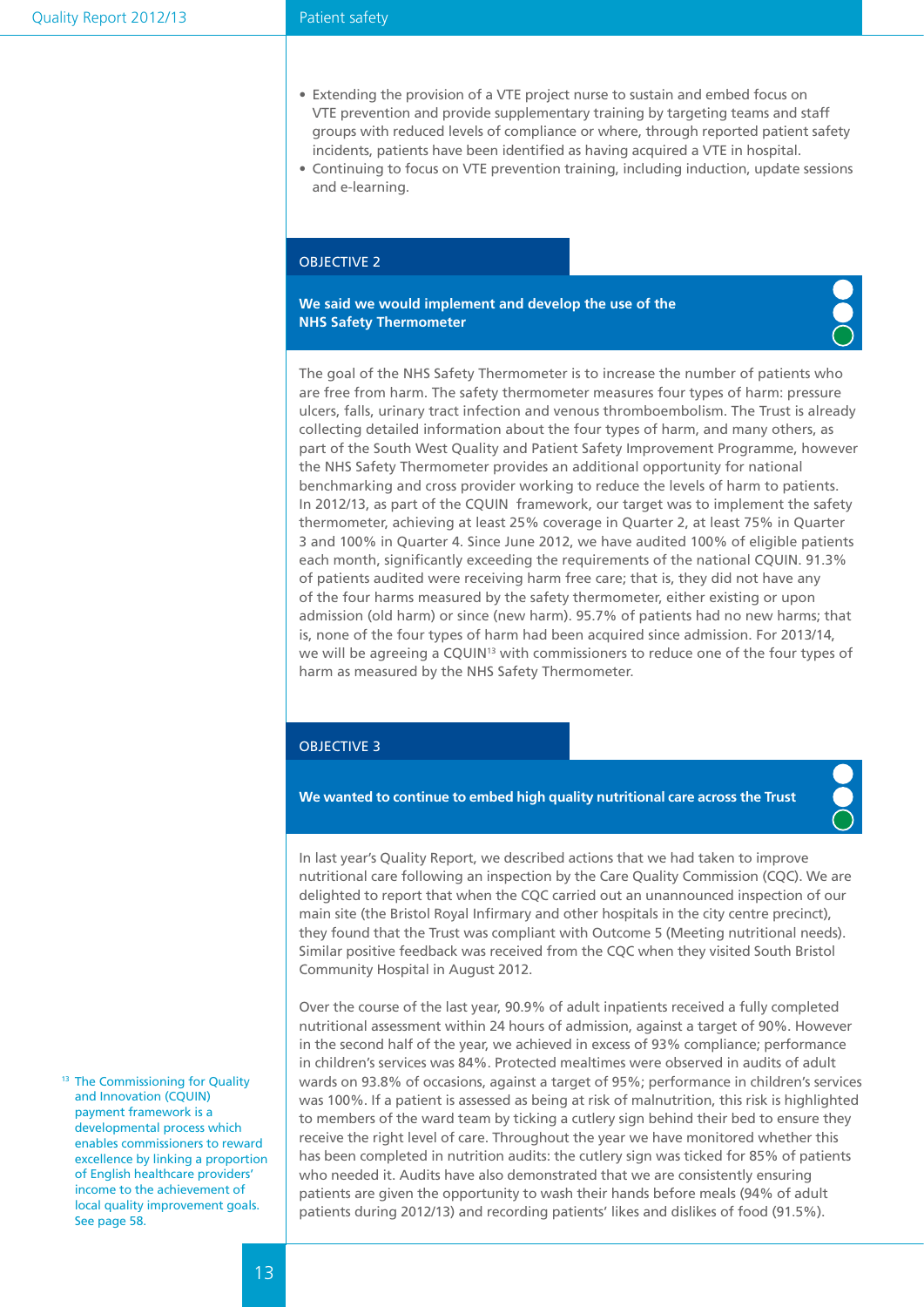#### Patient safety

Since 2011, the Trust has been recruiting a team of volunteers who help patients at mealtimes, complementing nursing care. The role of the volunteers is to encourage and assist patients who for a variety of reasons find eating and drinking difficult, which can have a detrimental effect on their wellbeing and may delay their recovery. Our volunteers help by making the ward environment more conducive to the mealtime experience by tidying tables and helping with hand wiping. They also help to serve food and most importantly give encouragement and assistance to those patients who are less able. At the time of writing (May 2013), we have 39 volunteers who are assisting patients in this way and a further 21 volunteers who are working towards achieving the necessary competencies. Feedback from our patient survey (see Figure 5 below) suggests that our volunteers' efforts are making a genuine difference to patient care.

Finally, in April 2012 we introduced a three day (72 hour) review of food charts. This review facilitates appropriate support, such as referral to the dietitian for advice if food intake is continually low. Over the course of the year we have provided ten minute 'micro' teaches to 350 ward-based nursing staff and highlighted the importance of the three day review in our nutrition study days. Compliance has improved from 29% in April 2012 to 81% in March 2013. We have specified three day nutritional review as one of our corporate quality objectives for 2013/14.



#### OBJECTIVE 4

**We committed to implementing a proactive clinical audit programme for histopathology**

In our last two Quality Reports, we have reported on the Trust's response to the recommendations of an Independent Inquiry into Histopathology Services in Bristol. In our 2011/12 Quality Report we reported that members of the inquiry panel had returned to the Trust and found a genuine commitment to implement their recommendations and evidence of real progress. As part of our ongoing focus on the quality of histopathology services, we said that in 2012/13 we would develop and deliver a comprehensive programme of clinical audit. A total of 13 audits were identified by the Joint Clinical Lead for Histopathology as priorities (see table on the following page).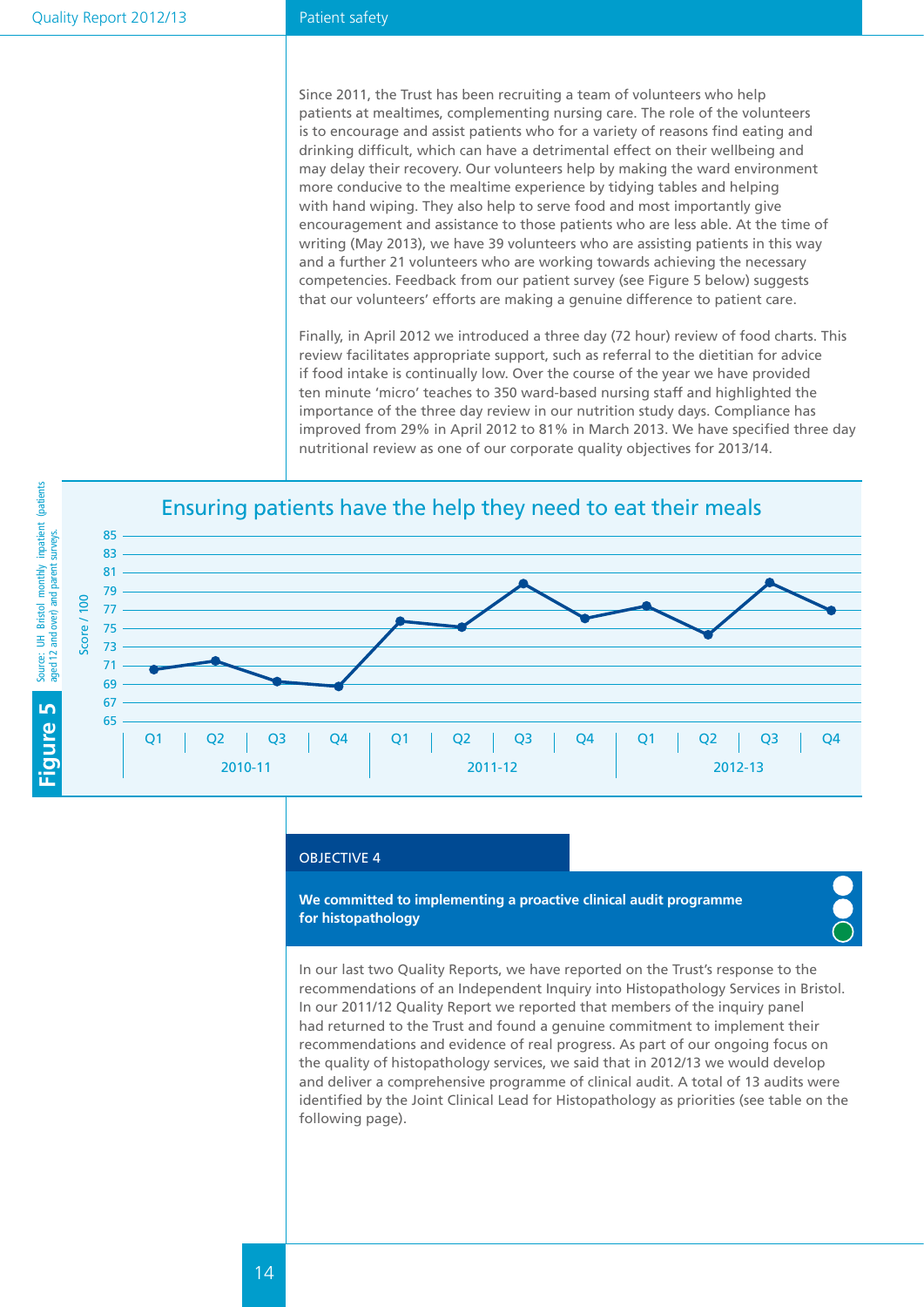| <b>Title</b>                                                                                                                                          | Sub-Speciality      |
|-------------------------------------------------------------------------------------------------------------------------------------------------------|---------------------|
| Audit of supplementary reports issued after multi-disciplinary team meetings to identify<br>discrepancies across all cancer specialties in UH Bristol | All specialties     |
| Correlation of breast tumour grading between core biopsies and resection specimens in a<br>screened population                                        | <b>Breast</b>       |
| Audit of The Reporting of Cutaneous Malignant Melanoma at UH Bristol                                                                                  | Dermatopathology    |
| Audit of turnaround time for skin cancers: September 2011 - 2012                                                                                      | Dermatopathology    |
| Reporting of high grade endometrial cancer                                                                                                            | Gynaecology         |
| Reporting of vulval carcinomas                                                                                                                        | Gynaecology         |
| Appropriate indeterminate classification of Inflammatory Bowel Disease*                                                                               | Paediatric          |
| Audit of microbiology sampling in stillbirth post mortems                                                                                             | Perinatal           |
| Quality of perinatal autopsy in South West of England                                                                                                 | Perinatal           |
| Histological reporting of lung specimen                                                                                                               | Pulmonary pathology |
| Audit on double reporting of lung pathology cases is in progress                                                                                      | Pulmonary pathology |
| Bowel Cancer Screening Programme-detected colorectal cancer resection specimens: a<br>comparison of reporting between three trusts                    | Upper GI            |
| Renal tumour reporting                                                                                                                                | Uropathology        |

All of these projects have been completed. A number of the audits demonstrated good adherence to standards. Other audits identified a need for improvement. In these cases, action plans have been produced and will be monitored throughout the year ahead. A number of actions relate to changes to staff working arrangements including training more biomedical scientists in skin cut up technique and the reorganisation of working practice to allow them to provide increased support to consultants. Other audits have resulted in the introduction of actions to support improved sub-specialty input into complex cases. Elsewhere, a pro forma has been introduced to ensure that minimum datasets are recorded and reported accurately, providing the necessary information to inform diagnosis.

During 2013/14, joint histopathology clinical audit meetings will be held between UH Bristol and North Bristol NHS Trust to allow the sharing of results and practice between the two trusts. The first joint meeting took place in April 2013.

#### OBJECTIVE 5

**We wanted to see improvements in rates of complications, misadventures and re-admissions following gynaecological surgery**



In February 2011, the Trust's Quality Intelligence Group received a report from CHKS (the Trust's provider of clinical benchmarking data) which highlighted complications, misadventures and re-admissions following gynaecological surgery as statistical outliers that warranted further local investigation/monitoring. The most recent CHKS data (which is for 2012) shows that the Trust's mortality and misadventure rates are now similar to its clinical peer group (0.06% UH Bristol v 0.08% peer for mortality; 0.45% v 0.43% for misadventures). Our re-admission rate remains higher than our peer group (7.3% v 5.5%), however there is a downward trend and case note reviews have identified that a significant number of the 're-admissions' are either gynaecology oncology patients (when beds in the Bristol Haematology and Oncology Centre are unavailable) or post-operative ward review cases on occasions when no gynaecology follow up outpatient slots have been available. In respect of the three

• project changed to measure turnaround times for IBD biopsies.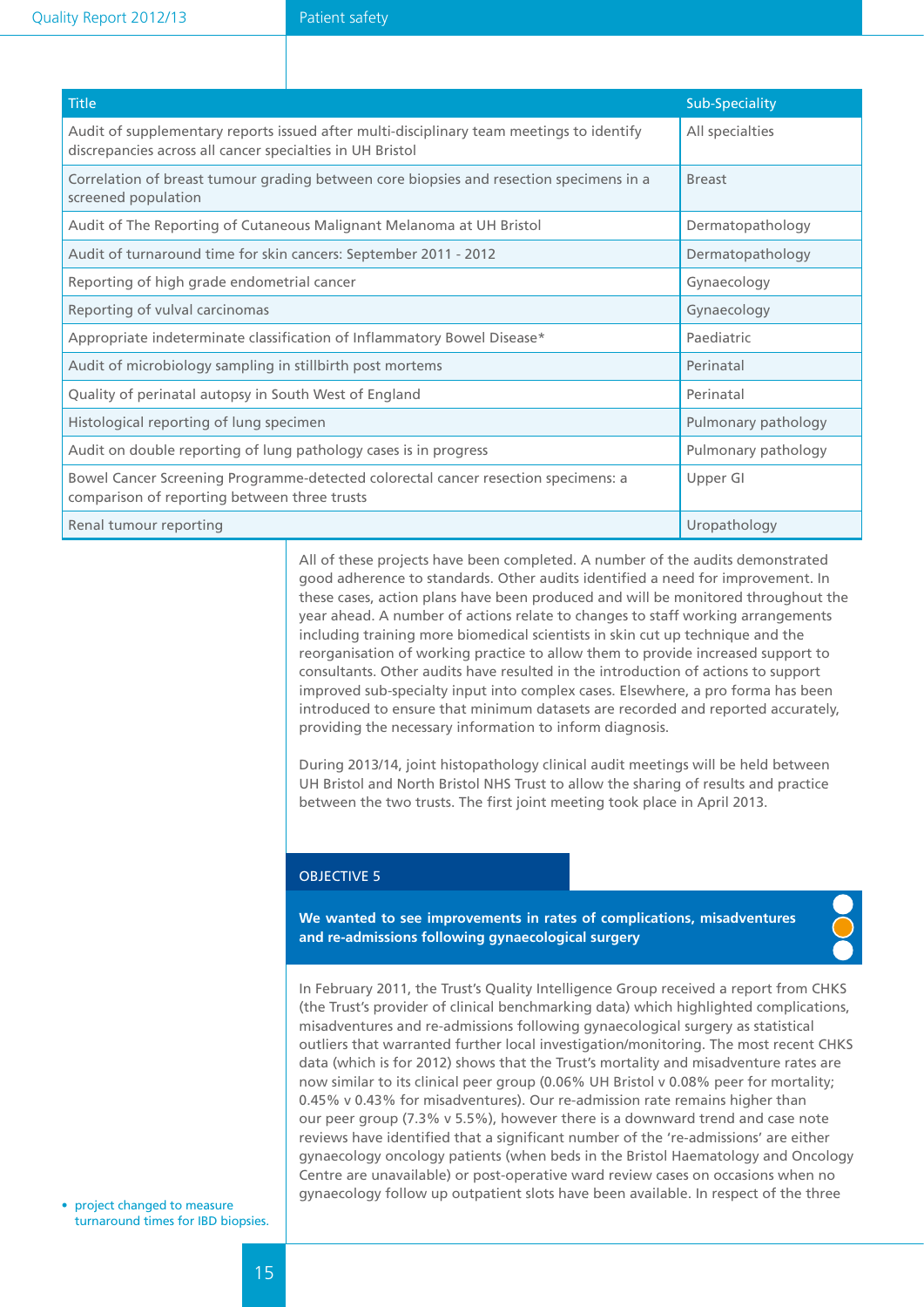#### Patient safety

measures described, we are therefore assured that the data is either around the statistical norm (mortality and misadventures) or that there is a valid explanation for variation (re-admissions).

Benchmarking reports continue to indicate that the Trust is an outlier for complications following gynaecological surgery. The Trust has an active Gynaecology Morbidity and Mortality (M&M) meeting where cases of morbidity identified by CHKS are reviewed in depth in order to learn lessons and improve quality and safety of care; learning from case note reviews has been disseminated within the service. We have also found that some 'complications' identified by CHKS are not complications but are a standard part of the operative procedure, e.g. adhesiolysis appropriately carried out at a laparotomy. Further investigation and case note review is required. We will continue to monitor all of these indicators during 2013/14 and will report on progress in next year's Quality Report.

#### Review of patient safety 2012/13

**This section explains how the Trust performed during 2012/13 in a number of other key areas relating to patient safety, which are in addition to our stated annual objectives.**

**Healthcare acquired infections** (Mandatory indicator – Clostridium difficile)

**Although not a formal quality objective, the focus on preventing healthcare acquired infections (HCAIs) has remained a key priority for the Trust in 2012/13 and will remain so in future years. In 2012/13, we achieved national targets for Clostridium difficile. The Trust reported 48 cases of infection in 2012/13, six fewer than the target for the year of 54. Historically, the number of C. diff cases shows a strong seasonal profile, with around 60% of cases being reported in the first half of each year. In the first two quarters of the year, the Trust reported a higher number of cases than Monitor's 'flat phasing' of the annual target, however, significant reductions in cases were seen in Quarters 3 and 4 to bring the Trust back within target at year end. This is the second consecutive year that our performance has been better than our target.** 



The Trust considers its Clostridium difficile data is as described because of the data quality checks that are undertaken, as detailed in the Trust's data quality framework. This framework governs the collection and validation of the data and its submission to a national database (full details are available upon request).

The Trust has taken the following actions in 2012/13 to achieve reductions in Clostridium difficile infection and so improve the quality of its services:

• Patients are nursed in a separate cohort area and are not admitted back into the general patient population for their duration of stay in hospital.

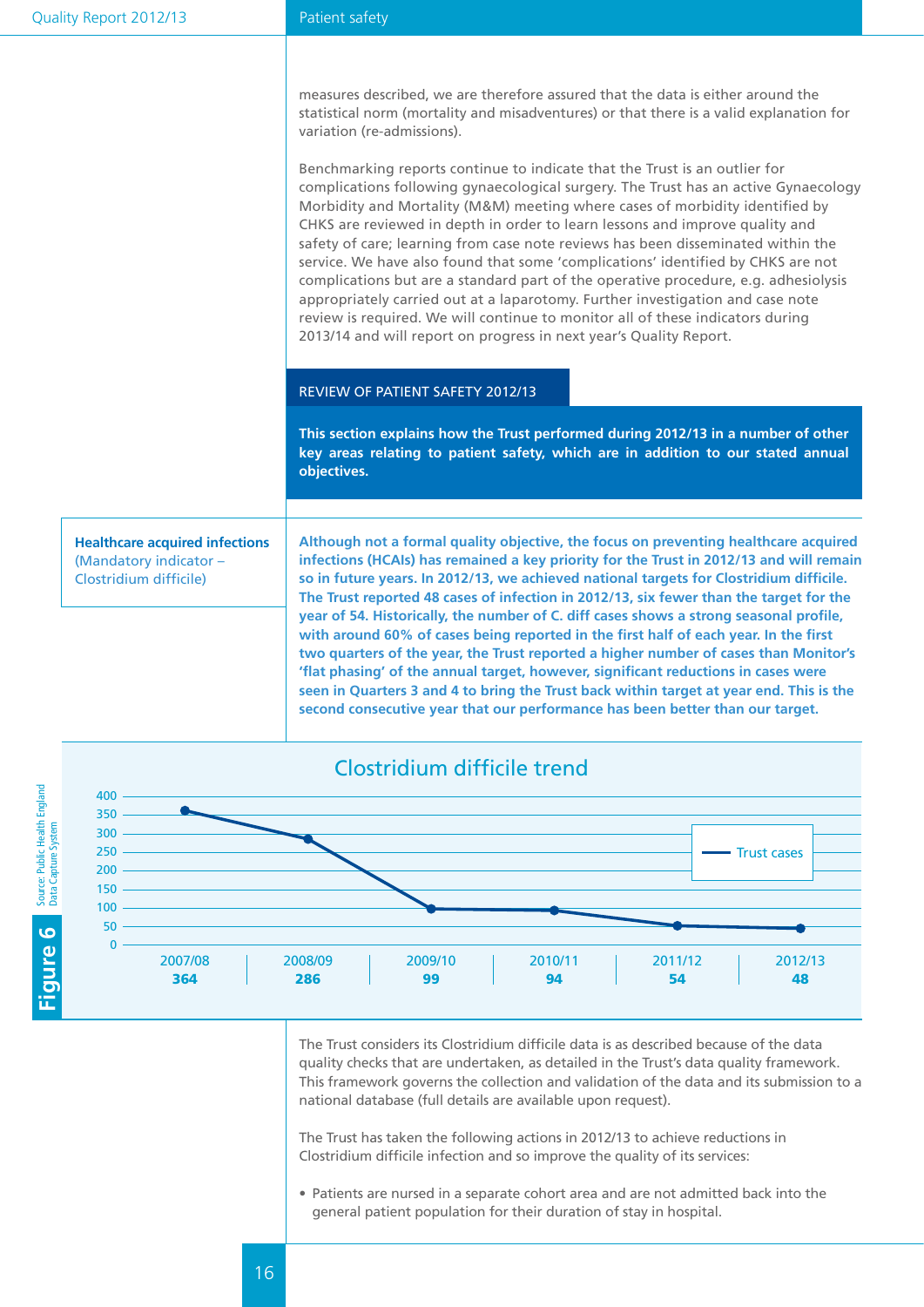- Patients are monitored on a daily basis by the infection control team. When patients are discharged, patients' rooms are deep-cleaned. A hydrogen peroxide vapour is used for added assurance of cleaning.
- • Antibiotic prescribing is monitored, and staff undertake 'saving lives' care bundles and hand hygiene audits each month. If the required standard is not reached, audits are repeated weekly until three consecutive weeks at the required standard are achieved.
- Patients are clinically managed by gastro intestinal consultants and infection control doctor.

Improvements in testing, specimen sending guidance and overall management of Clostridium difficile will put us in a strong position to achieve our target of 35 cases for 2013/14.

Disappointingly however, our target of two cases of MRSA (Meticillin Resistant Staphylococcus Aureus) bacteraemia was not achieved – ten cases were reported. The root cause analysis identified an emerging theme of intravenous lines (IVs) being the route of infection in a majority of cases. An action planned was implemented in the latter half of the year which focused on improvements in IV line care management. Since the implementation of the plan, a further two bacteraemias have been reported. The most recent bacteraemia was in an immuno-compromised patient and was not related to IV line care. The Trust is using the learning from this case, and from one of the highest performing trusts in the country, to further enhance its recovery plan, with the aim of meeting the Department of Health's target of having no MRSA bacteraemias in 2013/14.



Elsewhere, MRSA bacteraemias continue to fall year on year, although we exceeded our set target of 27 cases by nine.

We continue to train all staff in infection prevention and control – at the end of March 2013, 86% of our staff were compliant with initial or update training. Hand hygiene has remained a priority. Regular auditing on wards has shown that hand cleaning takes place on 96.2% of occasions when it is needed, meeting our 95%+ target for 2012/13. Hand hygiene facilities continue to be upgraded where necessary and alcohol hand gel is widely available close at the point of patient care and at the entrances to wards and departments in response to requests from the public and visitors.

Norovirus continues to present a challenge. We have seen three peaks during the year, in May, November and February (consistent with regional trend). In total, 88 areas were closed (30 ward and 58 bay closures) but improved management has meant wards remained closed for an average of seven days, which is two days fewer than in 2011/12.

17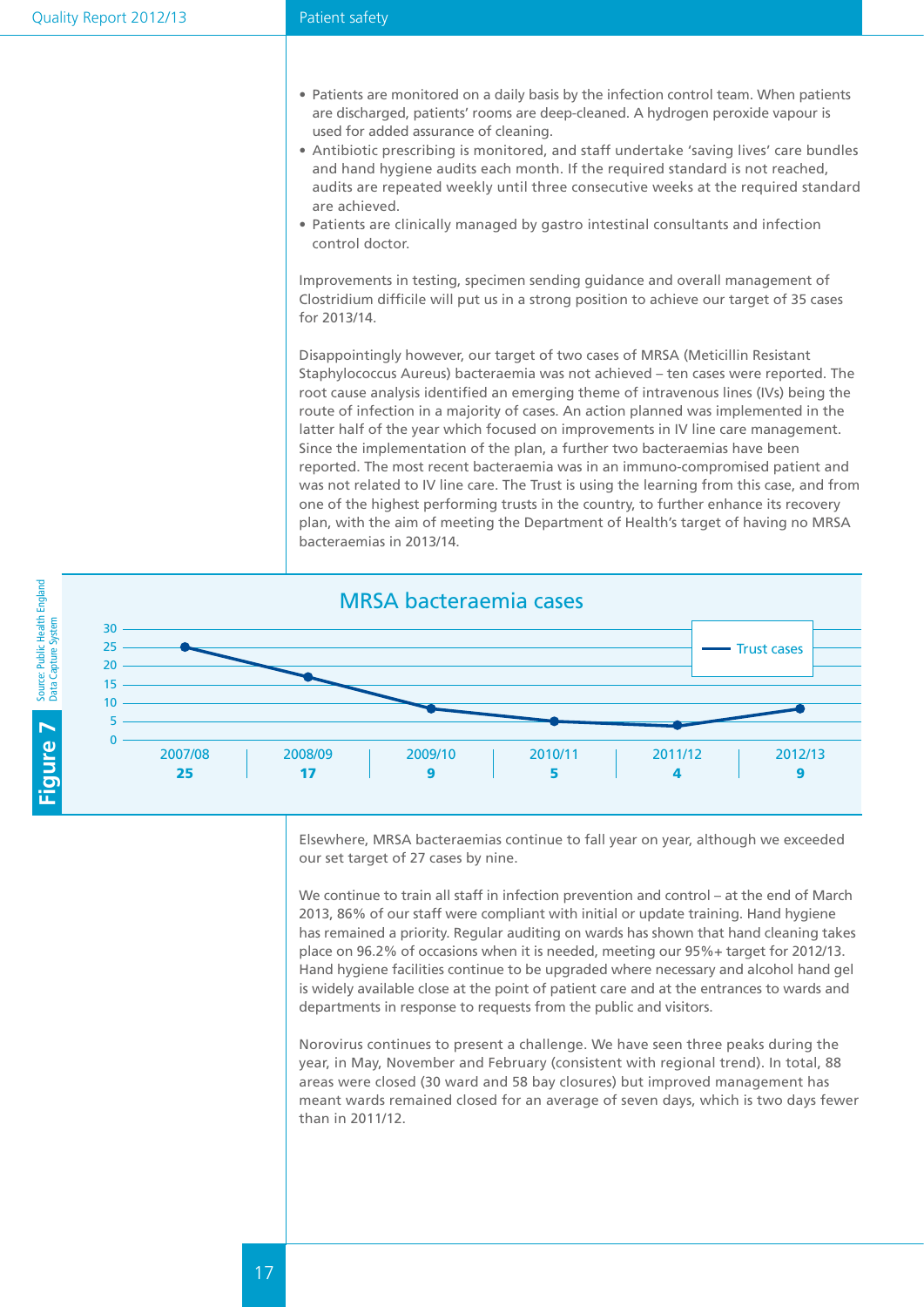#### Patient safety

**Rate of patient safety incidents reported and proportion resulting in severe harm or death** (Mandatory indicator)

**We are pleased that we are reporting more patient safety incidents and seeing fewer incidents which result in severe patient harm. Reporting of incidents at University Hospitals Bristol NHS Foundation Trust (UH Bristol) has increased steadily since 2009/10. The Trust is ranked in the top 50% of its peer group, improving its position to just below the best quartile. It is widely recognised that organisations that report more incidents usually have a better and more effective safety culture: you cannot learn and improve if don't know what the problems are.**

Rate of incidents reported to the National Reporting and Learning System per 100 admissions April to September 2012



Based on the latest available data from the National Reporting and Learning System for the six month period April to September 2012, the rate of patient safety incidents reported at UH Bristol is 8.28 per 100 admissions (5273 incidents). This represents an increase in reporting when compared to the previous six month period (7.26 per 100 admissions, 4662 incidents) and to the same period in 2011/12 (6.66 per 100 admissions, 4274 incidents). The national average for incidents per 100 admissions in the corresponding period of 2012 was 6.44. The provisional<sup>14</sup> rate of patient safety incidents for 2012/13 as a whole was 8.84 per 100 admissions.

The percentage of reported incidents resulting in severe harm is 0.7% (35 incidents) for the period April-September 2012. This represents a reduction compared both to the previous six months (1.0%, 46 incidents) and the corresponding period in 2011/12 (1.1%, 47 incidents) as reported in our 2011/12 Quality Report. The percentage of reported incidents resulting in death remains at 0.1% (four deaths), the same rate reported in 2011/12 and below the average rate of our peer group (0.15%). The provisional percentage of reported incidents resulting in severe harm or death was 0.63% (66 severe harm incidents; and four potentially avoidable deaths) for 2012/13 as a whole. The Trust considers its incident reporting data is as described because of the data quality checks that are undertaken, as detailed in the Trust's data quality framework. This framework governs the identification and review of incident data prior to submission to the National Reporting and Learning System (full details are available upon request).

In 2013/14, the Trust intends to take the following actions to continue to reduce harm from avoidable patient safety incidents:

- • Continuing to implement the South West Quality and Patient Safety Improvement Programme.
- Investigating incidents proportionally to their level of harm or risk, learning and sharing lessons and taking action to reduce the chance or impact of the same kind of incident happening again.
- • Focussing on improving key patient safety issues for the Trust such as reducing the number of non-purposeful omitted doses of critical medicines, reducing pressure ulcers and in-patient falls and improving the identification of the deteriorating patient and ensuring prompt review by a senior clinician.

<sup>14</sup> Verified data for October 2012 – March 2013 is not available from the NRLS until September 2013.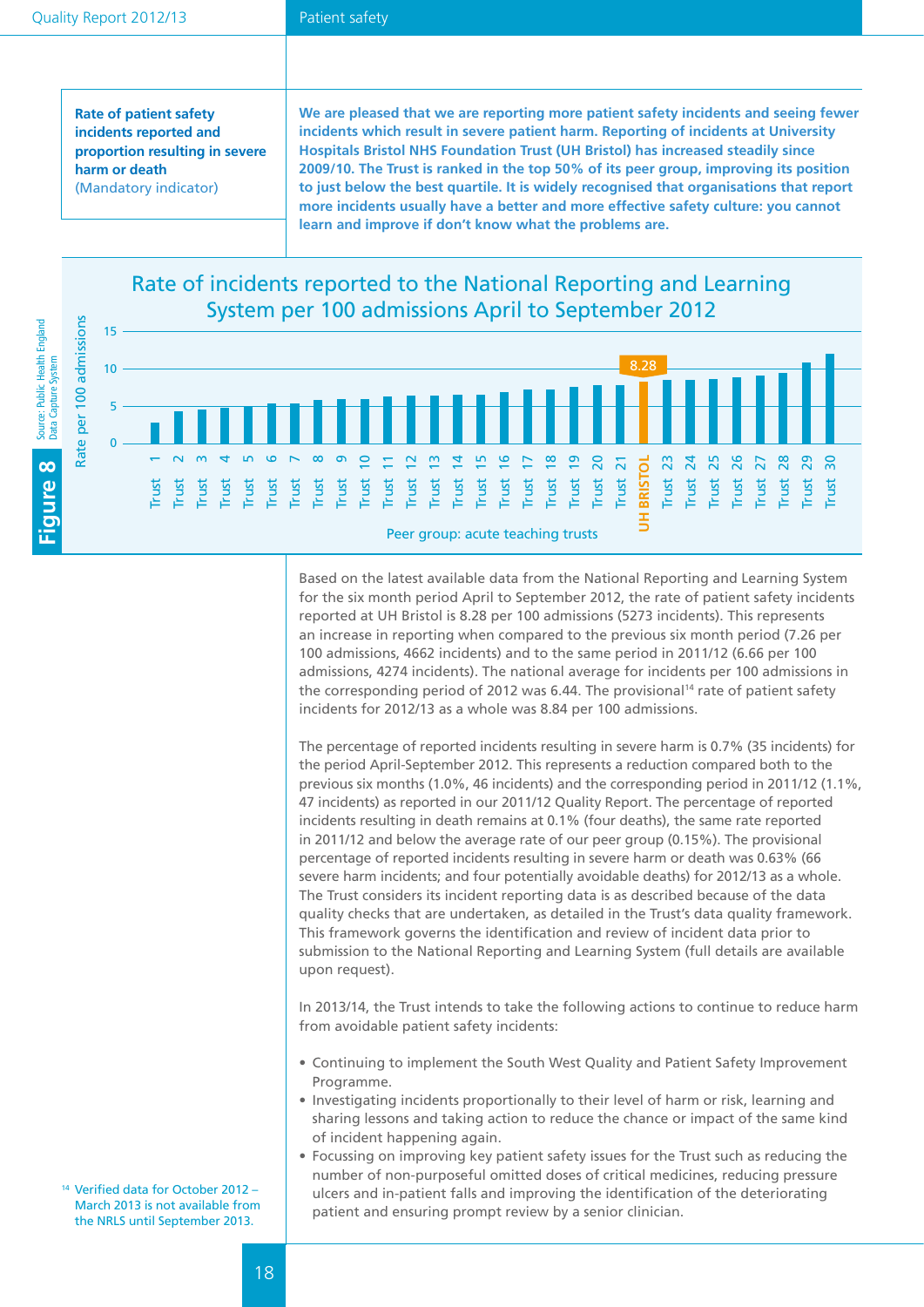#### Patient safety

| <b>Serious incidents</b> | The purpose of identifying and investigating serious incidents, as with all incidents,<br>is to understand what happened, learn and share lessons and take action to reduce<br>the risk of a recurrence. The decision that an event should be categorised as a |
|--------------------------|----------------------------------------------------------------------------------------------------------------------------------------------------------------------------------------------------------------------------------------------------------------|
|                          | serious incident is usually made by an executive director. Throughout 2012/13, the<br>Trust Board was informed of serious incidents via its monthly quality dashboard.                                                                                         |
|                          | The total number of serious incidents for the year was 91, of which five were either<br>downgraded or a downgrade request has been made at the time of writing (April<br>2013). A breakdown of the themes from these incidents is provided in Figure 9 below.  |

## Serious incidents 2012/13





N.B.: The category "other" includes all categories where only one serious incident of its type was reported.

Completed serious incident investigations will have robust action plans which are being implemented to reduce the risk of recurrence. Actions taken by the Trust to reduce falls and hospital acquired pressure ulcers are documented on pages 9-11 of this report.

| <b>Never Events</b>                                    | 'Never events' are serious, largely preventable patient safety incidents that should<br>not occur if the available preventative measures have been implemented. They are<br>incidents where there is clear potential for causing severe harm or death. "Never" is<br>an aspiration: these errors should not happen and all efforts must be made to prevent<br>these mistakes from being repeated. This means that the overriding concern for the<br>NHS in implementing the national never event policy framework is to discuss these<br>events when they occur and to learn from the mistakes that were made (Department<br>of Health 2010). One 'never event' occurred in UH Bristol in 2012/13 which involved a<br>retained swab following an instrumental delivery in the obstetric theatre. Whilst there<br>is a robust Standard Operating Procedure (SOP) in place to ensure all swabs, instruments<br>and needles are counted at the end of a procedure, this was not followed in this case.<br>Theatre staff have been reminded of their roles and responsibilities in relation to the<br>Standard Operating Procedure. A process of continuous audit of compliance with the<br>SOP has been introduced in obstetric theatres and the Central Delivery Suite. |
|--------------------------------------------------------|-----------------------------------------------------------------------------------------------------------------------------------------------------------------------------------------------------------------------------------------------------------------------------------------------------------------------------------------------------------------------------------------------------------------------------------------------------------------------------------------------------------------------------------------------------------------------------------------------------------------------------------------------------------------------------------------------------------------------------------------------------------------------------------------------------------------------------------------------------------------------------------------------------------------------------------------------------------------------------------------------------------------------------------------------------------------------------------------------------------------------------------------------------------------------------------------------------------------------------------------------------------------------|
| <b>National Patient Safety</b><br><b>Agency Alerts</b> | The two outstanding National Patient Safety Alerts for University Hospitals Bristol<br>reported in our Quality Report for 2011/12 have been closed. At the end of 2012/13,<br>there were no outstanding alerts relating to UH Bristol.                                                                                                                                                                                                                                                                                                                                                                                                                                                                                                                                                                                                                                                                                                                                                                                                                                                                                                                                                                                                                                |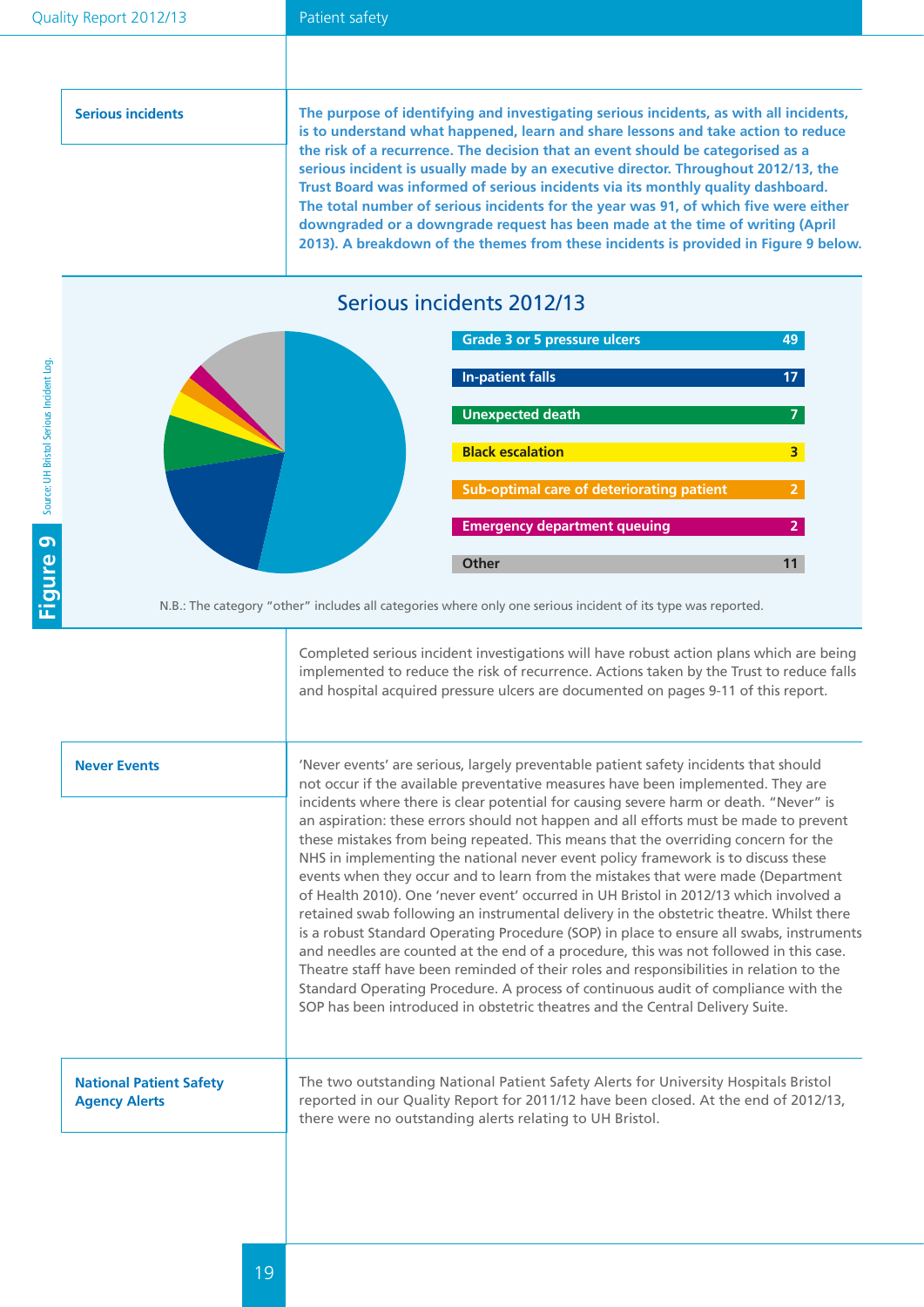| <b>Patient Safety Objectives</b><br>for 2013/14 | • To increase harm free care as measured via the NHS Safety Thermometer.<br>• To reduce hospital acquired healthcare infections.<br>• To reduce medication errors.<br>• To extend medicines reconciliation ('getting the medicines right').<br>• To improve the early identification and escalation of care of deteriorating<br>patients.<br>• To improve levels of nutritional screening and specifically 72 hour nutritional |
|-------------------------------------------------|--------------------------------------------------------------------------------------------------------------------------------------------------------------------------------------------------------------------------------------------------------------------------------------------------------------------------------------------------------------------------------------------------------------------------------|
|                                                 | review of patients.                                                                                                                                                                                                                                                                                                                                                                                                            |
|                                                 | These objectives have been agreed with staff in our clinical divisions and with our<br>governors. The themes broadly reflect a continuation of previously stated goals<br>and our ongoing commitment to participation in the South West Quality and<br>Patient Safety Programme. Our governors have proposed that reducing hospital<br>acquired healthcare infections should be a standing annual quality objective.           |
|                                                 | Specific targets will be agreed with commissioners through the CQUIN process.                                                                                                                                                                                                                                                                                                                                                  |
|                                                 | The Chief Nurse and Medical Director will be the executive directors responsible<br>for achieving these objectives. Progress will be monitored during the year by the<br>Trust's Clinical Quality Group, Trust Management Executive and by the Quality<br>and Outcomes Committee of the Board.                                                                                                                                 |
|                                                 |                                                                                                                                                                                                                                                                                                                                                                                                                                |
|                                                 |                                                                                                                                                                                                                                                                                                                                                                                                                                |
|                                                 |                                                                                                                                                                                                                                                                                                                                                                                                                                |
|                                                 |                                                                                                                                                                                                                                                                                                                                                                                                                                |
|                                                 |                                                                                                                                                                                                                                                                                                                                                                                                                                |
|                                                 |                                                                                                                                                                                                                                                                                                                                                                                                                                |
|                                                 |                                                                                                                                                                                                                                                                                                                                                                                                                                |
|                                                 |                                                                                                                                                                                                                                                                                                                                                                                                                                |
|                                                 |                                                                                                                                                                                                                                                                                                                                                                                                                                |
|                                                 |                                                                                                                                                                                                                                                                                                                                                                                                                                |
|                                                 |                                                                                                                                                                                                                                                                                                                                                                                                                                |
|                                                 |                                                                                                                                                                                                                                                                                                                                                                                                                                |
|                                                 |                                                                                                                                                                                                                                                                                                                                                                                                                                |
|                                                 |                                                                                                                                                                                                                                                                                                                                                                                                                                |
|                                                 |                                                                                                                                                                                                                                                                                                                                                                                                                                |
|                                                 |                                                                                                                                                                                                                                                                                                                                                                                                                                |
|                                                 |                                                                                                                                                                                                                                                                                                                                                                                                                                |
|                                                 |                                                                                                                                                                                                                                                                                                                                                                                                                                |
|                                                 |                                                                                                                                                                                                                                                                                                                                                                                                                                |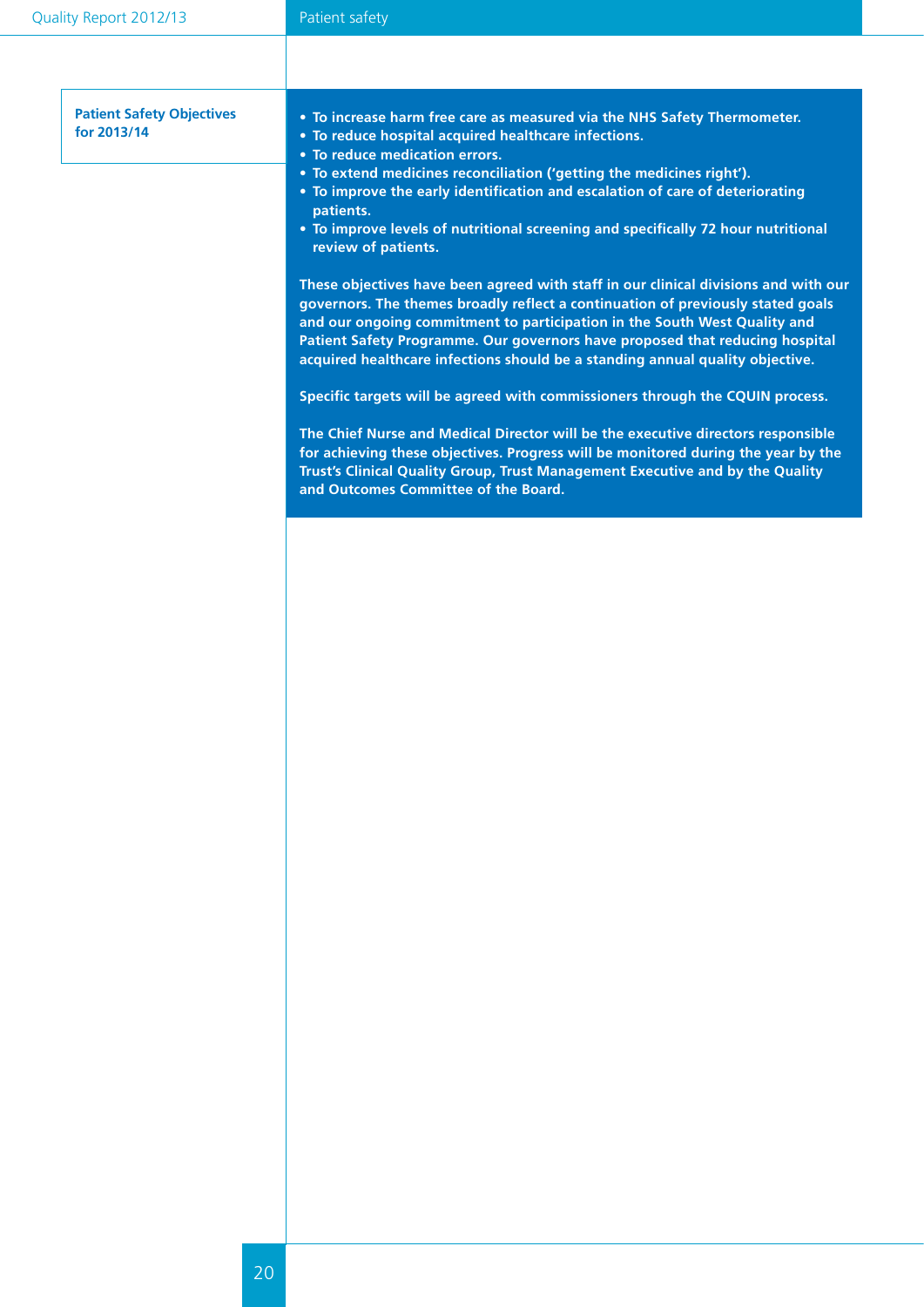## Patient Experience



| <b>Our Commitments</b>                                     | we want an our patients to have a positive experience or nearthcare. An our patients<br>and the people who care for them, are entitled to be treated with dignity and respect<br>and should be fully involved in decisions affecting their treatment, care and support.<br>Our staff should be afforded the same dignity and respect by patients and by their<br>colleagues. Our commitment to 'respecting everyone' and 'working together' is<br>enshrined in the Trust's values. Through our core patient surveys, we have a strong<br>understanding of the things that matter most to our patients: these priorities<br>continue to guide our choice of quality objectives. Our Clinical Divisions continue to<br>be focused on providing a first class patient experience.                                                                                                                                                 |
|------------------------------------------------------------|--------------------------------------------------------------------------------------------------------------------------------------------------------------------------------------------------------------------------------------------------------------------------------------------------------------------------------------------------------------------------------------------------------------------------------------------------------------------------------------------------------------------------------------------------------------------------------------------------------------------------------------------------------------------------------------------------------------------------------------------------------------------------------------------------------------------------------------------------------------------------------------------------------------------------------|
| Report on our patient experience<br>objectives for 2012/13 | <b>OBJECTIVE 6</b>                                                                                                                                                                                                                                                                                                                                                                                                                                                                                                                                                                                                                                                                                                                                                                                                                                                                                                             |
|                                                            | We wanted to implement the first year of our Patient Experience and<br><b>Involvement Strategy for 2012 - 2015</b>                                                                                                                                                                                                                                                                                                                                                                                                                                                                                                                                                                                                                                                                                                                                                                                                             |
|                                                            | By implementing our previous patient experience strategy for 2010 - 2012, we<br>established a comprehensive system for routinely gathering feedback from patients<br>about the quality of our services. This consisted of ward-based interviews and<br>comment cards, and a monthly post-discharge survey, in addition to a comprehensive<br>annual outpatient survey. We have continued this model in our strategy for 2012<br>- 2015. For 2012/13 - the first year of our new strategy - we identified five groups<br>of people whose experience of service we wanted to improve: emergency patients,<br>children, carers, patients with a learning disability, and frail elderly patients including<br>patients with dementia and those in end of life care.                                                                                                                                                                |
| <b>Emergency patients</b>                                  | The Trust's adult emergency department sees approximately 200 patients each day,<br>ranging from minor injuries to very complex cases. The department aims to treat and<br>then admit, transfer or discharge all patients within four hours. Understanding patient<br>experience is key to helping us develop the quality of our service. We achieved excellent<br>results in the 2012 National Accident and Emergency survey with 16 scores classed as<br>statistically "better" than the national average and eight of these scores being the<br>highest scores nationally. During 2012/13 we have worked closely with representatives<br>from the Red Cross which has a team located within the emergency department to assist<br>with patient discharge. We have also actively involved patients in conversations about the<br>redevelopment of the Bristol Royal Infirmary so that the final designs reflect their needs. |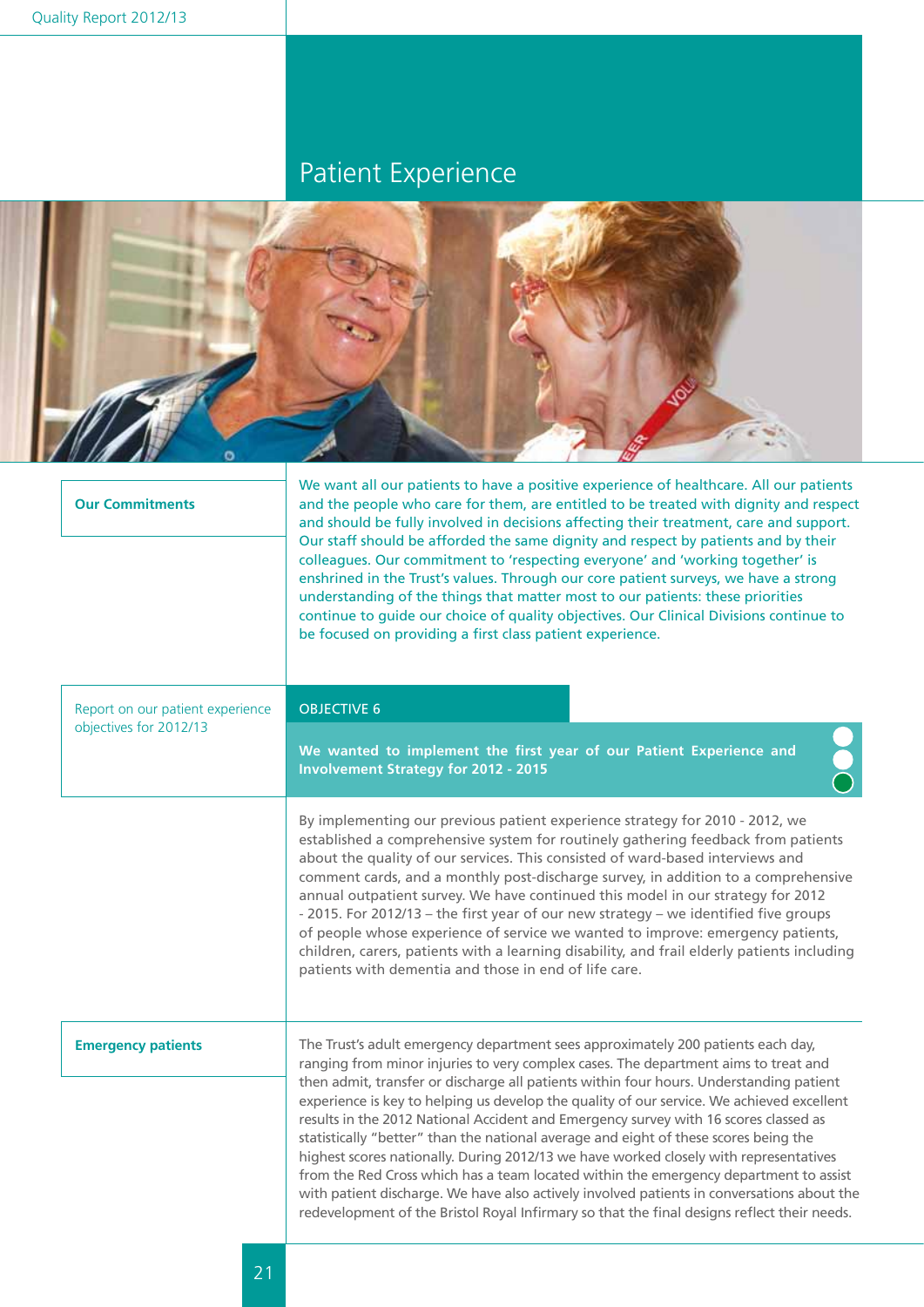| What our patients said in our<br>monthly survey: | "In A&E, the doctors and nurses were absolutely brilliant."                                                                                                                                                                                                                                                                                                                                                                                                                                                                                                                                                                                                                                                                                                                                                                                                                                                                                                                                                                                                                                                                                                                                                                                                                                                                                                                                                                                                                                             |
|--------------------------------------------------|---------------------------------------------------------------------------------------------------------------------------------------------------------------------------------------------------------------------------------------------------------------------------------------------------------------------------------------------------------------------------------------------------------------------------------------------------------------------------------------------------------------------------------------------------------------------------------------------------------------------------------------------------------------------------------------------------------------------------------------------------------------------------------------------------------------------------------------------------------------------------------------------------------------------------------------------------------------------------------------------------------------------------------------------------------------------------------------------------------------------------------------------------------------------------------------------------------------------------------------------------------------------------------------------------------------------------------------------------------------------------------------------------------------------------------------------------------------------------------------------------------|
|                                                  |                                                                                                                                                                                                                                                                                                                                                                                                                                                                                                                                                                                                                                                                                                                                                                                                                                                                                                                                                                                                                                                                                                                                                                                                                                                                                                                                                                                                                                                                                                         |
| <b>Children</b>                                  | The Bristol Royal Hospital for Children provides a local service for Bristol children and<br>a referral service for specialist care for families across the South West of England and<br>nationally. It is important to us that we engage and involve children in the planning<br>and delivery of services that matter to them. Over the last two years, we have been<br>developing teen zones, 'young people friendly' environments with (restricted) access<br>to the internet, books, magazines and health information targeted at this age group.<br>After a successful pilot at the Bristol Eye Hospital, a second teen zone area has been<br>opened in the Children's Hearing Centre at St Michael's Hospital. Signage for the<br>zones has been designed by members of the UH Bristol Youth Council and young<br>people from the Knowle West Media Centre. Elsewhere, the Youth Council undertook<br>a 'mystery shopping' exercise in October 2012 to test front-of-house services in various<br>areas of the Trust. This involved visiting the main reception areas and evaluating<br>the service provided, including whether it was young person-friendly. The Disabled<br>Children's Working Group (DCWG) ran a "You Said, We Did" event at the @Bristol<br>centre for a second year running, aimed at families with children who have disabilities<br>or complex needs. Based on feedback from this event, the DCWG has developed a<br>specialist assessment for children with disabilities. |
| What our patients said in our<br>monthly survey: | "My child has a disability and had a hospital passport. This was<br>brilliant and made the whole experience much better for him than<br>previous ones had been."                                                                                                                                                                                                                                                                                                                                                                                                                                                                                                                                                                                                                                                                                                                                                                                                                                                                                                                                                                                                                                                                                                                                                                                                                                                                                                                                        |
| <b>Carers</b>                                    | Carers have a unique and valuable role to play in the provision of healthcare,<br>particularly if the person they care for is in hospital. Carers are, in effect, our<br>"expert partners in care". Engaging carers is an ongoing activity which we remain<br>committed to with our partners at the Carers' Support Centre, our Carers' Reference<br>Group and colleagues at North Bristol NHS Trust, with whom we have established<br>a joint Carers' Charter. By the end of March 2013, approximately 3,000 staff had<br>received care awareness training. From May 2013, this training will be extended to<br>ward-based and dementia befriending volunteers. We hope that this will enable<br>more 'hidden carers' to be identified through volunteers' work with patients on<br>wards. A new Carer Liaison and Development worker was appointed and from<br>January 2013 has been working on wards 4, 7 and 23 to support carers and staff,<br>particularly around the discharge process. Towards the end of 2012/13, a new carers'<br>strategy and action plan was approved by the Trust's Patient Experience Group.                                                                                                                                                                                                                                                                                                                                                                              |
|                                                  | In the National Inpatient survey 2012, UH Bristol scored 'better than most<br>other trusts' for ensuring that the patient's family $\ell$ someone close to them got<br>all of the information they needed to care for the patient.                                                                                                                                                                                                                                                                                                                                                                                                                                                                                                                                                                                                                                                                                                                                                                                                                                                                                                                                                                                                                                                                                                                                                                                                                                                                      |
| <b>Patients with a</b><br>learning disability    | The Learning Disabilities Steering Group is committed to ensuring that the Trust<br>improves the experience of care amongst patients with learning difficulties and their<br>carers, and in doing so meets its obligations to patients with a learning difficulty within<br>the current legislative framework, i.e. with regard to the Equality Act (2010), the Mental<br>Capacity Act (2005) and implementation of the Confidential Inquiry into the premature<br>deaths of people with learning disabilities within an acute setting (2010 - 2013).                                                                                                                                                                                                                                                                                                                                                                                                                                                                                                                                                                                                                                                                                                                                                                                                                                                                                                                                                   |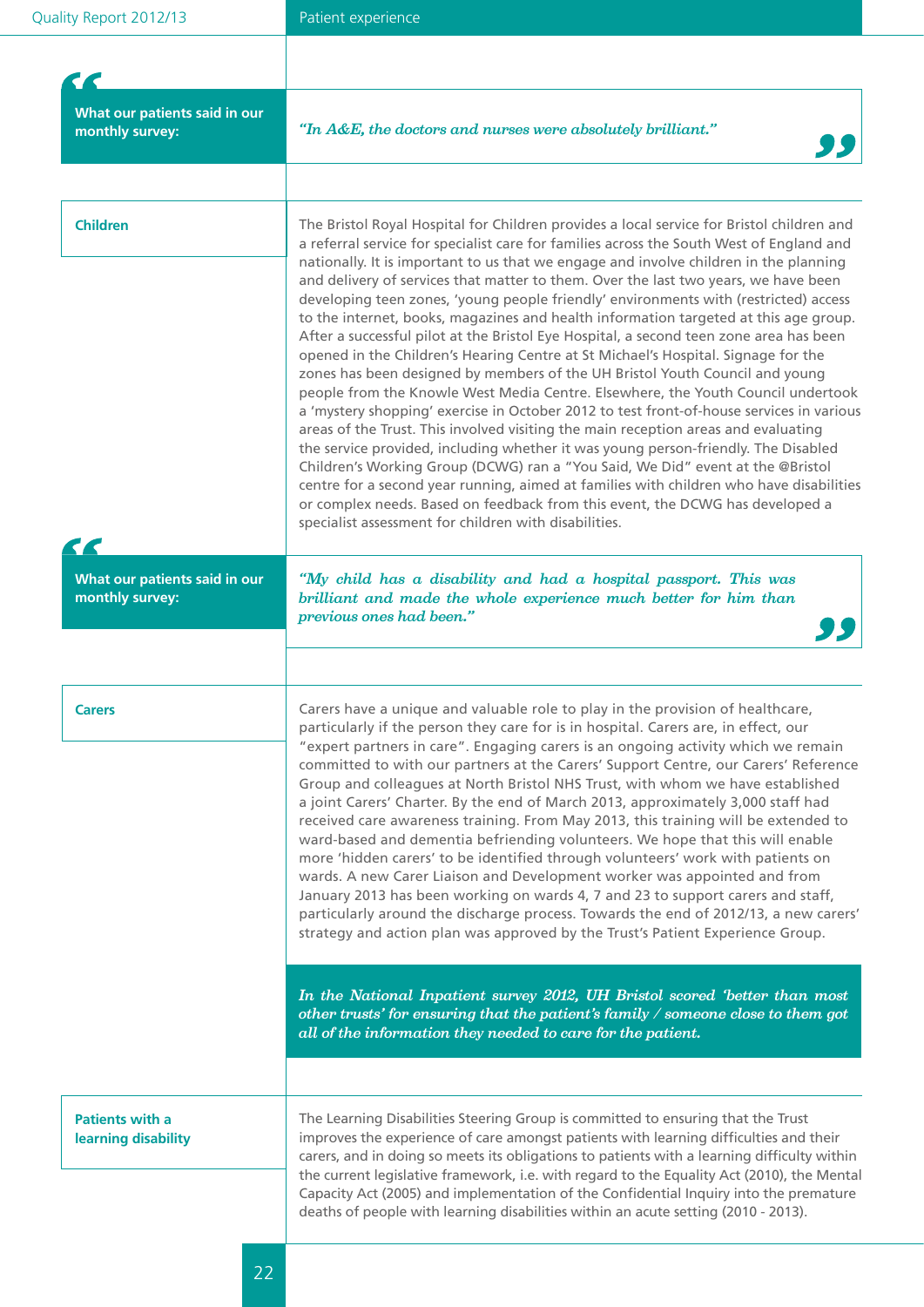#### Patient experience

In 2012/13:

- We have continued to work closely with user groups such as Health First, People First, Health work group.
- We have implemented the University Hospitals Bristol NHS Foundation Trust and North Bristol NHS Trust Carers Charter as a commitment to ensuring a greater focus on carers.
- The Trust has developed an admission pack including use of staff photographs, information about accommodation, facilities and car parking.
- We have introduced a differentiated inpatient comments card in an `Easy Read' format.
- We have launched a selection of accessible information leaflets.
- We are developing patient and carers' appointment letters in Easy Read formats, to include: appointment letters, hospital admission letters and change of appointment letters.
- We have launched the 'Hospital Passport' across the Trust, supporting regional plans for a single patient record. The passport is accessible for download from the Trust external web page and can be emailed via a secure link direct to the learning disabilities nurse in preparation for admission.
- We have "recruited" over 40 link nurses in adult services across the Trust supporting the role of the hospital liaison nurse and raising awareness about the needs of patients with learning difficulties.

*Also see information about risk assessment of patients with a learning disability on page 36 of this report.*

**Frail elderly patients including patients with dementia and those in end of life care**

In 2012/13, we undertook a comprehensive Trust-wide audit of end of life care, with a key objective to establish whether patients at the end of their lives were recognised as dying, enabling the delivery of a uniform standard of care on an agreed care pathway. This project was linked to a CQUIN target that at least 45% of all adult deaths occurring on our wards should have their care directed by the Trust's End of Life tool. The audit identified that 65% of the deaths included in the audit were directed by the End of Life tool; 18% of deaths were sudden and could not have been anticipated; whilst the remaining 17% could have been anticipated but the tool was not used. Since that time we have continued to monitor the use of the tool and to investigate reasons why wards might not use the tool.

*Also see detailed report on dementia care on page 35 of this report.*

#### OBJECTIVE 7

**We wanted to reduce patient-reported noise at night from staff**

**What our patients said in our monthly survey:**

<sup>15</sup> In this instance, the score means that 78% of patients had not been disturbed by noise at night from staff. The baseline was<br>Ouarter 4 2011/12.

- <sup>16</sup> The CQUIN was based on patient feedback in the third quarter of 2012/13.
- <sup>17</sup> *Sound Ears* are monitors which display a warning light when a pre-determined noise level (decibels) is breached.

*"Staff are excellent, very caring, informative and supportive would help any way they could. The only thing would be the noise at night. Some things are unavoidable but general chat should be kept at low level."*

*"On the adolescent ward, the doors on the bays shut slowly to start, then bang!"*



We chose this objective as a continuation of a goal we set ourselves for 2011/12. We currently measure performance through a question in our monthly post discharge patient survey. In 2011/12, we improved our score from a baseline of 78 points out of 100<sup>15</sup>, to 82: a statistically significant change. This year we scored 83 points<sup>16</sup>: a small

23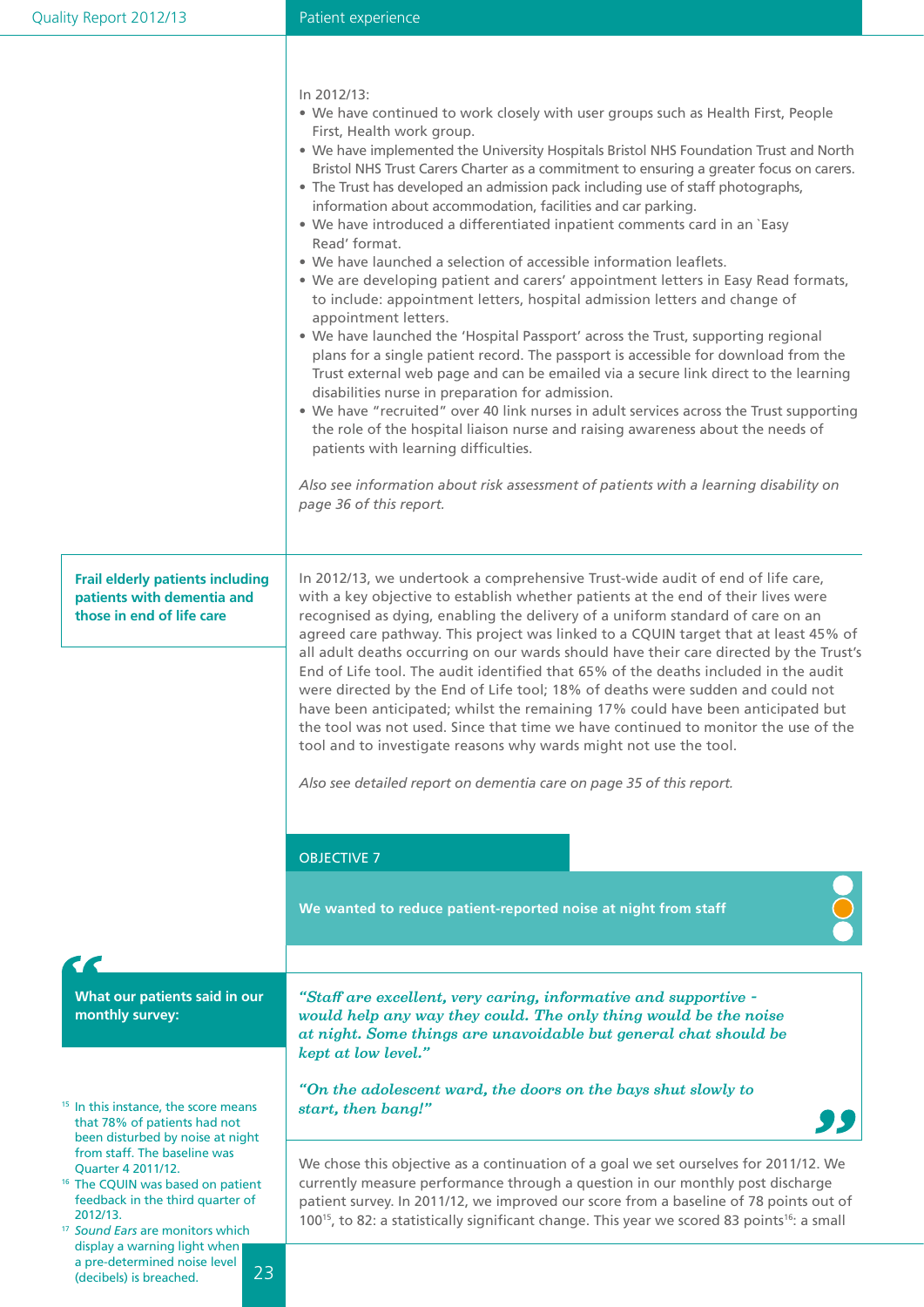#### Patient experience

improvement, although we did not achieve our CQUIN target (84-86 points). Actions taken in 2012/13 to improve noise at night included further purchases of silent-closing bins and the use of 'Sound Ear' noise monitors on our wards<sup>17</sup>. Our corresponding score in the 2012 National Inpatient Survey was 84 points (categorised as statistically 'about the other same' as other NHS trusts). This compares with a 66 point score for noise at night caused by patients (also 'about the other same' as other NHS trusts), i.e. patients are more likely to be disturbed at night by other patients than by staff.



#### OBJECTIVE 8

**We wanted to ensure that patients are treated with kindness and understanding**

## **What our patients said in our**

**monthly survey:**

*"My midwife who delivered my baby was excellent, she was kind, friendly, helpful and made me feel a million times better in my situation as it was my first time in labour."*

The three yearly National Maternity Survey includes a question about whether mums felt that they had been treated with kindness and understanding – an important part of what 'compassionate care' looks and feels like in practice. In the first instance, we wanted to improve our maternity score. This followed a disappointing score for this question in the 2010 National Maternity Survey<sup>18</sup>. We therefore agreed a related CQUIN target with our commissioners (85/100 points), to be measured in the third quarter of the year. We achieved this score, and therefore the CQUIN. At the same time, we decided that kindness and understanding was something we wanted to measure across all inpatient services. We started to do this in the second quarter of the year and have achieved quarterly scores in excess of 90 points. One of our ambitions for 2013/14 is to sustain this Trust-wide score.

- <sup>17</sup> *Sound Ears* are monitors which display a warning light when a pre-determined noise level (decibels) is breached.
- <sup>18</sup> our score of 74 points was on the borderline of being in the "worst 20%" of NHS trusts.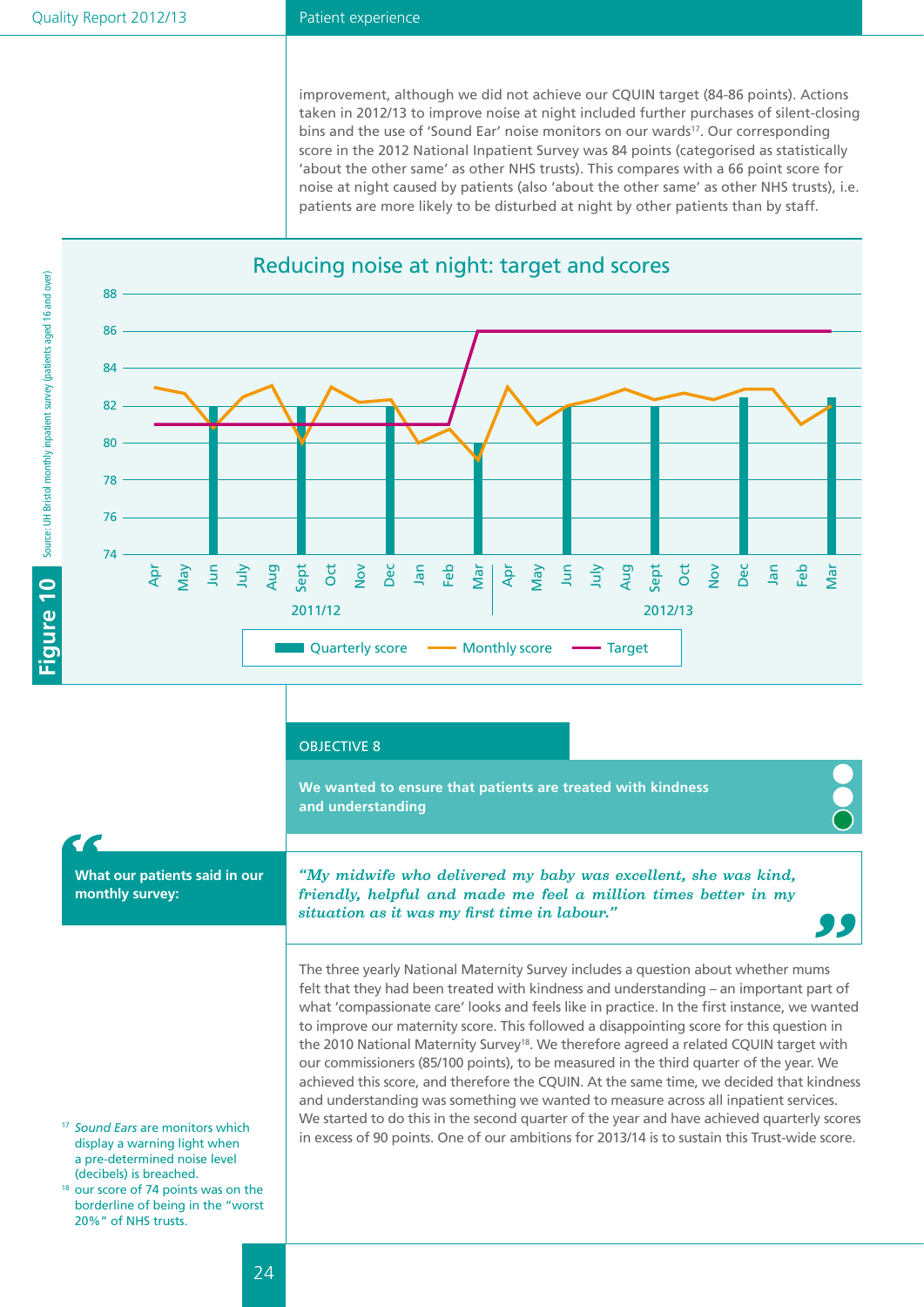



Source: UH Bristol monthly maternity survey; UH Bristol monthly inpatient (patients aged 12 and over) and parent surveys. Data shown is for the year 2012/13. To avoid duplication with the National Maternity Survey, we did not undertake a local maternity survey in March 2013.

OBJECTIVE 9

**We wanted to improve specific aspects of communication with patients**

*"I have received very professional care, staff were very warm and helpful. However, I felt as a patient I should receive more precise information about my situation."*

Failures in communication with patients are at the heart of many reported complaints from patients and their families. This is true for our Trust and across the wider NHS. For 2012/13, we agree two specific aspects of communication that we wanted to improve: keeping outpatients informed about waiting times in clinics, and making sure inpatients are able to find someone to speak to if they have worries or fears.

Explaining reasons for delays in outpatient clinics was UH Bristol's lowest score in the 2011 National Outpatient Survey. Our score of 25/100 was also on the borderline of being among the worst 20% of NHS trusts, albeit that the best score achieved by an NHS trust was only 49 points. The methodology of the National Outpatient Survey is such that the patient sample is skewed towards a small number of high volume outpatient clinics (e.g. ophthalmology, audiology, radiology) rather than being representative of the experience across all clinics. When we asked the same question in our own 2011 outpatient survey – replicating the national survey methodology but using a much larger patient sample with a more even distribution across our clinics, we scored 38/100: better, but still the lowest-rated of 30 questions in the survey. 59% of patients said that they had not been told how long they would have to wait.

**What our patients said in our** 

**monthly survey:**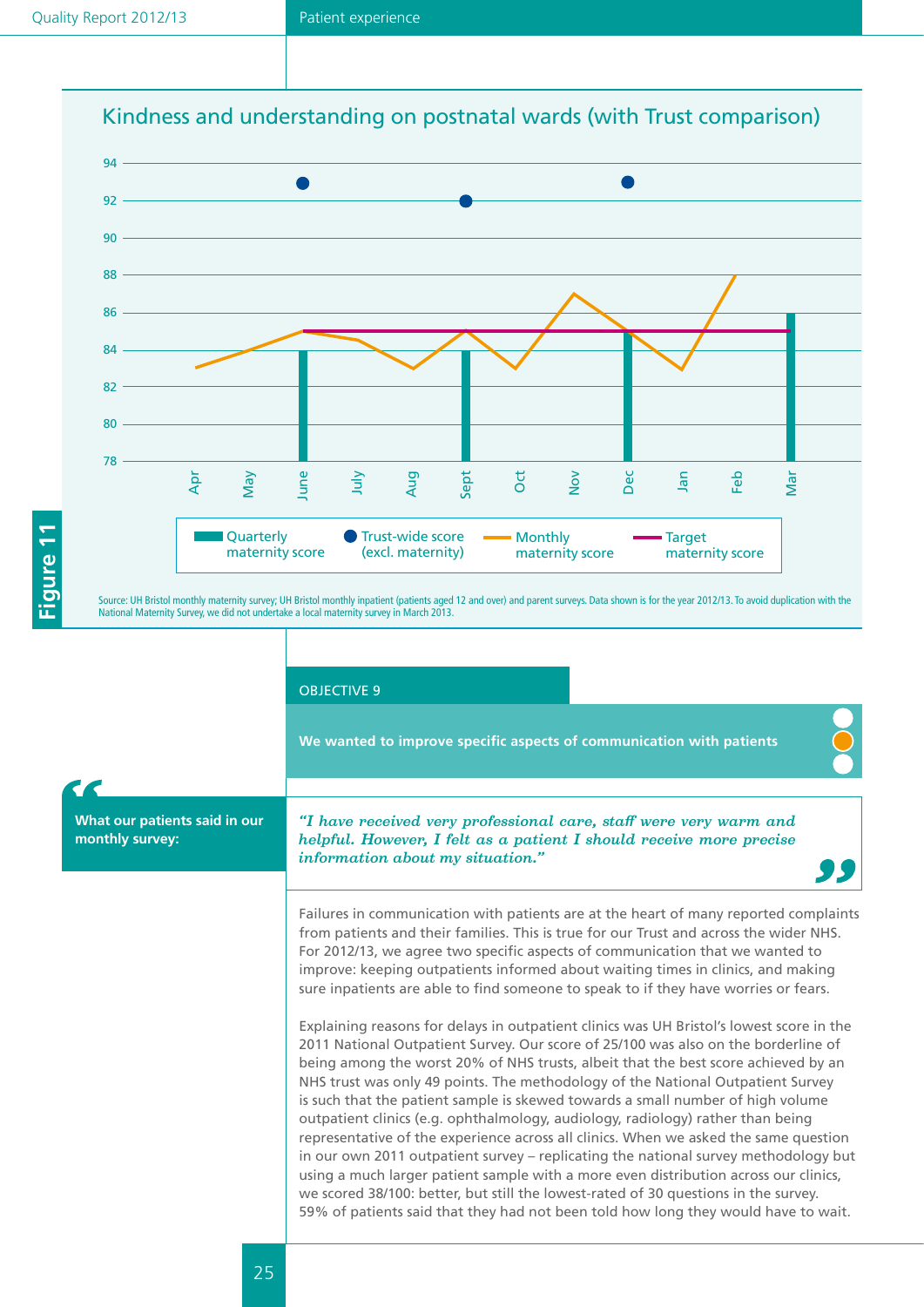#### Patient experience

Improving our performance for this aspect of patient experience has been one of the objectives of a major outpatient improvement programme known as the 'Productive Outpatient' project. Status boards have been placed in outpatient clinics, with the exception of the Bristol Eye Hospital (BEH), with colour-coded displays to show if the clinic is running late and if so by how long. Staff are also encouraged to re-enforce this message verbally at regular intervals during the clinic. The results of our 2013 local outpatient survey show a virtually unchanged patient-rated performance (score of 38/100; 58% had not been told how long they would have to wait). We know that the practice of nurses giving verbal updates to patients varies considerably between outpatient clinics and that further work is required with our matrons and nurse managers to ensure that giving a verbal update as part of the process of updating the status board becomes a core responsibility of the nurse in charge. The BEH is currently seeking to procure an electronic patient queue and calling system as we have found that clinic status boards are not effective in this location due to the large number of different waiting rooms for patients.

In the 2011 National Inpatient Survey, when patients were asked whether they could find someone to talk to about their worries and fears, we received an overall score of 62/100. This was statistically 'about the same' as other NHS trusts but some way short of the best score for an NHS trust, which was 79. Our score in the 2012 National Inpatient Survey was 63. Once again, this was statistically 'about the same' as other NHS trusts (the best score was 78). We have also monitored this question via our own monthly inpatient survey: Figure 12 shows a statistically consistent pattern throughout the year, with scores varying slightly around a mean of 70 points<sup>19</sup> and indications of an improvement in the fourth quarter of the year.

### Were patients/parents able to find a member of staff to talk to about their worries or fears?



<sup>19</sup> Since 2012, the Care Quality Commission has presented national survey scores out of a maximum of ten points rather than 100. We have presented all scores out of 100 in this report to enable comparison of national and local survey data (i.e. scores reports in national patient survey reports have been multiplied by ten).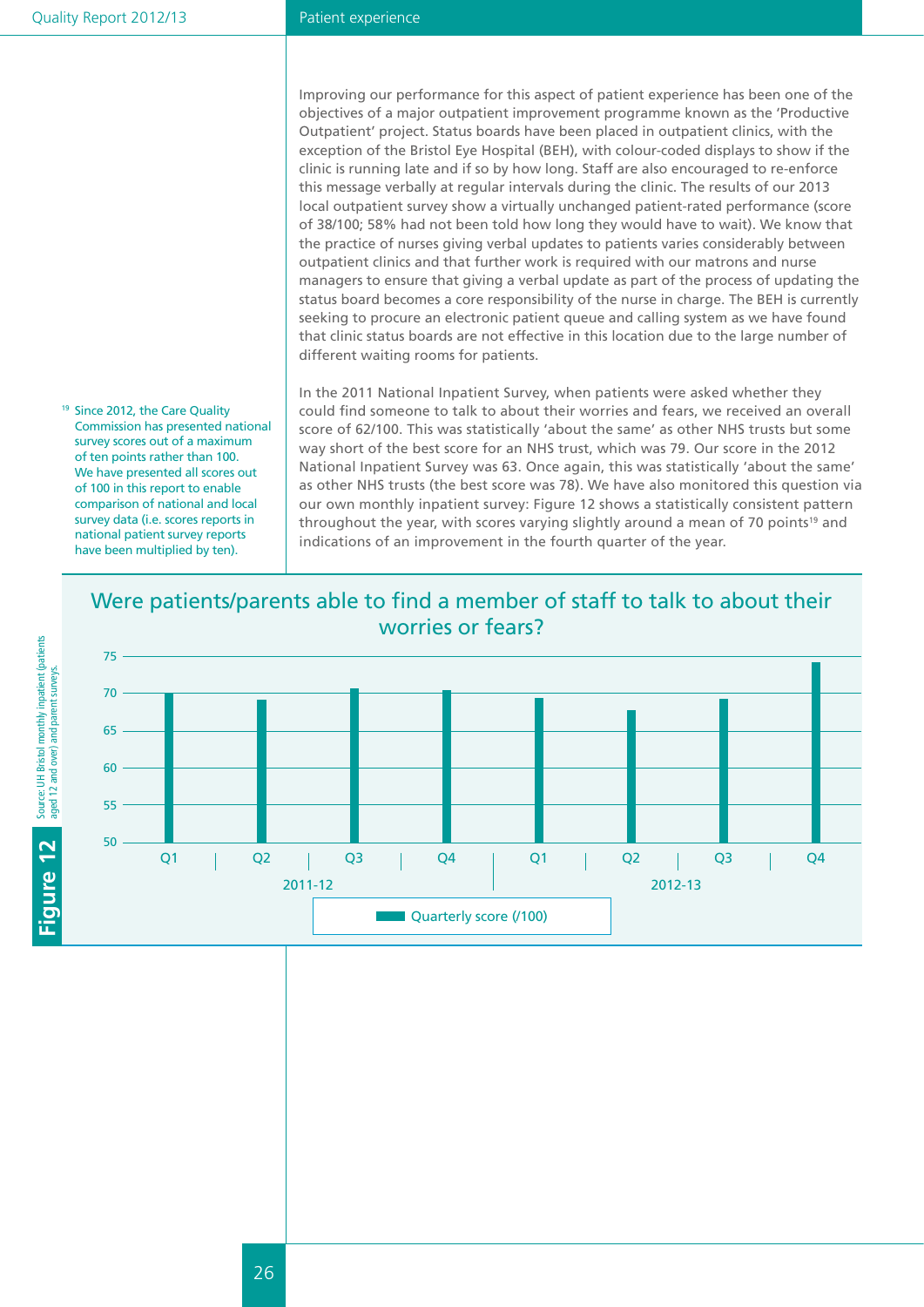#### OBJECTIVE 10

**We wanted to reduce numbers of complaints, and respond as quickly as possible if people do complain**



In last year's Quality Report, we explained that we had received significant numbers of complaints about delayed or cancelled appointments at the Bristol Eye Hospital and the Bristol Royal Infirmary Trauma and Orthopaedic Department; also that urology and lower and upper gastrointestinal services received the largest number of complaints about cancelled or delayed surgery. We explained that this would be addressed through the Trust's 'Transforming Care' programme, which seeks to improve patient experience through better use of beds, booking and waiting list improvements, clinical process redesign, urgent care improvement and the use of enhanced recovery<sup>20</sup>. A great deal of work has taken place throughout 2012/13 and we are confident that this will be reflected in reductions in reported complaints in 2013/14.

Overall in 2012/13, 1,651 complaints were received by the Trust, representing a 12.7% rise compared to the 1,465 complaints received in 2011/12 (1532 in 2010/11). This equates to 0.257% of all patients episodes, against a target of <0.21%. Figure 13 demonstrates that complaints peaked during May 2012: this was at least partly attributable to the introduction of the Trust's new patient administration system, Medway, and to cancelled and delayed outpatient appointments and operations. By the final quarter of 2012/13, our rate of complaints was tracking consistently lower than in the equivalent quarter of the previous year. Analysis of the cause of complaints has not revealed any significant new trends.





Complaints as a proportion of total patient activity

We have a target that there should be no more than three complainants each month who tell us that they are dissatisfied with the quality of our response: in 2012/13, we achieved this target in 10 out of 12 months (annual total 25 cases). Learning from complaints is shared at Trust and divisional board meetings, and at the Trust's Patient Experience Group.

In 2012/13, we reported to the Board that 95.2% of complaints had been responded to within a timescale agreed with the complainant (compared with 91.1% in 2011/12) however as part of the process of producing this Quality Report, we have identified an administrative error which affects the validity of this data. Unfortunately, the indicator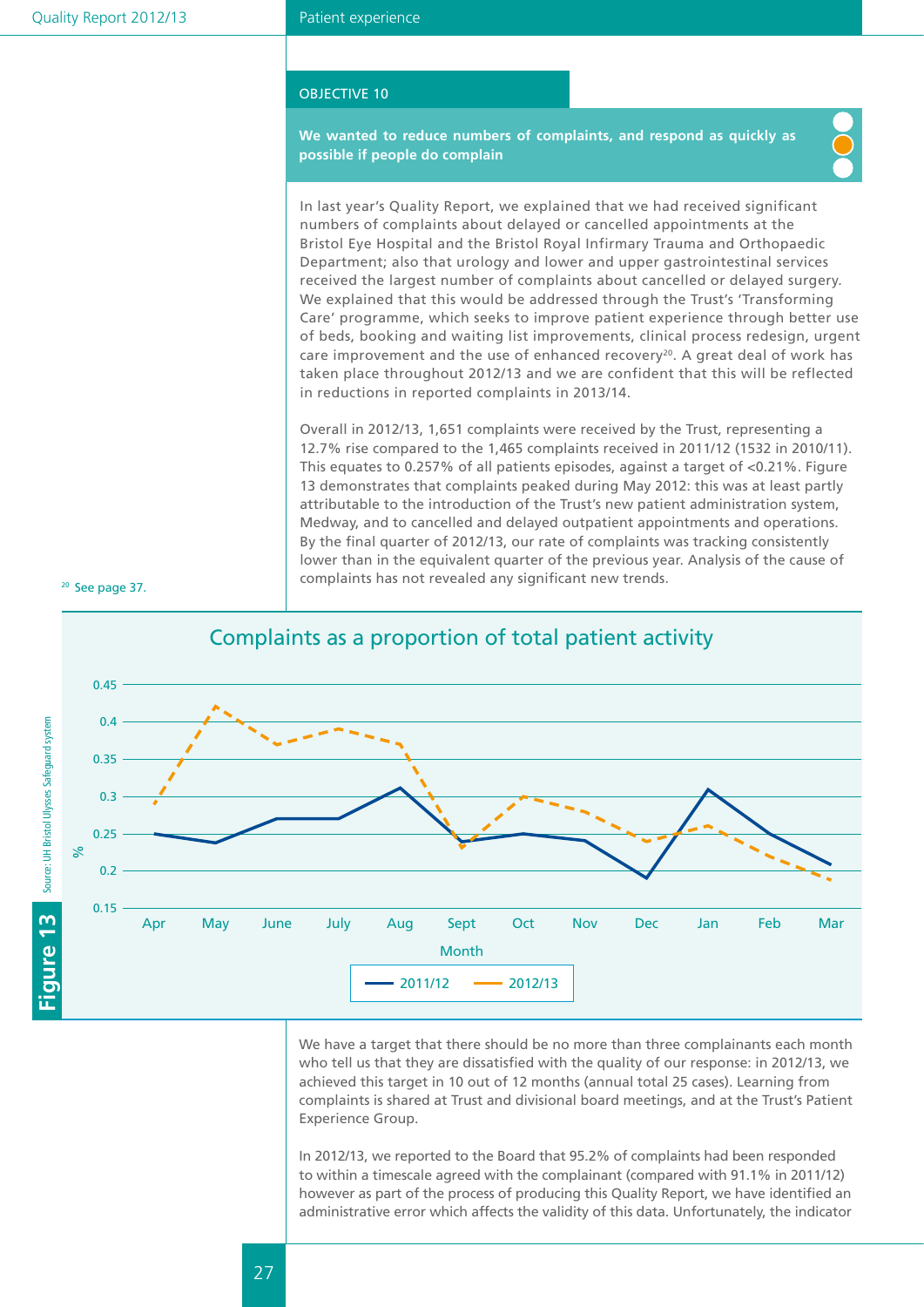#### Patient experience

has been measured using as its end-point the date when the clinical division completes its investigation and prepares a response to the complainant; not the date when the response letter is sent to the complainant, which generally occurs two or three days later. It has not been possible to retrospectively recalculate data for 2012/13. However from April 2013 onwards, we will ensure that the appropriate end point is recorded, and that this indicator is correctly measured and reported to the Board.

From May 2013 onwards, if an agreed timescale for a response to a complaint is breached, or if a complainant is unhappy with the quality of our response to a complaint, the relevant Trust division will be required to complete an exception report, firstly in order to validate the data, but more importantly to consider what steps could be taken to prevent a recurrence.

Finally, from April 2013, the Trust's Patient Support and Complaints Team has temporarily relocated to the Bristol Dental Hospital. The service will return to the Bristol Royal Infirmary later in 2013/14 following the completion of planned refurbishment works and will be a key part of the new Welcome Centre.

#### OBJECTIVE 11

**We wanted to reduce reported incidence of discrimination against staff**

We chose this objective at the request of our non-executive directors in response to the results of the 2011 National Staff Attitudes Survey: we were concerned that 14% of respondents had said that they had experienced discrimination at work in the previous 12 months: this was an increase of 3% from the previous year and worse than the national average.

In 2012/13, we took a range of actions in support of this objective, including:

- • Continuing to deliver Equality and Diversity and 'Respecting Everyone' training for staff and managers; 'Living the Values' training is also being rolled out to all staff in UH Bristol.
- • Using clear signage to communicate to patients and visitors the expectation to treat staff appropriately and with respect.
- Strengthening our processes, procedures and policy to tackle harassment and bullying in the workplace, including a revised and simplified Violence and Aggression Policy which follows NHS Protect guidance.
- Developing a joint Equality and Diversity and Health and Wellbeing Steering Group to drive forward the equalities and wellbeing agenda.

In the 2012 National Staff Attitudes survey, 12% of staff stated that they had experienced discrimination at work during the previous 12 months: a decrease of 2% from the 2011 survey, although remaining slightly above an 11% average for acute trusts in England (but within statistical margins of error).

- 7% of respondents (29 people) stated that they had personally experienced discrimination at work from patients/service users/relatives/other members of the public: a reduction of 1% from 2011.
- 8% of respondents (35 people) stated that they had personally experienced discrimination at work from their manager, team leader or other colleagues: an encouraging reduction of 3% from 2011.

Although the Trust score for staff receiving equality and diversity training in the previous 12 months had slightly decreased since 2011 and, at 50% was below the national average, 88% of respondents said that they had received this training either in the past 12 months or more than 12 months ago – which is 2% above the national average. 90% of respondents stated that they believed that the Trust provided equal opportunities for career progression/promotion, which is above the national average of 88%.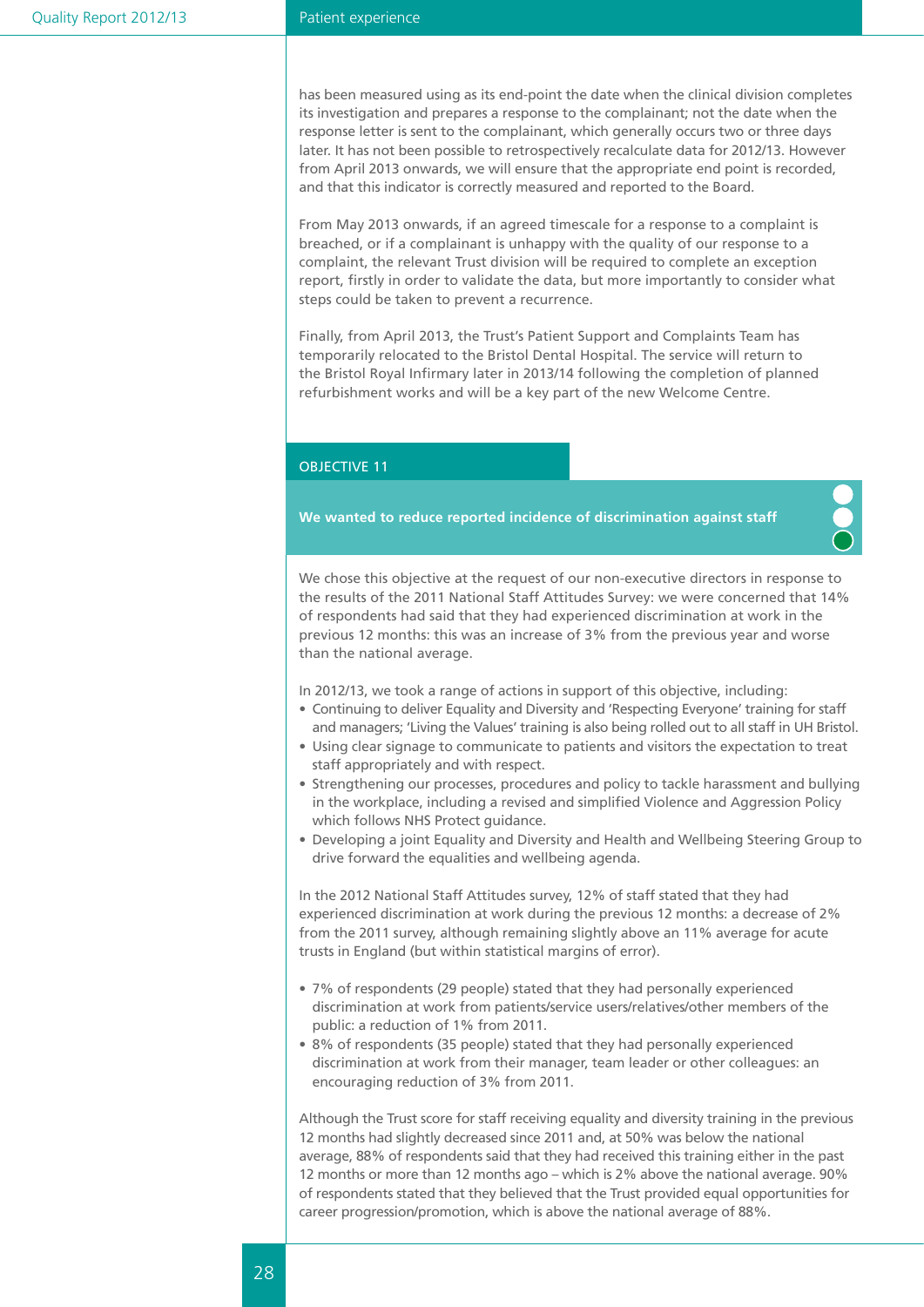| Quality Report 2012/13                                                                                                                                                                                                                                                                                                                                                                                                                                                                                           | Patient experience                                                                                                                                                                                                                                                                                                                                                                                                                                                                                                                                                                                                                                                                                                                                                                                                                                                                                                                                                                                                                                                |  |  |  |  |
|------------------------------------------------------------------------------------------------------------------------------------------------------------------------------------------------------------------------------------------------------------------------------------------------------------------------------------------------------------------------------------------------------------------------------------------------------------------------------------------------------------------|-------------------------------------------------------------------------------------------------------------------------------------------------------------------------------------------------------------------------------------------------------------------------------------------------------------------------------------------------------------------------------------------------------------------------------------------------------------------------------------------------------------------------------------------------------------------------------------------------------------------------------------------------------------------------------------------------------------------------------------------------------------------------------------------------------------------------------------------------------------------------------------------------------------------------------------------------------------------------------------------------------------------------------------------------------------------|--|--|--|--|
|                                                                                                                                                                                                                                                                                                                                                                                                                                                                                                                  |                                                                                                                                                                                                                                                                                                                                                                                                                                                                                                                                                                                                                                                                                                                                                                                                                                                                                                                                                                                                                                                                   |  |  |  |  |
|                                                                                                                                                                                                                                                                                                                                                                                                                                                                                                                  | REVIEW OF PATIENT EXPERIENCE 2012/13<br>This section explains how the Trust performed during 2012/13 in a number of<br>other key areas relating to patient experience, which are in addition to the specific<br>objectives that we identified.                                                                                                                                                                                                                                                                                                                                                                                                                                                                                                                                                                                                                                                                                                                                                                                                                    |  |  |  |  |
| What our patients said in our<br>monthly survey:                                                                                                                                                                                                                                                                                                                                                                                                                                                                 | "All the staff I came into contact with during and after my op were<br>amazing. NHS at its best. Well done."<br>"At no time did I feel anxious or afraid in your hospital. The staff<br>(from consultant, doctors, nurses, catering, cleaning), were all<br>courteous, helpful and caring."                                                                                                                                                                                                                                                                                                                                                                                                                                                                                                                                                                                                                                                                                                                                                                       |  |  |  |  |
| <b>Board assurance about</b><br>patient experience                                                                                                                                                                                                                                                                                                                                                                                                                                                               | Each month, our Trust Board reviews data for three 'global' indicators which provide<br>assurances about patient-reported experience of care: an aggregate survey score<br>based on the national patient experience CQUIN; an aggregate tracker score based<br>on some of the key things our patients have told us matter to them when they are<br>in hospital; and a local measure of the 'net promoted score' (similar to the question<br>which will be used in the NHS Friends and Family Test in 2013/14).                                                                                                                                                                                                                                                                                                                                                                                                                                                                                                                                                    |  |  |  |  |
| <b>National Patient</b><br><b>Experience CQUIN21</b><br>(Mandatory indicator)                                                                                                                                                                                                                                                                                                                                                                                                                                    | The national patient experience CQUIN uses an aggregate score based on responses<br>to a 'basket' of five questions:<br>• Were you involved as much as you wanted to be in decisions about your care and<br>treatment?<br>• Did you find someone on the hospital staff to talk to about your worries and fears?<br>• Were you given enough privacy when discussing your condition and treatment?<br>. Did a member of staff tell you about medication side effects to watch for when you<br>went home?<br>• Did hospital staff tell you who to contact if you were worried about your condition<br>or treatment after you left hospital?                                                                                                                                                                                                                                                                                                                                                                                                                          |  |  |  |  |
|                                                                                                                                                                                                                                                                                                                                                                                                                                                                                                                  | Our official CQUIN score is based on the results of the annual National Inpatient<br>Survey, which reflects the experience of a relatively small sample (400+) of our<br>patients during the month of July each year. In 2012/13, we achieved a score of 72.4<br>points, compared to our minimum target of 71.9 <sup>22</sup> . This compares well with our<br>peers and is an improvement over our scores for 2011/12 and 2010/11 (69.9 and 70.4<br>respectively). The 2012/13 and 2011/12 scores are marked as dots in Figure 14.<br>However, we also monitor this indicator using our own monthly survey - this<br>survey replicates the methodology of the national survey, so the scores are broadly<br>comparable. Figure 14 shows our performance against this indicator measured across<br>the last two years using our own survey data. The 'zig-zag' line reveals encouraging                                                                                                                                                                           |  |  |  |  |
| <sup>21</sup> Referred to in list of mandatory<br>reportable indicators as<br>"Responsiveness to inpatients'<br>personal needs".<br><sup>22</sup> Our target for maximum CQUIN<br>value was 73.9 points.<br><sup>23</sup> The key differences are that our<br>survey goes out to the patient<br>much sooner after their discharge<br>from hospital, we include parents<br>and patients aged 12 and over<br>(the national survey is 16+ years<br>only) and we send one survey<br>reminder letter rather than two. | signs of improvement in patient-reported experience towards the end of 2012/13, a<br>pattern which is mirrored in Figures 15 and 17.<br>The Trust considers this data is as described because of the data quality checks that are<br>undertaken, as detailed in the Trust's data quality framework. The framework governs<br>the selection of patients who are invited to participate in these surveys. The collection<br>and analysis of feedback is outsourced to an approved contractor; and in the case of<br>the official national CQUIN score, the results (from the National Inpatient Survey) are<br>independently published by the Care Quality Commission. Our local monthly survey<br>largely replicates the methodology of the National Inpatient Survey <sup>23</sup> .<br>In 2012/13, a number of the themes which contribute to this national indicator have<br>been reflected in patient experience action plans developed by our clinical divisions.<br>In 2013/14, this national indicator will be replaced by the NHS Friends and Family Test. |  |  |  |  |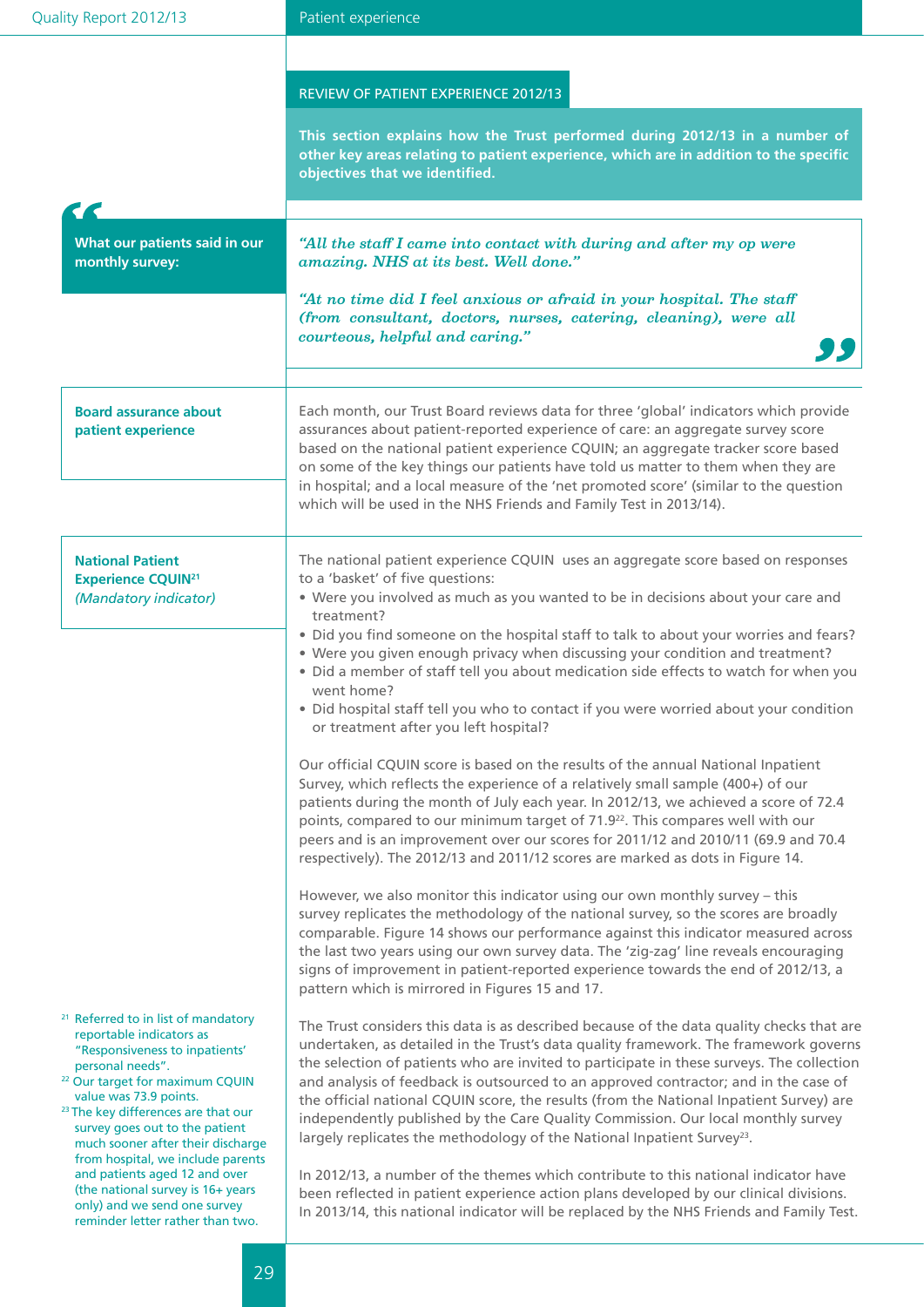



| <b>Local patient experience</b><br>'tracker' score | Our local patient experience tracker is based on the following aspects of care that our<br>patients have said (through previous surveys) matter most to them:<br>• Involvement in decisions about care and treatment<br>• Being treated with respect and dignity |
|----------------------------------------------------|------------------------------------------------------------------------------------------------------------------------------------------------------------------------------------------------------------------------------------------------------------------|
|                                                    | • Doctors and nurses giving understandable answers to the patient's questions<br>(i.e. communication)<br>• Ward cleanliness                                                                                                                                      |
|                                                    | Figure 15 shows a similar pattern of improvement in patient-reported experience<br>during the second half of 2012/13.                                                                                                                                            |

![](_page_30_Figure_5.jpeg)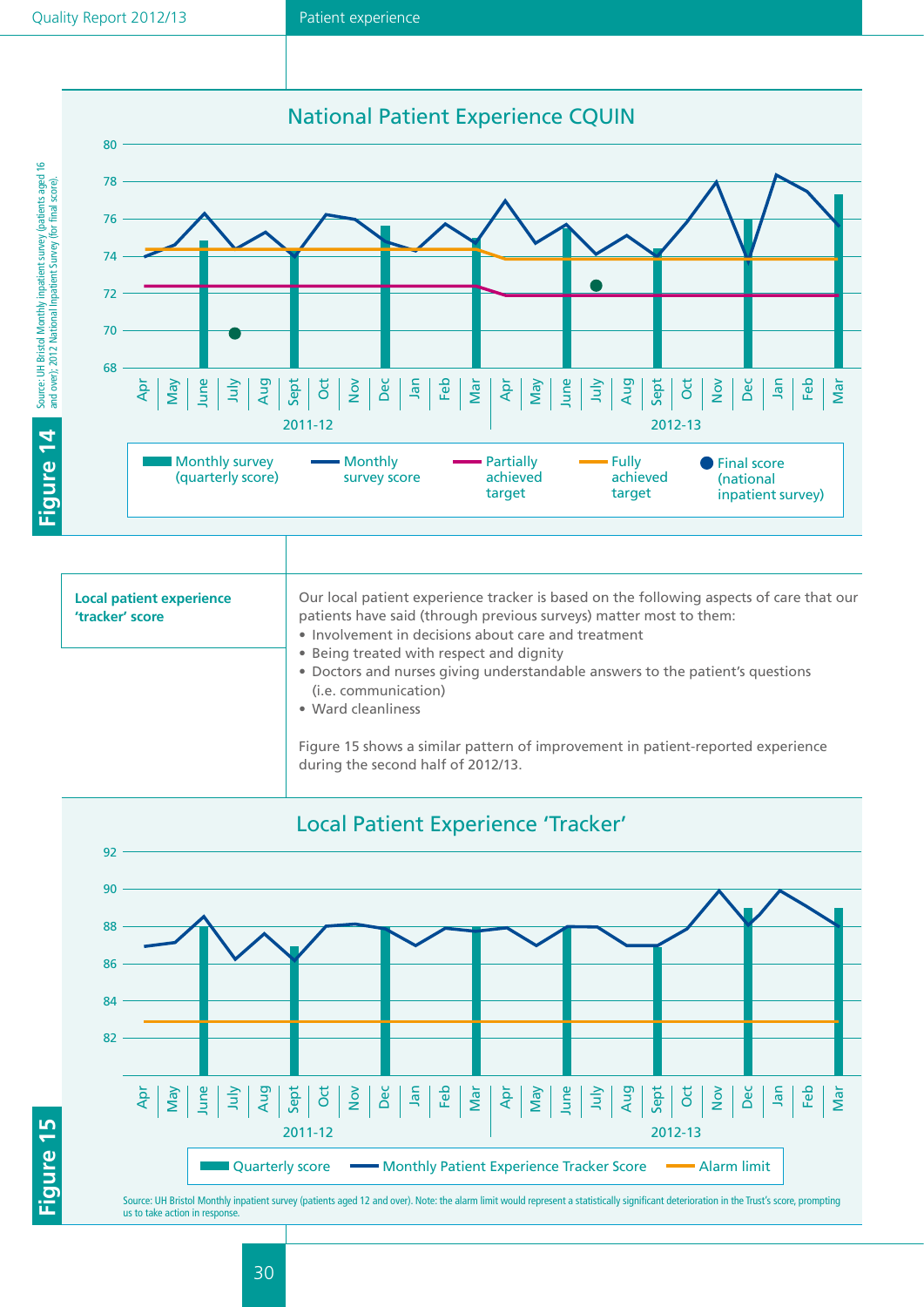| Net promoter score | The 'net promoter score' asks patients whether they would recommend the Trust to<br>their friends or family. In 2012/13, 96% of patients said they would either "definitely"<br>or "probably" recommend us. An NHS-wide equivalent of this question, known as |
|--------------------|---------------------------------------------------------------------------------------------------------------------------------------------------------------------------------------------------------------------------------------------------------------|
|                    | the Friends and Family Test (FFT), was introduced nationally on 1 April 2013. During<br>2013/14, we will continue to publish our own survey measure alongside FFT data to<br>enable continuity and assist the Board's understanding of reported FFT scores.   |

## % of patients who would probably or definitely recommend the Trust to friends and family

![](_page_31_Figure_4.jpeg)

Finally, our Patient Experience Group also monitors a fourth global measure of patient experience: how people rate their hospital experience overall. In 2012/13, 96% of inpatients described their experience of care as "excellent", "very good" or "good", the same as in 2011/12 (see Figure 17). Last year, we published this data by ethnic group and we have repeated the exercise this year. All of the year-to-year changes noted in Figure 18 are within normal margins of statistical error, i.e. they are not statistically significant.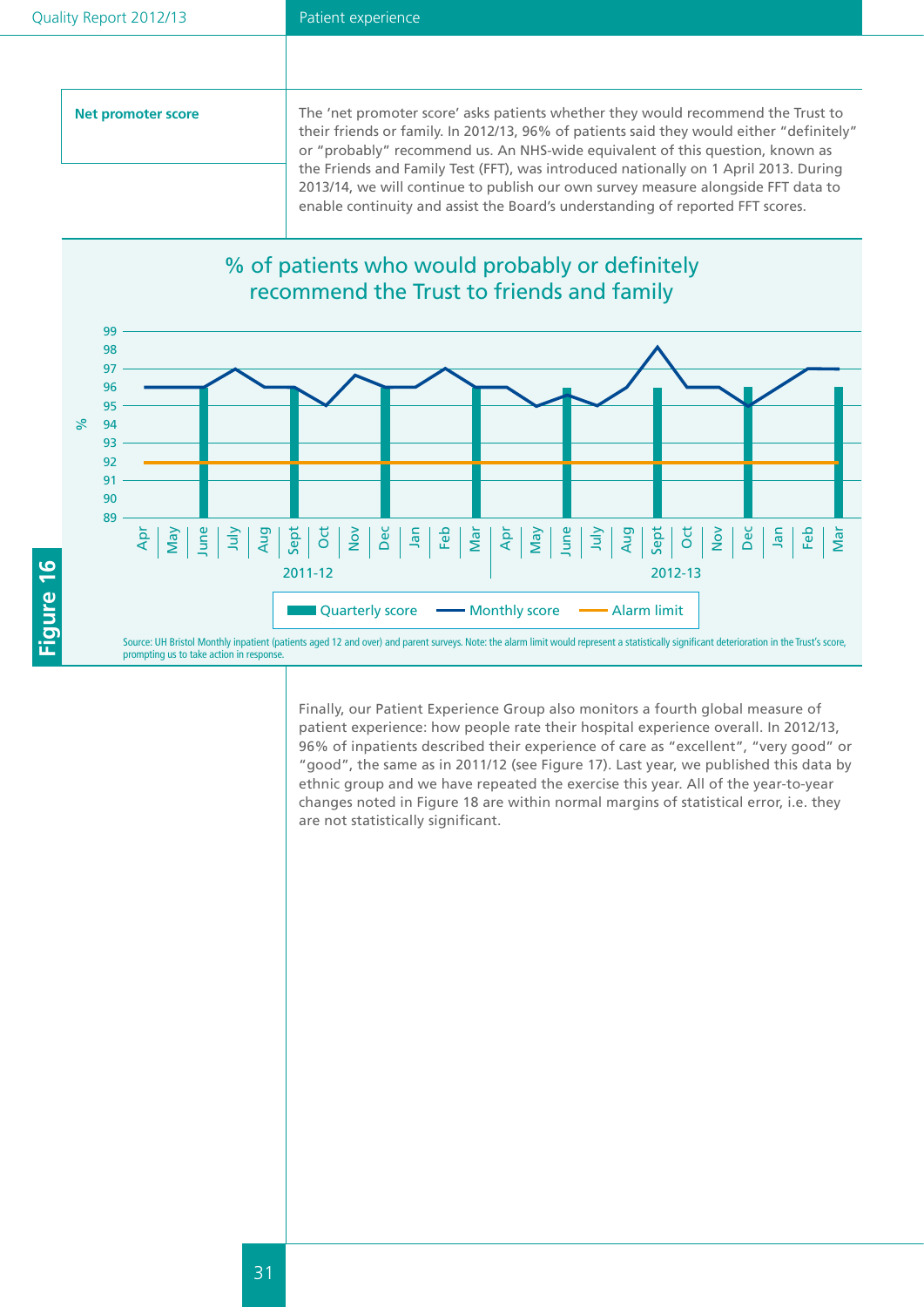![](_page_32_Figure_2.jpeg)

![](_page_32_Figure_3.jpeg)

![](_page_32_Figure_4.jpeg)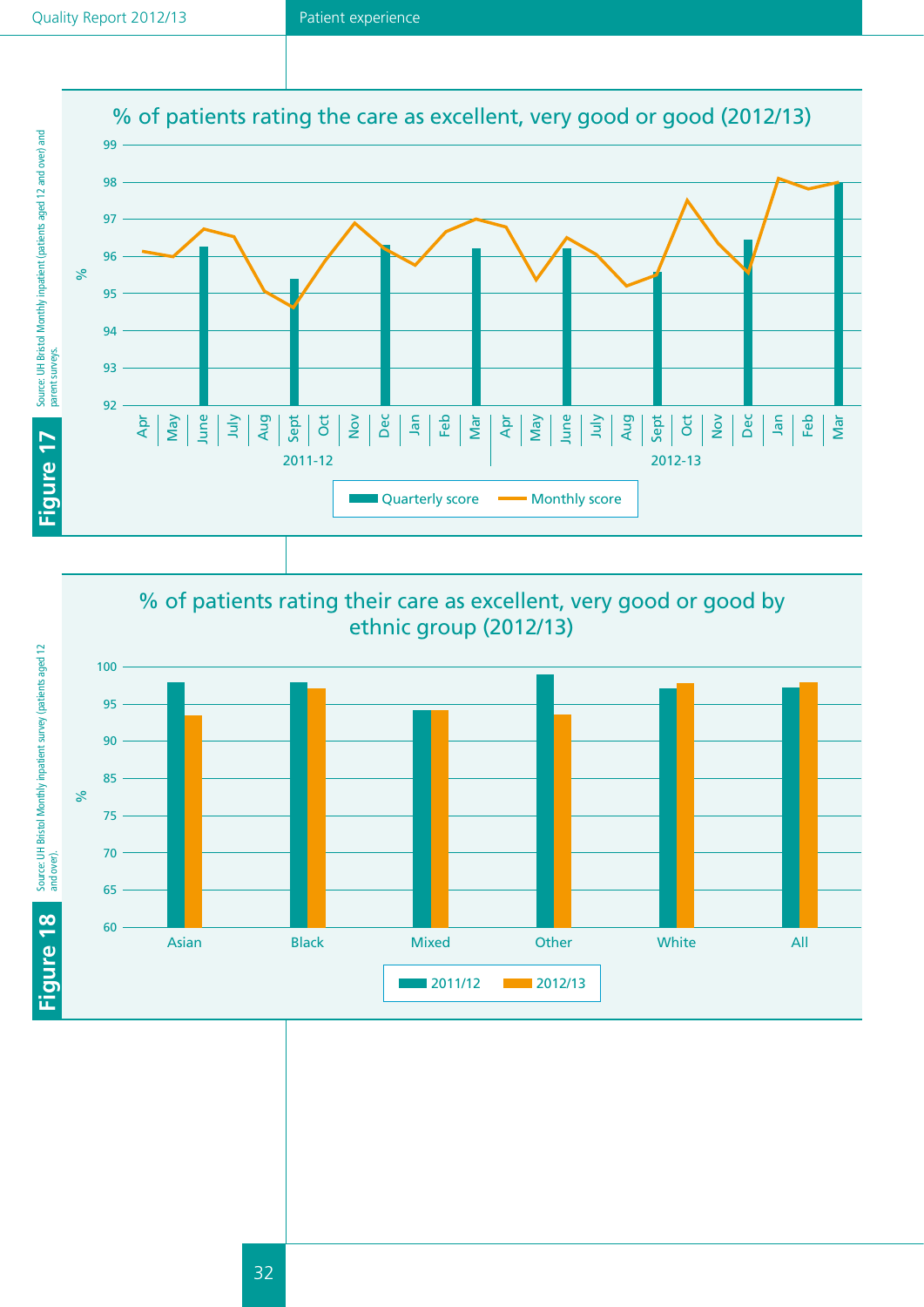| <b>National Staff Survey 2012</b> | As in previous years, in line with the recommendations of the Department of Health,<br>we are including in our Quality Report a range of indicators from the annual National<br>Staff Survey which have a bearing on quality of care. Relevant results from the<br>2012/13 survey are presented below. Questionnaires were sent to a random sample of<br>staff across the Trust (this includes only staff employed directly by the Trust): 455 staff<br>at UH Bristol took part in this survey, representing a response rate of 55%, which is<br>above average for acute trusts in England.                                                                                                                                                                         |
|-----------------------------------|---------------------------------------------------------------------------------------------------------------------------------------------------------------------------------------------------------------------------------------------------------------------------------------------------------------------------------------------------------------------------------------------------------------------------------------------------------------------------------------------------------------------------------------------------------------------------------------------------------------------------------------------------------------------------------------------------------------------------------------------------------------------|
|                                   | A key priority for the Trust is to ensure that our patients not only receive excellent<br>clinical treatment but are treated respectfully and with dignity and compassion at<br>every stage of their care. It is also vital for us to ensure that our staff are treated and<br>treat each other in line with the Trust's values, and with the same level of dignity<br>and respect which we expect for our patients. These values (respecting everyone,<br>embracing change, recognising success and working together) are a guide to our staff<br>about how they are expected to behave towards patients, relatives, carers, visitors<br>and each other. The values are embedded in recruitment and staff induction and are<br>clearly and regularly communicated. |

| 'Key finding'                                                                                                                                  | <b>UH Bristol</b><br>score<br>2012   | <b>UH Bristol</b><br>score<br>2011 | <b>UH Bristol</b><br>score<br>2010 | <b>National</b><br>average<br>score 2012 | <b>National</b><br>best score<br>2012 |
|------------------------------------------------------------------------------------------------------------------------------------------------|--------------------------------------|------------------------------------|------------------------------------|------------------------------------------|---------------------------------------|
| Percentage of staff feeling satisfied with the quality of<br>work and patient care they are able<br>to deliver                                 | 79%                                  | 74%                                | 76%                                | 78%                                      | 89%                                   |
| Percentage of staff agreeing that their role makes a<br>difference to patients                                                                 | 92%<br>Highest<br>(best) $20\%^{24}$ | 92%                                | 92%                                | 89%                                      | 95%                                   |
| Percentage of staff witnessing potentially harmful errors,<br>near misses or incidents in the last month (to other staff<br>or to patients)    | 39%<br>Highest<br>(worst) $20\%$     | 39%                                | 39%                                | 34%                                      | 20%                                   |
| Percentage of staff stating that they or a colleague<br>had reported potentially harmful errors, near misses or<br>incidents in the last month | 91%                                  | 96%                                | 91%                                | 90%                                      | 96%                                   |
| Staff recommendation of the Trust as a place to work or<br>receive treatment (Mandatory indicator <sup>25</sup> )                              | 3.66                                 | 3.65                               | 3.68                               | 3.57                                     | 4.08                                  |

24 i.e. this score was in the upper quintile (best 20%) of NHS trusts. <sup>25</sup> In the NHS Staff Attitude Survey, trusts receive a score out of a maximum of five points for each question: this score equals the average response given by their staff on a scale of 1-5 where 5 means that they 'strongly agreed' with the statement "If a friend or relative needed treatment I would be happy with the standard of care

provided by this organisation". The mandatory indicator on p5 of this report, made available by the National NHS Staff Survey Co-ordination Centre, analyses the same data in a slightly different way: in this instance, the indicator measures the percentage of staff who said that they either 'agreed' or 'strongly agreed' with the statement, "If a friend or relative needed treatment I would be happy with the standard of care provided by this organisation".

The Trust considers that this data is as described because of the data quality checks that are undertaken, as detailed in the Trust's data quality framework. The reported data is taken from a national survey , which the Trust participates in through an approved contractor, adhering to guidance issued by the Department of Health. In 2013/14, the Trust and each of its divisions will develop action plans to address key areas of improvement arising from the NHS Staff Attitude Survey.

<sup>26</sup> Important note: the UH Bristol figures quoted for 2010 and 2011 are those which will be found in the 2010 and 2011 NHS Staff Attitude Survey reports. The 2010 figures differ from the 2010 figures quoted in the 2011 NHS Staff Attitude Survey report; and the 2011 figures differ from the 2011 figures quoted in the 2012 report. This is because the Picker Institute, which runs the surveys, re-calculates the data each year. The Picker Institute has advised that either version of the data is appropriate for publication: we have chosen to use the original data for purposes of consistency and transparency.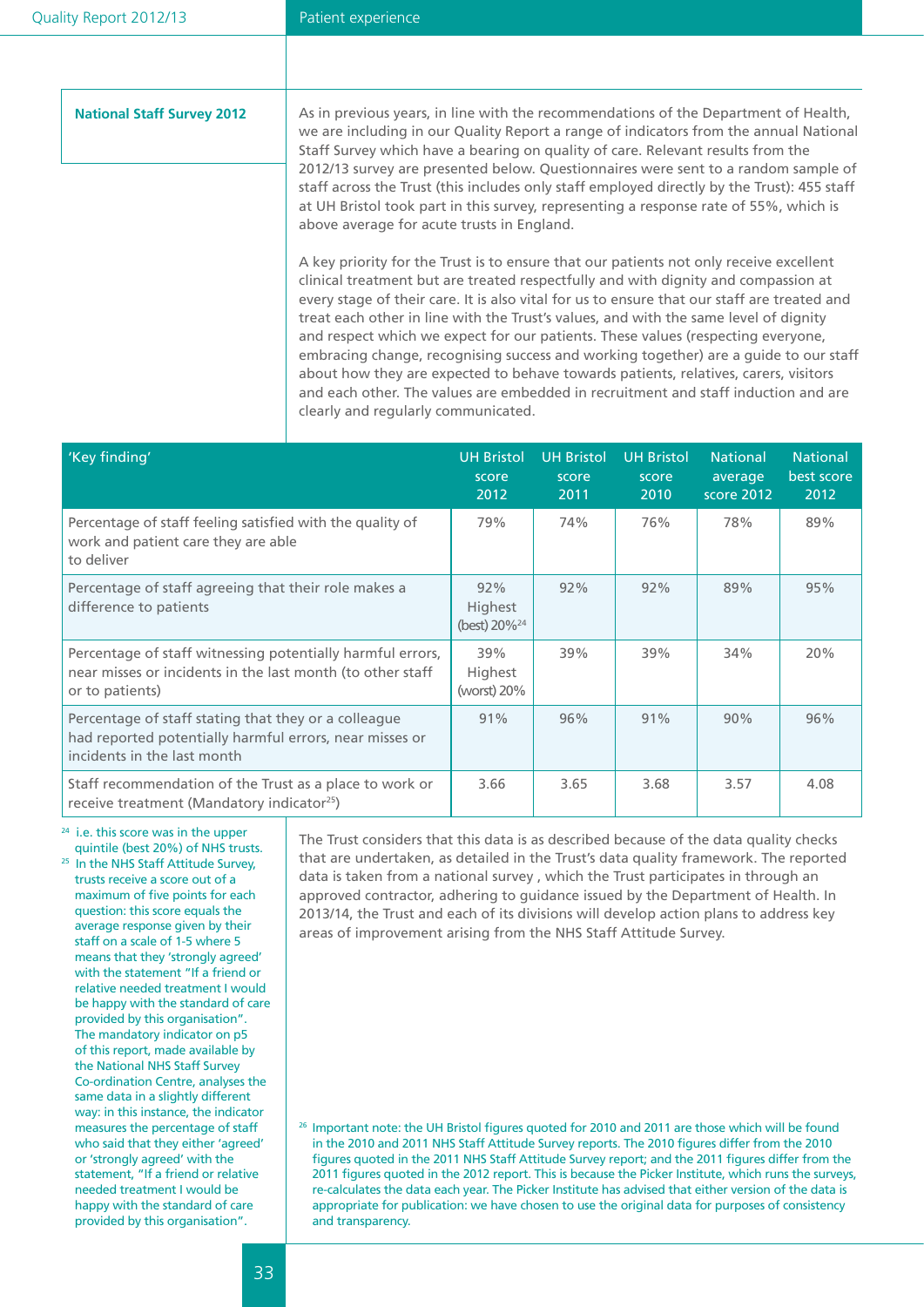**Patient experience objectives for 2013/14**

**• We will implement the NHS Friends and Family Test. These objectives have been agreed with staff in our clinical divisions and with**  our governors. The Friends and Family Test is a major new development for all NHS hospitals in 2013/14: although we have been reporting a slightly different version of the 'net promoter score' to our Board for some time, the challenge of **giving all inpatients, A&E attenders and maternity patients the opportunity to say whether or not they recommend us will be a considerable one. We have retained the 'kindness and understanding' objective because we see this as fundamental to the quality of patient experience. Our overall score in 2012/13 was good, so our objective in 2013/14 is to achieve a score which is at least as good as this. Explaining medication side effects to patients was not one of our stated quality objectives for 2012/3, however it was a CQUIN agreed with our commissioners. Although results from the 2012 National Inpatient Survey show that we do relatively well compared to the rest of the NHS, in absolute terms our performance is not what we would hope for. We have therefore included this as an objective for 2013/14. Finally, improving the experience of maternity patients is the stated objective of the second year of our Patient Experience and Involvement Strategy.** 

**The Chief Nurse will be the executive director responsible for achieving these objectives. Progress will be monitored by the Trust's Clinical Quality Group and by the Quality and Outcomes Committee of the Board.**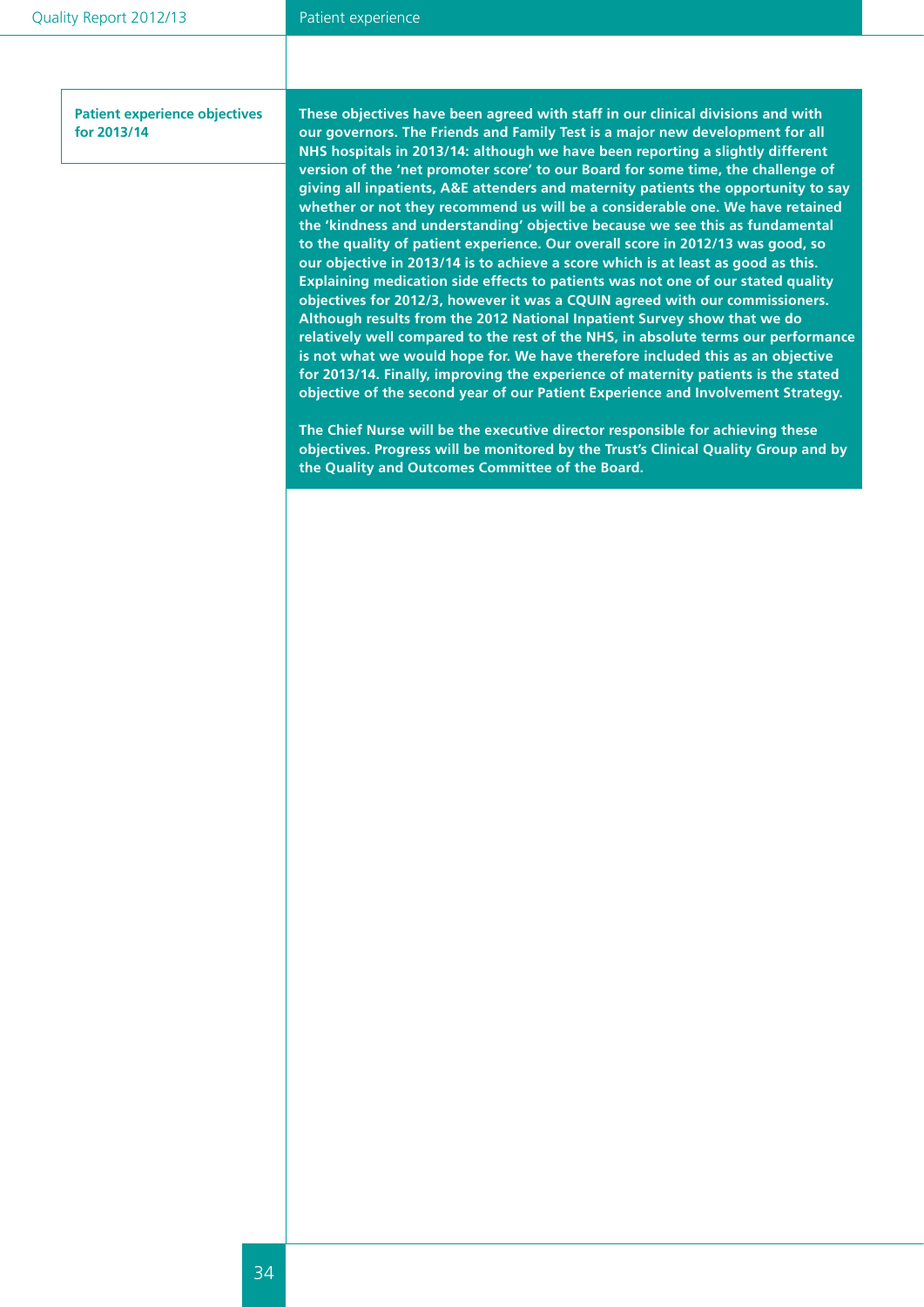![](_page_35_Picture_2.jpeg)

| <b>Our Commitments</b>                  | we will ensure that the each patient receives the right care, according to scientific<br>knowledge and evidence-based assessment, at the right time in the right place, with<br>the best outcome.                                                                                                                                                                                                                                                                                                                                                                                                                                                                                                                                                                                                                                                                                                                                                                                                                                                                                                                                                                                                                                                                                                                                                                                                                                                                                                                                                                                                                                                                                                                                                                                                                                                                                                                                                                                                                                                                                                                                                                                                                                                                                                                                                                                   |  |  |  |  |
|-----------------------------------------|-------------------------------------------------------------------------------------------------------------------------------------------------------------------------------------------------------------------------------------------------------------------------------------------------------------------------------------------------------------------------------------------------------------------------------------------------------------------------------------------------------------------------------------------------------------------------------------------------------------------------------------------------------------------------------------------------------------------------------------------------------------------------------------------------------------------------------------------------------------------------------------------------------------------------------------------------------------------------------------------------------------------------------------------------------------------------------------------------------------------------------------------------------------------------------------------------------------------------------------------------------------------------------------------------------------------------------------------------------------------------------------------------------------------------------------------------------------------------------------------------------------------------------------------------------------------------------------------------------------------------------------------------------------------------------------------------------------------------------------------------------------------------------------------------------------------------------------------------------------------------------------------------------------------------------------------------------------------------------------------------------------------------------------------------------------------------------------------------------------------------------------------------------------------------------------------------------------------------------------------------------------------------------------------------------------------------------------------------------------------------------------|--|--|--|--|
| Report on our clinical                  | <b>OBJECTIVE 12</b>                                                                                                                                                                                                                                                                                                                                                                                                                                                                                                                                                                                                                                                                                                                                                                                                                                                                                                                                                                                                                                                                                                                                                                                                                                                                                                                                                                                                                                                                                                                                                                                                                                                                                                                                                                                                                                                                                                                                                                                                                                                                                                                                                                                                                                                                                                                                                                 |  |  |  |  |
| effectiveness objectives<br>for 2012/13 | We wanted to ensure that at least 90% of stroke patients were treated for<br>at least 90% of the time on a dedicated stroke ward                                                                                                                                                                                                                                                                                                                                                                                                                                                                                                                                                                                                                                                                                                                                                                                                                                                                                                                                                                                                                                                                                                                                                                                                                                                                                                                                                                                                                                                                                                                                                                                                                                                                                                                                                                                                                                                                                                                                                                                                                                                                                                                                                                                                                                                    |  |  |  |  |
|                                         | Improving the care of stroke patients is a national priority within the NHS Outcomes<br>Framework. There is extensive evidence to show that care on a dedicated stroke unit<br>care reduces patient mortality, disability and the likelihood of requiring institutional care<br>following stroke. In last year's Quality Report, we reported that we had established such<br>a unit in Ward 12 of the Bristol Royal Infirmary. Patients suspected as suffering from a<br>stroke should be directly admitted to the Stroke Unit from the Emergency Department,<br>although in some cases patients are only identified as suffering from a stroke once they<br>have been admitted to the Medical Assessment Unit or an inpatient ward.<br>There is a national standard which states that at least 80% of stroke patients must<br>be treated for at least 90% of the time on a dedicated stroke unit: for 2012/13, we<br>retained the previous year's stretch objective that 90% should spend 90% of their<br>time on Ward 12. We achieved the national target (80%+) for the last seven months<br>of 2012/13, narrowing missing the target for the year as a whole (79.3%). Operational<br>challenges similar to those we reported for 2011/12 - admitting patients directly to the<br>unit, and protecting beds for use by stroke patients during times of increased patient<br>activity in our hospitals - prevented us from achieving the 90% stretch target. It has<br>been agreed that we will continue to pursue this target in 2013/14.<br>This year, our governors have asked us to include a comment about how the Trust seeks<br>to achieve effective continuity of care when stroke patients are discharged from hospital.<br>The Trust has funded an early supported discharge team to enable early discharge from<br>hospital by providing specialist care at home. During the period April 2012 - January<br>2013, the team took home 42% of stroke patients admitted from the Bristol area (the<br>national target is 40%). The team is resourced to cover South Bristol patients and the<br>Trust is currently exploring the resource implications of extending the service into North<br>Somerset. Patients who do not require ongoing therapy are discharged to their GP: all<br>patients (where physically appropriate) are offered a follow up appointment with a |  |  |  |  |
|                                         |                                                                                                                                                                                                                                                                                                                                                                                                                                                                                                                                                                                                                                                                                                                                                                                                                                                                                                                                                                                                                                                                                                                                                                                                                                                                                                                                                                                                                                                                                                                                                                                                                                                                                                                                                                                                                                                                                                                                                                                                                                                                                                                                                                                                                                                                                                                                                                                     |  |  |  |  |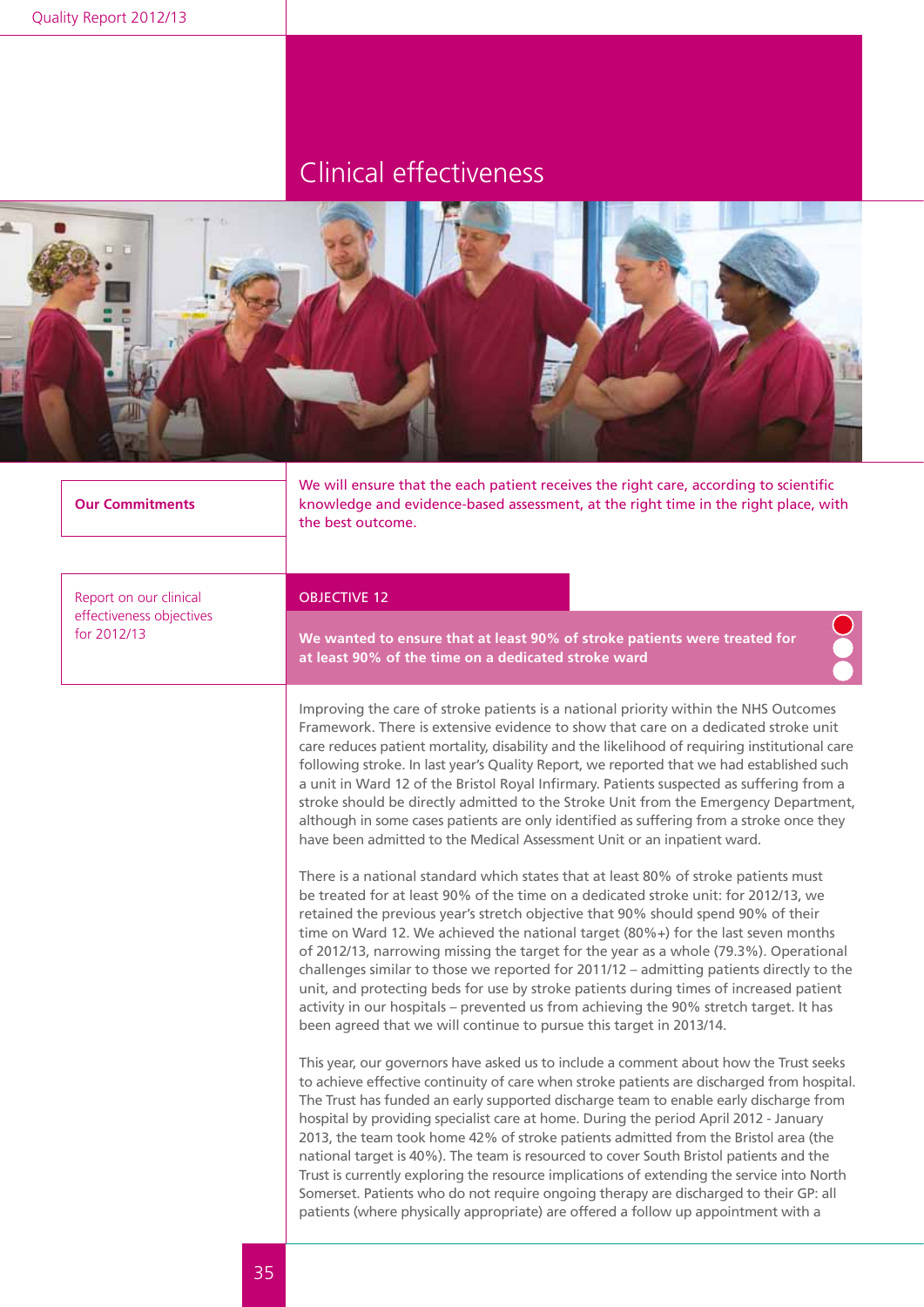consultant in the Bristol Royal Infirmary, or at South Bristol Community Hospital where we run a monthly multidisciplinary clinic. This appointment is usually six weeks after discharge, at which time any ongoing specialist care is individually assessed.

#### OBJECTIVE 13

**We wanted to develop the use of service-specific standardised mortality ratios to monitor clinical outcomes**

![](_page_36_Picture_5.jpeg)

Information about the Trust's headline mortality rates can be found on pages 39-40 of this report. During 2012/13, we experimented with the inclusion of divisional SHMI (Summary Hospital-level Mortality Indicator) data in divisional quality dashboards, however this information was withdrawn after concerns were expressed by clinicians about misleading conclusions which could be drawn from the use of non-risk-adjusted data (i.e. data which has not been adjusted to account for the relative severity of a patient's condition) with large confidence intervals. Condition-specific benchmarking data, including mortality rates, is reviewed regularly by the Trust's Quality Intelligence Group (working in partnership with CHKS benchmarking) however this data does not necessarily map neatly to clinical specialties or divisions. A robust process is in place to ensure that any alerts are investigated, initially through a coding review and then if required, by clinical case note review/audit. We have also agreed a corporate quality objective for 2013/14 to commence an exercise to scope out the current availability of outcomes data across all clinical specialties.

#### OBJECTIVE 14

#### **We committed to continuing to implement our dementia action plan**

![](_page_36_Picture_9.jpeg)

In 2013/14, for the fourth consecutive year, the Trust has included care of dementia patients as a corporate objective, underlining the importance we place on meeting the needs of this group of patients. The term dementia covers a range of progressive, terminal brain conditions which affects more than 73,000 people in the South West of England. Enhancing the quality of life of people with dementia is a priority of the NHS Outcomes Framework.

In 2012/13, we made significant progress both in relation to meeting the requirements of the NICE Quality Standard for Dementia (Statements 1, 5 and 8) and the South West Dementia Standards. In February 2013, the Trust received a very positive dementia peer review site visit as well as encouraging results from the second round of the National Audit of Dementia. We continue to work collaboratively with North Bristol NHS Trust to ensure that people with a dementia receive care that is consistent across the city of Bristol. By the end of the financial year, 56% of relevant staff had attended 'An Hour to Remember' training and we are on schedule to achieve our target of 90% compliance by August 2013.

Progress in relation to the South West Standards in 2012/13 has included the appointment of a lead nurse for dementia to co-ordinate this work and the identification of 125 'Dementia Champions' across the Trust both in clinical and non-clinical roles. 'This is me' documentation has been rolled out across the Trust, enabling a greater understanding of patients' wishes about their treatment and care, and the 'Forget me not' used to identify patients with dementia / cognitive impairment has been adopted across the Trust, ensuring a consistent approach with North Bristol NHS Trust where the symbol is already in use.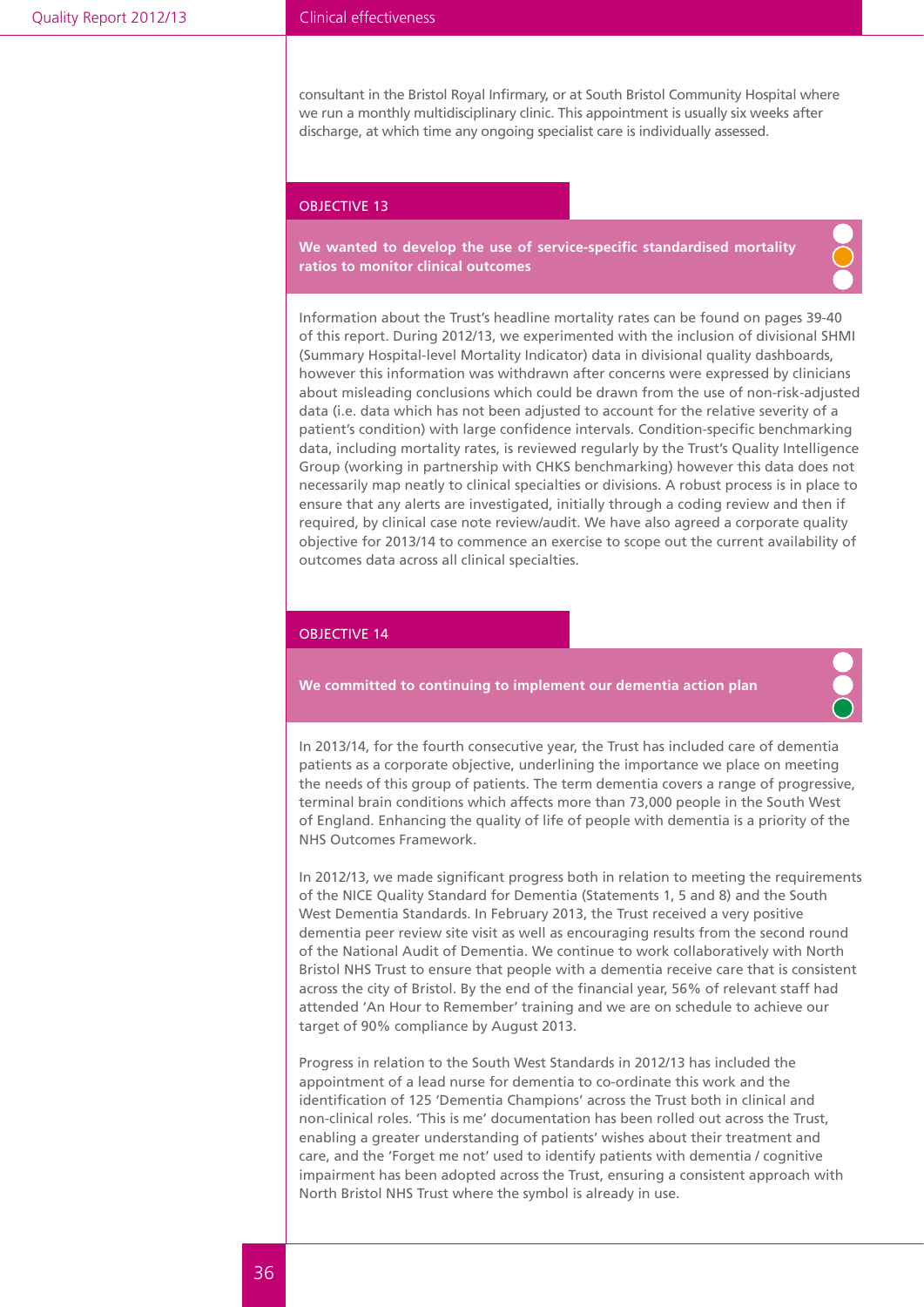We have established a befriending scheme pilot project utilising volunteers to offer activities and companionship to frail older adult inpatients and frail older adults with a dementia. The scheme was launched in October 2012 with the appointment of a project lead supported by the WRVS. Elsewhere, the Trust secured £15,000 funding from the Prime Minister's Challenge fund to improve the environment on Ward 4, utilising the King's Fund principles of design: we have been able to provide a separate seating area with a television, handrails in the walkway corridor, bright colours to define each bay / cubicle and suitable signage to improve wayfinding.

A challenging national CQUIN for dementia was set for 2012/13 in three parts: finding/ identifying people with a dementia, assessing them, and referring them to their GP. Latest available data for February 2013 shows that the Trust is achieving 62.8% compliance for stage 1 (finding) and 100% compliance for stages 2 and 3 (assessing and referring). We anticipate that stage 1 compliance will increase following the implementation in May 2013 of an electronic discharge summary for patients aged 75 years and above.

#### OBJECTIVE 15

**We wanted to ensure that patients with a learning disability received a prompt risk assessment and patient-centred care plan**

Patients with a known learning disability should receive an assessment within 48 hours of admission to an inpatient bed. The purpose of the risk assessment is to ensure that patients with learning disabilities have reasonable adjustments made following inpatient admission to ensure their care needs are identified early.

The Trust's local target for 2012/13 (based on a previous CQUIN) is 85% compliance. Over the year as a whole, we were disappointed to achieve 81.2%, albeit that this was an improvement on our performance in 2011/12 (76.5%). We were however encouraged by our year-ending score of 91.3% in March 2013. During the year, a number of exceptions have been in the adult Emergency Department observation unit where patients with a known learning disability who have attended the Emergency Department and do not need admission to an inpatient bed are accommodated for a short period of time (a few hours) whilst their safe discharge is arranged.

During the fourth quarter of the year, we have focused on identifying the areas requiring additional support within the Division of Medicine, such as the Medical Assessment Unit (MAU) and provide training and guidance to staff within these clinical areas, whilst maintaining effectiveness throughout the other divisions.

#### OBJECTIVE 16

**We wanted to develop the use of enhanced recovery** 

![](_page_37_Picture_11.jpeg)

Enhanced recovery seeks to improve patients' experience of surgery by providing better education and effective management of expectations, and to improve clinical outcomes by ensuring patients are in optimal condition for surgery and post-operative recovery. There are four nationally accepted principles of enhanced recovery:

- All patients should be on a pathway to enhance their recovery. This enables patients to recover from surgery, treatment, illness and leave hospital sooner by minimising the physical and psychological stress responses.
- Patient preparation ensures the patient is in the best possible condition, identifies the risk and commences rehabilitation prior to admission or as soon as possible.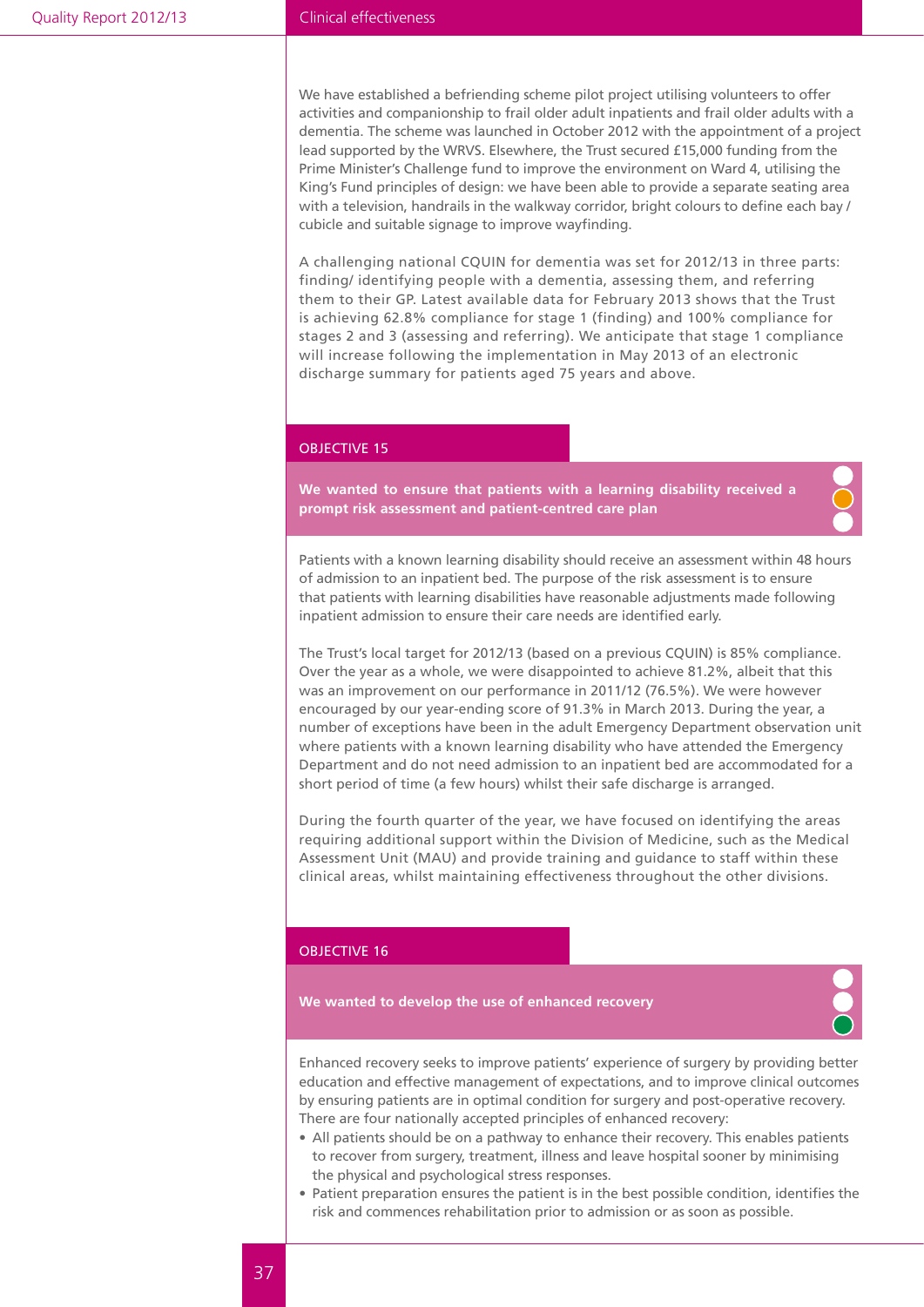- Pro-active patient management components of enhanced recovery are embedded across the entire pathway; pre, during and after operation/treatment.
- Patients have an active role and take responsibility for enhancing their recovery

This initiative, part of the Trust's Transforming Care programme, has two specific objectives: to reduce patients' recovery period in hospital, and ensure there is no increase on current levels of re-admissions in each speciality. By the end of 2012/13, the following surgical specialties had adopted enhanced recovery principles: thoracic, gynaecology, oesophagectomy, colorectal and cardiac. Planning is underway for the following specialties to join the programme: maxillary facial surgery and obstetrics (elective caesarean sections). Data relating to re-admissions and recovery times is currently being validated.

#### OBJECTIVE 17

**We committed to re-focusing on ensuring compliance with guidance published by the National Institute for Health and Clinical Excellence**

![](_page_38_Picture_7.jpeg)

There were two elements to this objective, which had been proposed by our Director of Pharmacy: timely implementation of NICE Technology Appraisal Guidance (TAGs) within three months of publication, and of NICE-related clinical audits agreed with the Bristol North Somerset and South Gloucestershire (BNSSG) Commissioning College.

18 relevant TAGs were issued for implementation by NICE during 2012/13: 15/18 (83%) had implementation plans agreed with the Commissioning College within the three month timescale. 25 clinical audit priorities were identified by the Commissioning College (later revised to 24). At the end of the financial year, 20/24 (83%) projects were either in progress or had been completed (an improvement from 63% in 2011/12). Three of the four audits which had not been commenced were in specialties where other priority NICE audits were being undertaken. We have agreed with the Commissioning College that the remaining audits will be prioritised by the Trust in our 2013/14 programme. The full list of 2012/13 clinical audits is as follows:

| <b>Speciality</b> | <b>Ref</b>                                                                                                                     | <b>Title</b>                                                                                                                                                                                                                                                                                                                        | <b>Current status</b>                                                                                                                             |
|-------------------|--------------------------------------------------------------------------------------------------------------------------------|-------------------------------------------------------------------------------------------------------------------------------------------------------------------------------------------------------------------------------------------------------------------------------------------------------------------------------------|---------------------------------------------------------------------------------------------------------------------------------------------------|
| Cardiology        | <b>TA95</b>                                                                                                                    | Arrhythmia - implantable cardioverter defibrillators                                                                                                                                                                                                                                                                                | In progress                                                                                                                                       |
| Dermatology       | <b>TA177</b><br>TA103<br><b>TA146</b><br><b>TA180</b><br><b>TA134</b>                                                          | Alitretinoin - hand eczema (chronic)<br>Psoriasis - etanercept<br>Psoriasis - adalimumab<br>Ustekinumab - psoriasis<br>Psoriasis - infliximab                                                                                                                                                                                       | Complete<br>Complete<br>Complete<br>In progress<br>Not yet commenced                                                                              |
| Endocrinology     | <b>TA188</b><br><b>TA203</b><br><b>TA151</b>                                                                                   | Growth failure in children - human growth hormone<br>Diabetes (type 2) - liraglutide<br>Diabetes - Insulin pump therapy                                                                                                                                                                                                             | In progress<br>In progress<br>Not yet commenced                                                                                                   |
| <b>ENT</b>        | <b>TA166</b>                                                                                                                   | Hearing impairment - cochlear implants<br><b>TA166</b>                                                                                                                                                                                                                                                                              | In progress                                                                                                                                       |
| Gastroenterology  | <b>TA187</b>                                                                                                                   | Hearing impairment - cochlear implants                                                                                                                                                                                                                                                                                              | In progress                                                                                                                                       |
| Oncology          | <b>TA70</b><br><b>TA171</b><br><b>TA34</b><br><b>TA65</b><br><b>TA109</b><br><b>TA129</b><br><b>TA193</b><br>TA <sub>192</sub> | Leukaemia (chronic myeloid) - imatinib<br>Multiple myeloma - lenalidomide<br>Breast cancer - trastuzumab<br>Non-Hodgkin's lymphoma - rituximab<br>Breast cancer (early) - docetaxel<br>Multiple myeloma - bortezomib<br>Leukaemia (chronic lymphocytic, relapsed) rituximab<br>Lung cancer (non-small-cell, first line) - gefitinib | Complete<br>Complete<br>In progress<br>In progress<br>In progress<br>In progress<br>Not yet commenced<br>No longer required by<br><b>BNSSG CC</b> |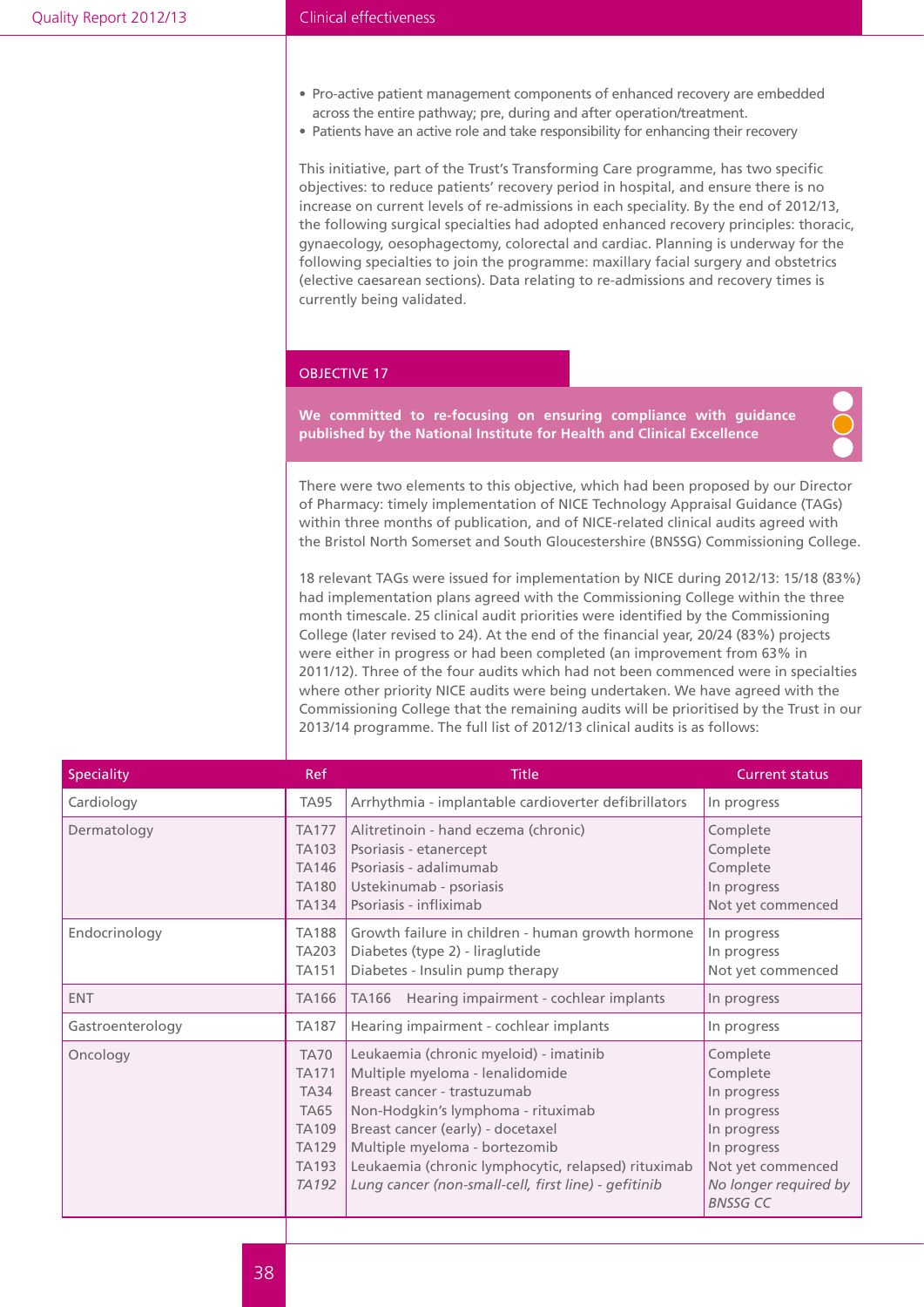| <b>Speciality</b> | Ref                                                          | <b>Title</b>                                                                                                                                                                                                                                 | <b>Current status</b>                                 |
|-------------------|--------------------------------------------------------------|----------------------------------------------------------------------------------------------------------------------------------------------------------------------------------------------------------------------------------------------|-------------------------------------------------------|
| Ophthalmology     | <b>TA155</b>                                                 | Macular degeneration (age-related) - ranibizumab<br>and pegaptanib                                                                                                                                                                           | In progress                                           |
| Rheumatology      | <b>TA143</b><br><b>TA130</b><br><b>TA161</b><br><b>TA204</b> | Ankylosing spondylitis - adalimumab,<br>etanercept and infliximab<br>Rheumatoid arthritis - adalimumab,<br>etanercept nfliximab<br>Osteoporosis - secondary prevention including<br>strontium ranelate<br>Denosumab - osteoporotic fractures | Complete<br>In progress<br>In progress<br>In progress |
| Vascular Surgery  | <b>TA167</b>                                                 | Abdominal aortic aneurysm - endovascular<br>stent-grafts                                                                                                                                                                                     | Not yet commenced                                     |

#### Review of clinical effectiveness 2012/13

**This section explains how the Trust performed during 2012/13 in a number of other key areas relating to clinical effectiveness, which are in addition to the specific objectives that we identified.** 

#### **Hospital Standardised Mortality Ratio (HSMR) and Summary Hospital-Level Mortality Indicator (SHMI)**

<sup>27</sup> It should be noted that the data in this graph uses a 2009/10 baseline. We report HSMR in this way in order to track progress of the South West Quality and Patient Safety Improvement Programme. The HSMR will have been re-based in subsequent years by Dr Foster, so the HSMR score credited to the Trust in the annual Dr Foster Hospital Guide (for example) will be higher than stated here.

The Trust Board actively monitors two 'global' measures of patient mortality: the Hospital Standardised Mortality Ratio (HSMR) and the Summary Hospital-Level Mortality Indicator (SHMI). Based on a subset of diagnoses which give rise to 80% of in-hospital deaths, the HSMR is a broad measure covering the majority of hospital activity where risk of death is significant. As such, it is an effective screening tool for identifying where there may be problems with avoidable mortality. HSMR is calculated using routinely collected Hospital Episode Statistics: this data is analysed by Imperial College London, who publish a benchmark mortality standard which Trusts can compare against. Data is available two months in arrears to allow for this benchmarking process to take place. It should be noted that the HSMR does not provide definitive answers: rather it poses questions which Trusts have a duty to investigate. In simple terms, the HSMR 'norm' is a score of 100 – so scores of less than 100 are indicative of Trusts with lower than average mortality. University Hospitals Bristol NHS Foundation Trust (UH Bristol) continues to have a very low overall HSMR.

![](_page_39_Figure_8.jpeg)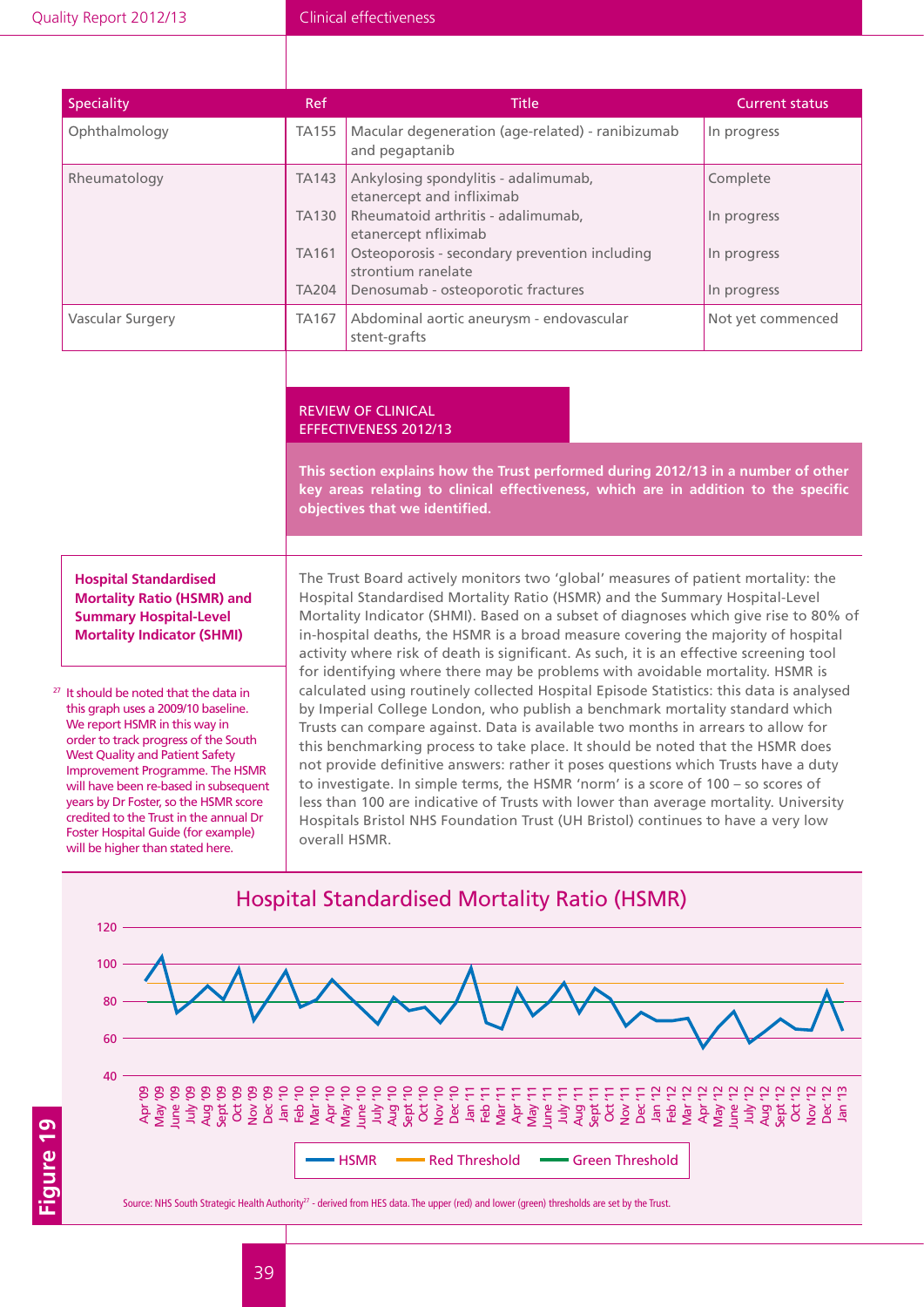*(Mandatory indicator)* Unlike HSMR, the dataset used to calculate SHMI includes all deaths in hospital, plus those deaths occurring within 30 days after discharge from hospital. As per HSMR, the 'norm' is represented by a figure of 100, with scores of less than 100 representing better outcomes.

![](_page_40_Figure_4.jpeg)

<sup>28</sup> Nationally, SHMI also includes death within 30 days of discharge. <sup>29</sup> Calculated as 1,663 actual deaths divided by 1,826 'expected' deaths

(total cases 75155).

Figure 20 shows the Trust's SHMI scores for in-hospital mortality only, using 2012 baseline data. This information is made available to us, two months in arrears, by our provider of clinical benchmarking data, CHKS. 'True' SHMI however also includes deaths within 30 days of discharge from hospital. The most recent data currently available to us is shown in Figure 21, covering the period October 2011 to September 2012. This shows UH Bristol (referenced as 'RA7') as having a SHMI of 91.1<sup>29</sup>.

![](_page_40_Figure_7.jpeg)

The Trust considers its SHMI data is as described because of the data quality checks that are undertaken, as detailed in the Trust's data quality framework (full details are available upon request). This includes data quality and completeness checks carried out by the Trust's IM&T systems team.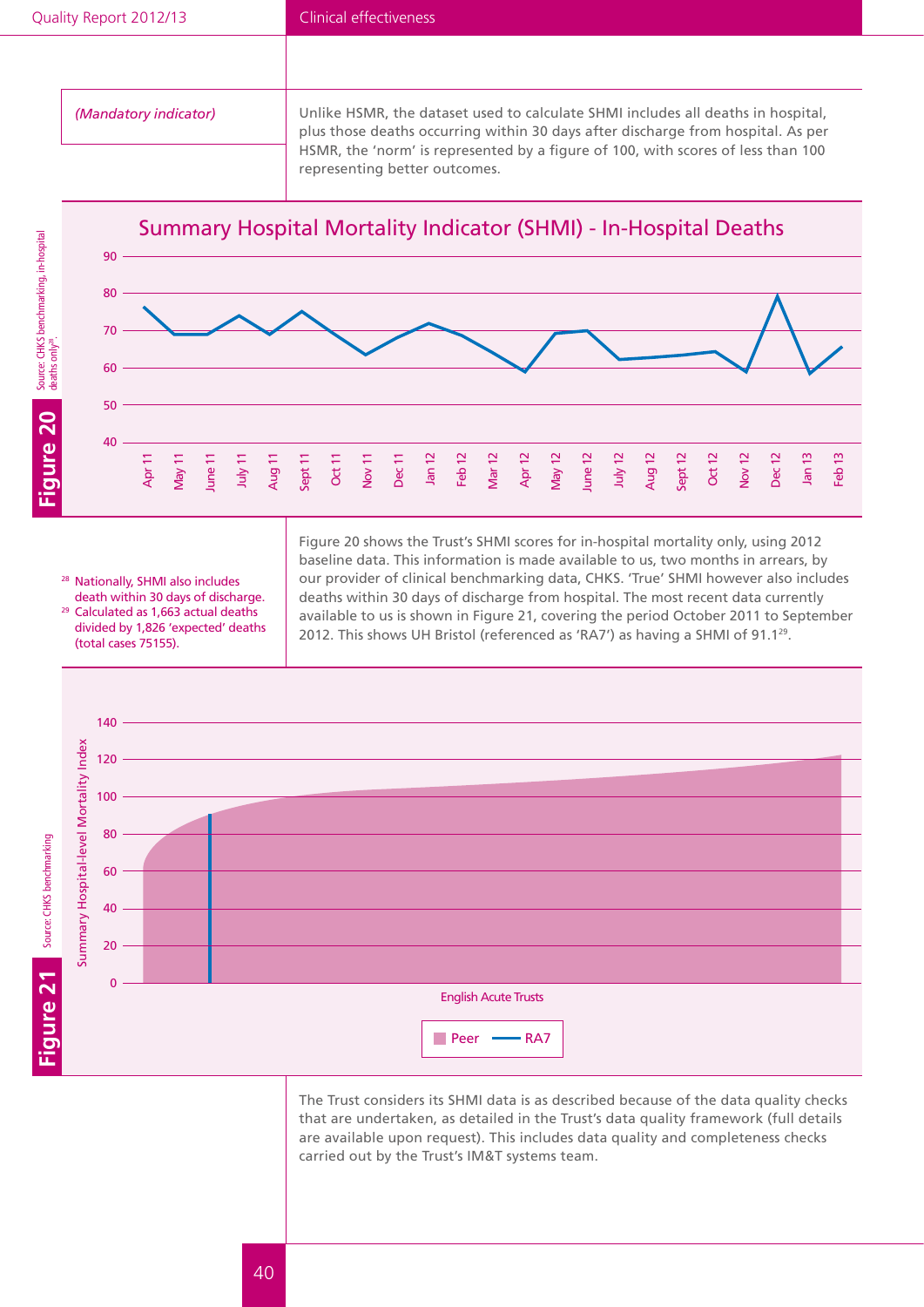**Adult Cardiac Surgery Outcomes**

The Bristol Heart Institute is one of the largest centres for cardiac surgery in the United Kingdom. Cardiac surgery outcomes at the Trust have been openly published since the 1990s: with rare exceptions, the Bristol Heart Institute's mortality figures have been better than the UK average for all procedures since data has been available. Data is published annually and can be viewed in detail on the Trust's website **(http://www.uhbristol.nhs.uk/about-us/key-publications).**

Figure 22 below shows a pattern of increasing levels of surgical activity, and a combined crude mortality rate which is below the national average. It should be noted that the 2012/13 data is preliminary at time of writing (April 2013) as the discharge status of some patients has yet to be verified/validated.

During the financial year, responsibility for the management of national cardiac audit data passed to the National Institute of Cardiac Outcomes Research (NICOR). NICOR will be changing the way that mortality rates are calculated: for this reason, the national benchmark figure used in Figure 22 (CCAD Mortality) is the most recent nationally verified marker available (relating to mortality up until 2010) and is taken from the latest NICOR annual report published in 2013. Further information about the work of NICOR can be found at **http://www.ucl.ac.uk/nicor.**

As of July 2013, consultant level data relating to the outcomes of patients undergoing cardiac surgical procedures will be published via the Society for Cardiothoracic Surgery as part of an NHS England initiative known as Everybody Counts. This data will be made available via the Trust's website.

![](_page_41_Figure_7.jpeg)

**Paediatric Cardiac Surgery Outcomes**

The Bristol Royal Hospital for Children provides a paediatric congenital cardiac service to the South West of England and South Wales. The paediatric cardiac units in Bristol and Cardiff operate as a single provider: consultants from Cardiff also have sessions in Bristol.

Crude mortality within 30 days of paediatric cardiac surgery has reduced over the course of the last decade (see Figure 23). Despite the increasing complexity of procedures, our mortality rate has been around 2%, which reflects the national norm<sup>30</sup>.

<sup>30</sup> National Institute for Cardiovascular Outcomes Research data: detailed national comparative data not available.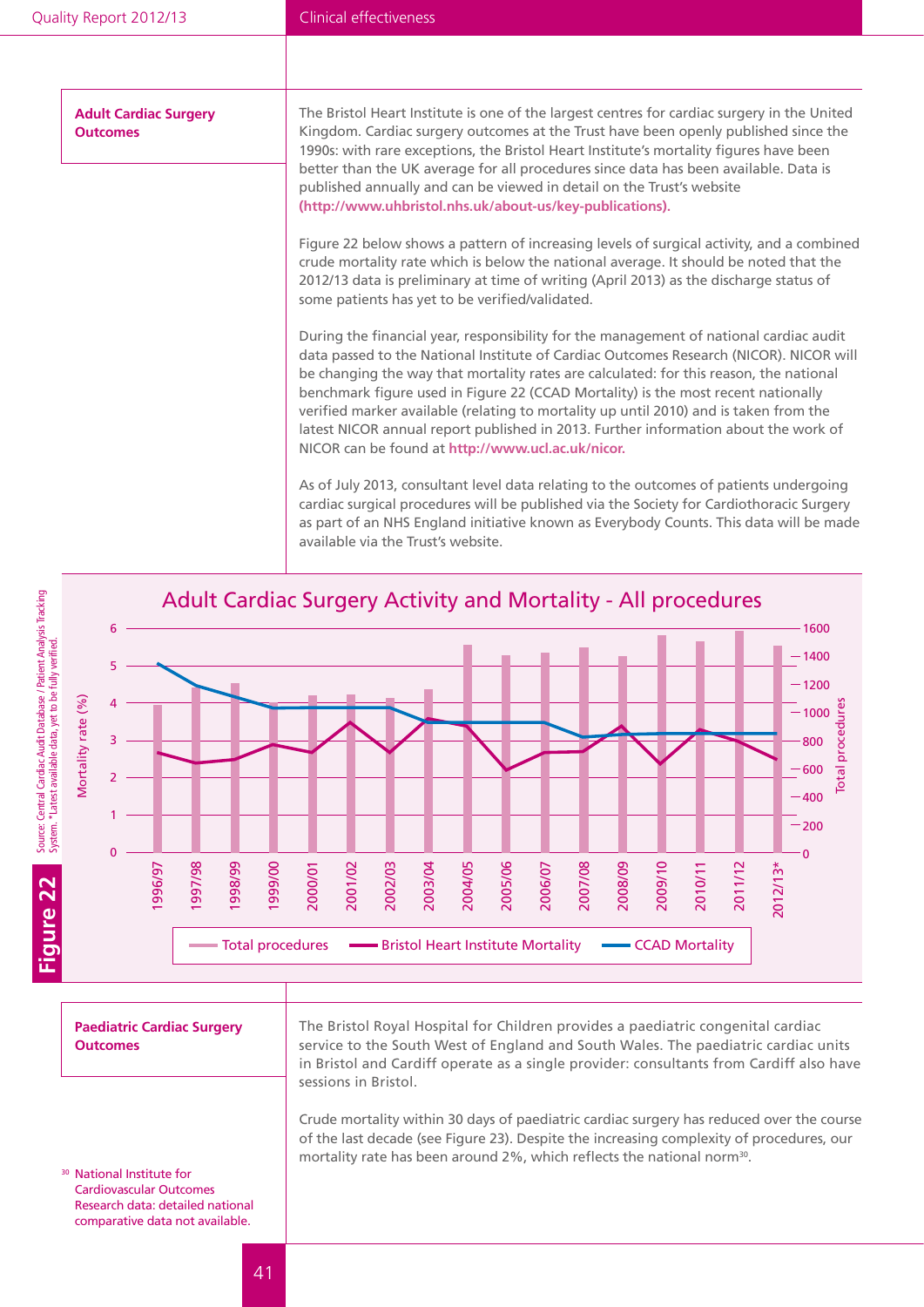![](_page_42_Figure_2.jpeg)

A word of caution is necessary when interpreting this data. Crude mortality data can be misleading as it does not account for case mix, i.e. a cardiac centre that only performed easy cases would appear to perform very well when compared with centres that deal with complex cases (such as this Trust). Furthermore, unlike adult cardiac surgery, where there are a small number of well-defined operations, it is hard to standardise a congenital unit's practice as there are many different types of operation performed. Although a child may be born with a particular heart abnormality, they may have many other congenital abnormalities. In order to compare the relative performance of two centres, we therefore need a means of assessing the contributions of the risk presented by these other abnormalities to the heart abnormality. This is a highly complex process and is being addressed by a number of groups both nationally and internationally. The Trust is involved in a centrally supported<sup>31</sup> research project which aims to improve the differentiation of risk between individuals by 'risk-stratification'. These considerations are particularly pertinent in understanding the crude mortality data presented above for the last two years. In each year, following cardiac surgery, two sets of parents requested discontinuation of ongoing care as their child had other major congenital abnormalities that were incompatible with life. These outcomes are included in the data above as discontinuation occurred within 30 days of the surgery.

In 2009, after careful preparation, we introduced a programme for dealing with children born with 'hypoplastic left heart syndrome'. It is recognised that these are some of the sickest children that congenital cardiac surgical teams deal with and therefore require the highest quality of care from every element of the team. Figure 24 is based on the most recently available data. Bristol is marked as number 4, with performance better than the national average. Further information is available at http://www.ccad.org.uk/congenital.

<sup>31</sup> National Institute for Health Research grant application.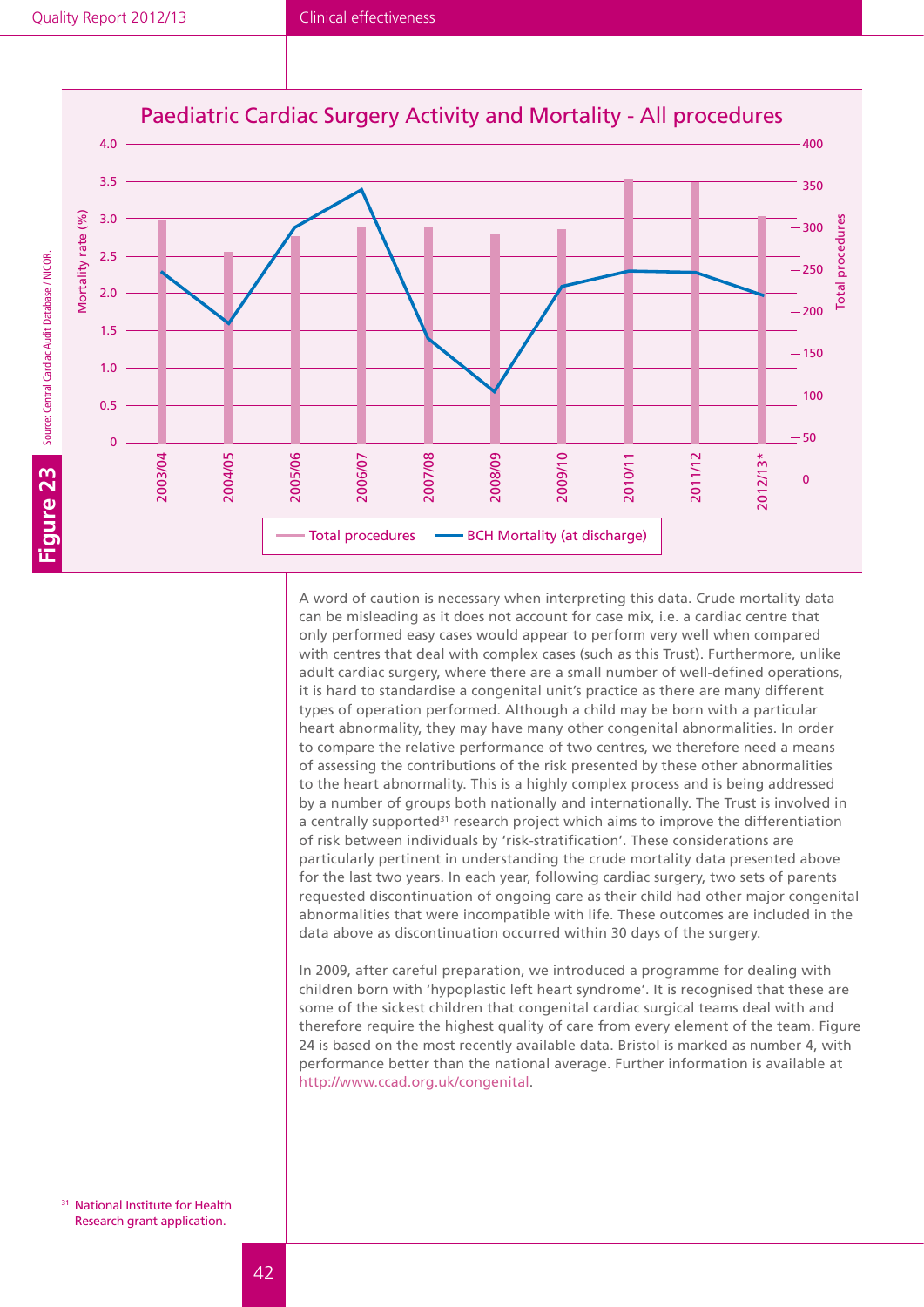### Norwood procedure 2009-2012

![](_page_43_Figure_3.jpeg)

**Patient Reported Outcome Measures (PROMs)** *(Mandatory indicator)*

Since 2009, Patient Reported Outcome Measures (PROMs) have been collected by all NHS providers for four common elective surgical procedures: groin hernia surgery, hip replacement, knee replacement and varicose vein surgery. Two of these procedures - groin hernia surgery and varicose vein surgery - are carried out at the Bristol Royal Infirmary, part of the University Hospitals Bristol NHS Foundation Trust (UH Bristol). PROMs comprise questionnaires completed by patients before and after surgery to record their health status. Outcomes are measured in three ways: a tool called the 'EQ-5D index' asks patients questions about things like mobility, activities and pain levels; patients also rate their health on a scale of 0-100 using a 'visual analogue scale' (VAS); and finally (in the case of varicose veins) patients are asked questions about the specific condition for which they are having surgery.

The most recent full year data available from the NHS Health and Social Care Information Centre is for 2011/12. This shows that fewer than 30 UH Bristol patients who underwent varicose vein surgery returned PROM questionnaires: this data is therefore not publishable due to inherent statistical unreliability. 77 patients returned groin hernia PROM questionnaires, 55.8% of whom (43/77) scored more highly on the EQ-5D index after surgery than before; this compares with 51.0% in England (11327/22211). 39.0% of UH Bristol patients (30/77) scored more highly on the EQ-VAS scale after surgery than before; this compares with 38.3% in England (8516/22221).

Early 2012/13 PROM data for varicose veins and groin hernias is currently not publishable due to low numbers of patients.

The Trust considers its groin hernia PROM data to be as described. The Trust follows nationally determined PROM methodology and outsources administration to an approved contractor. Based on the number of varicose vein operations currently being performed at UH Bristol, it is highly unlikely that publishable data will become available for this PROM. We will however seek to improve our response rate for the groin hernia PROM to enable continuing publication of data above the threshold of 30 cases.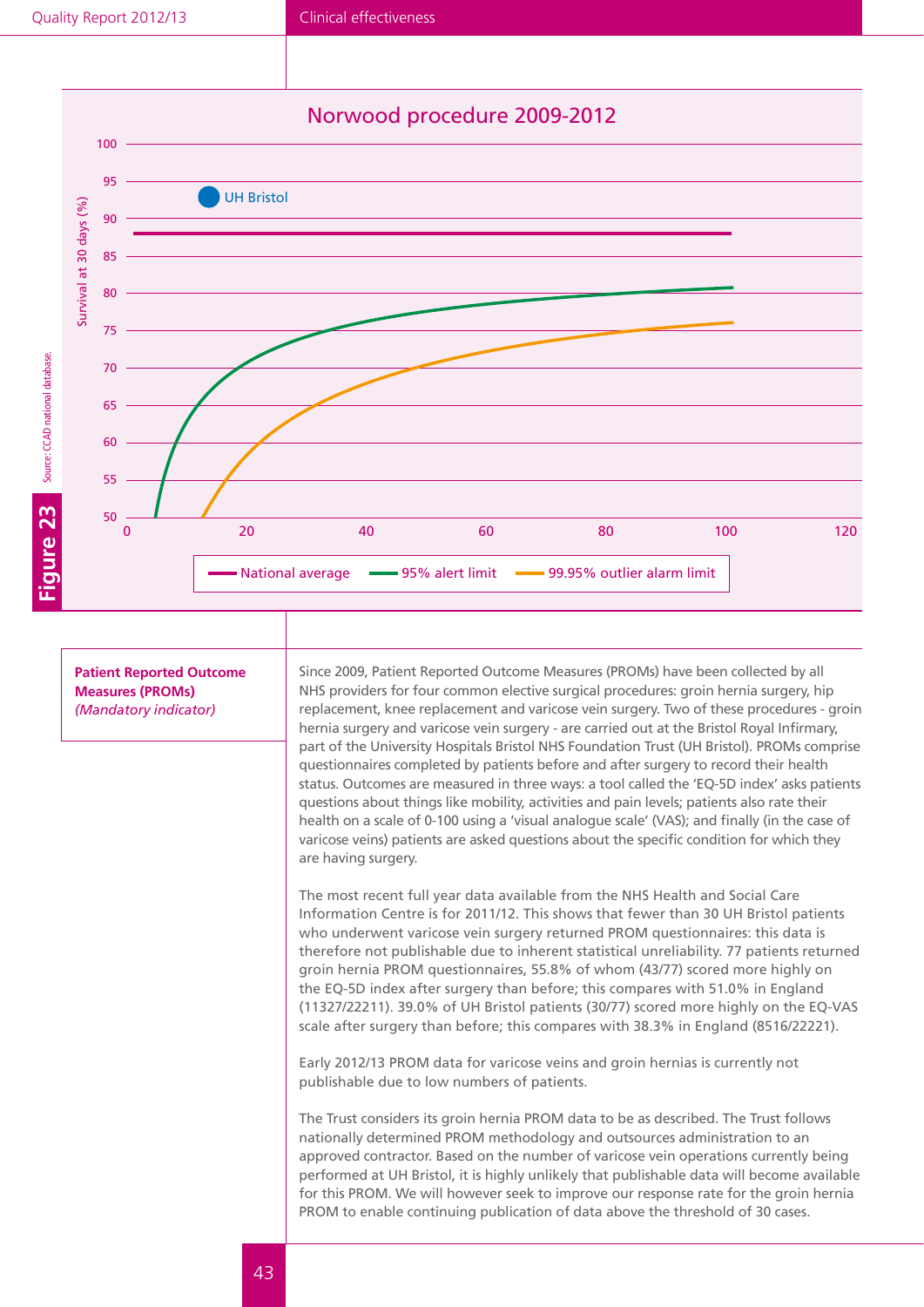| Quality Report 2012/13                                  | Clinical effectiveness                                                                                                                                                                                                                                                                                                                                                                                                                                                                                                                                                                                                                                                                                                                                                                                                                                                                                                                                                                                                                                                                                                                                                                                                                                                                                                                                                                                                                                                                                                                                                                                                                                                                                                                                                                                                                                                                                                                                                                                                                                                                                                                                                                                                                                                                                                                                                                      |
|---------------------------------------------------------|---------------------------------------------------------------------------------------------------------------------------------------------------------------------------------------------------------------------------------------------------------------------------------------------------------------------------------------------------------------------------------------------------------------------------------------------------------------------------------------------------------------------------------------------------------------------------------------------------------------------------------------------------------------------------------------------------------------------------------------------------------------------------------------------------------------------------------------------------------------------------------------------------------------------------------------------------------------------------------------------------------------------------------------------------------------------------------------------------------------------------------------------------------------------------------------------------------------------------------------------------------------------------------------------------------------------------------------------------------------------------------------------------------------------------------------------------------------------------------------------------------------------------------------------------------------------------------------------------------------------------------------------------------------------------------------------------------------------------------------------------------------------------------------------------------------------------------------------------------------------------------------------------------------------------------------------------------------------------------------------------------------------------------------------------------------------------------------------------------------------------------------------------------------------------------------------------------------------------------------------------------------------------------------------------------------------------------------------------------------------------------------------|
|                                                         |                                                                                                                                                                                                                                                                                                                                                                                                                                                                                                                                                                                                                                                                                                                                                                                                                                                                                                                                                                                                                                                                                                                                                                                                                                                                                                                                                                                                                                                                                                                                                                                                                                                                                                                                                                                                                                                                                                                                                                                                                                                                                                                                                                                                                                                                                                                                                                                             |
| <b>28 day readmissions</b><br>(Mandatory indicator)     | The Trust monitors the level of emergency re-admissions within 30 days of discharge<br>from hospital. Re-admissions within 30 days is used as the measure, rather than 28 days,<br>to be consistent with Payment by Result rules and contractual requirements. The level<br>of emergency re-admissions within 30 days of a previous discharge from hospital was<br>lower in 2012/13 than in the previous year (3.0% in 2012/13 v 3.4% in 2011/12). The most<br>recent national risk adjusted data (2010/11) shows the 28-day emergency re-admission<br>rates for the Trust to be just above the national range for adults (16 and over year olds),<br>with a national average of 11.42% and a Trust re-admission rate of 11.90% (with 95%<br>confidence that the Trust's rate is between 11.54% and 12.27%). Although these figures<br>are standardised for patient age, sex, diagnosis and procedure, it is likely that the risk<br>adjustment does not take full account of the complexity and co-morbidities of the<br>patients treated by the Trust. The risk adjusted figures for readmissions for patients under<br>the age of 16 shows the Trust to have a significantly lower rate than the national average,<br>with a re-admission rate of 8.26% (with 95% confidence that the Trust's rate is between<br>7.65% and 8.90%), against a national average of 10.15%.<br>The Trust considers its re-admission data is robust because of the data quality checks<br>that are undertaken, as detailed in the Trust's data quality framework. These include<br>checks on the completeness and quality of the clinic coding, checks conducted of<br>the classification of admission types and lengths of stay as recorded on the Patient<br>Administration System, and the reviews undertaken of the data quality returns on the<br>Commissioning Data Sets (CDS) received from the Secondary Uses Service (SUS).<br>The Trust continues to review specialty-level benchmarking data through its Quality<br>Intelligence Group, to monitor and improve re-admission rates, and so the quality<br>of its services. Where specialties are identified as having higher re-admission rates<br>than expected, relative to the national and/or clinical peer group, in-depth case notes<br>reviews are conducted to identify any underlying causes of the increased levels of<br>re-admissions. |
| <b>Clinical effectiveness</b><br>objectives for 2013/14 | . We will ensure that at least 90% of patients who suffer a stroke spend at least<br>90% of their time on a dedicated stroke ward.<br>. We will achieve the best practice tariff for hip fractures (this involves achieving<br>eight indicators including surgery within 36 hours of admission to hospital).<br>. We will ensure patients with diabetes have improved access to specialist<br>diabetic support.<br>. We will ensure that patients with an identified special need, including those with a<br>learning disability, have a risk assessment and patient-centred care plan.<br>• We will continue to implement our dementia action plan.<br>. We will commence a baseline review of available clinical outcome data.<br>These objectives have been agreed with staff in our clinical divisions and with our<br>governors. The themes reflect a continuation of previous commitments (dementia<br>and learning disabilities), an improvement priority identified by our governors (hip<br>fractures), an improvement area identified through quality reporting during the past<br>year (diabetes), and a developmental objective (clinical outcomes) which aligns with<br>national directions expressed in the Francis Report and NHS Outcomes Framework.<br>The Medical Director will be the executive director responsible for achieving these<br>objectives. Progress will be monitored by the Trust's Clinical Quality Group and by the<br>Quality and Outcomes Committee of the Board.                                                                                                                                                                                                                                                                                                                                                                                                                                                                                                                                                                                                                                                                                                                                                                                                                                                                                      |
|                                                         |                                                                                                                                                                                                                                                                                                                                                                                                                                                                                                                                                                                                                                                                                                                                                                                                                                                                                                                                                                                                                                                                                                                                                                                                                                                                                                                                                                                                                                                                                                                                                                                                                                                                                                                                                                                                                                                                                                                                                                                                                                                                                                                                                                                                                                                                                                                                                                                             |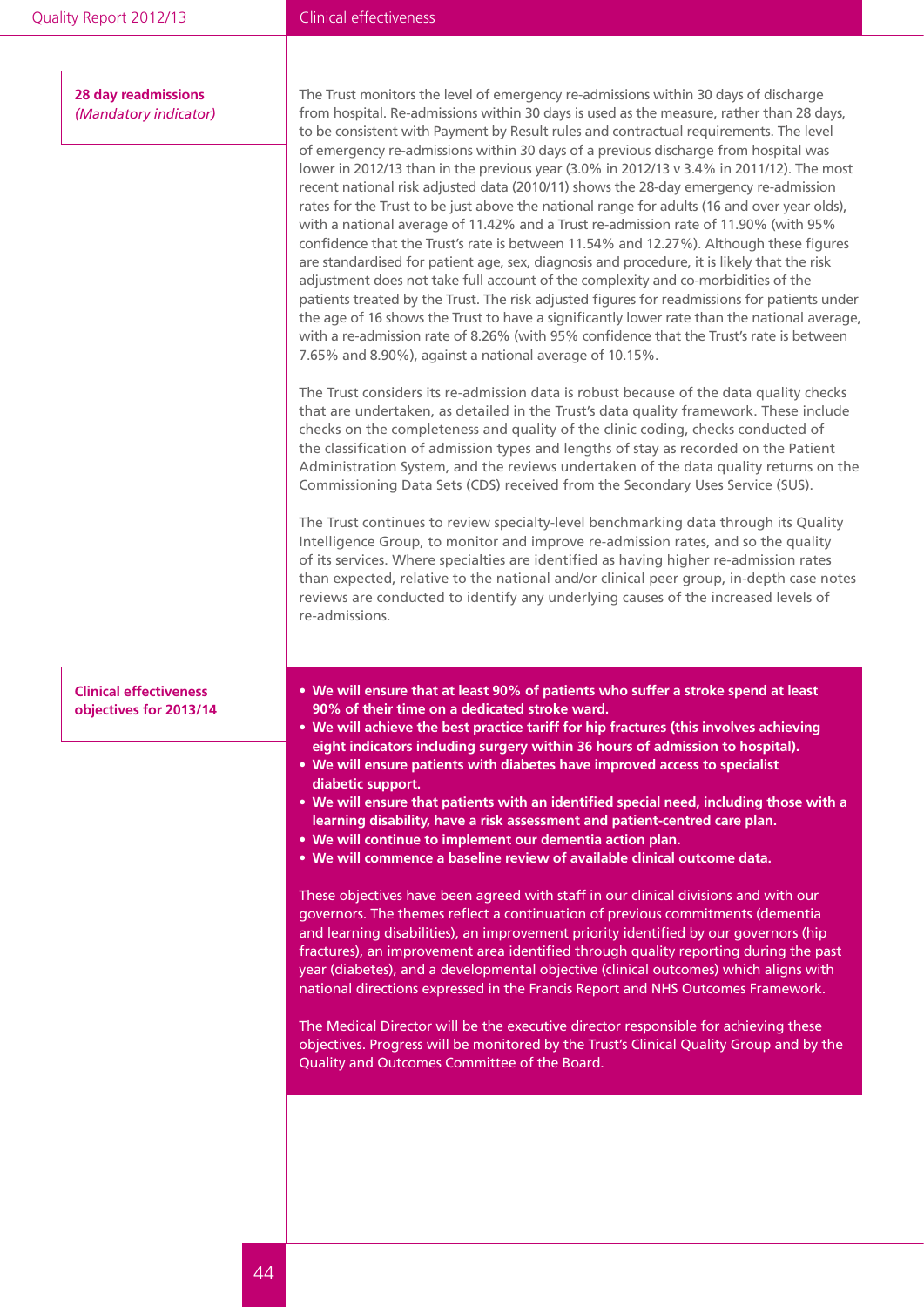## Performance against key national priorities

![](_page_45_Picture_2.jpeg)

**Summary of performance against national access standards**

Last year proved to be a challenging year for the Trust, although improvements in performance against the national standards continued to be made in some key areas. In particular, the achievement of the target reductions in the annual number of Clostridium difficile (C. diff) cases, along with sustained performance against all 18-week Referral to Treatment Times (RTT) standards, including the new standard for incomplete pathways, stood out as significant achievements for the year. Year-on-year improvements were also seen for reperfusion times for patients suffering a heart attack (door to balloon times), and rates of mothers initiating breast feeding.

The 18-week RTT standards were achieved in each month of the year for admitted and non-admitted pathways. A new 18-week RTT standard came into effect on the 1st April 2012, which the Trust also achieved on a monthly basis. Overall, performance against the cancer standards remained strong, with six of the eight national cancer standards being achieved in every quarter. The 62-day wait for treatment for patients referred from a screening programme was not achieved in Quarter 3, and the 62-day wait for GP referred patients was not achieved in Quarter 4. However, the issues leading to the dips in performance in these two standards were addressed in the year, and the Trust is expecting full achievement of the cancer standards again going forward.

Disappointingly the Trust failed to achieve the 95% A&E four-hour standard in three quarters of the year. However, in Quarter 4 the Trust launched a significant programme of ten projects on patient flow, which should put the Trust on a strong footing for achievement of the national standard in 2013/14. The focus will primarily be on alleviating the bed pressures which caused the deterioration in performance, especially in the last quarter of the year. This will also help to reduce the numbers of patients being managed in the Bristol Royal Infirmary (BRI) Emergency Department, which should enable more consistent achievement of the 15-minute target for initial assessment.

The Trust did not achieve the national standard for operations cancelled at the last minute for non-clinical reasons, despite the improvements made in the previous years. The planned programme of work on patient flow should significantly improve bed availability, which was the leading cause of last minute cancellations in the year. The target reduction in MRSA (Meticillin Resistant Staphylococcus Aureus) bacteraemia cases also proved to be very challenging this year for the Trust. However, from the themes emerging from the root cause analysis, an action plan was implemented in the latter half of the year, with a strong focus on improvements in line care management. Continued focus on maintaining exacting standards for line care management along with the implementation of the good practice being identified in the highest performing trusts, should effect reductions in bacteraemias in 2013/14.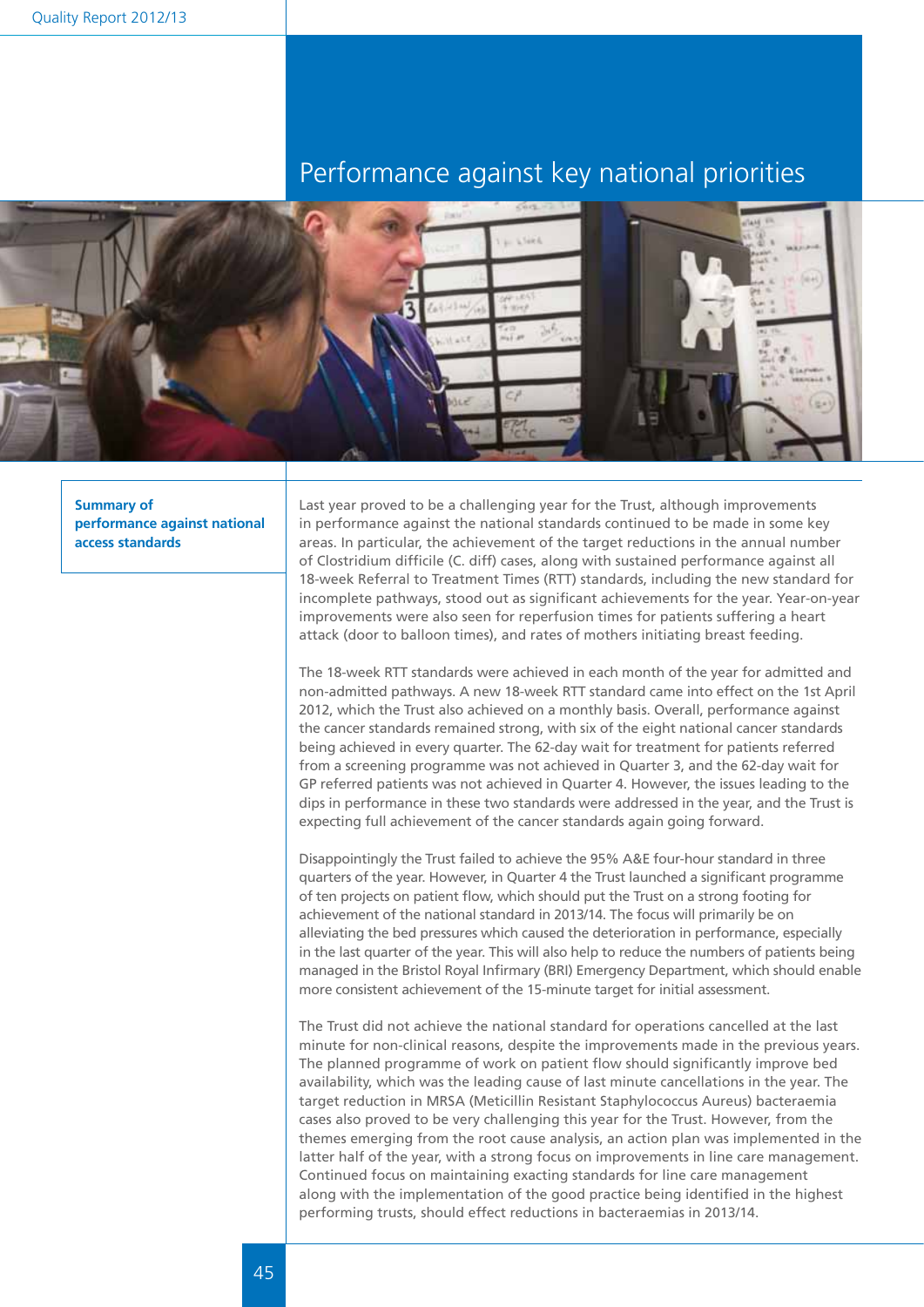Full details of the Trust's performance in 2012/13 compared with 2011/12 are set out in the table below, which shows the cumulative year to date performance. Further commentary regarding the 18 week RTT, A&E 4-hour, cancer, healthcare associated infections and other key targets is provided overleaf.

**Extended narrative about national access targets**

#### **18 weeks Referral to Treatment (RTT)**

The Trust achieved an 18-week Referral to Treatment Time (RTT) for over 90% of admitted patients, and 95% of patients not requiring an admission as part of their treatment, in every month in 2012/13. In addition, the Trust achieved the target for incomplete pathways, which came into effect from April 2012, with over 92% of patients waiting less than 18 weeks at each month-end. In so doing, the Trust met all the 18-week RTT standards in Monitor's 2012/13 Compliance Framework. In 2013/14 there will be further focus on achievement of these standards at a specialty level.

#### **A&E 4-hour maximum wait**

The Trust failed to meet the 95% national standard, for the percentage of patients discharged, admitted or transferred within four hours of arrival in one of the Trust's Emergency Departments. Performance was below the national standard in Quarters 1, 3 and 4. The primary cause of the failure to achieve the 95% standard varied across the three quarters. The lack of a ward bed to admit emergency patients to was a consistent theme across quarters, although for different reasons.

During the first half of Quarter 1 we saw a significant increase in the length of stay for emergency medical patients who had been admitted to the Bristol Royal Infirmary (BRI). At the same time there was a significant increase in the number of over 75, and over 90 year olds, attending the Bristol Royal Infirmary (BRI) Emergency Department (ED), and an increase in delayed discharges (i.e. patients medically fit for discharge but needing support services, such as a care package, or placement in a residential home to be in place before they could be discharged). Older patients often have more complex health conditions and need more intensive medical input before they can leave hospital. This steep rise in the age of patients being admitted to hospital, which has continued through much of 2012/13 and also contributed to the dip in performance in Quarter 4, may represent a significant change in the demand for the Trust's services for future years which will need to be reflected in service planning.

In Quarter 3, performance against the 4-hour standard was unexpectedly lower than in previous years due to a significant influx of paediatric patients with respiratory problems. In the local community, the levels of bronchiolitis were unusually high in November and December 2012. This mirrored the national peak in respiratory conditions during the same period. Although the numbers of children admitted via the Bristol Royal Hospital for Children's ED was not higher than in previous seasons, the children needing admission were particularly unwell and required intensive management in the ED along with longer stays in hospital.

Levels of norovirus within the community remained a challenge for the Trust, especially in Quarter 4, with a number of wards having to be closed during a two-week period in the last quarter of the year in the BRI and Bristol Heart Institute (BHI). This coincided with higher levels of emergency admissions, which put additional pressure on bed availability and led to black escalation being declared. The Trust has recently launched a wide-ranging programme of work on patient flow with the aim of reducing any unnecessary emergency admissions and reducing lengths of stay in hospital. This should help to improve bed availability and the Trust's responsiveness to meet fluctuations in levels of emergency demand. This work will also help to ensure full achievement of the Accident and Emergency quality of care indicators.

#### **Cancer**

Performance against six of the eight key national cancer waiting times standards remained strong in 2012/13, with full achievement in every quarter of the year. The 62-day wait from GP referral with a suspected cancer to treatment failed to be achieved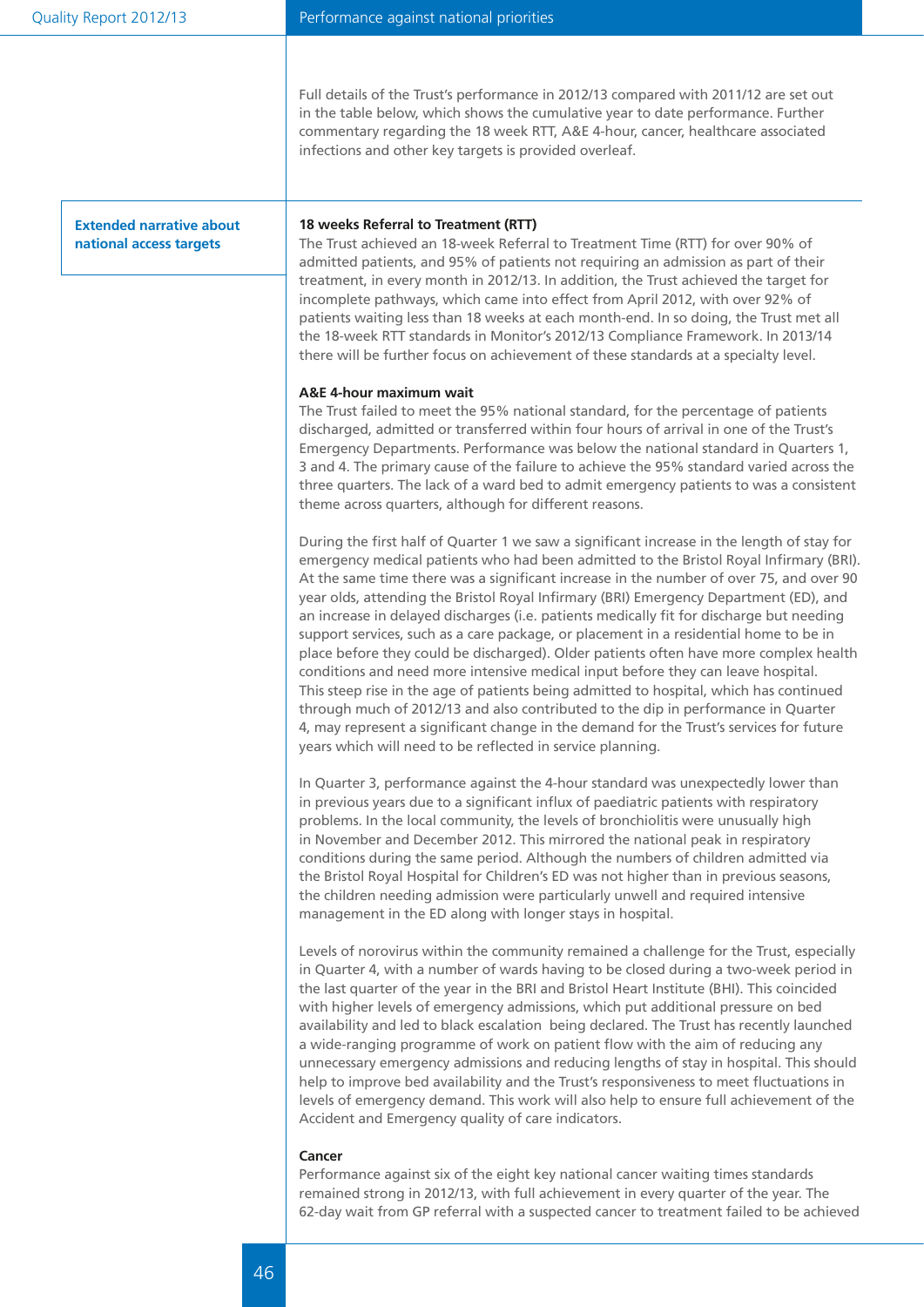## Performance against national standards

| <b>National standard</b>                                                   | 2010/11        | 2011/12        | 2012/13<br><b>Target</b> | 2012/13         | <b>Notes</b>                                     |
|----------------------------------------------------------------------------|----------------|----------------|--------------------------|-----------------|--------------------------------------------------|
| A&E maximum wait of 4 hours                                                | 94.98%         | 96.0%          | 98%                      | 93.8%           | Target met in 1 quarter in 2012/13 (Q2)          |
| A&E Time to initial assessment (minutes) 95th percentile within 15 minutes |                | 26             | 15 mins                  | 57              | Target met in 3 quarters in 2012/13 (not Q1)     |
| A&E Time to Treatment (minutes) median within 60 minutes                   |                | 20             | 60 mins                  | 53              | Target met in every quarter in 2012/13           |
| A&E Unplanned re-attendance within 7 days                                  |                | 1.7%           | $< 5\%$                  | 2.6%            | Target met in every quarter in 2012/13           |
| A&E Left without being seen                                                |                | 1.0%           | $< 5\%$                  | 1.9%            | Target met in every quarter in 2012/13           |
| MRSA Bloodstream Cases against trajectory                                  | 5 <sup>1</sup> | $\overline{4}$ | Trajectory               | 10 <sup>°</sup> |                                                  |
| C. diff Infections against trajectory                                      | 94             | 54             | Trajectory               | 48              | Cumulative target failed in Q1 and Q2 in 2012/13 |
| Cancer - 2 Week wait (urgent GP referral)                                  | 95.6%          | 95.9%          | 93%                      | 95.0%           | Target met in every quarter in 2012/13           |
| Cancer - 2 Week wait (symptomatic breast cancer not initially suspected)   | 93.3%          | 98.2%          | 93%                      | 96.8%           | Target met in every quarter in 2012/13           |
| Cancer - 31 Day Diagnosis To Treatment (First treatment)                   | 98.2%          | 98.1%          | 96%                      | 97.0%           | Target met in every quarter in 2012/13           |
| Cancer - 31 Day Diagnosis To Treatment (Subsequent Surgery)                | 95.5%          | 96.7%          | 94%                      | 94.9%           | Target met in every quarter in 2012/13           |
| Cancer - 31 Day Diagnosis To Treatment (Subsequent Drug therapy)           | 99.8%          | 99.9%          | 98%                      | 99.8%           | Target met in every quarter in 2012/13           |
| Cancer - 31 Day Diagnosis To Treatment (Subsequent Radiotherapy)           | 99.7%          | 99.3%          | 94%                      | 98.7%           | Target met in every quarter in 2012/13           |
| Cancer 62 Day Referral To Treatment (Urgent GP Referral)                   | 86.2%          | 87.0%          | 85%                      | 84.1%           | Target met in 3 quarters in 2012/13 (not Q4)     |
| Cancer 62 Day Referral To Treatment (Screenings)                           | 90.9%          | 94.4%          | 90%                      | 90.0%           | Target met in 3 quarters in 2012/13 (not Q3)     |
| 18-week Referral to treatment time (RTT) admitted patients                 | 93.0%          | 91.7%          |                          | 92.4%           | Target met in every month in 2012/13             |
| 18-week Referral to treatment time (RTT) non-admitted patients             | 98.3%          | 97.9%          |                          | 95.7%           | Target met in every month in 2012/13             |
| 18-week Referral to treatment time (RTT) incomplete pathways               |                | N/A            | 92%                      | 92.2%           | Target met in every month in 2012/13             |
| GUM Offer Of Appointment Within 48 Hours                                   | 100%           | 100%           | 98%                      | 100%            | Target met in every month in 2012/13             |
| Number of Last Minute Cancelled Operations                                 | 1.31%          | 0.87%          | 0.80%                    | 1.13%           | Target met in every quarter in 2012/13           |
| 28 Day Readmissions (following a last minute cancellation) <sup>33</sup>   | 91.0%          | 93.3%          | 95%                      | 91.1%           |                                                  |
| Primary PCI - 150 Minutes Call To Balloon Time <sup>34</sup>               | 80.4%          | 84.0%          | 90%                      | 83.1%           |                                                  |
| Primary PCI - 90 Minutes Door To Balloon Time <sup>2</sup>                 |                | 91.0%          |                          | 92.4%           |                                                  |
| Infant Health - Mothers Initiating Breastfeeding <sup>35</sup>             | 76.3%          | 76.2%          | 76.3%                    | 80.6%           | Target met in every quarter in 2012/13           |

**Table 4**

Achieved for the year and each quarter **Achieved for the year, but not each quarter** Not achieved for the year Target not affected

- 33 IMPORTANT NOTE: this indicator must not be confused with the mandatory indicator reported elsewhere in this Quality Report which measures readmissions to hospital within 28 days following a previous discharge.
- 34 The Primary Percutaneous Coronary Intervention (PCI) Call to Balloon standard shown is a local network target; figures shown for both Primary PCI targets are for April 2012 to February 2013.
- $35$  The Infant Health standard shown is a target set by the Trust.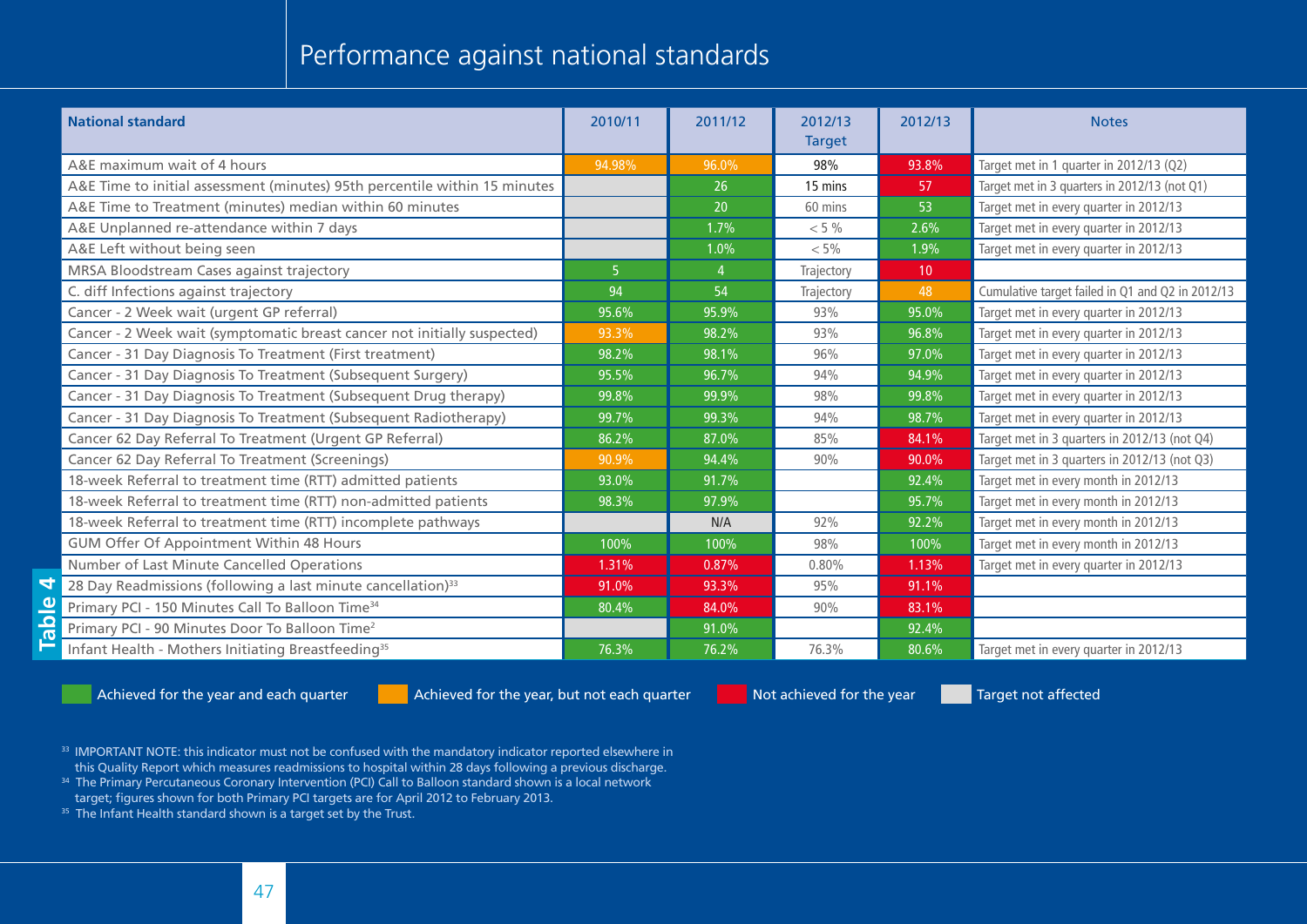in Quarter 4. This was due to a combination of high volumes of late referrals from other providers, clinical complexity, patient choice, but also higher levels of cancellations of non-emergency surgery during exceptional levels of emergency pressures and the norovirus outbreak which led to black escalation being declared. The 62-day standard for screening referred patients also failed to be achieved in Quarter 3. The delays were within the bowel screening service, with longer waiting times for specialist screening practitioner appointments (SSP), and colonoscopy diagnostic procedures, during October and November 2012. The waiting times for SSP appointments increased due to the departure of a number of members of staff at the same time, which severely limited capacity. The waiting times for colonoscopies increased as a result of a general increase in demand for the procedure which could not be responded to quickly due to delays in the opening of additional service capacity at South Bristol Community Hospital. However, both issues that contributed to delays in 62-day screening pathways were addressed at the end of Quarter 3 and performance improved significantly towards the latter half of Quarter 4. Both 62-day cancer standards are expected to be met again in 2013/14.

To consolidate the achievement of the national standards, the Trust will continue to carry out quarterly reviews of the reasons why the cancer standards are not met for individual patients. This will inform the quarterly improvement plans. Being a specialist provider of cancer treatment, the Trust receives many complex cases each year. These patients are often managed across a number of providers (hospitals and other facilities) and may require more tests to diagnose and treat their cancer, which can introduce delays. The Trust will therefore continue to focus on ways of minimising delays to cancer patient pathways which are within the control of the Trust, to ensure the cancer waiting times standards continue to be met despite the inevitable challenges that our patient group brings.

#### **Other standards**

During 2012/13, the Trust cancelled 1.1% of operations on the day of the procedure for non-clinical reasons. Disappointingly, this was higher than the cancellation rate in the previous year. The robust process for escalating potential cancellations of surgery to the divisional management teams, which was put in place in 2011/12 and helped the Trust achieve the 0.8% national standard in March 2012, continues to be operated. The escalation process remains very effective in reducing the levels of cancellations by supporting operational teams in finding ways of avoiding the cancellation. However, the primary cause of the higher levels of cancellations this year was a ward bed not being available to admit a patient to. This reflected the significant emergency pressures seen in the latter half of the year. The programme of work that has been launched which is focusing on patient flow should improve bed availability in 2013/14 and reduce the last minute cancellation rate. This should also help the Trust readmit patients within 28 days of their operation being cancelled, as achievement of this standard is very dependent upon the level of cancellation of operations at any point in time.

During Quarter 3, the Trust received a performance notice from NHS Bristol in relation to the failure to meet the standard of 99% of diagnostic tests being carried out within six weeks. A remedial action plan was agreed in response, with a target trajectory for improvements in performance. The main diagnostic tests for which the six week target wait was not being met was endoscopic gastrointestinal diagnostic procedures, including colonoscopies and gastroscopies. This was due to a significant rise in demand for the procedures, which is a pattern that has been seen both regionally and nationally. The rise in demand could not be responded to quickly due to delays in the opening of additional facilities at South Bristol Community Hospital. However the remedial action plan included a range of options for increasing capacity, including putting on additional weekend sessions and using other capacity across the community. At the end of March, the Trust was one month ahead of its target trajectory to achieve the 99% standard by the end June 2013.

In 2012/13, the Trust reported a significant improvement in the percentage of mothers initiating breast feeding. Improvements were also reported in the door to balloon 90 minute reperfusion standard. The door to balloon time measures the time from the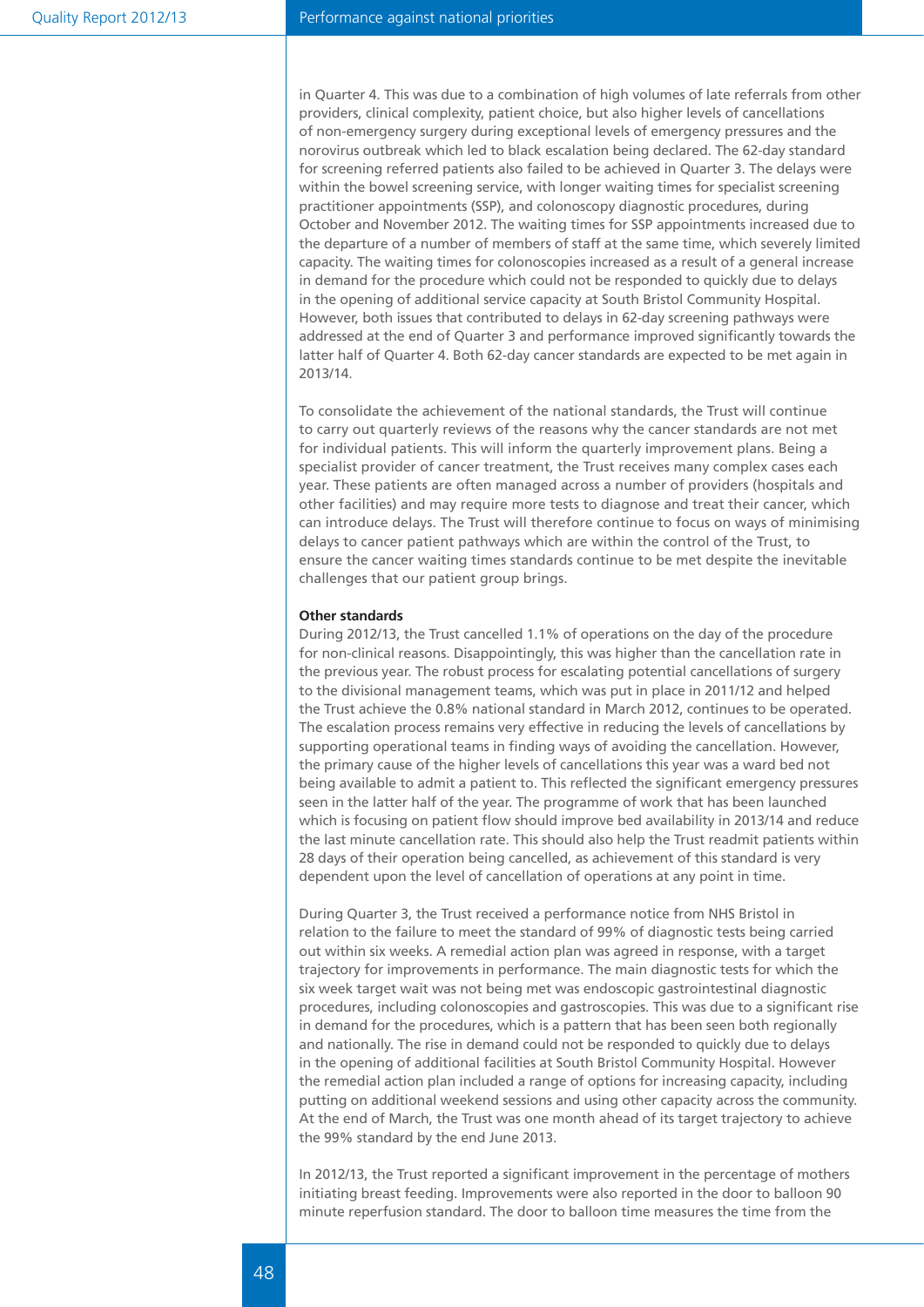#### Performance against national priorities

arrival of the patient in the Trust through to the time when the reperfusion treatment commences (i.e. balloon inflation in the blood vessel). During the year, 92.4% of patients received reperfusion within the 90 minute standard. The call to balloon times 150 minute standard measures the time from the call for professional help through to the commencement of reperfusion treatment. The Trust failed to meet the 90% local stretch target, however this mainly reflected the time it took for the patient to get to the hospital (call to door time), rather than the time from arrival to treatment.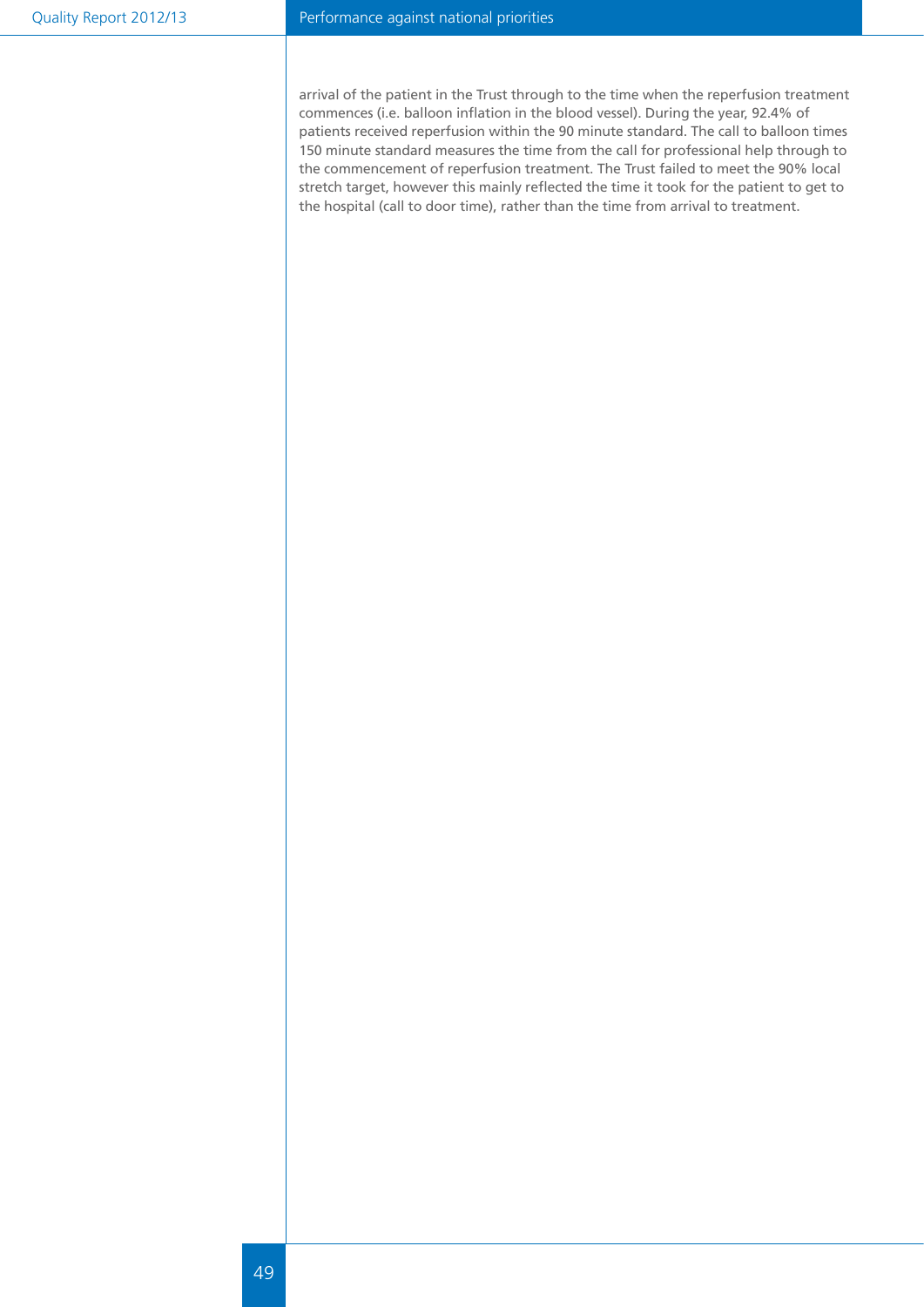## APPENDIX A Statements of assurance from the Board

| 1. Review of services                                                                                                                                                                      | During 2012/13, University Hospitals Bristol NHS Foundation Trust provided clinical<br>services in 63 <sup>37</sup> specialties via five clinical divisions (i.e. Medicine; Surgery Head<br>& Neck Services; Women's & Children's Services; Diagnostics and Therapy; and<br>Specialised Services).<br>During 2012/13, the Trust Board has reviewed selected high-level quality indicators<br>(e.g. infection control, HSMR) as part of monthly performance reporting. The data<br>reviewed covered the three dimensions of quality i.e. patient safety, patient experience<br>and clinical effectiveness. Sufficient data was available to provide assurance over the<br>services provided by the Trust. The Trust also receives information relating to the review<br>of quality of services in all specialties via, for example, the Clinical Audit Annual Report.<br>The income generated by University Hospitals Bristol NHS Foundation Trust services<br>reviewed in 2012/13 therefore, in these terms, represents 100% of the total income<br>generated from the provision of NHS services by the Trust for 2012/13. |           |              |  |  |
|--------------------------------------------------------------------------------------------------------------------------------------------------------------------------------------------|----------------------------------------------------------------------------------------------------------------------------------------------------------------------------------------------------------------------------------------------------------------------------------------------------------------------------------------------------------------------------------------------------------------------------------------------------------------------------------------------------------------------------------------------------------------------------------------------------------------------------------------------------------------------------------------------------------------------------------------------------------------------------------------------------------------------------------------------------------------------------------------------------------------------------------------------------------------------------------------------------------------------------------------------------------------------------------------------------------------------------|-----------|--------------|--|--|
| 2. Participation in clinical<br>audits and national<br>confidential enquiries                                                                                                              | For the purpose of the Quality Account, the Department of Health published an annual<br>list of national audits and confidential enquiries, participation in which is seen as a<br>measure of quality of any trust clinical audit programme. This list is not exhaustive, but<br>rather aims to provide a baseline for Trusts in terms of percentage participation and<br>case ascertainment. The detail which follows, relates to this list.                                                                                                                                                                                                                                                                                                                                                                                                                                                                                                                                                                                                                                                                              |           |              |  |  |
| <sup>37</sup> Based upon information in the<br>Trust's Statement of Purpose,<br>which is in turn based upon the<br><b>Mandatory Goods and Services</b><br>Schedule of the Trust's Terms of | During 2012/13, 41 national clinical audits and three national confidential enquiries<br>covered NHS services that University Hospitals Bristol NHS Foundation Trust provides.<br>During that period University Hospitals Bristol NHS Foundation Trust participated in<br>90% (37/41) national clinical audits and 100% (3/3) national confidential enquiries of<br>which it was eligible to participate in.<br>The national clinical audits and national confidential enquiries that University Hospitals                                                                                                                                                                                                                                                                                                                                                                                                                                                                                                                                                                                                                 |           |              |  |  |
| <b>Authorisation with Monitor.</b><br>Name of audit / Clinical Outcome Review Programme                                                                                                    | Bristol NHS Foundation Trust was eligible to participate in during 2012/13 are as follows:                                                                                                                                                                                                                                                                                                                                                                                                                                                                                                                                                                                                                                                                                                                                                                                                                                                                                                                                                                                                                                 | Eligible  | Participated |  |  |
| <b>Acute</b>                                                                                                                                                                               |                                                                                                                                                                                                                                                                                                                                                                                                                                                                                                                                                                                                                                                                                                                                                                                                                                                                                                                                                                                                                                                                                                                            |           |              |  |  |
| Adult community acquired pneumonia (British Thoracic Society)                                                                                                                              |                                                                                                                                                                                                                                                                                                                                                                                                                                                                                                                                                                                                                                                                                                                                                                                                                                                                                                                                                                                                                                                                                                                            | Yes       | No.          |  |  |
| $\lambda$ is the set of $\lambda$ and $\lambda$                                                                                                                                            | 1611100001111                                                                                                                                                                                                                                                                                                                                                                                                                                                                                                                                                                                                                                                                                                                                                                                                                                                                                                                                                                                                                                                                                                              | $\lambda$ | $\sqrt{2}$   |  |  |

| Adult critical care (Case Mix Programme – ICNARC CMP)                                                    | Yes        | Yes |  |
|----------------------------------------------------------------------------------------------------------|------------|-----|--|
| Emergency use of oxygen (British Thoracic Society)                                                       | <b>Yes</b> | Yes |  |
| Medical and Surgical programme: National Confidential Enguiry into Patient<br>Outcome and Death (NCEPOD) | <b>Yes</b> | Yes |  |
| National Joint Registry (NJR)                                                                            | <b>Yes</b> | Yes |  |
| Non-invasive ventilation - adults (British Thoracic Society)                                             | <b>Yes</b> | Yes |  |
| Renal colic (College of Emergency Medicine)                                                              | <b>Yes</b> | Yes |  |
| Severe trauma (Trauma Audit & Research Network, TARN)                                                    | Yes        | Yes |  |
| <b>Blood and Transplant</b>                                                                              |            |     |  |
| National Comparative Audit of Blood Transfusion programme                                                | <b>Yes</b> | Yes |  |
| Potential donor audit (NHS Blood & Transplant)                                                           | Yes        | Yes |  |
|                                                                                                          |            |     |  |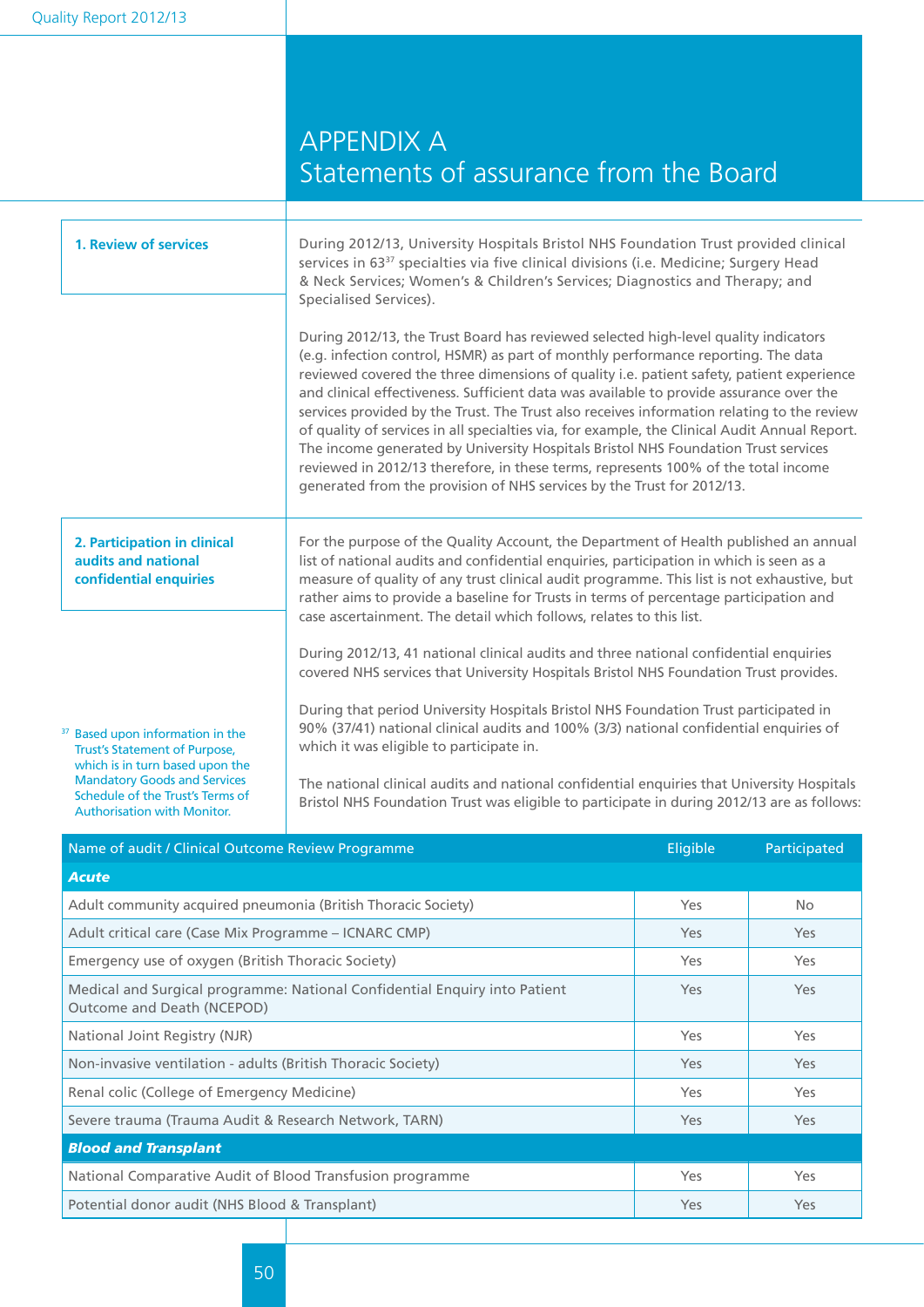| Name of audit / Clinical Outcome Review Programme                                                                                  | Eligible | Participated   |  |
|------------------------------------------------------------------------------------------------------------------------------------|----------|----------------|--|
| <b>Cancer</b>                                                                                                                      |          |                |  |
| Bowel cancer (NBOCAP)                                                                                                              | Yes      | Yes            |  |
| Head and neck oncology (DAHNO)                                                                                                     | Yes      | Yes            |  |
| Lung cancer (NLCA)                                                                                                                 | Yes      | Yes            |  |
| Oesophago-gastric cancer (NAOGC)                                                                                                   | Yes      | Yes            |  |
| <b>Heart</b>                                                                                                                       |          |                |  |
| Acute coronary syndrome or Acute myocardial infarction (MINAP)                                                                     | Yes      | Yes            |  |
| Adult cardiac surgery audit (ACS)                                                                                                  | Yes      | Yes            |  |
| Cardiac arrhythmia (HRM)                                                                                                           | Yes      | Yes            |  |
| Congenital heart disease (Paediatric cardiac surgery) (CHD)                                                                        | Yes      | Yes            |  |
| Coronary angioplasty                                                                                                               | Yes      | Yes            |  |
| Heart failure (HF)                                                                                                                 | Yes      | Yes            |  |
| National Cardiac Arrest Audit (NCAA)                                                                                               | Yes      | Yes            |  |
| <b>National Vascular Registry</b>                                                                                                  | Yes      | Yes            |  |
| <b>Long term conditions</b>                                                                                                        |          |                |  |
| Adult asthma (British Thoracic Society)                                                                                            | Yes      | N <sub>o</sub> |  |
| Bronchiectasis (British Thoracic Society)                                                                                          | Yes      | Yes            |  |
| Diabetes (Adult) ND(A), includes National Diabetes Inpatient Audit (NADIA)                                                         | Yes      | Yes            |  |
| Diabetes (Paediatric) (NPDA)                                                                                                       | Yes      | Yes            |  |
| Inflammatory bowel disease (IBD)                                                                                                   | Yes      | Yes            |  |
| National Review of Asthma Deaths (NRAD)                                                                                            | Yes      | Yes            |  |
| Pain database                                                                                                                      | Yes      | Yes            |  |
| Renal replacement therapy (Renal Registry)                                                                                         | Yes      | Yes            |  |
| <b>Older people</b>                                                                                                                |          |                |  |
| Carotid interventions audit (CIA)                                                                                                  | Yes      | Yes            |  |
| Fractured neck of femur (College of Emergency Medicine)                                                                            | Yes      | Yes            |  |
| Hip fracture database (NHFD)                                                                                                       | Yes      | Yes            |  |
| National audit of dementia (NAD)                                                                                                   | Yes      | <b>Yes</b>     |  |
| Sentinel Stroke National Audit Programme (SSNAP)                                                                                   | Yes      | Yes            |  |
| <b>Other</b>                                                                                                                       |          |                |  |
| Elective surgery (National PROMs Programme)                                                                                        | Yes      | Yes            |  |
| <b>Women's and Children's Health</b>                                                                                               |          |                |  |
| Child health programme (CHR-UK)/ Child Health Clinical Outcome Review Programme<br>(CH-CORP)                                       | Yes      | Yes            |  |
| Epilepsy 12 audit (Childhood Epilepsy)                                                                                             | Yes      | Yes            |  |
| Maternal, infant and newborn programme (MBRRACE-UK)*/ Maternal, Newborn and<br>Infant Clinical Outcome Review Programme (MNI-CORP) | Yes      | Yes            |  |
| Neonatal intensive and special care (NNAP)                                                                                         | Yes      | Yes            |  |
| Paediatric asthma (British Thoracic Society)                                                                                       | Yes      | Yes            |  |
| Paediatric fever (College of Emergency Medicine)                                                                                   | Yes      | No.            |  |
| Paediatric intensive care (PICANet)                                                                                                | Yes      | Yes            |  |
| Paediatric pneumonia (British Thoracic Society)                                                                                    | Yes      | No.            |  |

\* This programme was previously also listed in our 2010/11 and 2011/12 Quality Accounts as 'Perinatal Mortality'.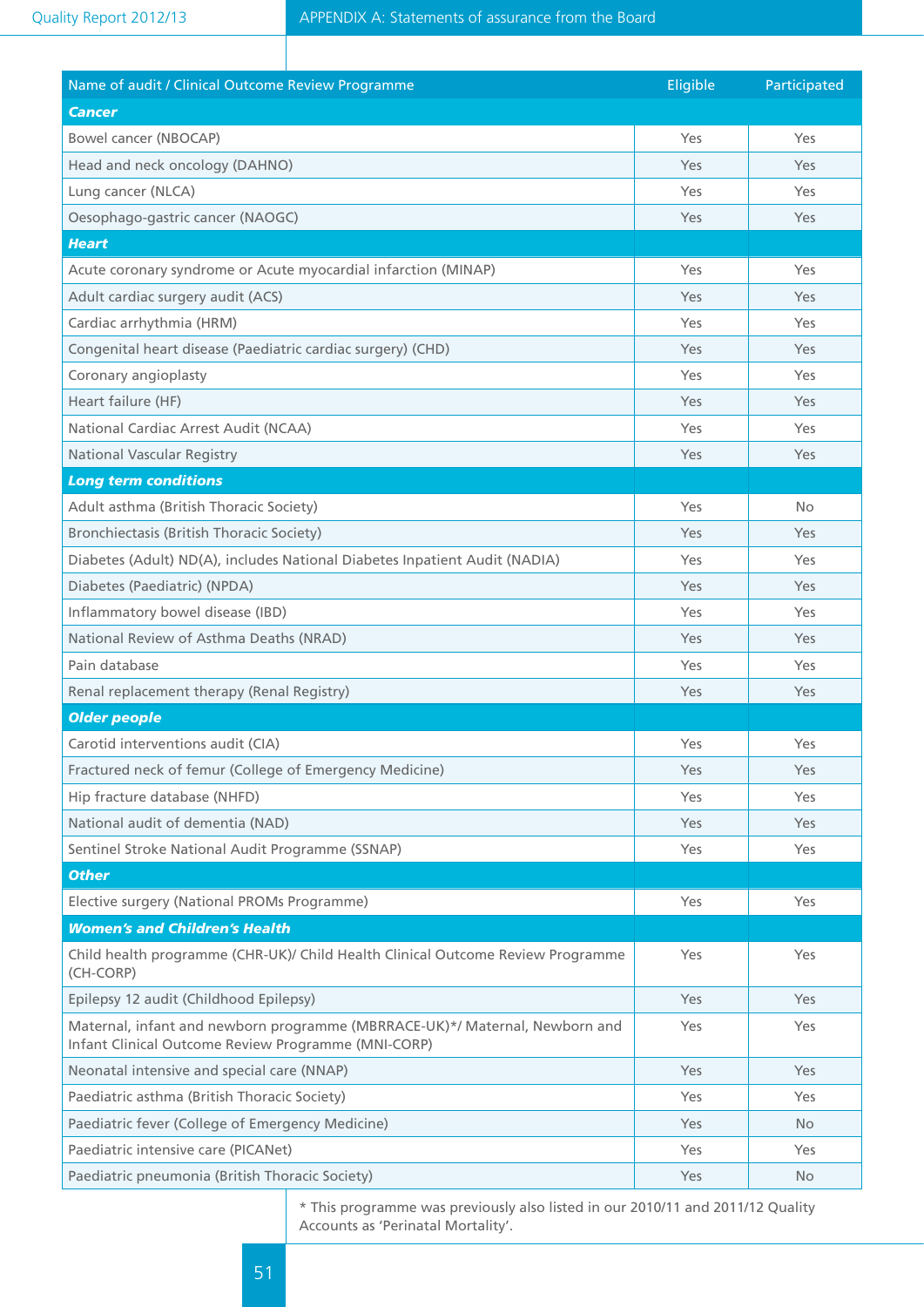Of those national audits that the Trust did not participate in, the reasons/details of future participation are outlined below:

• British Thoracic Society audit programme – Other national asthma audit undertaken. • Paediatric fever (College of Emergency Medicine) – Data collection period missed. The national clinical audits and national confidential enquiries that University Hospitals Bristol NHS Foundation Trust participated in, and for which data collection was completed during 2012/13, are listed below alongside the number of cases submitted to each audit or enquiry as a percentage of the number of registered cases required by the terms of that audit or enquiry.

| Name of audit / Clinical Outcome Review Programme                                                        | % Cases Submitted |
|----------------------------------------------------------------------------------------------------------|-------------------|
| <b>Acute</b>                                                                                             |                   |
| Adult community acquired pneumonia (British Thoracic Society)                                            |                   |
| Adult critical care (Case Mix Programme - ICNARC CMP)                                                    | 100% (1212/1212)  |
| Emergency use of oxygen (British Thoracic Society)                                                       | $8*$              |
| Medical and Surgical programme: National Confidential Enquiry into Patient Outcome and Death<br>(NCEPOD) | 88% (8/9)         |
| National Joint Registry (NJR)                                                                            | 58% (19/30)       |
| Non-invasive ventilation - adults (British Thoracic Society)                                             | $18*$             |
| Renal colic (College of Emergency Medicine)                                                              | 100% (50/50)      |
| Severe trauma (Trauma Audit & Research Network, TARN)                                                    | $27*$             |
| <b>Blood and Transplant</b>                                                                              |                   |
| National Comparative Audit of Blood Transfusion programme                                                | $232*$            |
| Potential donor audit (NHS Blood & Transplant)                                                           |                   |
| <b>Cancer</b>                                                                                            |                   |
| Bowel cancer (NBOCAP)                                                                                    | 89% (164/185)     |
| Head and neck oncology (DAHNO)                                                                           | 89% (52/71)       |
| Lung cancer (NLCA)                                                                                       | 72% (130/180)     |
| Oesophago-gastric cancer (NAOGC)                                                                         | 100% (142/142)    |
| <b>Heart</b>                                                                                             |                   |
| Acute coronary syndrome or Acute myocardial infarction (MINAP)                                           | 100% (866/866)    |
| Adult cardiac surgery audit (ACS)                                                                        | 100% (1452/1452)  |
| Cardiac arrhythmia (HRM)                                                                                 | 765*              |
| Congenital heart disease (Paediatric cardiac surgery) (CHD)                                              | 100% (766/766)    |
| Coronary angioplasty                                                                                     | 100% (1331/1331)  |
| Heart failure (HF)                                                                                       | 384*              |
| National Cardiac Arrest Audit (NCAA)                                                                     | $106*$            |
| <b>National Vascular Registry</b>                                                                        | 98% (45/46)       |
| <b>Long term conditions</b>                                                                              |                   |
| Adult asthma (British Thoracic Society)                                                                  |                   |
| Bronchiectasis (British Thoracic Society)                                                                | $17*$             |
| Diabetes (Adult) ND(A), includes National Diabetes Inpatient Audit (NADIA)                               | 100% (89/89)      |
| Diabetes (Paediatric) (NPDA)                                                                             | 382*              |
| Inflammatory bowel disease (IBD)                                                                         | 100% (40/40)      |
| National Review of Asthma Deaths (NRAD)                                                                  | 100% (2/2)        |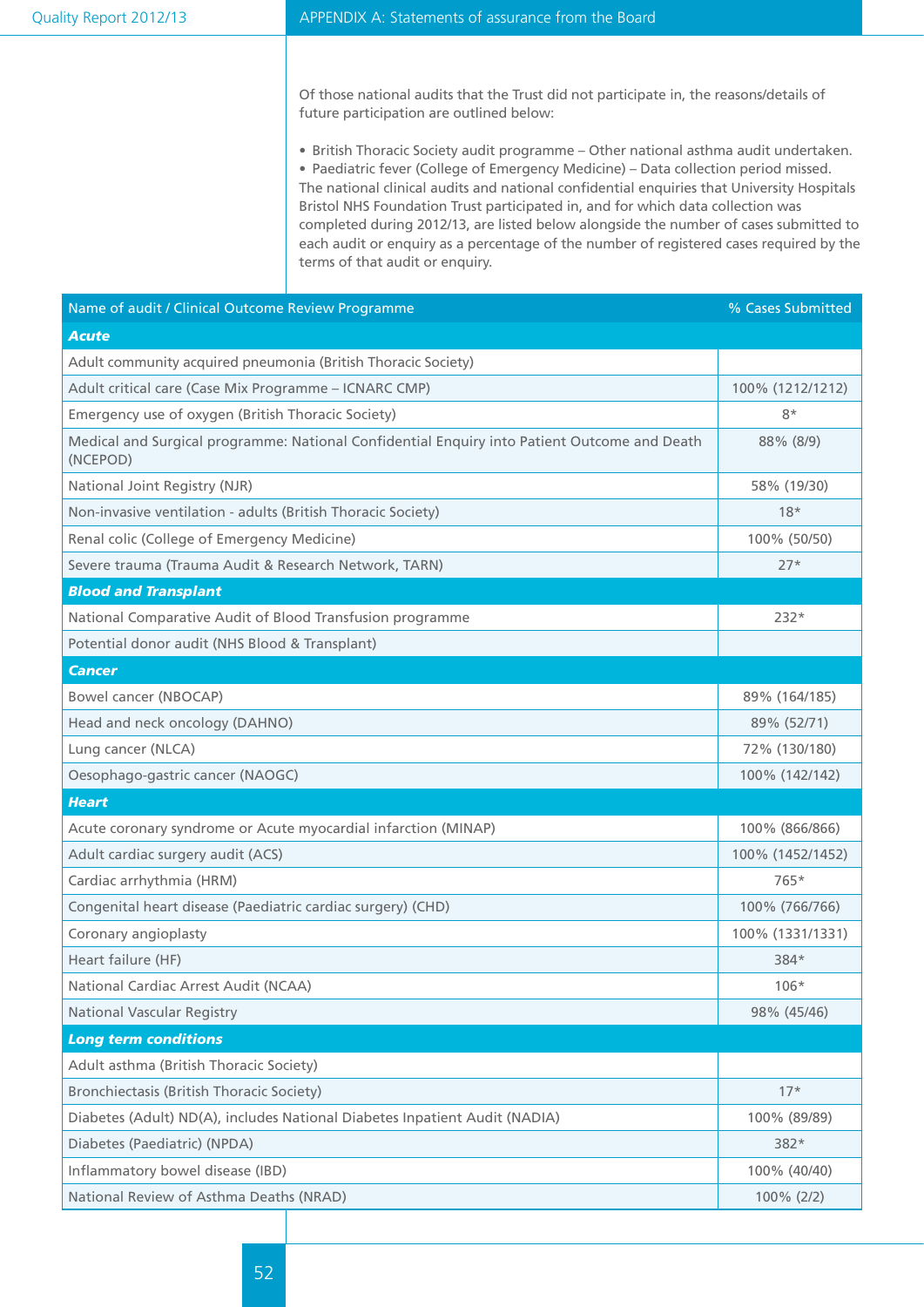| Name of audit / Clinical Outcome Review Programme                                                                                                                                                                                                                                                                                                                                                                                                                                                                                                                                                                                                                                                                                                                                                                                                                                                            |                                                                                                                                                                                                                                                                                                                                                                                                                                                                                                                                             | % Cases Submitted |
|--------------------------------------------------------------------------------------------------------------------------------------------------------------------------------------------------------------------------------------------------------------------------------------------------------------------------------------------------------------------------------------------------------------------------------------------------------------------------------------------------------------------------------------------------------------------------------------------------------------------------------------------------------------------------------------------------------------------------------------------------------------------------------------------------------------------------------------------------------------------------------------------------------------|---------------------------------------------------------------------------------------------------------------------------------------------------------------------------------------------------------------------------------------------------------------------------------------------------------------------------------------------------------------------------------------------------------------------------------------------------------------------------------------------------------------------------------------------|-------------------|
| <b>Long term conditions (continued)</b>                                                                                                                                                                                                                                                                                                                                                                                                                                                                                                                                                                                                                                                                                                                                                                                                                                                                      |                                                                                                                                                                                                                                                                                                                                                                                                                                                                                                                                             |                   |
| Pain database                                                                                                                                                                                                                                                                                                                                                                                                                                                                                                                                                                                                                                                                                                                                                                                                                                                                                                |                                                                                                                                                                                                                                                                                                                                                                                                                                                                                                                                             | $145*$            |
|                                                                                                                                                                                                                                                                                                                                                                                                                                                                                                                                                                                                                                                                                                                                                                                                                                                                                                              | Renal replacement therapy (Renal Registry)                                                                                                                                                                                                                                                                                                                                                                                                                                                                                                  |                   |
| <b>Older People</b>                                                                                                                                                                                                                                                                                                                                                                                                                                                                                                                                                                                                                                                                                                                                                                                                                                                                                          |                                                                                                                                                                                                                                                                                                                                                                                                                                                                                                                                             |                   |
| Carotid interventions audit (CIA)                                                                                                                                                                                                                                                                                                                                                                                                                                                                                                                                                                                                                                                                                                                                                                                                                                                                            |                                                                                                                                                                                                                                                                                                                                                                                                                                                                                                                                             | 100% (46/46)      |
| Fractured neck of femur (College of Emergency Medicine)                                                                                                                                                                                                                                                                                                                                                                                                                                                                                                                                                                                                                                                                                                                                                                                                                                                      |                                                                                                                                                                                                                                                                                                                                                                                                                                                                                                                                             | 100% (50/50)      |
| Hip fracture database (NHFD)                                                                                                                                                                                                                                                                                                                                                                                                                                                                                                                                                                                                                                                                                                                                                                                                                                                                                 |                                                                                                                                                                                                                                                                                                                                                                                                                                                                                                                                             | 100% (342/342)    |
| National audit of dementia (NAD)                                                                                                                                                                                                                                                                                                                                                                                                                                                                                                                                                                                                                                                                                                                                                                                                                                                                             |                                                                                                                                                                                                                                                                                                                                                                                                                                                                                                                                             | 100% (40/40)      |
| Sentinel Stroke National Audit Programme (SSNAP)                                                                                                                                                                                                                                                                                                                                                                                                                                                                                                                                                                                                                                                                                                                                                                                                                                                             |                                                                                                                                                                                                                                                                                                                                                                                                                                                                                                                                             | 100% (111/111)    |
| <b>Older</b>                                                                                                                                                                                                                                                                                                                                                                                                                                                                                                                                                                                                                                                                                                                                                                                                                                                                                                 |                                                                                                                                                                                                                                                                                                                                                                                                                                                                                                                                             |                   |
| Elective surgery (National PROMs Programme)                                                                                                                                                                                                                                                                                                                                                                                                                                                                                                                                                                                                                                                                                                                                                                                                                                                                  |                                                                                                                                                                                                                                                                                                                                                                                                                                                                                                                                             | 70% (168/239)     |
| <b>Women's and Children's Health</b>                                                                                                                                                                                                                                                                                                                                                                                                                                                                                                                                                                                                                                                                                                                                                                                                                                                                         |                                                                                                                                                                                                                                                                                                                                                                                                                                                                                                                                             |                   |
|                                                                                                                                                                                                                                                                                                                                                                                                                                                                                                                                                                                                                                                                                                                                                                                                                                                                                                              | Child health programme (CHR-UK)/ Child Health Clinical Outcome Review Programme (CH-CORP)                                                                                                                                                                                                                                                                                                                                                                                                                                                   | 100% (1/1)        |
| Epilepsy 12 audit (Childhood Epilepsy)                                                                                                                                                                                                                                                                                                                                                                                                                                                                                                                                                                                                                                                                                                                                                                                                                                                                       |                                                                                                                                                                                                                                                                                                                                                                                                                                                                                                                                             | 100% (59/59)      |
| Clinical Outcome Review Programme (MNI-CORP)                                                                                                                                                                                                                                                                                                                                                                                                                                                                                                                                                                                                                                                                                                                                                                                                                                                                 | Maternal, infant and newborn programme (MBRRACE-UK)*/ Maternal, Newborn and Infant                                                                                                                                                                                                                                                                                                                                                                                                                                                          | N/A               |
| Neonatal intensive and special care (NNAP)                                                                                                                                                                                                                                                                                                                                                                                                                                                                                                                                                                                                                                                                                                                                                                                                                                                                   |                                                                                                                                                                                                                                                                                                                                                                                                                                                                                                                                             | 795*              |
| Paediatric asthma (British Thoracic Society)                                                                                                                                                                                                                                                                                                                                                                                                                                                                                                                                                                                                                                                                                                                                                                                                                                                                 |                                                                                                                                                                                                                                                                                                                                                                                                                                                                                                                                             | 100% (17/17)      |
| Paediatric fever (College of Emergency Medicine)                                                                                                                                                                                                                                                                                                                                                                                                                                                                                                                                                                                                                                                                                                                                                                                                                                                             |                                                                                                                                                                                                                                                                                                                                                                                                                                                                                                                                             |                   |
| Paediatric intensive care (PICANet)                                                                                                                                                                                                                                                                                                                                                                                                                                                                                                                                                                                                                                                                                                                                                                                                                                                                          |                                                                                                                                                                                                                                                                                                                                                                                                                                                                                                                                             | 100% (682/682)    |
| Paediatric pneumonia (British Thoracic Society)                                                                                                                                                                                                                                                                                                                                                                                                                                                                                                                                                                                                                                                                                                                                                                                                                                                              |                                                                                                                                                                                                                                                                                                                                                                                                                                                                                                                                             |                   |
| 2. Participation in clinical                                                                                                                                                                                                                                                                                                                                                                                                                                                                                                                                                                                                                                                                                                                                                                                                                                                                                 | * No case requirement outlined/unable to establish baseline from HES data.<br>The reports of ten national clinical audits were reviewed by the provider in                                                                                                                                                                                                                                                                                                                                                                                  |                   |
| audits and national<br>confidential enquiries                                                                                                                                                                                                                                                                                                                                                                                                                                                                                                                                                                                                                                                                                                                                                                                                                                                                | 2012/13. University Hospital Bristol NHS Foundation Trust intends to take the<br>following actions to improve the quality of healthcare provided:<br><b>College of Emergency Medicine audits</b><br>• A joint sepsis protocol has been developed with the Emergency Department and<br>the Medical Admissions Unit.<br>• Teaching sessions have taken place to highlight need for cultures and lactate<br>measurement and the early use of antibiotics.<br>• A process for the rapid assessment and triage of patients has been implemented. |                   |
| Epilepsy 12 audit (Childhood Epilepsy)<br>• Children with a new diagnosis of epilepsy are to be prioritised for referral to the<br>Epilepsy Specialist Nurse.<br>• An 'appropriate first clinical assessment' proforma is being developed to help<br>ensure developmental and emotional/behavioural assessments are undertaken.<br><b>National Cancer Audits</b><br>• To improve the quality of cancer data, a 'data entry guide' will be created to<br>help identify the correct places for key cancer information to be recorded on the<br>Somerset Cancer Registry.<br>. Regular checks for missing gaps in datasets will be conducted through the use of<br>formal data quality reports created via the information team.<br>• A review of administrative services for cancer (including data collection resources) is<br>taking place and a business case for a data co-ordinator has been put forward. |                                                                                                                                                                                                                                                                                                                                                                                                                                                                                                                                             |                   |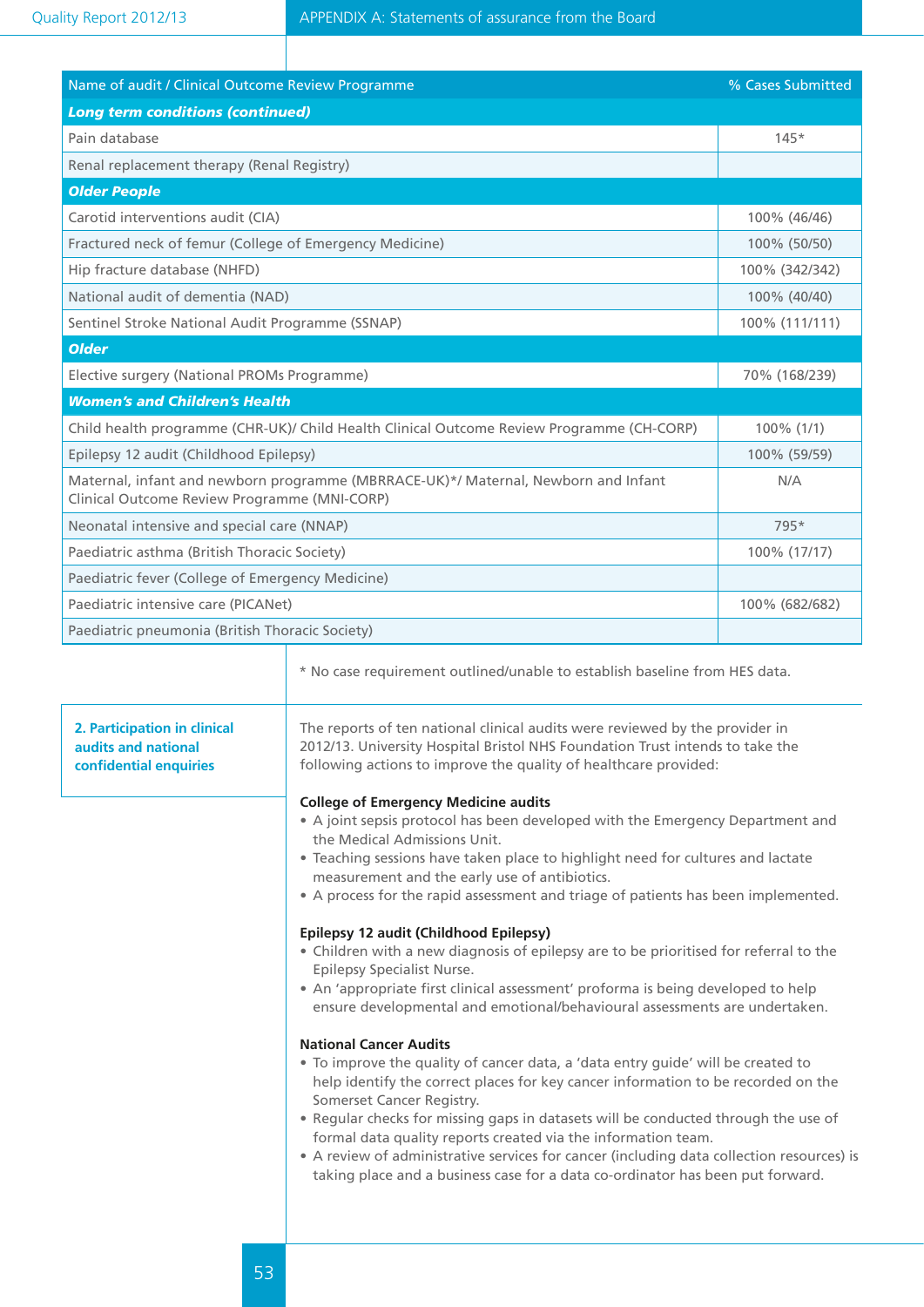#### **National Cardiac Arrest Audit (NCCA)**

• It has been agreed that all cardiac arrests will be reported on the Trust incident reporting system (Ulysses Safeguard) to improve data quality and to enable learning from these incidents.

#### **National comparative re-audit of platelet transfusion**

• The Trust has developed a Standard Operating Procedure for quick reference to pre transfusion checking / patient identity / care of transfused patients to improve practice in transfusion care.

The reports of 197 local clinical audits were reviewed by University Hospital Bristol NHS Foundation Trust (UH Bristol) in 2012/13; summary outcomes and actions reports were reviewed on a quarterly basis by the Clinical Audit Group. Details of the changes and benefits of these projects will be published in the Trust's Clinical Audit Annual Report for 2012/1338.

#### **3. Participation in clinical research**

Our researchers lead and contribute to world class research which helps us to understand diseases better and develop new treatments for the benefit of patients and the NHS. Providing healthcare, research and teaching of the highest quality to improve outcomes for patients is at the centre of what we do at UH Bristol. Research is embedded in the care we provide, and we aim to offer the chance of taking part in research to as many of our patients as we can. We work with our university and NHS partners to develop and deliver high quality, peer-reviewed, externally funded research, as well as research which is funded locally or carried out by students as part of their training and qualifications. We hold grants from the National Institute for Health Research (NIHR) and other organisations, and carry out hosted research across our specialties. Research led from UH Bristol includes studies in cardiovascular disease, nutrition, eye disease, emergency medicine, surgery, cancer, paediatrics, rheumatology, respiratory medicine, health services research and medical physics. In 2012/13, we recruited 5,971 patients into non commercial studies, of whom 5,099 were into NIHR portfolio studies.

Our two NIHR Biomedical Research Units (BRUs) opened on 1 April 2012. The units are in cardiovascular disease, and nutrition, diet and lifestyle. Projects in the Nutrition BRU include investigations of nutrition in cancer, long term childhood conditions, surgery and sedentary behaviour in people with diabetes. In the Cardiovascular BRU, we are continuing thematic work around improving the outcomes in cardiac surgery and translating laboratory research into clinical trials.

| Number of active studies                            |      |  |  |
|-----------------------------------------------------|------|--|--|
| Non-Commercial NIHR Portfolio <sup>39</sup> Studies | 350  |  |  |
| Non-Commercial, Non-Portfolio Studies               | 148  |  |  |
| Commercial Portfolio Studies                        | 71   |  |  |
| Commercial, Non-Portfolio Studies<br>34             |      |  |  |
| Recruitment                                         |      |  |  |
| Non-Commercial Portfolio Studies                    | 5099 |  |  |
| Non-Commercial, Non-Portfolio Studies               | 872  |  |  |
| <b>Commercial Studies</b>                           | 406  |  |  |

The number of patients receiving relevant health services provided or sub-contracted by University Hospitals Bristol NHS Foundation Trust in 2012/13 that were recruited during that period to participate in research approved by a research ethics committee was 6,505.

<sup>38</sup> Available via the Trust's internet site from June 2013.

<sup>39</sup> The National Institute for Health Research Clinical Research Network (NIHR CRN) Portfolio is a database of high-quality clinical research studies. Non-commercial NIHR portfolio studies are eligible for support from the NIHR Clinical Research Network or through other NIHR infrastructure funding in England.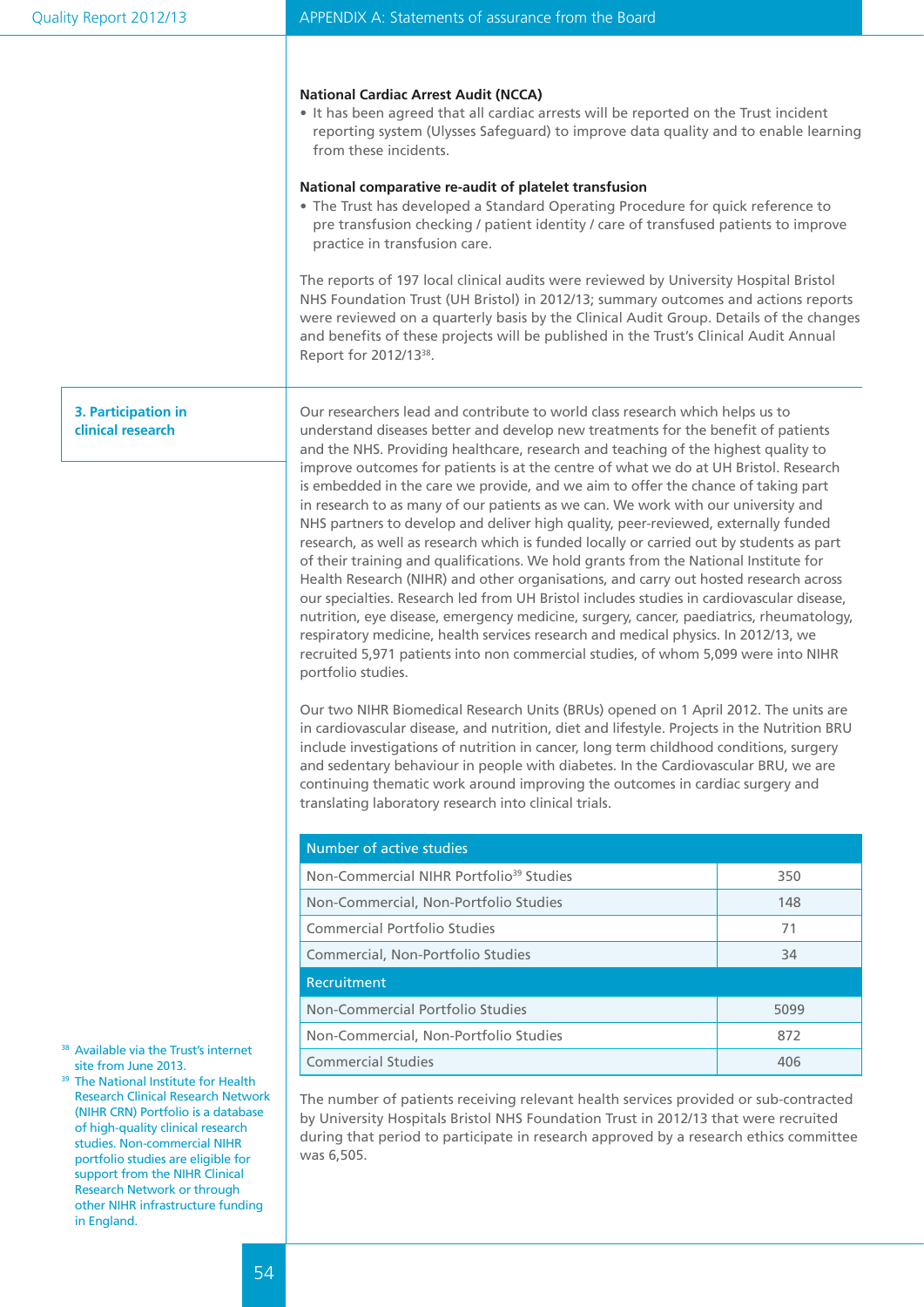| Quality Report 2012/13                                                                                                                                                             | APPENDIX A: Statements of assurance from the Board                                                                                                                                                                                                                                                                                                                                                                                                                                                                                                                                                                                                                                                                                                                                                                                                                                                                                                                                                                 |
|------------------------------------------------------------------------------------------------------------------------------------------------------------------------------------|--------------------------------------------------------------------------------------------------------------------------------------------------------------------------------------------------------------------------------------------------------------------------------------------------------------------------------------------------------------------------------------------------------------------------------------------------------------------------------------------------------------------------------------------------------------------------------------------------------------------------------------------------------------------------------------------------------------------------------------------------------------------------------------------------------------------------------------------------------------------------------------------------------------------------------------------------------------------------------------------------------------------|
|                                                                                                                                                                                    |                                                                                                                                                                                                                                                                                                                                                                                                                                                                                                                                                                                                                                                                                                                                                                                                                                                                                                                                                                                                                    |
| <b>4. CQUIN framework</b><br><b>(Commissioning for Quality</b><br>and Innovation)                                                                                                  | The amount of potential income in 2012/13 for quality improvement and innovation<br>goals was £6.961 million, based on the sums agreed in the contracts. Associated<br>payments in 2012/13 totalled £6.483 million, including the guaranteed payment agreed<br>by BNSSG commissioners. Total payments in 2011/12 amounted to £3.372m.                                                                                                                                                                                                                                                                                                                                                                                                                                                                                                                                                                                                                                                                              |
|                                                                                                                                                                                    | An explanation of the factors contributing to the failure to earn all of the potential<br>CQUIN rewards is provided at the end of this section. A proportion of University<br>Hospitals Bristol NHS Foundation Trust's income in 2012/13 was conditional upon<br>achieving quality improvement and innovation goals agreed between University<br>Hospitals Bristol NHS Foundation Trust and any person or body they entered into a<br>contract, agreement or arrangement with for the provision of NHS services, through<br>the Commissioning for Quality and Innovation payment framework. The delivery of the<br>CQUINs is overseen by the Trust's Clinical Quality Group. Further details of the agreed<br>goals for 2012/13 and 2013/14 are available electronically at http://www.uhbristol.nhs.<br>uk/about-us/how-we-are-doing/.                                                                                                                                                                            |
|                                                                                                                                                                                    | The CQUIN goals were chosen to reflect both national and local priorities. Thirty one<br>CQUIN targets were agreed, including four nationally specified goals: reduce avoidable<br>death, disability and chronic ill health from Venous thromboembolism (VTE); improve<br>responsiveness to personal needs of patients, to incentivise the identification of patients<br>with dementia and other causes of cognitive impairment alongside, and to incentivise<br>the measurement of harm from pressure ulcers, falls, urinary tract infections in patients<br>with catheters and VTE, using the NHS Safety Thermometer.                                                                                                                                                                                                                                                                                                                                                                                            |
|                                                                                                                                                                                    | The Trust has achieved 18 of the 31 CQUIN targets and 7 in part, as follows:                                                                                                                                                                                                                                                                                                                                                                                                                                                                                                                                                                                                                                                                                                                                                                                                                                                                                                                                       |
|                                                                                                                                                                                    | • Venous thromboembolism (VTE) risk assessment (in part)<br>• Patient experience (in part)<br>· Dementia (in part)<br>• NHS Safety Thermometer<br>• High Impact Innovations (in part)<br>• Enhanced Recovery Programme (Surgery Head and Neck, and Cardiac Surgery)<br>• Nutrition (in part)<br>• Medication errors<br>• Emergency Theatre waiting times<br>• Diabetes care for surgical patients<br>• Acute oncology (in part)<br>• Cardiac surgery<br>• Paediatric disability<br>• Improvement in spontaneous vaginal deliveries (possibly in part – to be confirmed)<br>• Histopathology<br>• Quality dashboards<br>• Neonatal CONS infections<br>• Increasing the number of babies receiving timely TPN<br>• Paediatric Intensive Care Unit (PICU) - unplanned extubation<br>• PICU - unplanned readmissions within 30 days of cardiac surgery<br>• PICU - reduction of acquired line sepsis<br>• Increasing proportion of cardiac patients access catheterisation laboratory procedures<br>• Cystic fibrosis. |
| <sup>40</sup> Bristol, North Somerset and South<br>Gloucestershire.<br><sup>41</sup> A provisional total of £3.363m<br>had been published in the 2011/12<br><b>Quality Report.</b> | CQUINs which were not achieved include increasing the percentage of patients going<br>direct to the appropriate assessment area/ward; referrals to GP Support Unit and<br>ambulatory care; time to antibiotics for patients with neutropenic fever; and improving<br>compliance in the use of the Situation, Background, Assessment and Recommendation<br>(SBAR) communication tool. At the time of writing, completion of Early Warning Scores<br>(EWS) is 93.3% against a target of 95% as measured by the Trust's Quality in Care Tool,<br>however further data needs to be included in the analysis to ensure complete coverage<br>of adult areas for the purposes of this CQUIN - it is therefore not yet possible to report<br>whether the 95% target has been achieved.                                                                                                                                                                                                                                     |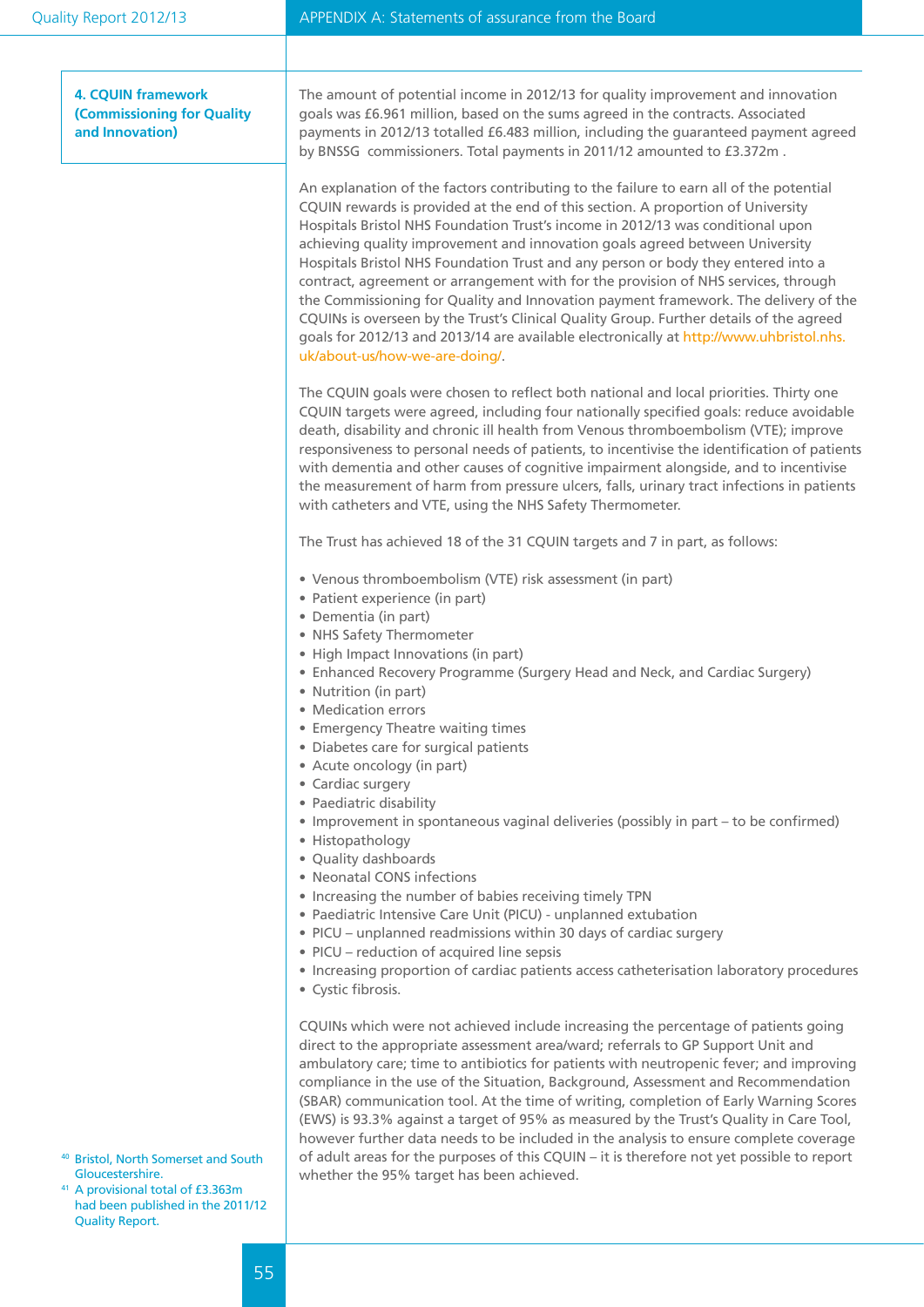|                                                               | There has been an on-going concerted effort across the Trust to improve patient flow<br>and pathways, ensuring patients are seen at the appropriate place and time. The<br>direct admission and admission avoidance CQUINs were introduced for the first time in<br>2012/13. The targets were challenging to deliver and whilst the CQUIN wasn't achieved,<br>it did direct a focus on this area and work will continue to ensure improvements<br>continue. VTE prophylaxis CQUIN was not achieved due to a notable fall in achievement<br>in Q4, the quarter being measured, due to the departure of the VTE nurse.<br>The neutropenic fever related CQUIN was linked primarily to improvements in recording<br>and, whilst some progress was made during the year, it did not meet the level required<br>to meet the CQUIN. Whilst it will not remain in place for 2013/14 as a CQUIN work will<br>continue to focus on this area going forward.<br>For the EWS and SBAR CQUINs, data available from the Quality in Care Tool for the<br>three months September to November 2012 indicates a very positive performance.<br>However this did not include data from all wards and as such has not been used to<br>assess overall CQUIN performance. These CQUINs will remain in place for 2013/14 and<br>robust measurements are in place to ensure a continued focus on this important area of<br>patient safety.<br>The planning, training and facilities improvements required for the neonatal<br>breastfeeding CQUIN took longer than planned so this was not achieved. This CQUIN<br>is being taken forward into 2013/14. Bed and staffing issues have resulted in not |
|---------------------------------------------------------------|------------------------------------------------------------------------------------------------------------------------------------------------------------------------------------------------------------------------------------------------------------------------------------------------------------------------------------------------------------------------------------------------------------------------------------------------------------------------------------------------------------------------------------------------------------------------------------------------------------------------------------------------------------------------------------------------------------------------------------------------------------------------------------------------------------------------------------------------------------------------------------------------------------------------------------------------------------------------------------------------------------------------------------------------------------------------------------------------------------------------------------------------------------------------------------------------------------------------------------------------------------------------------------------------------------------------------------------------------------------------------------------------------------------------------------------------------------------------------------------------------------------------------------------------------------------------------------------------------------------------------------------------------------------------------|
|                                                               | achieving the cardiac surgery CQUIN. Cancer data field compliance is partial due to<br>ongoing issues with completion of cancer staging data.<br>(Also see pages 29-30 for information regarding the national Patient Experience CQUIN).                                                                                                                                                                                                                                                                                                                                                                                                                                                                                                                                                                                                                                                                                                                                                                                                                                                                                                                                                                                                                                                                                                                                                                                                                                                                                                                                                                                                                                     |
| <b>5. Care Quality Commission</b><br>registration and reviews | University Hospitals Bristol NHS Foundation Trust is required to register with the Care<br>Quality Commission (CQC) and its current registration status is 'registered without<br>compliance conditions'. The Trust received four CQC inspections during 2012/13. The<br>CQC has taken enforcement action against University Hospitals Bristol in 2012/13 in<br>respect of Outcome 13 (Staffing).                                                                                                                                                                                                                                                                                                                                                                                                                                                                                                                                                                                                                                                                                                                                                                                                                                                                                                                                                                                                                                                                                                                                                                                                                                                                            |
|                                                               | The Trust received a Scheduled Inspection of its main site on 21 June 2012. In an<br>otherwise very positive report (Outcomes 1, 4, 5, 6, 7, 14 and 16), the Trust was found to<br>be non-compliant with Outcome 13 (Staffing), specifically in relation to the regulated<br>activity 'maternity and midwifery services'. The Trust submitted a detailed action plan to<br>the CQC on 30 August 2012: a re-inspection took place on 26 April 2013 and the Trust<br>was found to be compliant.                                                                                                                                                                                                                                                                                                                                                                                                                                                                                                                                                                                                                                                                                                                                                                                                                                                                                                                                                                                                                                                                                                                                                                                |
|                                                               | South Bristol Community Hospital received a CQC Dignity and Nutrition inspection on<br>15 August 2012, confirming compliance with Outcomes 1 (Respecting and involving<br>people who use services) and 4 (Care and welfare of people who use services).                                                                                                                                                                                                                                                                                                                                                                                                                                                                                                                                                                                                                                                                                                                                                                                                                                                                                                                                                                                                                                                                                                                                                                                                                                                                                                                                                                                                                      |
|                                                               | On 5 September 2012, the CQC undertook a responsive review of Ward 32 at the Bristol<br>Royal Hospital for Children. The Trust was found to be non-compliant with Outcomes 4<br>and 14 (Supporting Staff) and was issued with a Warning Notice in respect of Outcome<br>13. Action plans were submitted to the CQC and the Warning Notice was lifted<br>following a positive re-inspection on 19 November 2012. A further re-inspection took<br>place on 26 April 2013, confirming compliance with Outcomes 4 and 14.                                                                                                                                                                                                                                                                                                                                                                                                                                                                                                                                                                                                                                                                                                                                                                                                                                                                                                                                                                                                                                                                                                                                                        |
|                                                               | Finally, on 4 October 2012, the Trust received a CQC re-inspection at Central Health<br>Clinic. This inspection confirmed that the Trust had addressed previous non-compliance<br>associated with completion of documentation pertaining to the 1968 Abortion Act.                                                                                                                                                                                                                                                                                                                                                                                                                                                                                                                                                                                                                                                                                                                                                                                                                                                                                                                                                                                                                                                                                                                                                                                                                                                                                                                                                                                                           |
|                                                               | During 2012/13, the Trust received two Outlier Alerts from the CQC. Outlier Alerts are<br>triggered when data received by the CQC suggests that a healthcare provider's clinical<br>performance (typically mortality or complication rates following surgery) is found to be                                                                                                                                                                                                                                                                                                                                                                                                                                                                                                                                                                                                                                                                                                                                                                                                                                                                                                                                                                                                                                                                                                                                                                                                                                                                                                                                                                                                 |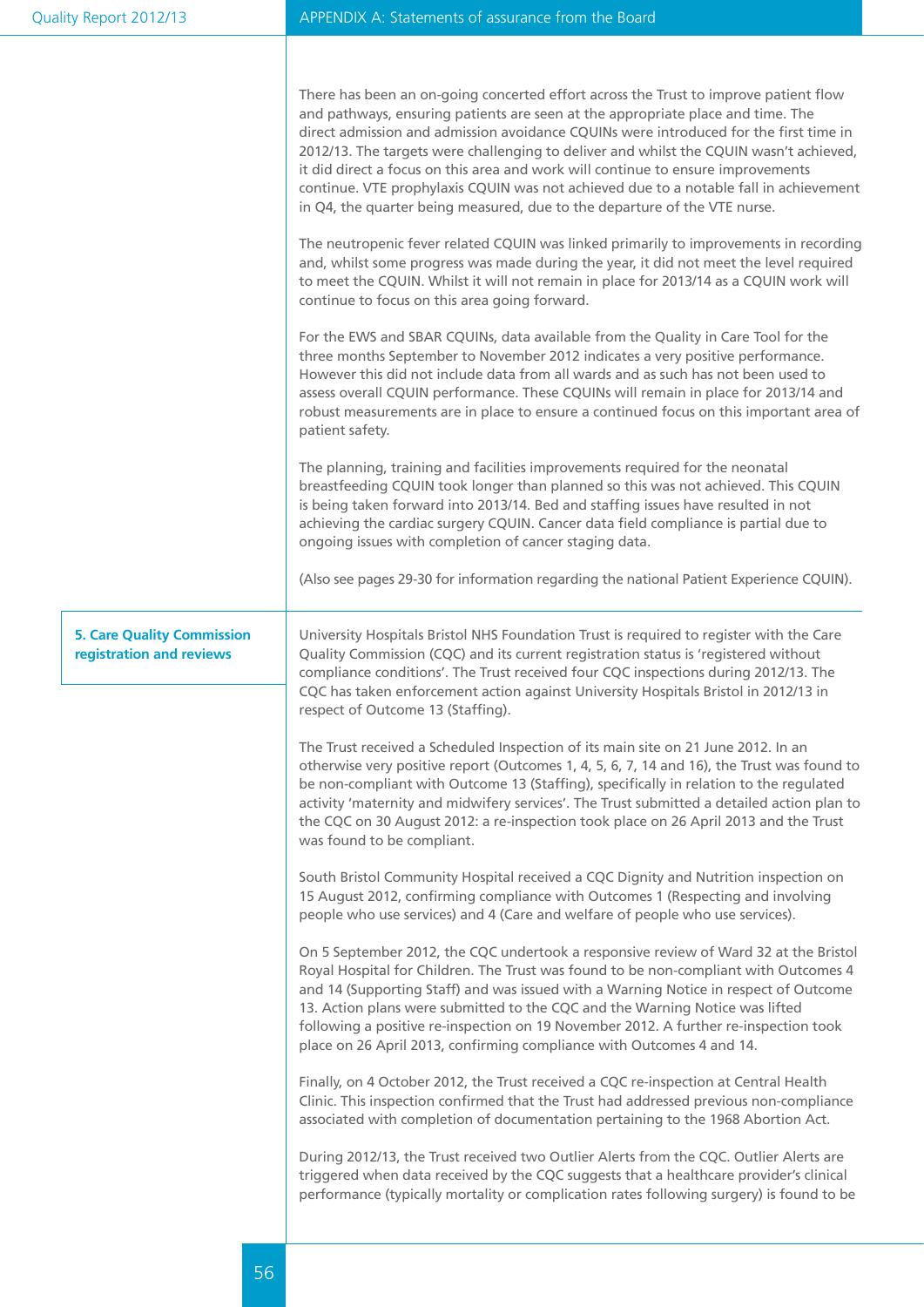| Quality Report 2012/13 | APPENDIX A: Statements of assurance from the Board                                                                                                                                                                                                                                                                                                                                                                                                                                                                                                                                       |
|------------------------|------------------------------------------------------------------------------------------------------------------------------------------------------------------------------------------------------------------------------------------------------------------------------------------------------------------------------------------------------------------------------------------------------------------------------------------------------------------------------------------------------------------------------------------------------------------------------------------|
|                        | significantly different to that of other providers. An Alert does not draw conclusions - it<br>is a prompt for the provider to make further investigations.                                                                                                                                                                                                                                                                                                                                                                                                                              |
|                        | On 16 August 2012, the Trust received a maternity alert for 'readmissions within 42 days<br>of delivery'. We undertook a detailed investigation, attributing the cause of the outlier<br>status to incorrect coding - however opportunities to improve other aspects of clinical<br>practice were identified and acted upon. This alert has been closed by the CQC (i.e. the<br>CQC is satisfied with our explanation and response).                                                                                                                                                     |
|                        | On 8 February 2013, we received a maternity outlier alert for 'puerperal sepsis and<br>other puerperal infections within 42 days of delivery'. This was a repeat of a previous<br>alert received in August 2011. The Trust undertook a comprehensive review, identifying<br>over-diagnosis and treatment of urinary tract infection as a possible cause. A detailed<br>action plan was submitted to the CQC. The alert was closed by the CQC on 1 May 2013.                                                                                                                              |
| 6. Data quality        | University Hospitals Bristol NHS Foundation Trust submitted records during 2012/13<br>to the Secondary Uses service for inclusion in the Hospital Episode Statistics which are<br>included in the latest published data.                                                                                                                                                                                                                                                                                                                                                                 |
|                        | The percentage of records in the published data:                                                                                                                                                                                                                                                                                                                                                                                                                                                                                                                                         |
|                        | • which included the patient's valid NHS number was: 99.1% for admitted patient care;<br>99.7% for outpatient care; and 93.7% for accident and emergency care (these values<br>are the same as in 2011/12 except for A&E which had slight decrease in 2012/13).<br>• which included the patient's valid General Practice code was: 100% for admitted<br>patient care; 100% for outpatient care; and 100% for accident and emergency care<br>(this is the second year running that the Trust has achieved 100% in all areas).                                                             |
|                        | (Data source: NHS Information Centre, SUS Data Quality Dashboard, April 2012 -<br>January 2013 as at Month 10 inclusion date)                                                                                                                                                                                                                                                                                                                                                                                                                                                            |
|                        | UH Bristol's 2012/13 score for Information Quality and Records Management in the<br>Information Governance Toolkit was 69%. The Information Governance Assessment<br>Report overall score was 68% and was graded red. The Information Quality and Records<br>Management section in the Information Governance Assessment Report was graded<br>green.                                                                                                                                                                                                                                     |
|                        | UH Bristol was not subject to the Payment by Results clinical coding audit during<br>2012/13 by Capita Health (which has replaced the Audit Commission).                                                                                                                                                                                                                                                                                                                                                                                                                                 |
|                        | UH Bristol commissioned an external company to provide an Information Governance<br>Clinical Coding audit of 1,000 Finished Consultant Episodes. The audit covered a random<br>sample of admitted patients across both surgical and medical specialties and the<br>following levels of accuracy were achieved:                                                                                                                                                                                                                                                                           |
|                        | • Primary procedure accuracy: 91.6%<br>• Primary diagnosis accuracy: 92.6%.                                                                                                                                                                                                                                                                                                                                                                                                                                                                                                              |
|                        | (Please note that these results should not be extrapolated further than the actual<br>sample audited)                                                                                                                                                                                                                                                                                                                                                                                                                                                                                    |
|                        | The Trust has taken the following actions to improve data quality:                                                                                                                                                                                                                                                                                                                                                                                                                                                                                                                       |
|                        | • The data quality programme involves a number of regular data quality checks and<br>audits throughout the year including checking against patient notes. This takes place<br>across the Trust and all issues with data quality are reported back to the Information<br>Governance Management Group for appropriate action.<br>• The Trust's Data Quality Framework is in the process of being finalised, with<br>completion due in Quarter 1, 2013/14. The framework details the processes by which<br>the Trust assures the quality of data used to monitor key performance indicators |
|                        |                                                                                                                                                                                                                                                                                                                                                                                                                                                                                                                                                                                          |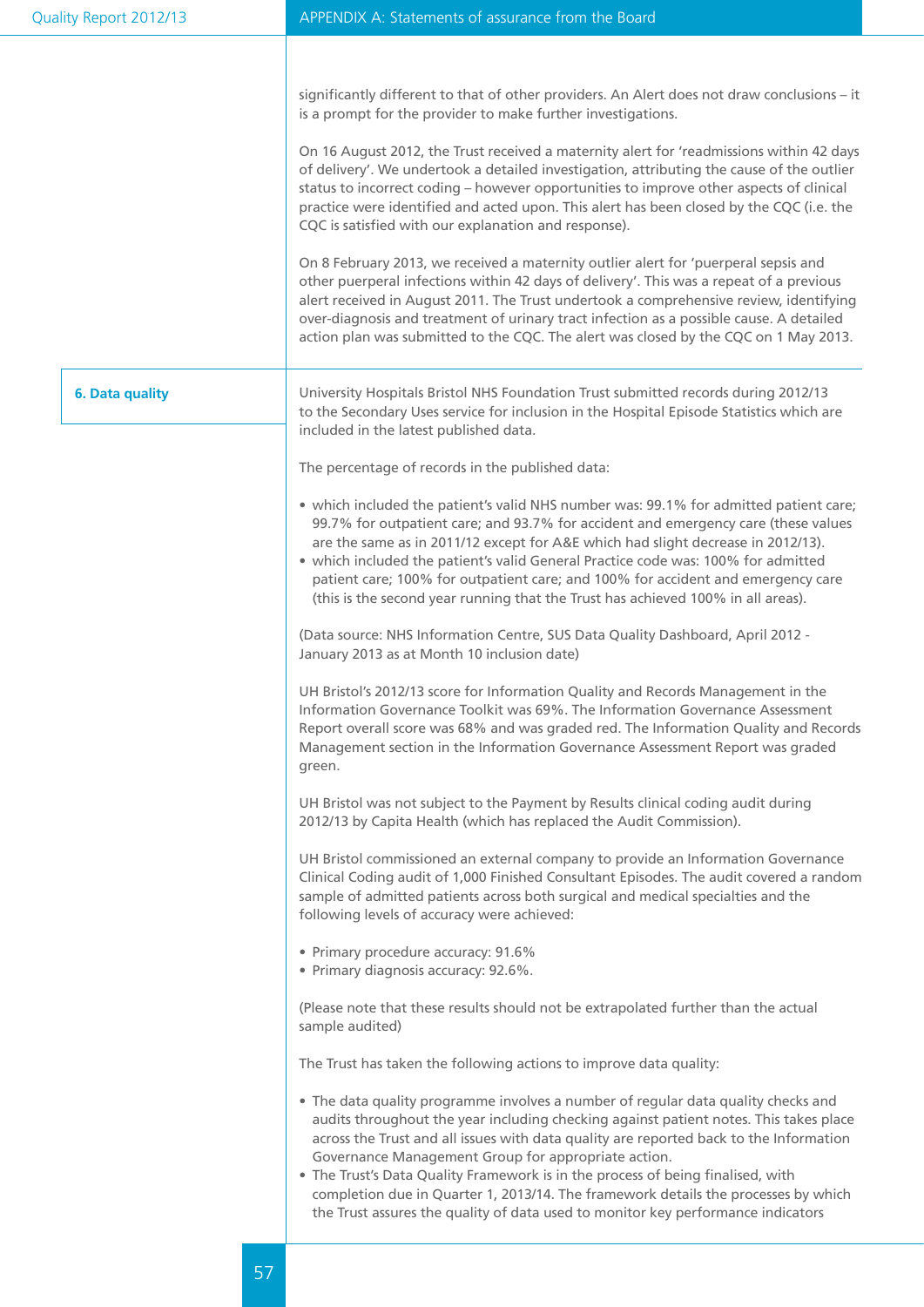(KPIs), including the validation process, 'freeze' dates and ownership of the data. The framework includes an assessment - for each KPI - of the level of assurance against the Six Dimensions of Data Quality, following the recommendations of the Audit Commission (Audit Commission: Figures you can trust: A briefing on data quality in the NHS, March 2009).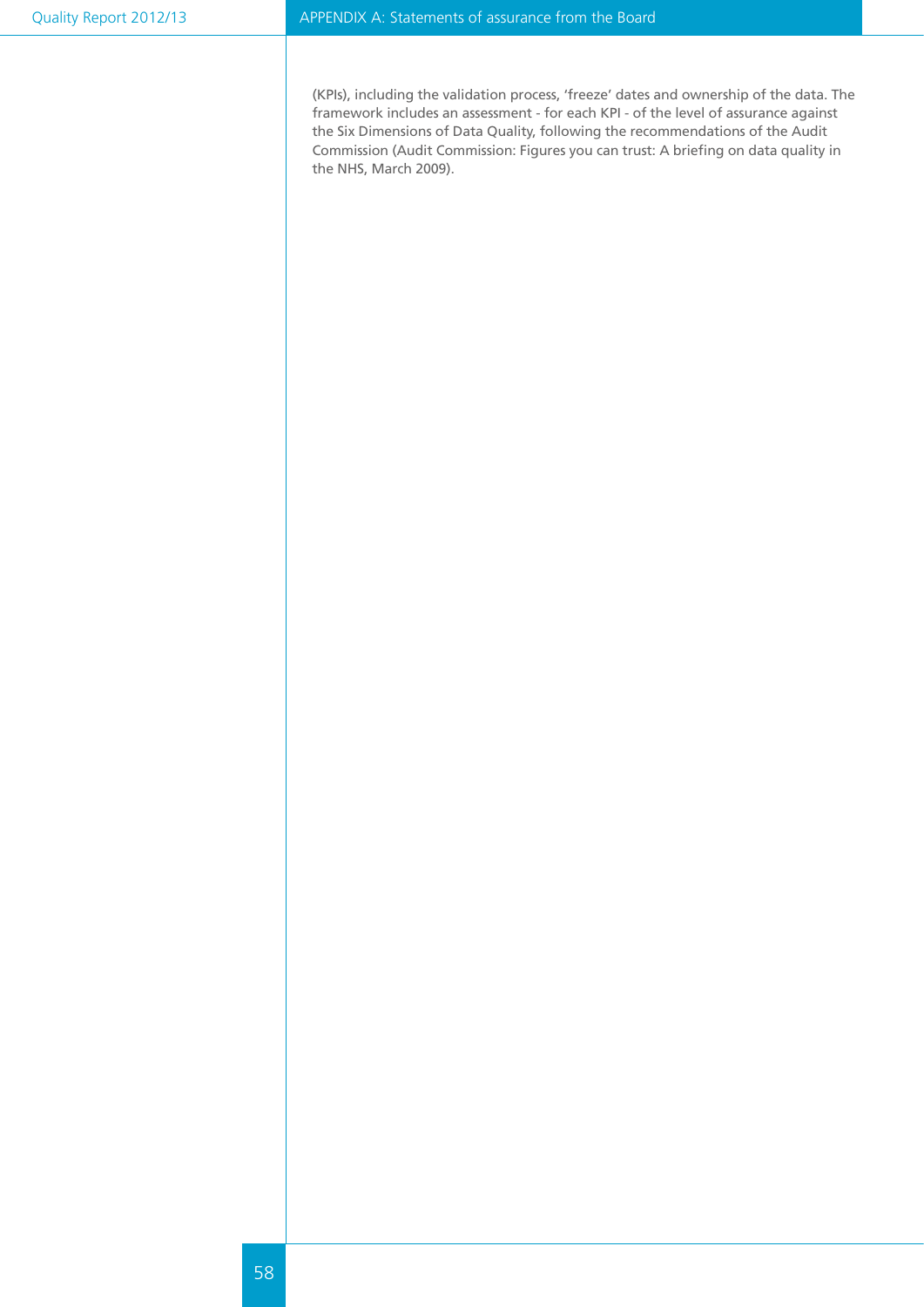## APPENDIX B Extract from UH Bristol Quality Strategy 2011-2014

| How the Trust assesses,<br>seeks improvements in and<br>assurances about quality of<br>services: |                                                                                                                                                                                                                                                                                                                                                                                                                                                                                                                                                                                                                                                                                                                                                                                                                                                         |
|--------------------------------------------------------------------------------------------------|---------------------------------------------------------------------------------------------------------------------------------------------------------------------------------------------------------------------------------------------------------------------------------------------------------------------------------------------------------------------------------------------------------------------------------------------------------------------------------------------------------------------------------------------------------------------------------------------------------------------------------------------------------------------------------------------------------------------------------------------------------------------------------------------------------------------------------------------------------|
| <b>ASSESS</b>                                                                                    | • Annual Divisional self-assessment based on available quality data including: patient<br>stories, feedback and complaints; clinical audit evidence; compliance with NICE guidance,<br>NHSLA standards, CQC Outcomes and NCEPOD recommendations; PROMs data<br>• Taking acount of: high-level Trust Quality Objectives for 2011-2014; NHS Outcomes<br>Framework; CQUIN priorities and contract specifications; Clinical Services Strategy<br>• Working with: Board, Governors, commissioners, other Divisions<br>• Supported by: corporate Governance Team<br>. Resulting in: Divisional quality ambitions which are measurable, stretching and achievable<br>• Common themes informing: choice of trust-wide annual quality objectives in Quality<br><b>Accounts</b><br>• Process open to: independent scrutiny through peer review and internal audit |
| <b>IMPROVE</b>                                                                                   | · Divisions tasked with delivery<br>• Working in partnership with corporate services<br>• Awareness and management of risks to non-achievement<br>• Integration with Transformation workstreams<br>• Supporting achievement of CQUINs, and compliance with CQC registration and NHSLA<br>standards compliance                                                                                                                                                                                                                                                                                                                                                                                                                                                                                                                                           |
| <b>ASSURE</b>                                                                                    | • Monthly quality reports to Divisional boards, aligned to Divisional quality objectives<br>· Utilising local clinical audit<br>• Progress monitored by Executives via Divisional Review process<br>• Progress monitored by Trust Board through the Quality and Outcomes Committee<br>• Key outcomes of care published in annual Quality Report (Account), with web-based<br>progress reports available during the year<br>. Open to scrutiny from external audit, CQC, NHSLA, Monitor and the public                                                                                                                                                                                                                                                                                                                                                   |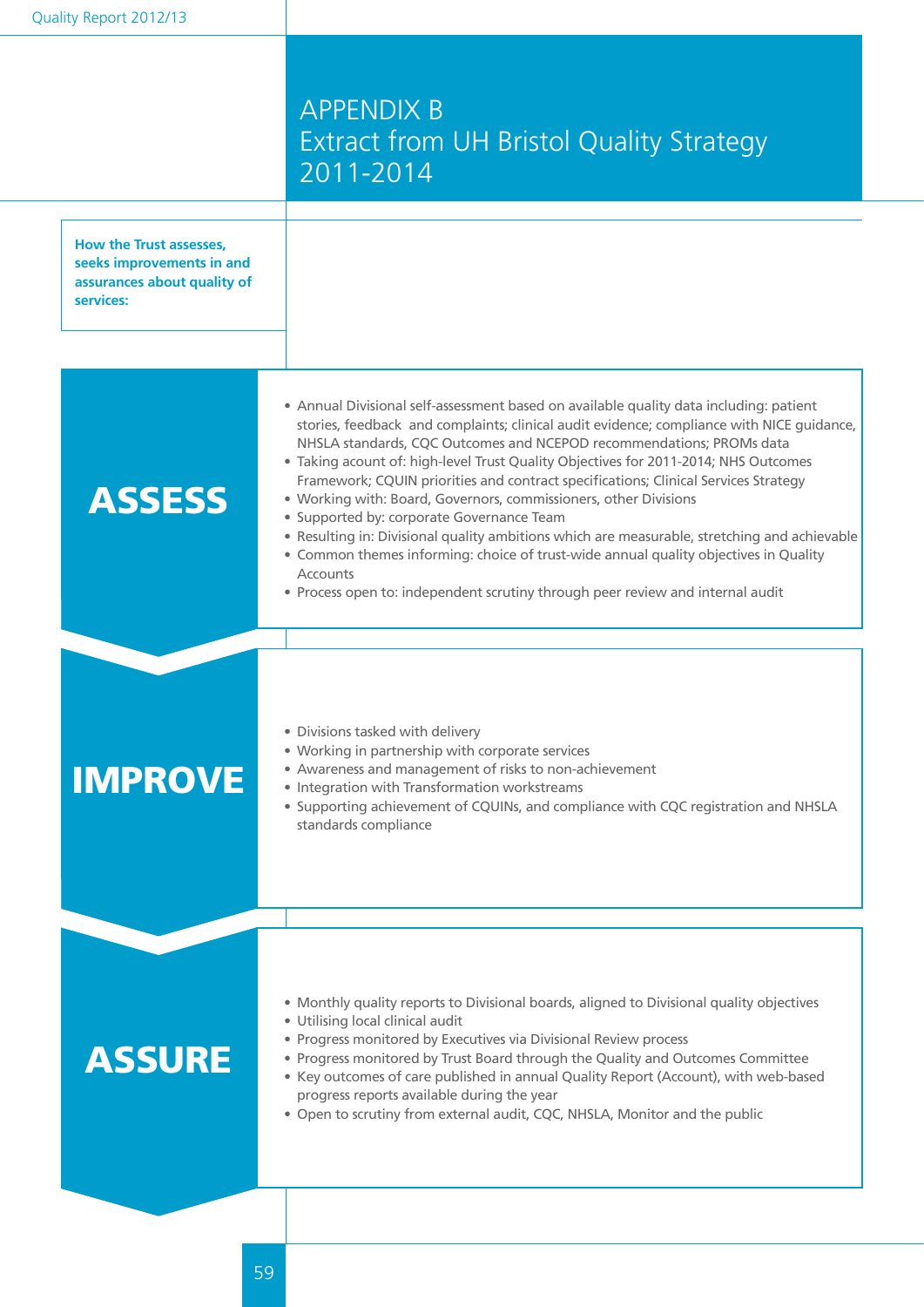## APPENDIX C Feedback about our Quality Report

| a) Statement from the<br><b>Council of Governors of the</b><br><b>University Hospitals Bristol</b><br><b>NHS Foundation Trust</b> | The Council of Governors welcomes the opportunity to make<br>comment on the Trust's Quality Report. The content is the result of<br>extensive consultation, auditing and assurance processes in relation<br>to patient safety, patient experience and clinical effectiveness.<br>The Trust has an overarching objective of putting quality at the heart of everything<br>it does and has demonstrated a determined approach to this throughout what has<br>proved to be a very difficult year. Corporate objectives were affected by higher than<br>expected levels of activity, acuity and the increased numbers of elderly patients needing<br>treatment. The inability to discharge to suitable providers of care in the community put<br>severe pressures on bed availability.                                                                                                                                                                                                                                                                                                                                                                                                                                                                                                                                                                                                                                                                                                                                             |
|-----------------------------------------------------------------------------------------------------------------------------------|--------------------------------------------------------------------------------------------------------------------------------------------------------------------------------------------------------------------------------------------------------------------------------------------------------------------------------------------------------------------------------------------------------------------------------------------------------------------------------------------------------------------------------------------------------------------------------------------------------------------------------------------------------------------------------------------------------------------------------------------------------------------------------------------------------------------------------------------------------------------------------------------------------------------------------------------------------------------------------------------------------------------------------------------------------------------------------------------------------------------------------------------------------------------------------------------------------------------------------------------------------------------------------------------------------------------------------------------------------------------------------------------------------------------------------------------------------------------------------------------------------------------------------|
| <b>Governor involvement</b>                                                                                                       | Last year, the Trust's Council of Governors received regular reports relating to quality<br>issues from its governor groups and challenged the Trust Board to account for any<br>failings in the quality of care.<br>The governors' Quality Report Focus Group contributed to the development of the<br>Quality Report early in 2013 with suggestions on format and content. The governors are<br>aware that the order in which the content of the Quality Report appears deviates from<br>that recommended by the Department of Health and Monitor, however we think that<br>this is the right approach in order to make the report readable and accessible.                                                                                                                                                                                                                                                                                                                                                                                                                                                                                                                                                                                                                                                                                                                                                                                                                                                                  |
| <b>Comment on progress with</b><br>the quality objectives in the<br><b>Quality Report</b>                                         | There were five objectives in this section, three were fully achieved and two<br>partially achieved.<br>We did not meet our target for reducing patient falls and numbers were higher than<br>last year despite various initiatives. The Fallsafe pilot projects have shown that further<br>reductions this year are possible.<br>A similar situation exists with the objective of reduction in the incidence of hospital<br>acquired pressure ulcers where the Trust failed to meet its target overall, however<br>recent figures indicate an improving trend.<br>Medicine safety data indicates steady progress in the reduction of errors and<br>missed doses.<br>The Trust has continued to put in a strong performance above target for venous<br>thromboembolism patient assessment and prophylaxis with new initiatives introduced<br>to sustain performance.<br>Last year we commented on the steady progress on meeting the nutritional needs<br>of patients and it is good to see that further care improvements have resulted in an<br>excellent outcome.<br>The Trust's histopathology service was the subject of clinical audit as part of a<br>continuing process of improvement and all 13 projects were completed satisfactorily.<br>National data indicated that our Trust was underperforming in rates of<br>complication, misadventure and re-admissions following gynaecological surgery.<br>Investigation highlighted certain anomalies in data sets so the service will be<br>monitored again next year. |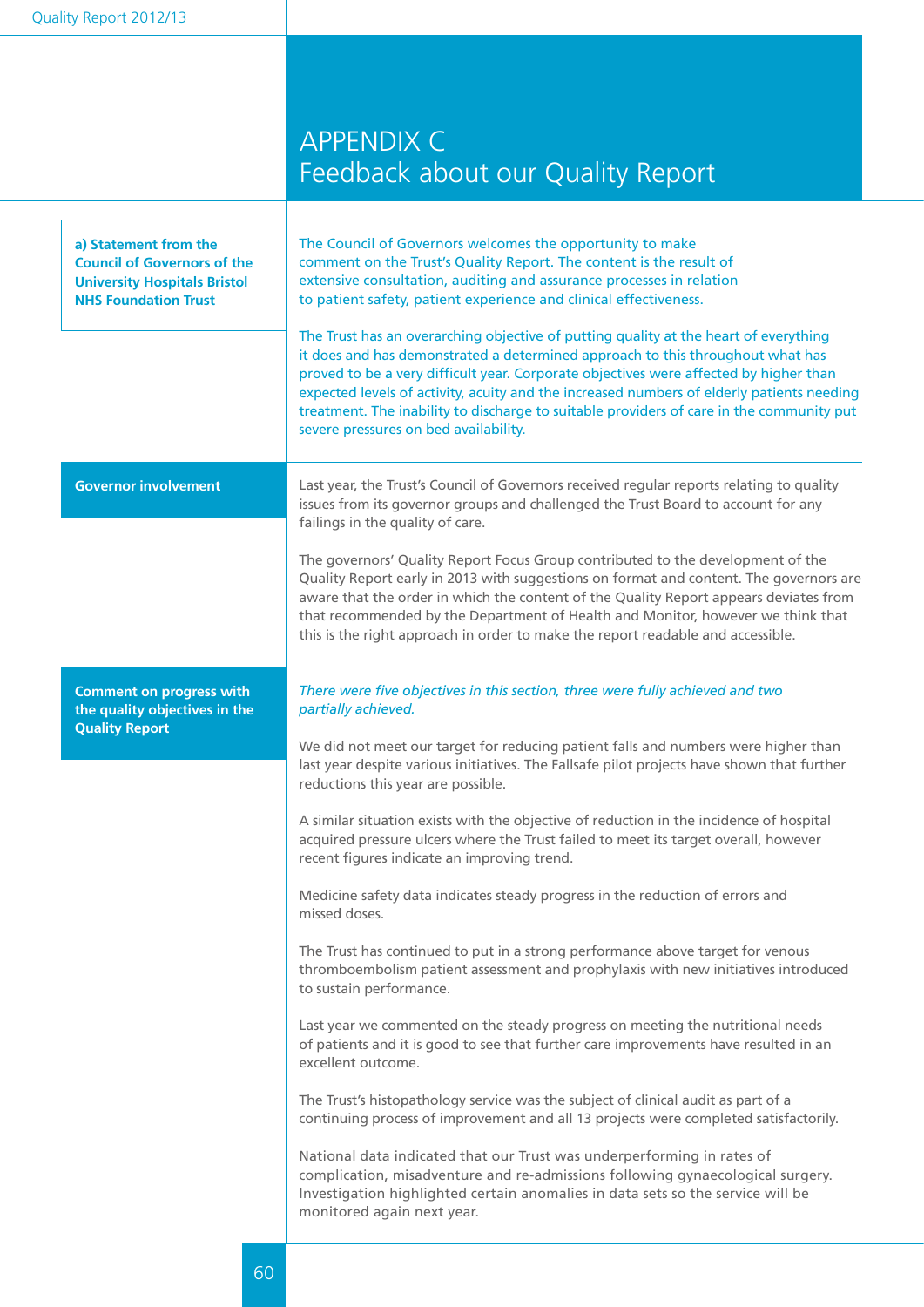| Quality Report 2012/13    | APPENDIX C: Feedback about our Quality Report                                                                                                                                                                                                                                                                                                                                                                                                                                                                                                                                                                                                                                                                                                                                                                                                                                                                                                                                                                                                                                                                                                                                                                                                                                                                                                                                                                                                                                                                                                                                                                                                                                                                                                                                                                                                                                                                                                                                                                                                                                                                                                                                                                                                                                                                                                                                                                                                                                                                                                                                                                                                                                                                                                                                                                                                                                                                                                                                                                                                                                                                                                                                                     |
|---------------------------|---------------------------------------------------------------------------------------------------------------------------------------------------------------------------------------------------------------------------------------------------------------------------------------------------------------------------------------------------------------------------------------------------------------------------------------------------------------------------------------------------------------------------------------------------------------------------------------------------------------------------------------------------------------------------------------------------------------------------------------------------------------------------------------------------------------------------------------------------------------------------------------------------------------------------------------------------------------------------------------------------------------------------------------------------------------------------------------------------------------------------------------------------------------------------------------------------------------------------------------------------------------------------------------------------------------------------------------------------------------------------------------------------------------------------------------------------------------------------------------------------------------------------------------------------------------------------------------------------------------------------------------------------------------------------------------------------------------------------------------------------------------------------------------------------------------------------------------------------------------------------------------------------------------------------------------------------------------------------------------------------------------------------------------------------------------------------------------------------------------------------------------------------------------------------------------------------------------------------------------------------------------------------------------------------------------------------------------------------------------------------------------------------------------------------------------------------------------------------------------------------------------------------------------------------------------------------------------------------------------------------------------------------------------------------------------------------------------------------------------------------------------------------------------------------------------------------------------------------------------------------------------------------------------------------------------------------------------------------------------------------------------------------------------------------------------------------------------------------------------------------------------------------------------------------------------------------|
|                           | The review of patient safety for 2012/13 includes information about hospital acquired<br>infections. The target for Clostridium difficile was achieved but not the target for MRSA<br>blood stream infections. The target was no more than two cases but ten cases were<br>recorded, so the Trust introduced an intravenous line care management programme<br>which we hope will reduce the number of cases to nil, which is next year's target.<br>Governors have asked that control of hospital acquired infections is kept as a standing<br>item for reporting every year.<br>We note that our Trust is reporting more patient safety incidents but has had fewer<br>incidents resulting in severe harm or death. There were four deaths as a result of safety<br>incidents during the reporting period which was the same as last year 2011/12. This rate<br>is below the rate for similar hospitals.                                                                                                                                                                                                                                                                                                                                                                                                                                                                                                                                                                                                                                                                                                                                                                                                                                                                                                                                                                                                                                                                                                                                                                                                                                                                                                                                                                                                                                                                                                                                                                                                                                                                                                                                                                                                                                                                                                                                                                                                                                                                                                                                                                                                                                                                                         |
| <b>Patient Experience</b> | There were six objectives in this section, three were fully achieved and three partially<br>achieved.<br>The Trust implemented its Patient Experience and Involvement Strategy with the aim<br>of gathering feedback on the quality of services provided. The governors welcome<br>this proactive approach of routine survey targeting specific groups with the feedback<br>provided helping to improve service. This is especially the case with our Emergency<br>Department where we scored better than average in the 2012 National Accident and<br>Emergency Survey.<br>We note and commend the various initiatives to improve the experiences of patients<br>and carers at the Bristol Royal Hospital for Children with the development of young<br>people friendly environments, patient reception testing by the members of the Trust's<br>Youth Council and the development of a specialist assessment system for families with<br>children having disabilities or special needs. Coupled with this is the emphasis the Trust<br>has placed on supporting carers with one aspect being their roll out of care awareness<br>training for staff.<br>There are new initiatives to help patients with learning difficulties together with a<br>programme of prompt risk assessment (a clinical objective) which we commend.<br>We continued a project to reduce night time noise in wards and although we achieved<br>a marginal improvement over last year we did not meet the target set.<br>We did achieve the target set for treating mothers with care and understanding in<br>our maternity unit. This target was set to deal with the poor result achieved in the<br>2010 National Maternity Survey. It was decided to extend this measure to all inpatient<br>services and excellent results were recorded although these suggested more work is<br>needed to bring the maternity services result closer to our general inpatient score.<br>Two national surveys indicated areas where we should improve communication with<br>patients so this objective measured the quality of information given at outpatient clinics<br>especially that related to waiting times and the availability of staff to talk to about any<br>fears or worries they might have. The results from this last survey would suggest that<br>there is more work to do and the productive outpatient project is helping to improve<br>the outpatient communication process.<br>In relation to the objective to reduce numbers of complaints and to respond quickly<br>when they do occur the governors are able to draw on their experiences of contact<br>with patients and relatives and can confirm that they usually indicate a high level of<br>satisfaction with the care received so the increase of 12.7% in the number of complaints<br>is disappointing. However, there are still issues relating to administration and efficiency<br>in such areas as outpatient administration, cancelled appointments/operations and<br>communication failures. We hope that the productive outpatient project will address<br>these failures together with further progress in the Transforming Care programme. |
|                           |                                                                                                                                                                                                                                                                                                                                                                                                                                                                                                                                                                                                                                                                                                                                                                                                                                                                                                                                                                                                                                                                                                                                                                                                                                                                                                                                                                                                                                                                                                                                                                                                                                                                                                                                                                                                                                                                                                                                                                                                                                                                                                                                                                                                                                                                                                                                                                                                                                                                                                                                                                                                                                                                                                                                                                                                                                                                                                                                                                                                                                                                                                                                                                                                   |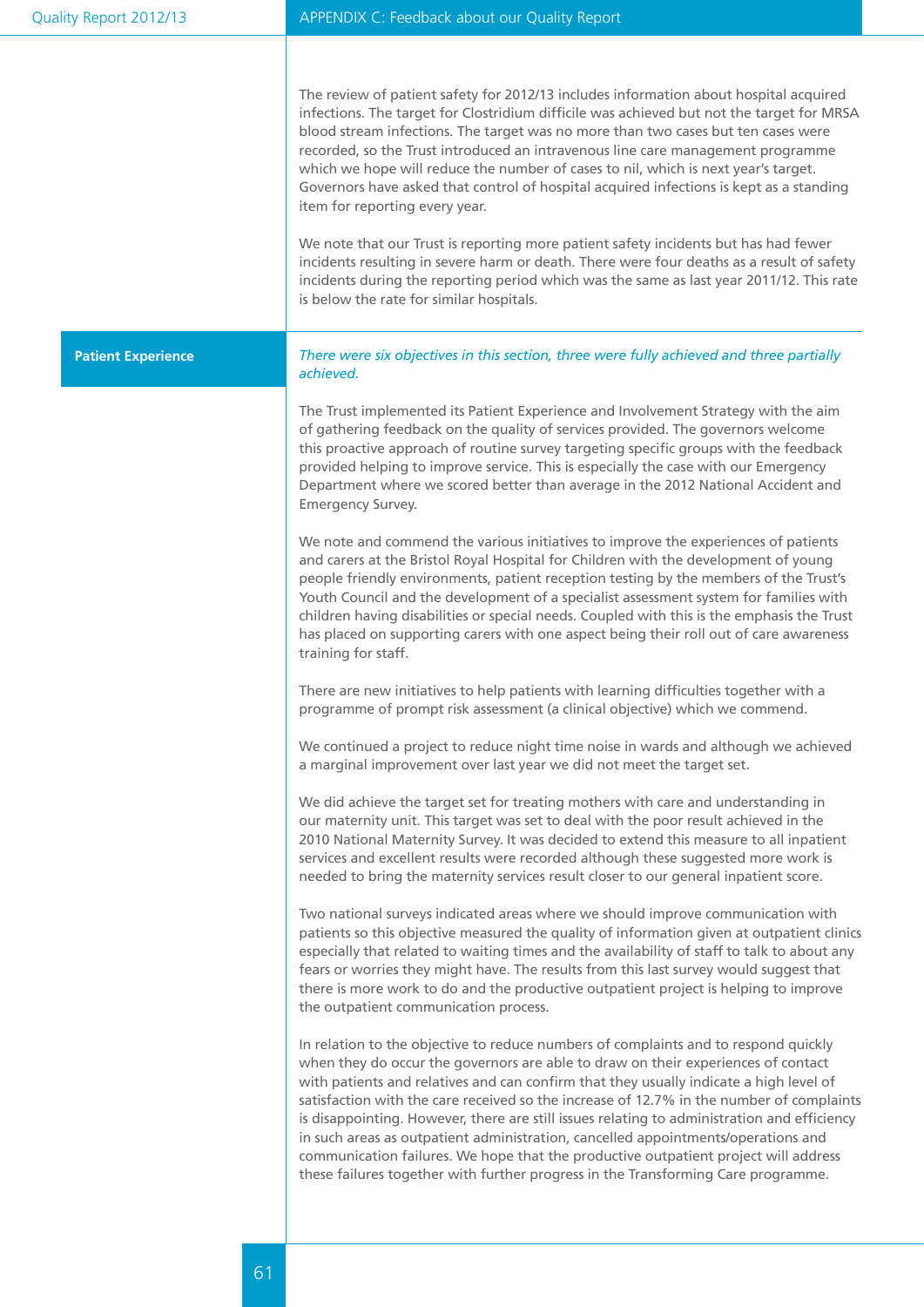| Quality Report 2012/13                                | APPENDIX C: Feedback about our Quality Report                                                                                                                                                                                                                                                                                                                                                                                                                                                                                                                                                                                                                                                                                    |
|-------------------------------------------------------|----------------------------------------------------------------------------------------------------------------------------------------------------------------------------------------------------------------------------------------------------------------------------------------------------------------------------------------------------------------------------------------------------------------------------------------------------------------------------------------------------------------------------------------------------------------------------------------------------------------------------------------------------------------------------------------------------------------------------------|
|                                                       | Although our Trust was rated above average for staff engagement in the 2011 National<br>Staff Attitude Survey we scored badly on incidence of discrimination against staff with a<br>3% increase in reported cases. The 2012 result showed an improvement of 2% which we<br>commend but note that we are still worse than the national average. We are pleased<br>that the Trust associates quality of care with staff attitudes and effective engagement<br>and the recent survey has indicated improvements in job satisfaction.<br>We are also encouraged by signs of a possible upward trend in patient-reported<br>experience of inpatient services in the second half of 2012/13.                                          |
| <b>Clinical Effectiveness</b>                         | There were six objectives in this section, two were achieved, three were partially<br>achieved and one was not achieved.                                                                                                                                                                                                                                                                                                                                                                                                                                                                                                                                                                                                         |
|                                                       | We did not achieve our stretch target of 90% of stroke patients spending 90% of their<br>time on a stroke unit. Stroke beds are only protected and available when the demand<br>for beds is not affected by red and black escalation processes. Governors were anxious<br>to know how the Trust managed effective continuation of care of discharged stroke<br>patients in the community. We note that they have set up an early supported discharge<br>scheme to provide specialist care at home and, although still short of the national<br>target, significant progress has been made.                                                                                                                                       |
|                                                       | The objective to develop service specific standardised mortality ratios was not fully<br>realised due to concerns about the use of non-risk adjusted data. Overall however, the<br>Trust continues to enjoy below average mortality rates by comparison with national<br>data (measured by HSMR and SHMI). As in previous years, we are pleased to note that<br>our Trust had significantly fewer deaths than the national average.                                                                                                                                                                                                                                                                                              |
|                                                       | It is obvious from the report that a great deal of effort has been channelled into<br>improvements in dementia care. There has been substantial progress towards meeting<br>national targets. Training initiatives plus the key appointment of a lead nurse with<br>dementia champions throughout the Trust should ensure that we will be well placed to<br>deal with future challenges.                                                                                                                                                                                                                                                                                                                                         |
|                                                       | Another important clinical objective was the drive towards the development of<br>enhanced recovery centred on educating and informing the patient and taking steps<br>to ensure their condition is optimal pre and post operatively. This was fully achieved as<br>part of the Transforming Care programme.                                                                                                                                                                                                                                                                                                                                                                                                                      |
|                                                       | Adult cardiac surgery at the Trust's Bristol Heart Institute has maintained its good record<br>with a mortality rate which is below the national average. Paediatric cardiac surgery<br>mortality rates at our Trust are running at levels similar to the national average but<br>the Trust has a complex case mix with some children presenting with severe congenital<br>defects making successful outcomes less likely.                                                                                                                                                                                                                                                                                                       |
| <b>Performance against key</b><br>national priorities | Most waiting time targets were met during the year but the achievement is tarnished<br>by non-achievement of Accident and Emergency waiting times, MRSA bloodstream<br>infections and some cancer targets. We also have problems with last minute cancelled<br>operations and re-admissions. The fourth quarter of the year carries an annual risk of<br>underachievement in some standards due to ward closures, staff sickness and a higher<br>level of activity. We make the comment that there should be greater attention paid to<br>planning for this period of the year to ensure that it is sufficiently resourced and that<br>we should not take the view that it is a problem for all trusts and therefore acceptable. |
| <b>Summary</b>                                        | We commend this report for its transparency and thoroughness and feel that it<br>is an accurate representation of the Trust's position on quality issues. Progress on<br>quality objectives has been achieved during the year but the rate of improvement<br>has slowed and, as stated at the beginning of this commentary, there are factors at<br>play which can only be mitigated by additional resources (or reduced activity) either                                                                                                                                                                                                                                                                                        |
|                                                       |                                                                                                                                                                                                                                                                                                                                                                                                                                                                                                                                                                                                                                                                                                                                  |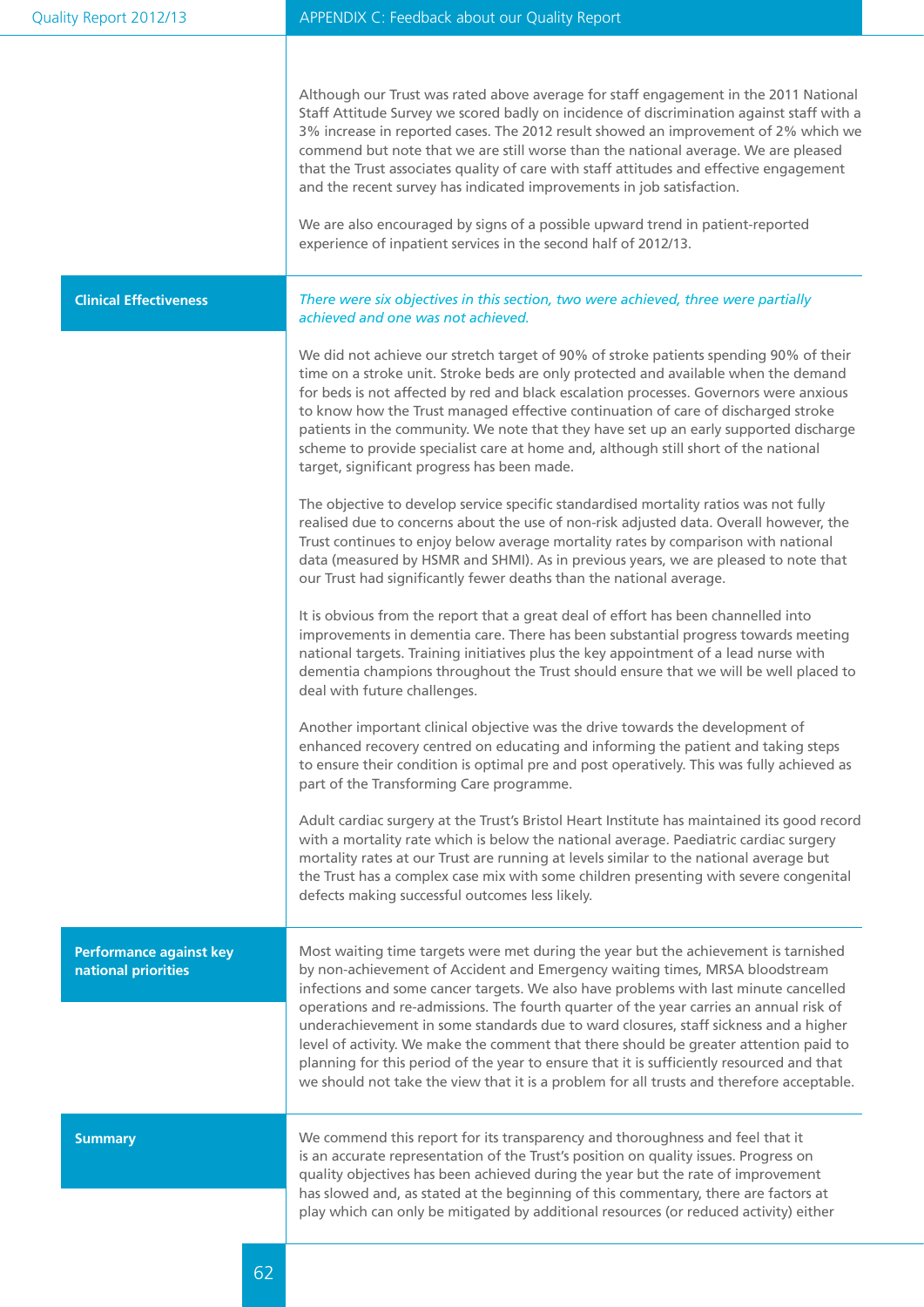|                                                                                                                    | internally generated (by further efficiency savings) or through initiatives by our<br>external healthcare partners. The Trust will have a delicate balance to manage with<br>the challenges to its quality agenda by increasing levels of activity, greater sickness in<br>the community it serves, the increasingly elderly patient profile, and funding. We state<br>again that we would like to see more attention paid to demand management in the<br>fourth quarter in years to come.<br>17th May 2013                                                                                                                                                                                                                                                                                                                                                                                                                                                                                                                                                                                                                                                                                                                                                                                             |
|--------------------------------------------------------------------------------------------------------------------|---------------------------------------------------------------------------------------------------------------------------------------------------------------------------------------------------------------------------------------------------------------------------------------------------------------------------------------------------------------------------------------------------------------------------------------------------------------------------------------------------------------------------------------------------------------------------------------------------------------------------------------------------------------------------------------------------------------------------------------------------------------------------------------------------------------------------------------------------------------------------------------------------------------------------------------------------------------------------------------------------------------------------------------------------------------------------------------------------------------------------------------------------------------------------------------------------------------------------------------------------------------------------------------------------------|
| <b>b) Statement from Bristol</b><br><b>Local Involvement Network</b><br>(disbanded 31 March 2013)                  | Bristol LINk welcomes the opportunity to contribute to the Quality Report prepared by<br>University Hospitals Bristol NHS Foundation Trust (UH Bristol). The LINk notes a positive<br>and constructive working relationship with the Trust, and the continued willingness<br>throughout the year to discuss issues raised by LINk participants through three working<br>groups (the Acute Hospital Working Group, the Older People's Working Group and the<br>South Bristol Community Hospital Working Group). In addition, LINk participants have<br>been able to access clear and timely responses to reports resulting from our listening<br>events and ad hoc requests for information.                                                                                                                                                                                                                                                                                                                                                                                                                                                                                                                                                                                                             |
|                                                                                                                    | The activity LINk has undertaken over the past year includes:<br>• Supporting the opening of the South Bristol Community Hospital and making<br>representations on behalf of LINk participants concerning signage, transport and<br>access issue.<br>• Understanding the impact on patient care of the Trust's productive wards<br>programme.<br>• Receiving a presentation on and participating in the design plans for the<br>redevelopment of the Bristol Royal Infirmary and in particular the Welcome Centre.<br>• A visit to UH Bristol to observe the nutritional care received by patients following<br>work undertaken by LINk last year.<br>• A workshop and site visit to UH Bristol to discuss the Trust's progress in improving the<br>discharge process for adults.<br>• Participation in the Bristol Health and Social Care Overview and Scrutiny workshop at<br>UH Bristol.<br>• An assessment of the British Red Cross A&E Assisted Discharge Service Pilot at the<br>Trust's adult Emergency Department.<br>• An assessment of the ambulatory screens used at the Trust's adult Emergency<br>Department.<br>The LINk wishes to note the support given to the Bristol and South Gloucestershire LINk<br>Pathfinder Programme by the Trust during the transition period to Healthwatch. |
| c) Statement from South<br><b>Gloucestershire Local</b><br><b>Involvement Network</b><br>(disbanded 31 March 2013) | South Gloucestershire LINk welcomes the opportunity to contribute to the Quality<br>Report prepared by University Hospitals Bristol NHS Foundation Trust. The LINk hopes<br>that, with advent of Healthwatch, a stronger relationship will emerge between the<br>Trust and those communities in South Gloucestershire who use the healthcare services<br>provided at UH Bristol. The LINk notes, however, the opportunities it has had to<br>contribute to the South Bristol Community Hospital, the planned transfer of children's<br>services from Frenchay Hospital to the Bristol Royal Hospital for Children and the joint<br>work it has undertaken with Bristol LINk at UH Bristol, in particular joint enter and view<br>events, ambulance screening and hospital discharge.<br>The LINk wishes to note the support given to the Bristol and South Gloucestershire LINk<br>Pathfinder Programme by the Trust during the transition period to Heathwatch.                                                                                                                                                                                                                                                                                                                                        |
| d) Statement from South<br><b>Gloucestershire Health</b><br><b>Scrutiny Select Committee</b>                       | The Trust was invited to a meeting of the South Gloucestershire Public Health &<br>Health Scrutiny Committee on 17th April to present its draft Quality Report 2012-13.<br>Due to timing issues it was not possible for the committee to receive the full Quality<br>Report so instead the Trust was asked to give a ten minute presentation and focus on                                                                                                                                                                                                                                                                                                                                                                                                                                                                                                                                                                                                                                                                                                                                                                                                                                                                                                                                               |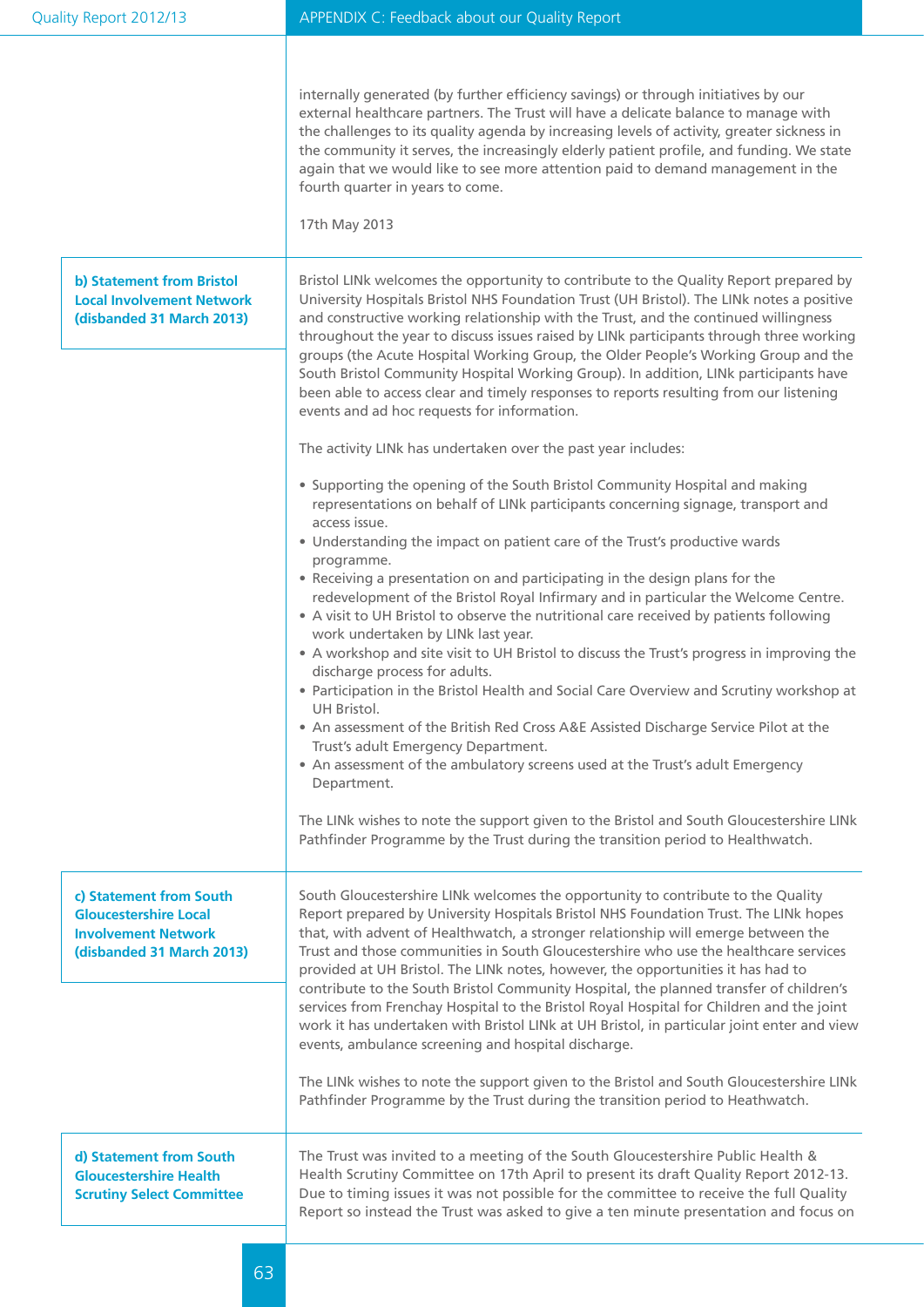|                                                                                                | areas of concern, what its priorities are going forward and how it is performing in<br>terms of infection control.                                                                                                                                                                                                                                                                                                                                                                                                                                                                                                                                                                         |
|------------------------------------------------------------------------------------------------|--------------------------------------------------------------------------------------------------------------------------------------------------------------------------------------------------------------------------------------------------------------------------------------------------------------------------------------------------------------------------------------------------------------------------------------------------------------------------------------------------------------------------------------------------------------------------------------------------------------------------------------------------------------------------------------------|
|                                                                                                | The committee was pleased to receive information about the Trust's priorities and<br>actions plans, which included actions to reduce inpatient falls and work to further<br>reduce hospital acquired pressure ulcers.                                                                                                                                                                                                                                                                                                                                                                                                                                                                      |
|                                                                                                | In terms of infection control the committee noted the downward trend in cases of<br>Clostridium difficile and the steady reduction in MRSA cases over the previous five<br>years, although there was a slight increase from 2011/12. In response to whether<br>patients are swabbed when they transfer between wards, the Trust reported that its<br>compliance rates for screening / swabbing are very high and it meets the national<br>standard, which is to ensure that all patients are swabbed upon admission to hospital.<br>However, in addition to this, the Trust is exploring whether to swab patients when<br>they transfer between wards. This was welcomed by the committee. |
|                                                                                                | In response to questioning about recent cancellations of planned procedures, the<br>Trust reported that during February there was a period of 'black escalation', which<br>meant it had been difficult to avoid emergency patients taking up ward beds and<br>some elective surgery being postponed. However, the Trust aims to be rigorous with<br>patient discharge in order to avoid elective postponements wherever possible.                                                                                                                                                                                                                                                          |
|                                                                                                | The Trust was asked about staff hours and some staff working long shifts. In response<br>the Trust reported that last year in consultation with staff and the trade union it had<br>reviewed shifts and they were due to be reviewed again shortly.                                                                                                                                                                                                                                                                                                                                                                                                                                        |
|                                                                                                | The committee commented on the importance of good patient nutrition, particularly<br>as the Trust has documented that there is a close link between poor nutrition and<br>pressure ulcers.                                                                                                                                                                                                                                                                                                                                                                                                                                                                                                 |
| e) Statement from Bristol<br><b>Health and Adult Social</b><br><b>Care Scrutiny Commission</b> | The Scrutiny Commission received a presentation at its meeting of 22nd April 2013<br>summarising the key issues that will be included in UH Bristol's Quality Report.                                                                                                                                                                                                                                                                                                                                                                                                                                                                                                                      |
|                                                                                                | The scrutiny commission is pleased to see that dementia is being addressed across<br>the Trust and welcomes the news that there are dementia champions on each ward.<br>However members are very concerned to note that the number of patient falls has<br>significantly increased and are keen that the Trust increases its efforts to address this.                                                                                                                                                                                                                                                                                                                                      |
|                                                                                                | The commission is alarmed to see the rise in hospital acquired pressure ulcers. Whilst<br>acknowledging that the increasing number of elderly patients is a factor in this,<br>members are interested to see the core themes arising from the root cause analyses,<br>and wish to see ongoing investigation of these in order to support a sustained<br>reduction in numbers.                                                                                                                                                                                                                                                                                                              |
|                                                                                                | Despite this being marked as an objective that has been achieved, councillors have<br>had complaints about the food provided in hospital and given the importance of<br>good nutrition for patients request that this continue to be given attention.                                                                                                                                                                                                                                                                                                                                                                                                                                      |
| f) Statement from NHS<br><b>Bristol Primary Care Trust</b><br>(abolished 31 March 2013)        | This statement on the University Hospitals Bristol NHS Foundation Trust's Quality<br>Report 2012/13 is made by Bristol Clinical Commissioning Group following a review<br>by the Director of Quality and Governance for the Bristol, North Somerset and South<br>Gloucestershire Primary Care Trust Cluster up to 31 March 2013.                                                                                                                                                                                                                                                                                                                                                           |
|                                                                                                | It is considered that the report for 2012/13 provides a fair reflection of the work of<br>the Trust and includes the mandatory elements required.                                                                                                                                                                                                                                                                                                                                                                                                                                                                                                                                          |
|                                                                                                | All of the data presented has been reviewed and we are satisfied that this gives an<br>overall accurate account and analysis of the quality of services. This is in line with data<br>provided and reviewed as part of contract performance management.                                                                                                                                                                                                                                                                                                                                                                                                                                    |
|                                                                                                |                                                                                                                                                                                                                                                                                                                                                                                                                                                                                                                                                                                                                                                                                            |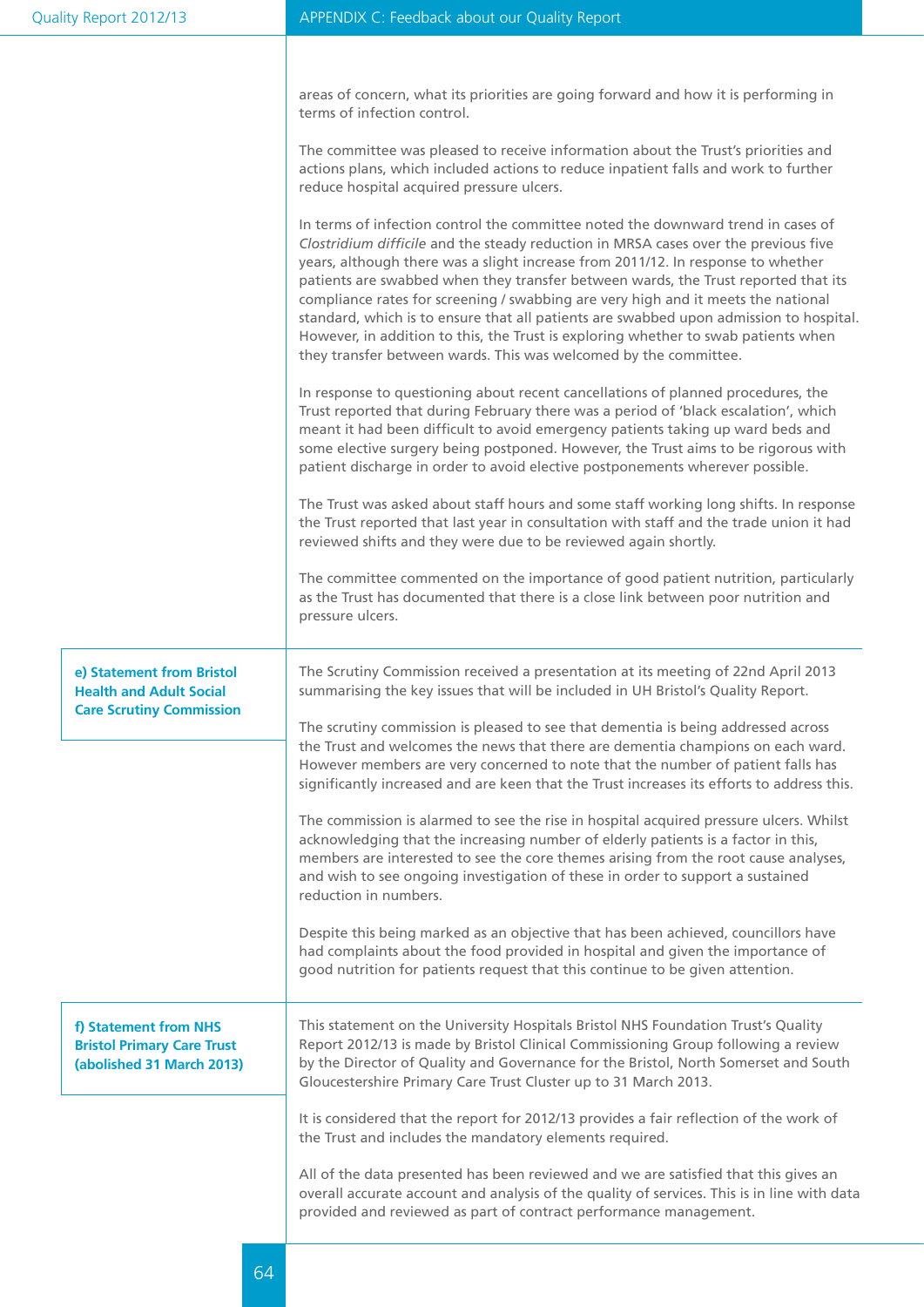Bristol Clinical Commissioning Group continues to work with the Trust to ensure that patient safety, data accuracy and information governance remains a key priority at all times. We welcome the approach of the monthly quality report to the board beginning with a patient story.

The account identifies significant progress in relation to:

- • Inpatients' confidence in the services reflected in a high number saying they could recommend the services to their family and friends.
- Improvements in nutritional care across the Trust.

We support the ongoing work to improve the patient experience and reduce the incidence of pressure ulcers.

We will continue to work closely with the Trust to:

- Improve performance and deliver the improvement plan in relation to MRSA infections and ensuring that targets are met.
- To provide further assurance in relation to staffing levels for paediatric cardiac surgery (Ward 32 and paediatric intensive care) following the risk summit and CQC inspection.
- Mitigate the risks to patients resulting from the pressures on emergency admissions and unscheduled care.
- Revitalise involvement in the patient safety improvement programmes.

The ongoing engagement of clinicians working closely with the commissioner will remain crucial in 2013/14 and it is anticipated will be strengthened as the result of the establishment of clinical commissioning groups.

The Quality Report follows the Quality Accounts toolkit framework.

#### **Lindsey Scott**

Director of Nursing and Quality NHS England: Bristol, North Somerset and South Gloucestershire Area Team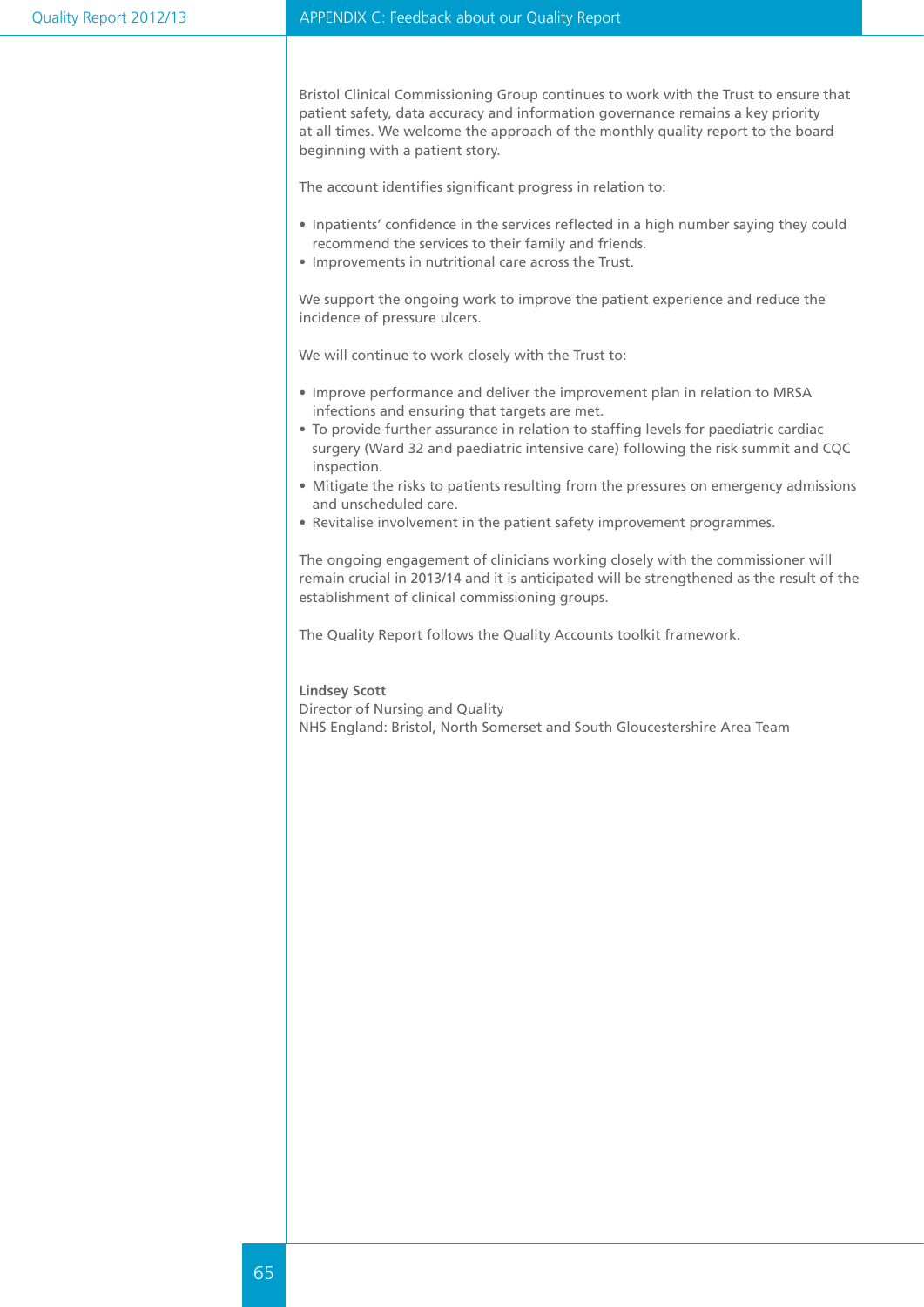## APPENDIX D Statement of Directors' Responsibilities

| 2012/13 Statement of<br>Directors' responsibilities in<br>respect of the Quality Report | The directors are required under the Health Act 2009 and the National Health Service<br>(Quality Accounts) Regulations 2010 to prepare Quality Accounts for each financial year.<br>Monitor has issued guidance to NHS Foundation Trust boards on the form and content<br>of annual Quality Reports (which incorporate the above legal requirements) and on<br>the arrangements that Foundation Trust boards should put in place to support the data<br>quality for the preparation of the Quality Report.                                                                                                                                                                                                                                                                                                                                                                                                                                                                                                                        |
|-----------------------------------------------------------------------------------------|-----------------------------------------------------------------------------------------------------------------------------------------------------------------------------------------------------------------------------------------------------------------------------------------------------------------------------------------------------------------------------------------------------------------------------------------------------------------------------------------------------------------------------------------------------------------------------------------------------------------------------------------------------------------------------------------------------------------------------------------------------------------------------------------------------------------------------------------------------------------------------------------------------------------------------------------------------------------------------------------------------------------------------------|
|                                                                                         | In preparing the Quality Report, directors are required to take steps to satisfy<br>themselves that:                                                                                                                                                                                                                                                                                                                                                                                                                                                                                                                                                                                                                                                                                                                                                                                                                                                                                                                              |
|                                                                                         | • the content of the Quality Report meets the requirements set out in the NHS<br>Foundation Trust Annual Reporting Manual;<br>• the content of the Quality Report is not inconsistent with internal and external                                                                                                                                                                                                                                                                                                                                                                                                                                                                                                                                                                                                                                                                                                                                                                                                                  |
|                                                                                         | sources of information including:<br>- Board minutes and papers for the period April 2012 to May 2013;<br>- Papers relating to Quality reported to the Board over the period April 2012 to May<br>2013;                                                                                                                                                                                                                                                                                                                                                                                                                                                                                                                                                                                                                                                                                                                                                                                                                           |
|                                                                                         | - Feedback from the commissioners received 20/05/2013;<br>- Feedback from governors dated 17/05/2013;<br>- Feedback from Bristol Local Involvement Network <sup>42</sup> received 30/04/2013;<br>- Feedback from South Gloucestershire Local Involvement Network received                                                                                                                                                                                                                                                                                                                                                                                                                                                                                                                                                                                                                                                                                                                                                         |
|                                                                                         | 30/04/2013:<br>- The Trust's complaints data as reported to the Board for the period April 2012 to<br>March 2013.<br>- The 2012 National Inpatient Survey published 16/04/2013;                                                                                                                                                                                                                                                                                                                                                                                                                                                                                                                                                                                                                                                                                                                                                                                                                                                   |
|                                                                                         | - The 2012 National Staff Attitude Survey published 28/02/2013;<br>- The Head of Internal Audit's annual opinion over the Trust's control environment<br>dated 22/05/2013;                                                                                                                                                                                                                                                                                                                                                                                                                                                                                                                                                                                                                                                                                                                                                                                                                                                        |
|                                                                                         | - Care Quality Commission quality and risk profile dated 31/03/2013;<br>• the Quality Report presents a balanced picture of the NHS Foundation Trust's<br>performance over the period covered;                                                                                                                                                                                                                                                                                                                                                                                                                                                                                                                                                                                                                                                                                                                                                                                                                                    |
|                                                                                         | • the performance information reported in the Quality Report is reliable and accurate;<br>• there are proper internal controls over the collection and reporting of the measures<br>of performance included in the Quality Report, and these controls are subject to<br>review to confirm that they are working effectively in practice;<br>• the data underpinning the measures of performance reported in the Quality Report<br>is robust and reliable, conforms to specified data quality standards and prescribed<br>definitions, is subject to appropriate scrutiny and review; and the Quality Report<br>has been prepared in accordance with Monitor's annual reporting guidance (which<br>incorporates the Quality Accounts regulations, published at www.monitor-nhsft.gov.<br>uk/annualreportingmanual) as well as the standards to support data quality for the<br>preparation of the Quality Report (available at www.monitor-nhsft.gov.uk/sites/all/<br>modules/fckeditor/plugins/ktbrowser/_openTKFile.php?id=3275) |
|                                                                                         | The directors confirm to the best of their knowledge and belief they have complied<br>with the above requirements in preparing the Quality Report.                                                                                                                                                                                                                                                                                                                                                                                                                                                                                                                                                                                                                                                                                                                                                                                                                                                                                |
|                                                                                         | By order of the Board                                                                                                                                                                                                                                                                                                                                                                                                                                                                                                                                                                                                                                                                                                                                                                                                                                                                                                                                                                                                             |
| <sup>42</sup> On 1st April 2013, Local<br><b>Involvement Networks were</b>              | pha Scucce<br>FCLIOTE                                                                                                                                                                                                                                                                                                                                                                                                                                                                                                                                                                                                                                                                                                                                                                                                                                                                                                                                                                                                             |

<sup>42</sup> On 1st April 2013, Local Involvement Networks were succeeded by local Healthwatch<br>organisations.

**John Savage** Chairman 29 May 2013

iradore

**Robert Woolley Chief Executive** 29 May 2013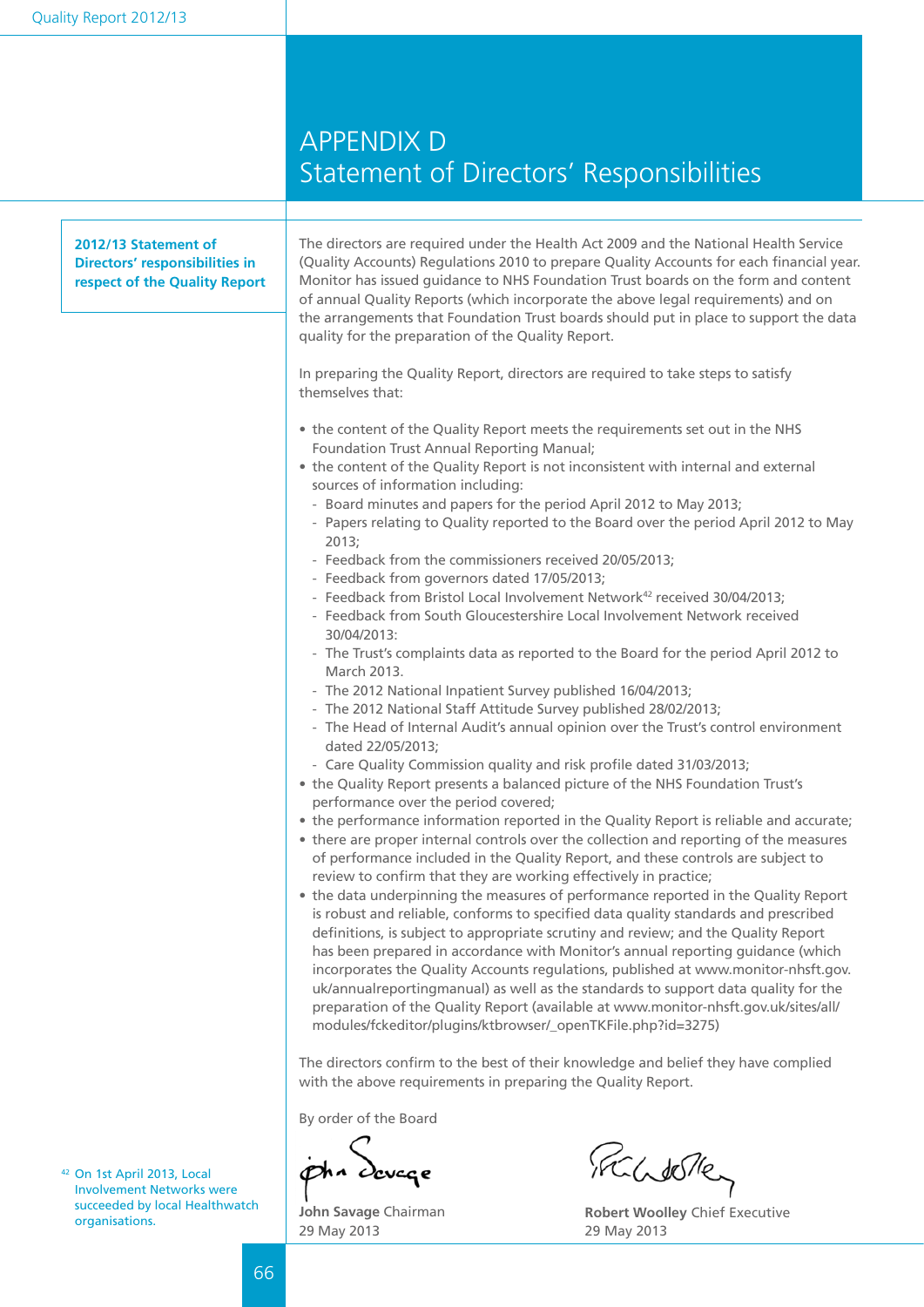|  |  | Quality Report 2012/13 |
|--|--|------------------------|
|  |  |                        |

## APPENDIX E External audit opinion

| <b>Independent Auditor's</b><br><b>Limited Assurance Report to</b><br>the Council of Governors of<br><b>University Hospitals Bristol</b><br><b>NHS Foundation Trust on the</b><br><b>Annual Quality Report</b> | We have been engaged by the Council of Governors of University Hospitals Bristol<br>NHS Foundation Trust to perform an independent assurance engagement in respect<br>of University Hospitals Bristol NHS Foundation Trust's Quality Report for the year<br>ended 31 March 2013 (the 'Quality Report') and specified performance indicators<br>contained therein.                                                                                                         |
|----------------------------------------------------------------------------------------------------------------------------------------------------------------------------------------------------------------|---------------------------------------------------------------------------------------------------------------------------------------------------------------------------------------------------------------------------------------------------------------------------------------------------------------------------------------------------------------------------------------------------------------------------------------------------------------------------|
| <b>Scope and subject matter</b>                                                                                                                                                                                | The indicators for the year ended 31 March 2013 in the Quality Report that<br>have been subject to limited assurance consist of the following national priority<br>indicators as mandated by Monitor:                                                                                                                                                                                                                                                                     |
|                                                                                                                                                                                                                | • Number of Clostridium difficile infections; and<br>• Maximum waiting time of 62 days from urgent GP referral to first treatment for<br>all cancers.                                                                                                                                                                                                                                                                                                                     |
|                                                                                                                                                                                                                | We refer to these national priority indicators collectively as the "specified<br>indicators".                                                                                                                                                                                                                                                                                                                                                                             |
| <b>Respective responsibilities of</b><br>the directors and auditors                                                                                                                                            | The directors are responsible for the content and the preparation of the Quality<br>Report in accordance with the assessment criteria referred to in on page 64 of the<br>Quality Report (the "Criteria"). The directors are also responsible for the conformity<br>of their criteria with the assessment criteria set out in the NHS Foundation Trust<br>Annual Reporting Manual ("FT ARM") issued by the Independent Regulator of NHS<br>Foundation Trusts ("Monitor"). |
|                                                                                                                                                                                                                | Our responsibility is to form a conclusion, based on limited assurance procedures, on<br>whether anything has come to our attention that causes us to believe that:                                                                                                                                                                                                                                                                                                       |
|                                                                                                                                                                                                                | • The Quality Report does not incorporate the matters required to be reported on as<br>specified in Annex 2 to Chapter 7 of the FT ARM;<br>• The Quality Report is not consistent in all material respects with the sources<br>specified below; and<br>• The specified indicators have not been prepared in all material respects in<br>accordance with the criteria.                                                                                                     |
|                                                                                                                                                                                                                | We read the Quality Report and consider whether it addresses the content<br>requirements of the FT ARM, and consider the implications for our report if we<br>become aware of any material omissions.                                                                                                                                                                                                                                                                     |
|                                                                                                                                                                                                                | We read the other information contained in the Quality Report and consider whether<br>it is materially inconsistent with the following documents:                                                                                                                                                                                                                                                                                                                         |
|                                                                                                                                                                                                                | • Board minutes for the period April 2012 to the date of signing this limited assurance<br>report (the period);<br>. Papers relating to quality reported to the Board over the period April 2012 to the<br>date of signing this limited assurance report;<br>• Feedback from the commissioners [NHS Bristol Primary Care Trust] received<br>20/05/2013;<br>• Feedback from governors dated 17/05/2013;                                                                    |
|                                                                                                                                                                                                                |                                                                                                                                                                                                                                                                                                                                                                                                                                                                           |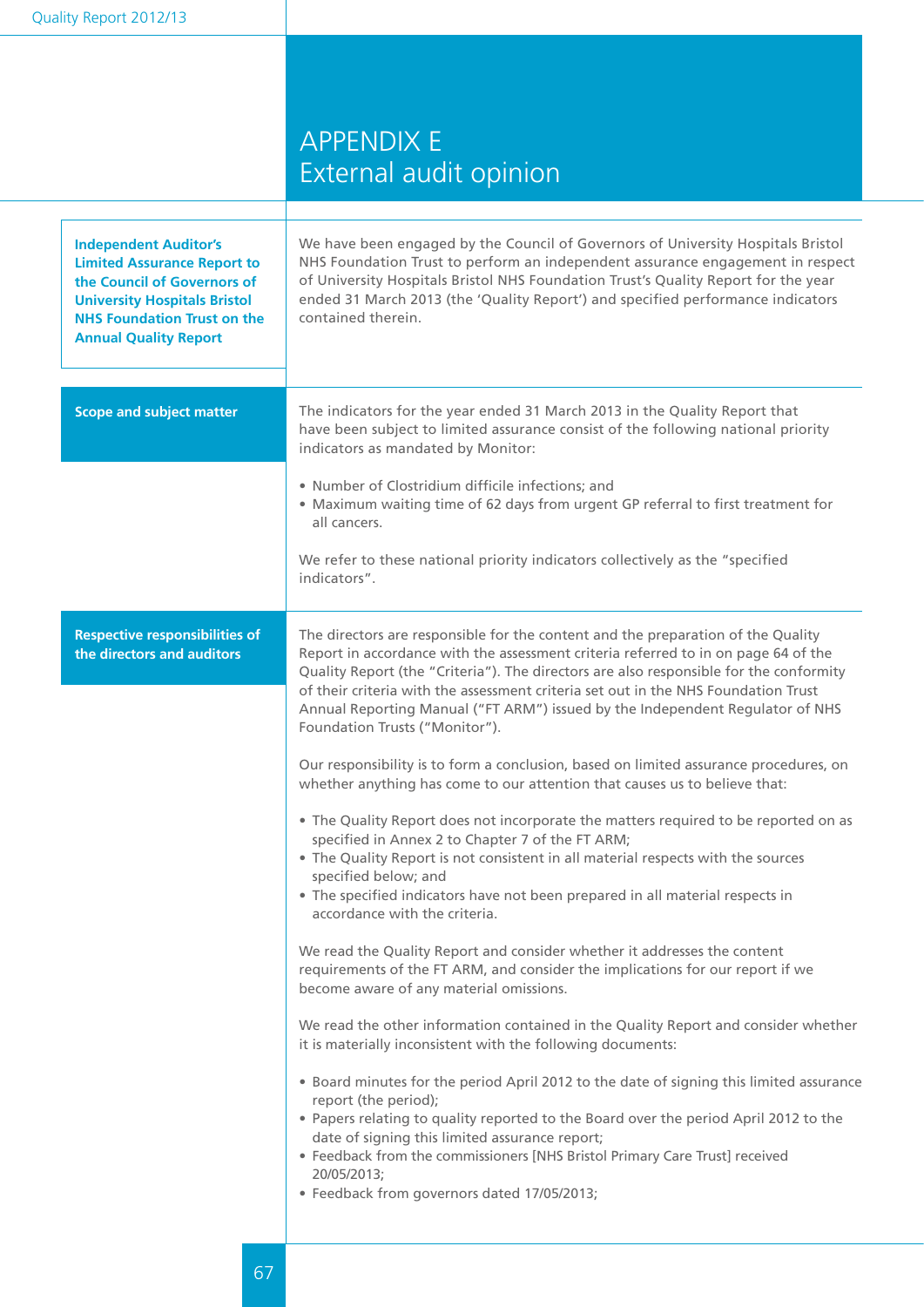|  |  |  | • Feedback from Bristol Local Involvement Network received 30/04/2013; |  |
|--|--|--|------------------------------------------------------------------------|--|
|--|--|--|------------------------------------------------------------------------|--|

- Feedback from South Gloucestershire Local Involvement Network received 30/04/2013;
- The trust's complaints data as reported to the Board for the period April 2012 to March 2013;
- • Feedback from other stakeholders involved in the sign-off of the Quality Report; the South Gloucestershire Health Scrutiny Committee and the Bristol Health and Adult Social Care Scrutiny Commission received 14/05/2013;
- The latest national patient survey dated 16/04/2013;
- The latest national staff survey dated 28/02/2013;
- Care Quality Commission quality and risk profiles dated 31/03/2013;
- The Head of Internal Audit's annual opinion over the Trust's control environment dated 22/05/2013.

We consider the implications for our report if we become aware of any apparent misstatements or material inconsistencies with those documents (collectively, the "documents"). Our responsibilities do not extend to any other information.

We are in compliance with the applicable independence and competency requirements of the Institute of Chartered Accountants in England and Wales (ICAEW) Code of Ethics. Our team comprised assurance practitioners and relevant subject matter experts.

This report, including the conclusion, has been prepared solely for the Council of Governors of University Hospitals Bristol NHS Foundation Trust as a body, to assist the Council of Governors in reporting University Hospitals Bristol NHS Foundation Trust's quality agenda, performance and activities. We permit the disclosure of this report within the Annual Report for the year ended 31 March 2013, to enable the Council of Governors to demonstrate they have discharged their governance responsibilities by commissioning an independent assurance report in connection with the indicators. To the fullest extent permitted by law, we do not accept or assume responsibility to anyone other than the Council of Governors as a body and University Hospitals Bristol NHS Foundation Trust for our work or this report save where terms are expressly agreed and with our prior consent in writing.

#### We conducted this limited assurance engagement in accordance with International Standard on Assurance Engagements 3000 'Assurance Engagements other than Audits or Reviews of Historical Financial Information' issued by the International Auditing and Assurance Standards Board ('ISAE 3000'). Our limited assurance procedures included: • Evaluating the design and implementation of the key processes and controls for managing and reporting the indicators. • Making enquiries of management. • Limited testing, on a selective basis, of the data used to calculate the specified indicators back to supporting documentation. • Comparing the content requirements of the FT ARM to the categories reported in **Assurance work performed**

- the Quality Report.
- • Reading the documents.

A limited assurance engagement is less in scope than a reasonable assurance engagement. The nature, timing and extent of procedures for gathering sufficient appropriate evidence are deliberately limited relative to a reasonable assurance engagement.

**Limitations**

Non-financial performance information is subject to more inherent limitations than financial information, given the characteristics of the subject matter and the methods used for determining such information.

The absence of a significant body of established practice on which to draw allows for the selection of different but acceptable measurement techniques which can result